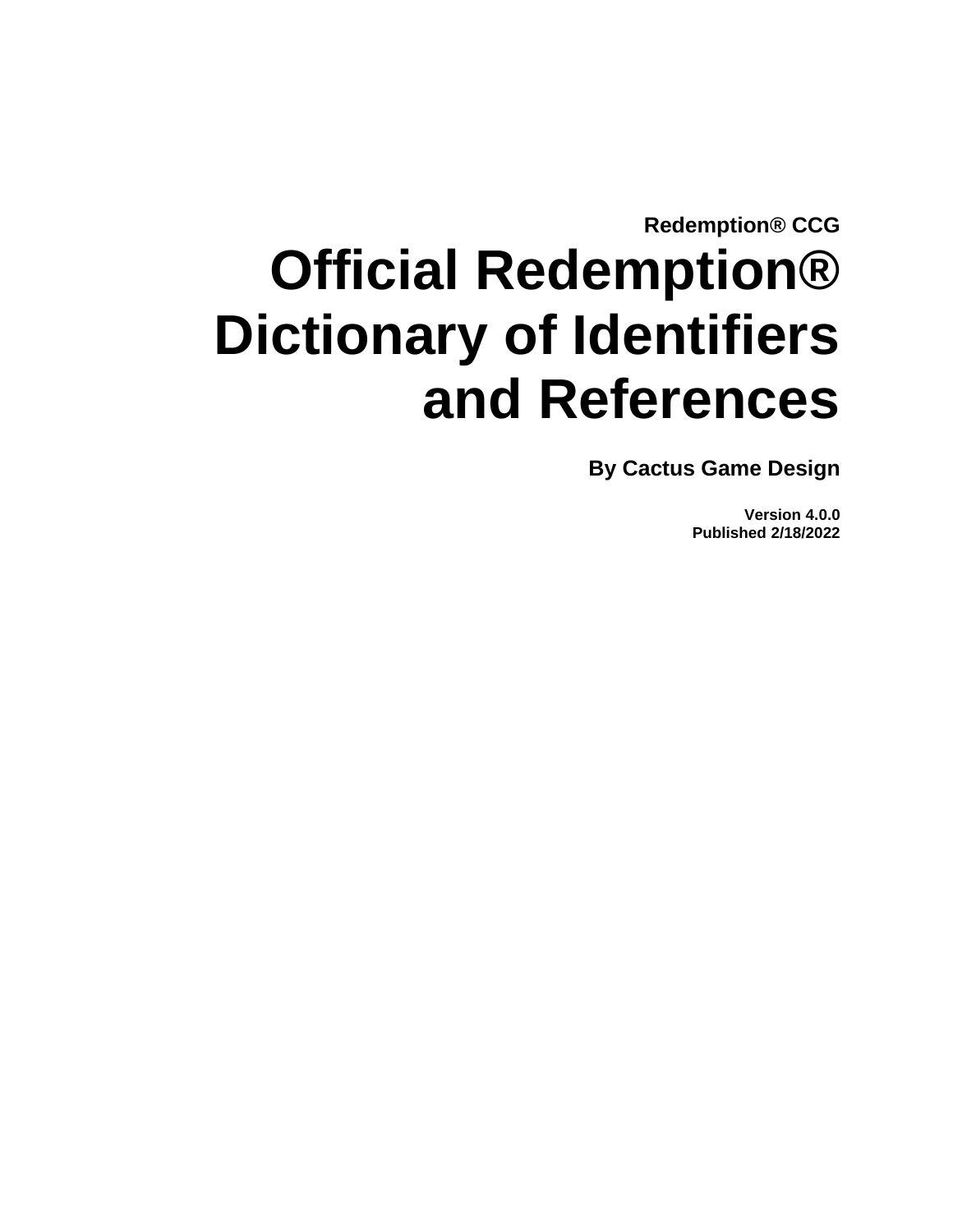# **Table of Contents**

**[Set Abbreviations](#page-2-0) [Name Errata](#page-3-0) [Reference Errata](#page-4-0) [Identifier](#page-5-0) Errata**

<span id="page-1-0"></span>**[Glossary of Terms](#page-5-0)** Jump to letter (click the letter there to return): [A](#page-6-0) [B](#page-11-0) [C](#page-13-0) [D](#page-17-0) [E](#page-22-0) [F](#page-29-0) [G](#page-31-0) [H](#page-39-0) [I](#page-44-0) [J](#page-54-0) [K](#page-62-0) [L](#page-65-0) [M](#page-68-0) [N](#page-76-0) [O](#page-78-0) [P](#page-78-1) Q [R](#page-86-0) [S](#page-94-0) [T](#page-99-0) U V W X Y [Z](#page-102-0)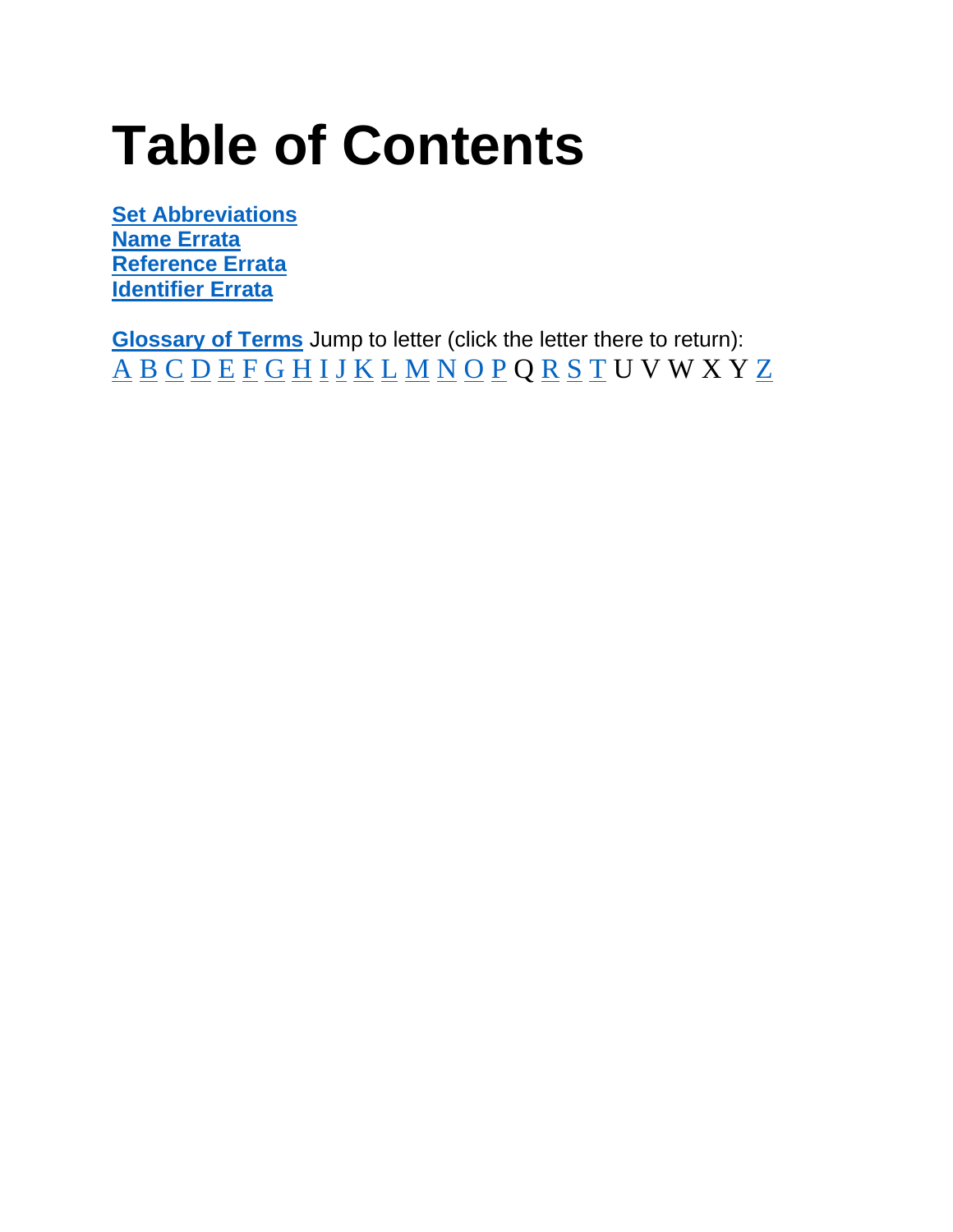# <span id="page-2-0"></span>**Set Abbreviations**

When a card appears in a list, the name will be followed by a set (or list of sets) in which cards with that name appear. If multiple cards in a set have the same name, there will be some identifying information in brackets after the name but before the set(s) to differentiate them. These are the set abbreviations:

| <b>Abbreviation</b> | <b>Set</b>                        | <b>Abbreviation</b> | <b>Set</b>               |
|---------------------|-----------------------------------|---------------------|--------------------------|
| A, B, C, D, E, F    | Corresponding Starter Deck        | RA <sub>2</sub>     | Rock of Ages (2011)      |
| G, H, I, J          | <b>Corresponding Starter Deck</b> | RA3                 | Rock of Ages (2013)      |
| $I J+$              | I/J Starter Deck Bonus Cards      | <b>TP</b>           | Thesaurus Ex Preteritus  |
| <b>Or</b>           | Original                          | Di                  | <b>Disciples</b>         |
| Pr                  | Prophets                          | EC                  | The Early Church         |
| Wo                  | Women                             | <b>PC</b>           | <b>Persecuted Church</b> |
| Wa                  | Warriors                          | <b>CW</b>           | Cloud of Witnesses       |
| Ap                  | Apostles                          | RJ                  | Revelation of John       |
| Pa                  | Patriarchs                        | <b>FM</b>           | Fall of Man              |
| Ki                  | Kings                             | PoC                 | Prophecies of Christ     |
| AW                  | Angel Wars                        | LC                  | Lineage of Christ        |
| Pi                  | Priests                           | GC                  | Gospel of Christ         |
| FF                  | Faith of our Fathers (2007)       | LR                  | Legacy Rare              |
| FF <sub>2</sub>     | Faith of our Fathers (2011)       | P                   | Promo                    |
| RA                  | Rock of Ages (2008)               |                     |                          |

Some sets that have multiple releases may have cards that do not appear in all releases. These cards will be identified with the following abbreviations:

| Abbreviation | Print                    | Abbreviation | Print                                    |
|--------------|--------------------------|--------------|------------------------------------------|
| L            | Limited Edition          | Main         | Main Print                               |
| UП           | <b>Unlimited Edition</b> | Alt          | Alternate Border Print                   |
| 1st          | 1st Print                | [Year]       | Promo Only – Year Distributed            |
| 2nd          | 2nd Print                | [Location]   | Promo Only – Initial Distribution Method |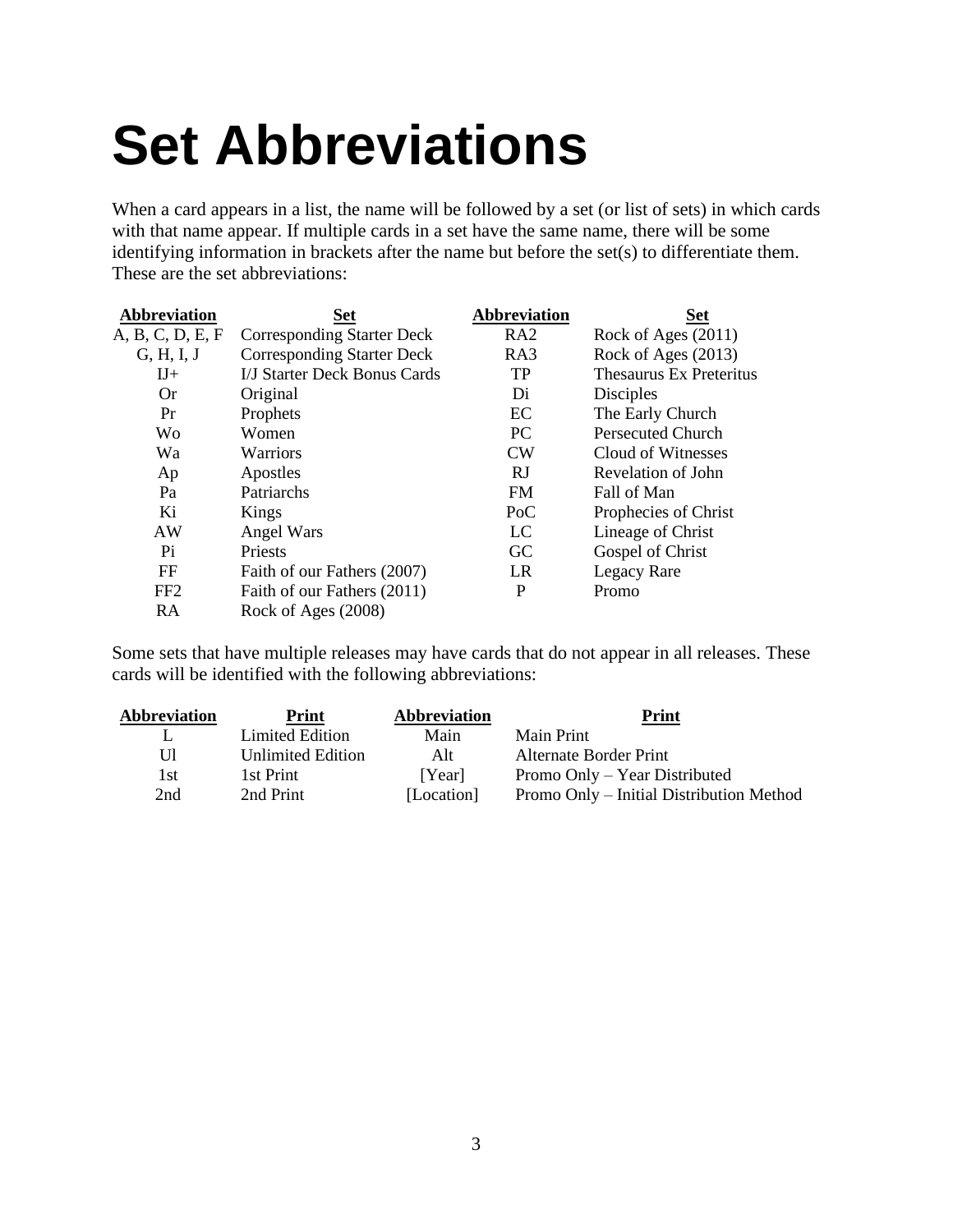## <span id="page-3-0"></span>**Name Errata**

Some cards have received errata to change or correct the name. The following cards appear with the errata as their name in lists:

Alexander the Coopersmith (E) Alexander the Coppersmith (E) Alexander the Coppersmith (E) Alexander the Coppersmith (E) Alexander the Coppersmith (E) Alexander the Coppersmith (E) Alexander the Ethiopian Treasurer Ethiopian Treasurer (Ap, EC) Isaiah (PoC) Isaiah, Prince of Prophets Namaan's Chariot and Horses (FF) Naaman's Chariot and Horses Pharoah (A-L, Or-L) Pharaoh The Sanhedrin (EC) Sanhedrin

**Card Name (Sets)**<br>
Frie Coopersmith (E) Alexander the Coppersmith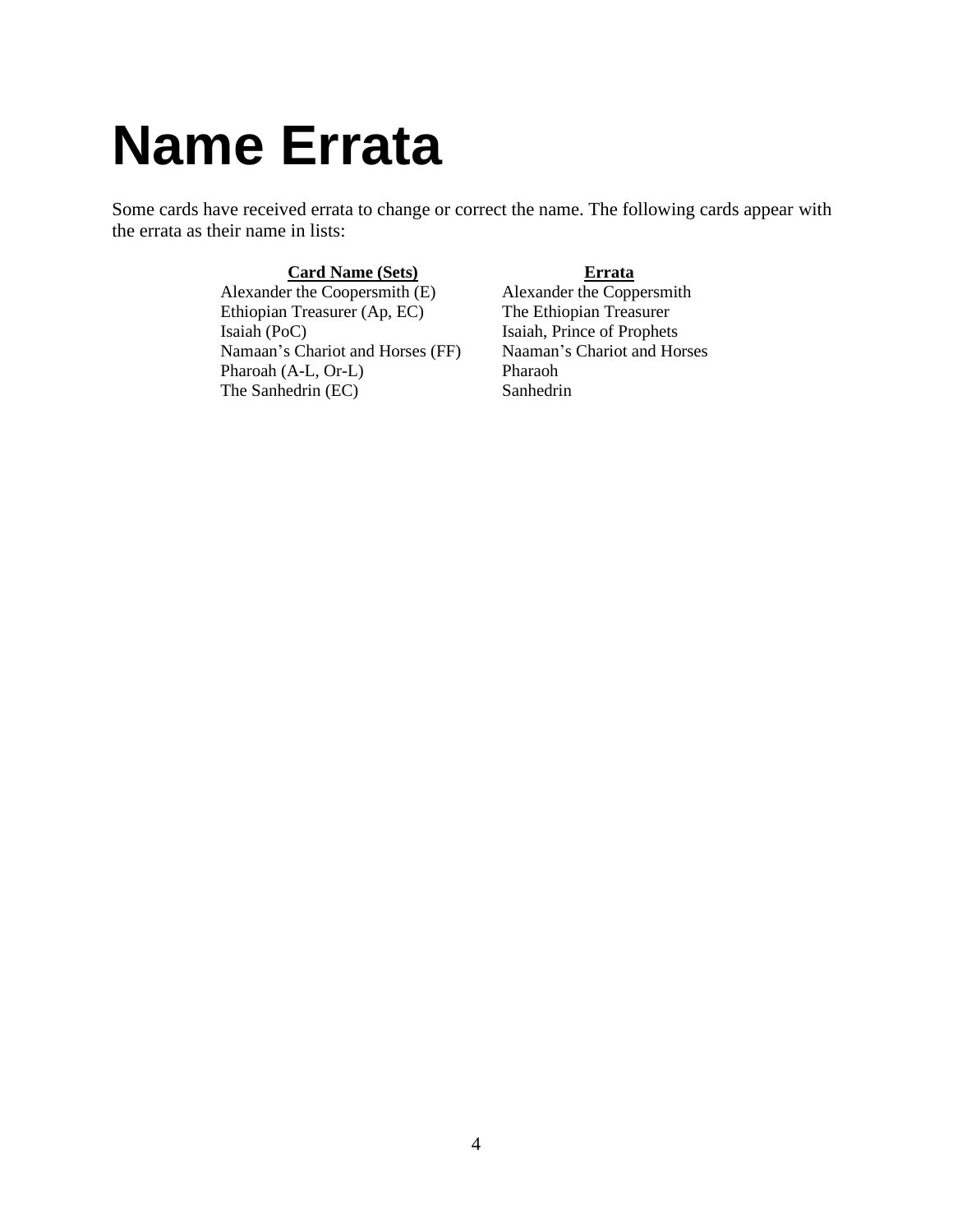## <span id="page-4-0"></span>**Reference Errata**

Some cards have received errata to correct reference errors. Many of these are to correct the formatting or spelling of the reference and do not change the reference. The following cards have errata that change the reference or give a reference when there was not one printed:

**Card Name (Sets) New Reference**

A Child is Born (P) Luke 2:7 Authority of Christ (P) Matthew 8:26-27 Brass Serpent (P) Numbers 21:8 Caleb (P) Joshua 15:14 Chastisement of the Lord (P) Jonah 1:17 Evil Fire (C-Ul) II Kings 17:7 Faith Among Corruption (CW-Main) Genesis 6:8, 12 Faith of Enoch (CW-Main) Hebrews 11:5 Faith of Gideon (CW-Main) Hebrews 11:32-34 Frog Demons (P) Revelation 16:13 Helmet of Salvation (A-L, B-L) Ephesians 6:17-18 Joab (P) I Chronicles 11:6 John (P) Revelation 21:2 Joshua (P-Settlers) Joshua 1:10-11 King David (P) II Samuel 5:3-5 King Solomon (P) I Kings 2:45 Love (P) Galatians 5:22-23 Mary's Prophetic Act (P) John 12:3 New Covenant [Jeremiah] (PoC) Jeremiah 31:33 (Hebrews 8:10) Obedience of Noah (Or-L, P) Genesis 6:22 Paul (Ap) Acts 20:7 Rage (P) Psalm 2:1 Ram's Horn (Pi) Joshua 6:5 Samson (P) Judges 14:5-6 Saul (Ap) Acts 7:58 Threatened Lives (AW) Esther 3:13 Water to Wine (P) John 2:3-5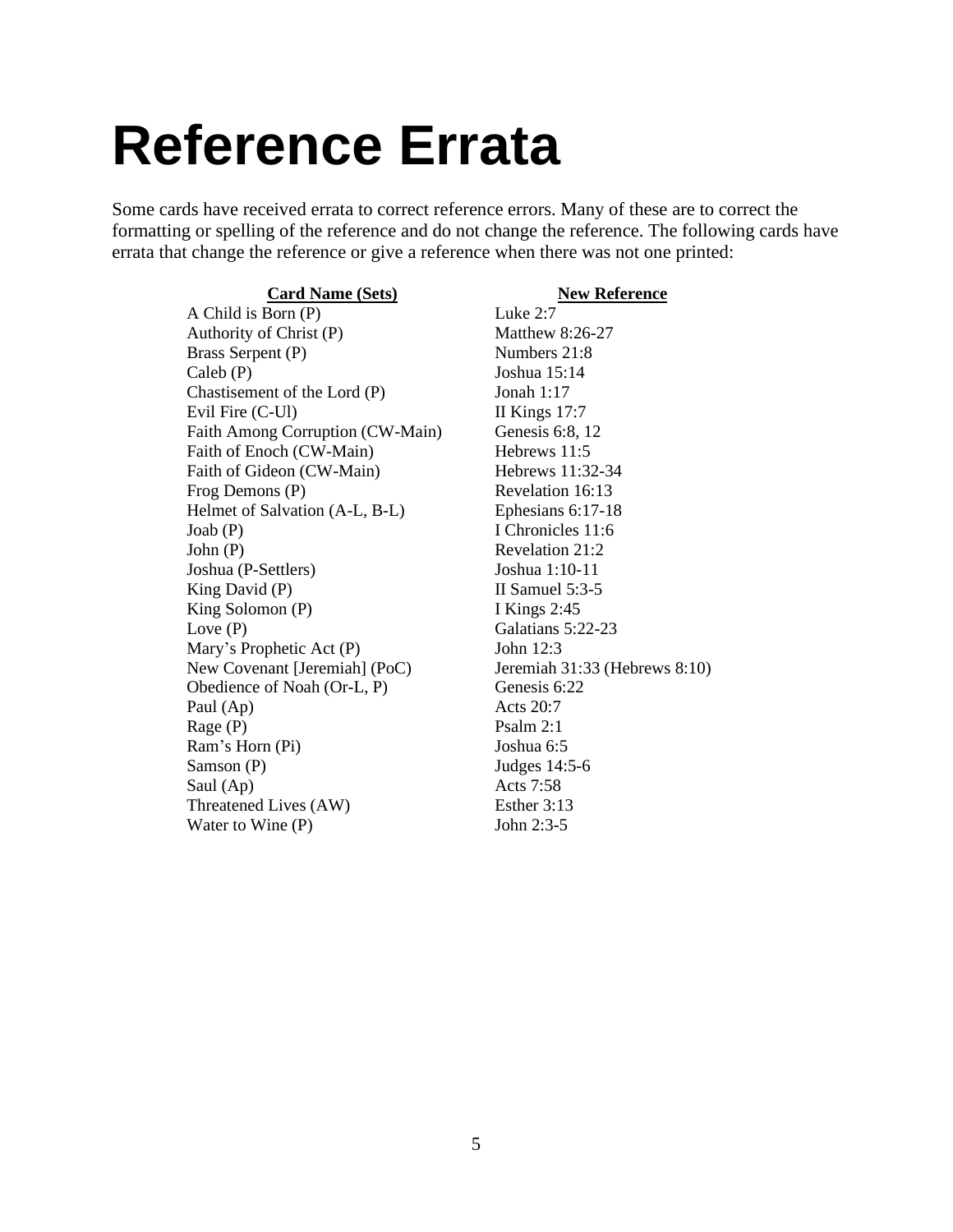# <span id="page-5-0"></span>**Identifier Errata**

Some cards have received errata to remove or correct incorrect identifiers printed on the card. The list below only contains identifiers that appear later in this document, so corrections to abilities in identifiers (such as what a card holds) are not listed. The following cards have received errata to remove or correct an identifier:

#### Barsabbas (EC) Missionary None (Removed) Fire, Smoke and Sulfur (FF) Plague None (Removed) King Ahaz (Ki) Israelite King King of Judah Melchizedek (RA) Prophet None (Removed) Nicodemus (Di) Pharisee None (Removed) Paul (P) Pharisee None (Removed) Philip the Evangelist (EC-1st) Caesera Caesarea The Bear (RA) Genderless Male The Silver Trumpets (Pi) Tabernacle Artifact,

#### **Card Name (Sets) Incorrect Identifier(s) Correct Identifier(s)**

Temple Artifact

Priestly Artifact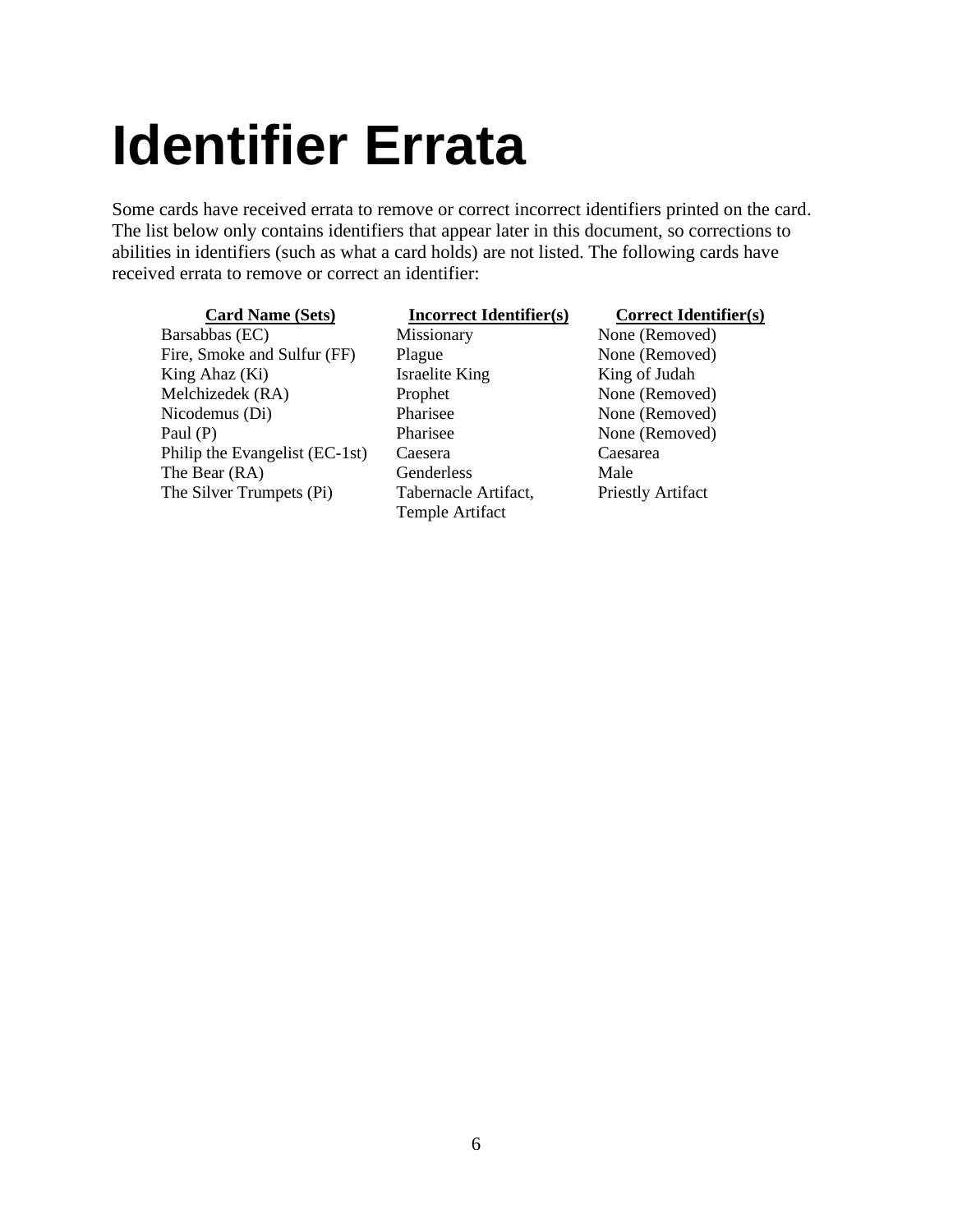## <span id="page-6-0"></span>**Glossary of Terms [A](#page-1-0)**

### **Acts Card**

Acts cards are cards from the book of Acts in the Bible. The following Redemption® cards refer to Acts cards:

• (Good): *Cornelius (EC), Luke (EC), Paul (P), Peter (EC)* and *Stephen (EC)*

The following Redemption® characters are from Acts:

- (Hero): *Agabus (Pr, PC), Ananias of Damascus (Ap, EC), Angel of Deliverance (Ap, EC), Angelic Visitor (EC), Apollos (Ap, EC), Aquila (Ap, EC), Aristarchus (EC), Barnabas (B, D, Or, EC), Barsabbas (EC), Bereans (EC), Cornelius (A, C, Or, EC), Crispus (EC), Faithful Priest (EC), Gamaliel (Ap), Jason (EC), Liberating Angel (Ap, EC), Lydia (H, Wo, EC), Mark (EC), Mary the Mother of Mark (EC), Matthias (Ap, EC, GC), Messengers of Joppa (EC), Nicanor (EC, P), Nicolas of Antioch (EC, P), Noblewomen (EC), Parmenas (H, EC), Paul (Ap), Paul's Disciples (EC), Paul's Nephew (PC), Peter (EC), Philip the Evangelist (Ap, EC), Philip's Daughters (Pr, PC), Priscilla (H, Ap, EC), Prochorus (F, EC), Reassuring Angel (Ap), Reassuring Angels (EC), Rhoda (EC, P), Secundus (EC), Silas (D, Or, EC), Simon the Tanner (EC), Stephen (Ap, EC), Tabitha (F, EC), The Ephesian Elders (PC), The Ethiopian Treasurer (Ap, EC), The Roman Jailer (EC), Timon (Pi, EC), Titus Justus (EC)* and *Widows of Joppa (EC)*
- (Evil): *Alexander (RA2), Ananias (Ap), Angry Mob [Black] (EC), Angry Mob [Brown] (Ap, EC), Angry Mob [Gray] (EC), Antonius Felix (EC), Bernice (PC), Captain of the Temple Guard (Pi), Chief Captain Lysias (Ap), Claudius Lysias (PC), Damsel with Spirit of Divination (Pr, TP), Demetrius the Silversmith (EC), Doomed Conspirators (PC), Drusilla (PC), Elymas (Bar-Jesus) the Sorcerer (Ap), Elymas the Sorcerer (Di, EC), Emperor Claudius (Ap, PC), Emperor Nero (P), Epicurean Philosophers (EC), Four Squads of Four (Ap, EC), Governor Felix (Ap), Graven (AW), Hellenistic Jews (EC), Herod Agrippa I (G, Ap, EC), Herod Agrippa II (Ap, TP, LR), Herod's Sentries (EC), High Priest Ananias (Pi, RJ), High Priest Annas (Ap, Pi), Julius the Centurion (PC), Pestering Spirit (PC), Porcius Festus (PC), Prominent Women (Ap), Roman Jailer (Ap), Roman Spearmen (PC), Sadducees (G), Sadducees [3 in Front] (Ap), Sadducees [7 in Front] (Ap), Sadducees [Ear Scratch] (Ap), Sadducees [Around Table] (LR), Sanhedrin (EC), Sapphira (G, Wo), Saul (Ap), Seven Sons of Sceva (Pi), Simon the Magician (EC), Stoic Philosophers (EC), Temple Guard (G), The Centurion at Jerusalem (PC), The Divining Damsel (P), The Egyptian Rebel (PC), The Maltese Viper (PC), The Priest of Zeus (EC, P), The Roman Jailer (EC), User of Curious Arts (TP)* and *Users of Curious Arts (Pr)*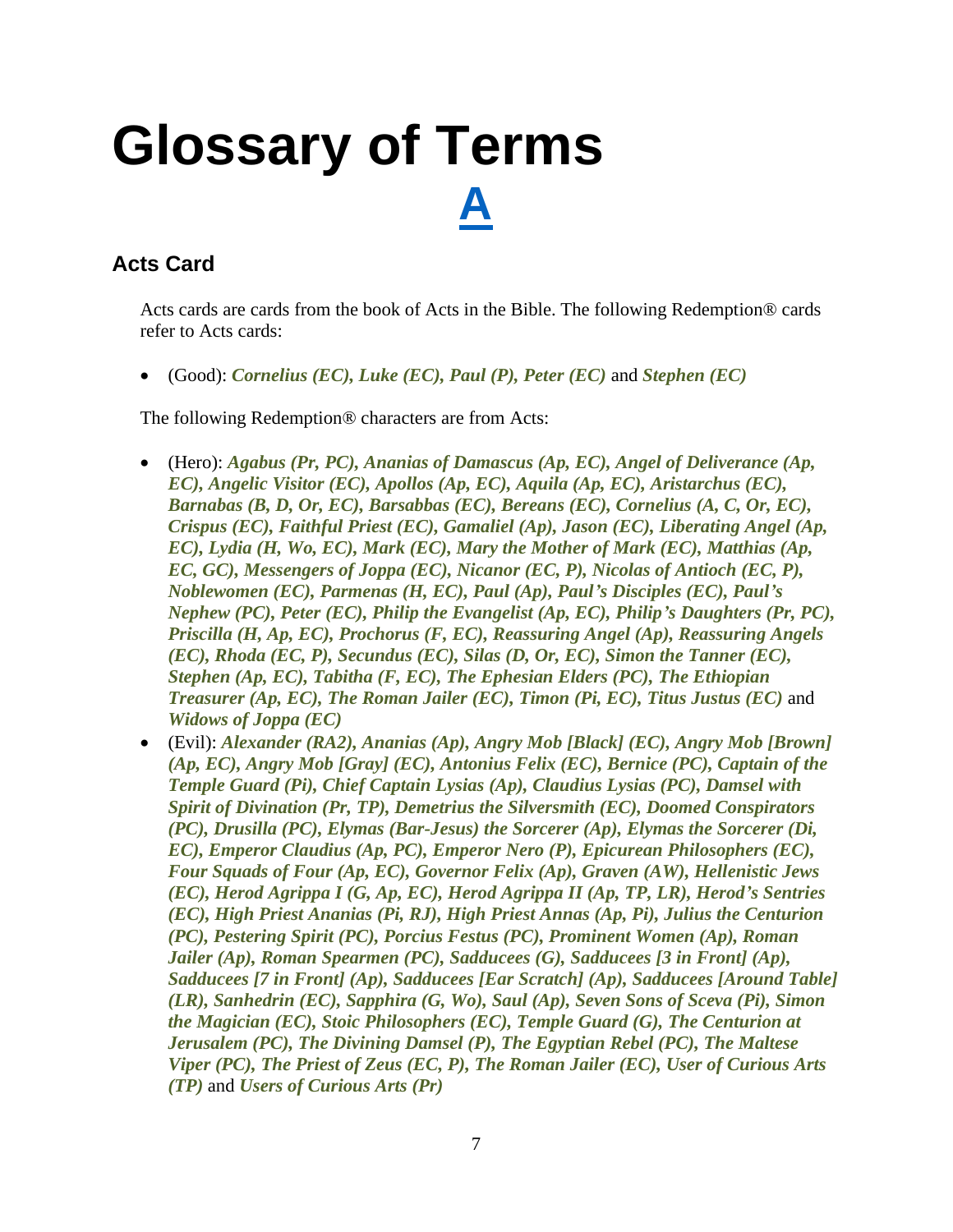The following Redemption® Enhancements are from Acts:

- (Good): *Angelic Visit (Ap), Antidote (Or), Bless the Nations (PoC), Blinding Light (Ap), Burning of Magic Books (Ap, EC), Burst of Light (AW), Call to Macedonia (EC), Coming of the Spirit (EC), Deception Exposed (Ap, EC), Deliverance (Ap), Eaten by Worms (I, Ki), Elymas Struck Blind (EC), Examining the Scriptures (EC), Faithfulness of Ananias (Ap), Freeing Earthquake (AW), Healings in Malta (PC), Heavenly Trance (Ap), Invisible Beings (AW), Miracle at the Gate (EC), Miracle at Troas (EC), Narrow Escape (EC), New Tongues (Ap), Peter's Sermon (EC), Peter's Shadow (Ap), Peter's Vision (EC), Praise from Prison (EC), Prayer and Fasting (Or, EC), Preaching at Pentecost (EC), Preaching in the Synagogue (EC), Preaching the Truth (H), Rhoda's Gladness (Wo), Saul Repents (Ap), Scroll of Isaiah (EC), Ship to Cyprus (Ap), Snake into the Fire (PC), Speak with Power (EC), Striking Herod (RA2, LR)* and *The Word Spreads (H)*
- (Evil): *Abandonment (EC), Adjourn (EC), Angel Departed (AW), Apprehended (G, EC*), Arrest in Jerusalem (PC), Arrest in Philippi (EC), Crooked Ways (PC), Deceit of *Sapphira (G, Wo), Defiant (AW), Disagreement over Mark (EC), Dissension in Antioch (EC), Evil Strength (J, Wa, EC), Expelling the Jews (FF), Flogging (Ap), Herod's Sword (EC), Jealous Rage (EC), King's Pomp (EC), Lying unto God (G), Men as Gods (Ap), Paul's Girdle (Pr), Poisoned Minds (Ki), Possessed (AW), Pride of Simon (G, EC), Prisoner Transfer (RA), Revolt (PC), Sanhedrin (Ap), Seek and Destroy (EC), Seized by Rioters (EC), Separate Ways (AW), Shipwreck (Ap), Stocks (Or), Stoning of Stephen (EC), Stormy Seas (E, PC), Uproar in Jerusalem (PC)* and *Viper Bite (Wa)*
- (Dual-Alignment): *Gamaliel's Speech (EC), Paul's Belt (PC), Roman Citizenship (PC)* and *Roman Spear (PC)*

The following Redemption® cards are from Acts:

- (Dominant, Good): *Angel of the Lord (A, B, E, P-2017, P-2018), Blinding Light (EC)* and *The Holy Spirit (EC)*
- (Dominant, Evil): *Shipwreck (EC)*
- (Lost Soul): *Lost Soul [Acts 11:18, "N.T. Only"] (Ap), Lost Soul [Acts 14:4, "Different Testaments"] (RA), Lost Soul [Acts 16:22, "Retribution"] (EC), Lost Soul [Acts 23:8, "Human Only"] (RA)* and *Lost Soul [Acts 23:27, "Withdraw"] (AW)*
- (Artifact): *Miraculous Handkerchiefs (Ap, EC), Shrine to Artemis (EC)* and *Unholy Writ (Ap, LR)*
- (Covenant): *Scroll of Isaiah (EC)*
- (Fortress, Good): *Missionary Ship (EC)* and *Widows' Tables (EC)*
- (Fortress, Evil): *Alexandrian Ship (PC), Areopagus (EC), Herod's Praetorium (PC)* and *Sheol (PoC)*
- (Site): *Damascus (Ap, EC), Dangerous Way (AW), Fortress of Antonia (Wa, EC), Jerusalem (Ap, PC), Lycaonia (Ap, EC), Lystra (Ap, EC), Prison (Wo, EC), Roman Prison (C, Pi)* and *The Ends of the Earth (AW, RJ)*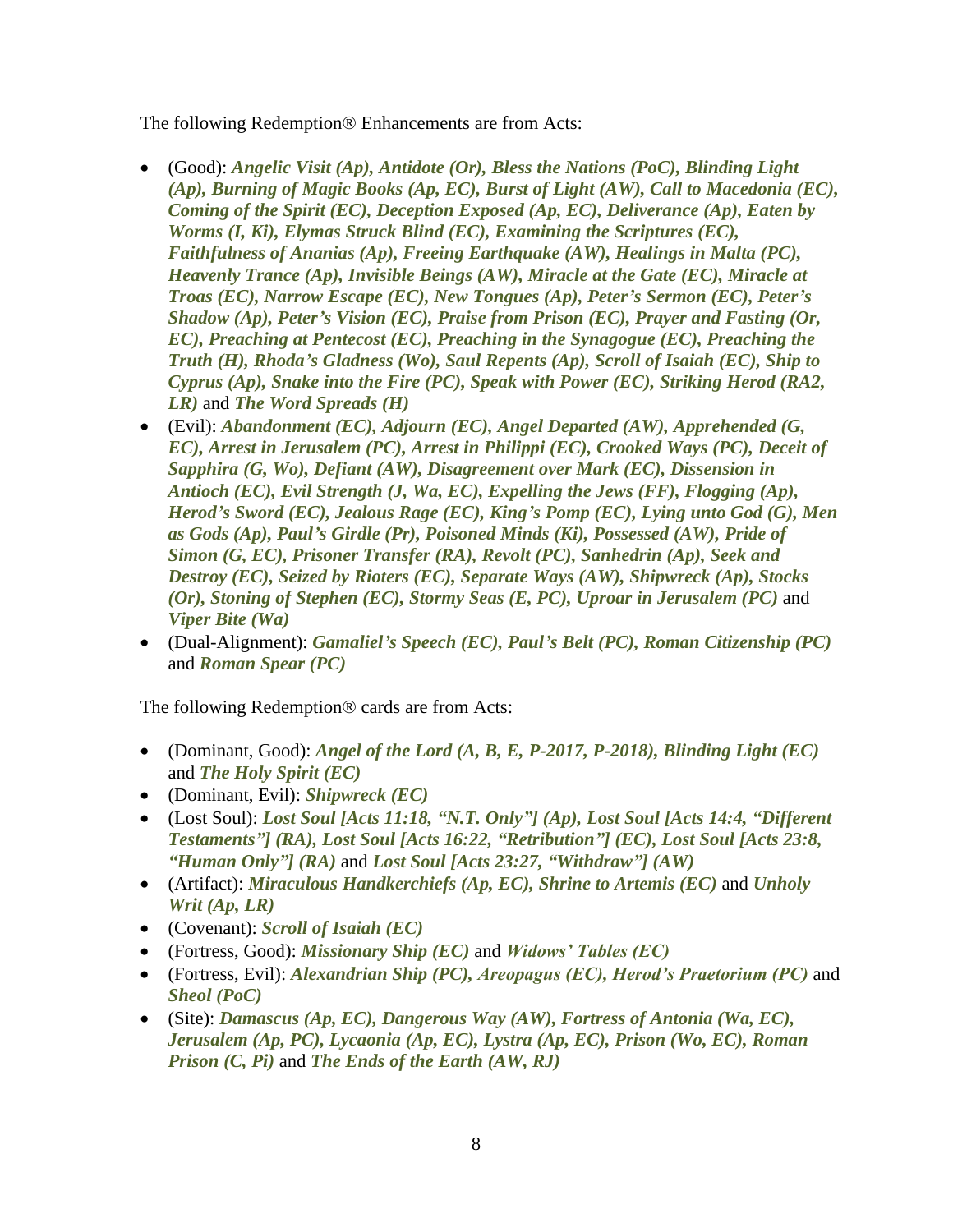#### **Acts 12 Card**

Acts 12 cards are cards from chapter 12 of the book of Acts in the Bible. The following Redemption® cards refer to Acts 12 cards:

• (Evil): *Herod Agrippa I (EC)*

The following Redemption® cards are from Acts 12:

- (Good): *Angel of Deliverance (Ap, EC), Angel of the Lord (A, B, I, P-2018), Eaten by Worms (I, Ki), Mark (EC), Mary the Mother of Mark (EC), Rhoda (EC, P), Rhoda's Gladness (Wo)* and *Striking Herod (RA2, LR)*
- (Evil): *Angel Departed (AW), Apprehended (G, EC), Four Squads of Four (Ap, EC), Herod Agrippa I (G, Ap, EC), Herod's Sentries (EC), Herod's Sword (EC)* and *King's Pomp (EC)*
- (Neutral): *Fortress of Antonia (Wa, EC)*

#### **Acts 19 Card**

Acts 19 cards are cards from chapter 19 of the book of Acts in the Bible. The following Redemption® cards refer to Acts 19 cards:

• (Evil): *Demetrius the Silversmith (EC)*

The following Redemption® cards are from Acts 19:

- (Good): *Burning of Magic Books (EC)*
- (Evil): *Defiant (AW), Demetrius the Silversmith (EC), Evil Strength (J, Wa, EC), Seized by Rioters (EC), Seven Sons of Sceva (Pi), User of Curious Arts (TP)* and *Users of Curious Arts (Pr)*
- (Neutral): *Miraculous Handkerchiefs (Ap, EC)* and *Shrine to Artemis (EC)*

#### <span id="page-8-0"></span>**Angel**

One possible role of a character (see [Character's Role and Gender\)](#page-14-0) is angel. Angels are nonhuman Heroes often depicted with wings. Demons are never considered angels in Redemption, even if "Angel" is in the title of the card (i.e. Fallen Angel, Evil Angel). All Heroes that are single-brigade silver at face value are angels. Heroes that are multi-brigade and include silver at face value may be angels, but are not necessarily angels.

#### <span id="page-8-1"></span>**Animal**

One possible role of a character (see [Character's Role and Gender\)](#page-14-0) is animal. Animals are non-human characters that are not of a spiritual origin. Animals are not considered a demon or beast. The following Redemption® characters are animals: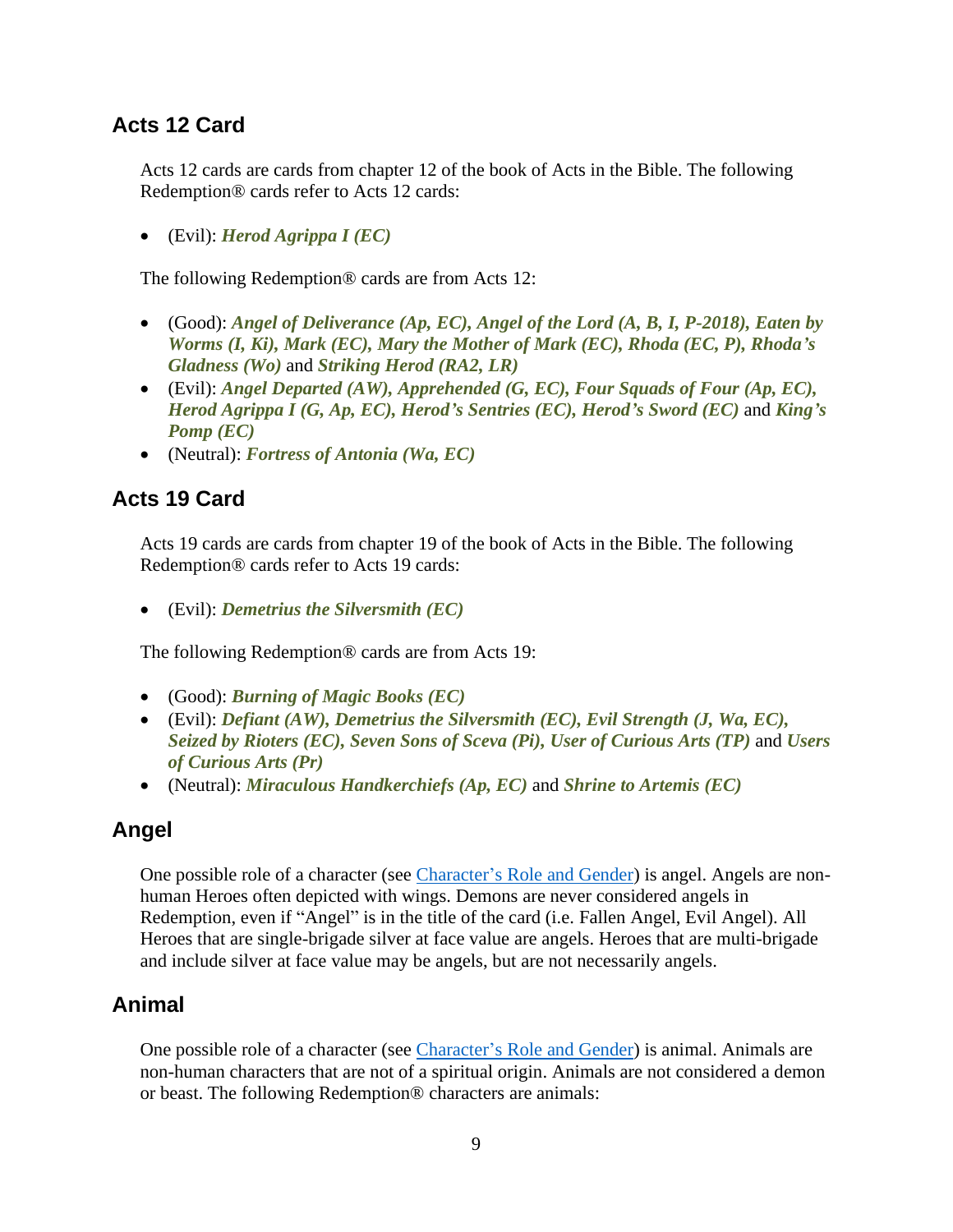• (Evil): *Bear (CW), Beasts of the Earth (LC), Behemoth (RJ), Coliseum Lion (CW), Devouring Birds (RJ), Devouring Lion (PoC), Fiery Serpents (FM), Fire Foxes (CW), Hungry Lion (LC), Jackals (PoC), Leviathan (Pa, FM), Lions (CW), Magicians' Snakes (FM), Negev Lions (PoC), Scapegoat (PoC), Stubborn Heifer (PoC), The Great Fish (PoC), The Maltese Viper (PC), The Ram in the Thicket (PoC), The Serpent (Pa, P), The Worm (PoC), Wayward Sheep (FM), Wild Beast (FM), Wild Dogs (RJ)* and *Wild Ox (LC)*

#### **Antediluvian**

Antediluvians are people and animals who lived between the creation of the World in Genesis 1 and the great flood in Genesis 7. All flood survivors are antediluvians. The following Redemption® cards refer to antediluvians:

- (Good): *Adam (FM), Adam, the Exile (LC), Enosh, the Worshiper (LC), Mahalalel, the Interpreter (LC), Methuselah, the Wise (LC)*
- (Evil): *Cain Murders Abel (CW), Continuous Evil (CW), Corrupt People (CW), Lamech, the Avenged (FM)* and *Violent Tendencies (FM)*
- (Dual-Alignment): *City of Enoch (FM)* and *The Flood (CW)*

The following Redemption® characters are antediluvians:

- (Hero): *Abel (C, Pi, CW), Adam (Pa, FM), Adam (Man) (LC), Adam, the Exile (LC), Enoch (Pa, CW), Enoch (Teaching) (LC), Enoch, the Pure (LC), Enosh (Mortal) (LC), Enosh, the Worshiper (LC), Eve (Wo, Di, LR), Ham (CW), Ham's Wife (FM), Japheth (CW), Japheth's Wife (FM), Jared (Shall Come Down) (LC), Jared, the Beholder (LC), Kenan (Sorrow) (LC), Kenan, the Acquirer (LC), Lamech, Rest Seeker (LC), Lamech (The Despairing) (LC), Mahalalel (Blessed God) (LC), Mahalalel, the Interpreter (LC), Methuselah, the Wise (LC), Methuselah (His Death Brings) (LC), Noah (Pa, CW), Noah (Rest and Comfort) (LC), Noah, the Righteous (LC), Noah's Sons (Pa), Noah's Wife (CW), Seth (E), Seth (Appointed) (LC), Seth, Son of Adam (LC), Shem (CW), Shem, Covenant Keeper (LC), Shem, Faithful Son (LC)* and *Shem's Wife (FM)*
- (Evil): *Beasts of the Earth (LC), Cain (Pa, CW), Corrupt People (CW), Distressing People (LC), Lamech, the Avenged (FM), Naamah (FM), The Serpent (Pa, P), Tubalcain (FM), Violent Men (CW), Wicked People (CW)* and *Zillah (FM)*

#### **Armor of God Enhancement**

The Armor of God are metaphors for spiritual warfare and are mentioned in Ephesians 6:10- 17, I Thessalonians 5:8 and Hebrews 4:12. The following Redemption® cards refer to Armor of God Enhancements:

• (Good): *Christian Soldier [Female] (PC), Christian Soldier [Male] (PC), Paladin (PC), Saint of Virtue (PC)* and *Spiritual Protection (Pa)*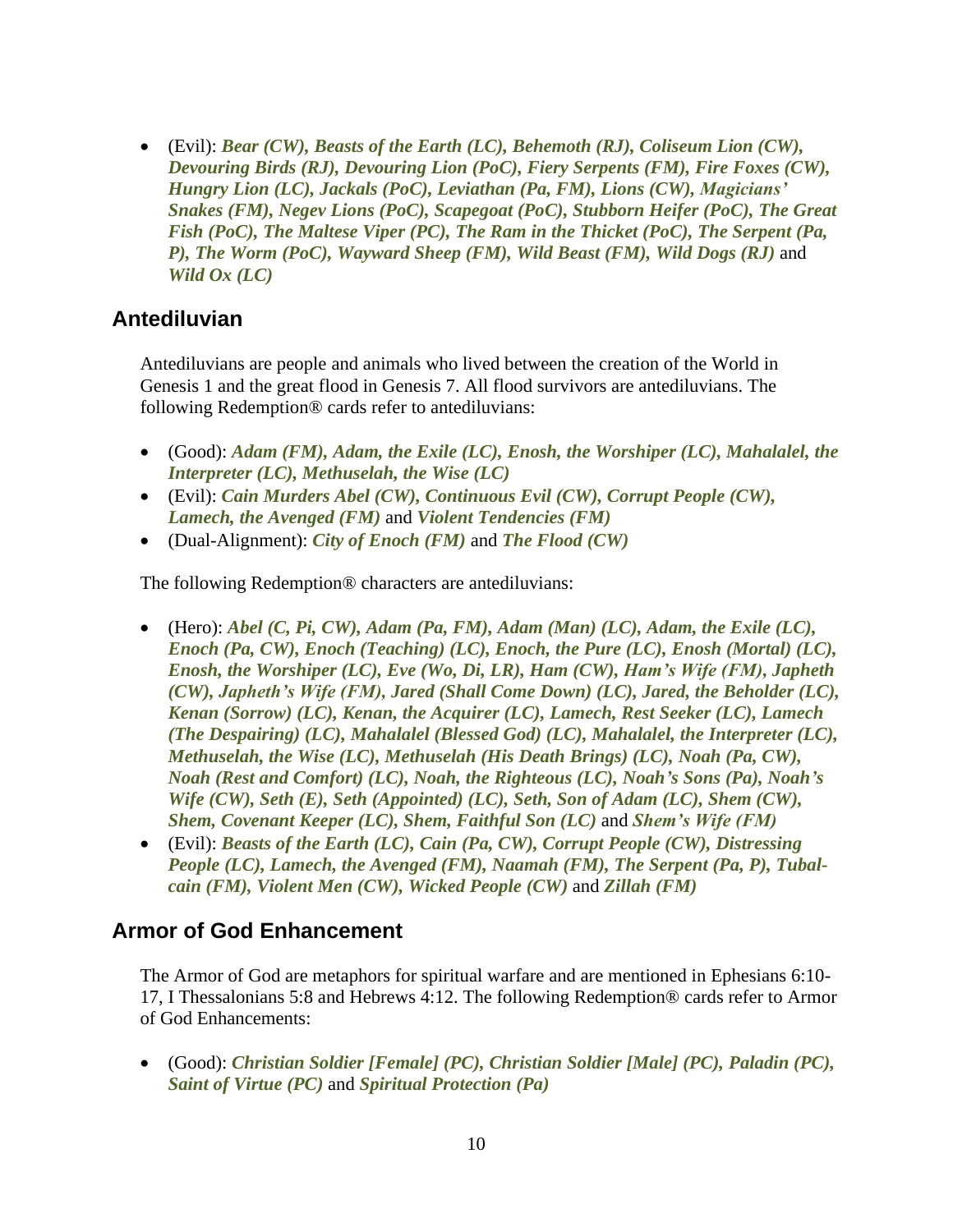The following Redemption® Enhancements are Armor of God Enhancements:

• (Good): *Belt of Truth (Wa, Ki, PC), Breastplate of Righteousness (A, B, Wa, Ki, PC), Helmet of Salvation (A, B, Wa, Ki, PC), Shield of Faith (A, B, Wa, Ki, PC), Shoes of Peace (A-Ul, C, D, F, PC, P)* and *Sword of the Spirit (A, B, C-1st, D-1st, Ki, PC, CW)*

#### **Assyrian**

Assyrians are members of the ancient Assyrian Empire that is referenced often in the Bible. See [Nationality.](#page-76-1) The following Redemption<sup>®</sup> cards refer to Assyrians:

- (Good): *Angel at Jerusalem (Pi), Jonah (PoC), King Hezekiah (Ki), Nahum (PoC), Ninevites Repent (PoC)* and *Protection of Jerusalem (FF2)*
- (Evil): *Assyrian Archer (FF, LR), Assyrian Camp (Pi, LC), Assyrian Officer (LC), Assyrian Siege Army (FF2), Captured by Assyria (FF, LR), Glittering Spear (Ki), Hooked and Shackled (LC), King Shalmaneser III (PoC), King Sennacherib (LC), King Tiglath-Pileser III (PoC), Mounted Forces (PoC), Nimrod, the Mighty (CW), Nineveh (PoC), Sennacherib Blasphemes (LC), Temple of Nisroch (Ki), The Assyrian Spoilers (RA), The Rab-saris (LC), The Rabsaris (RA), The Rabshakeh Attacks (Ki), The Rabshakeh's Threats (LC), The Tartan (LC), The Winged Lion (RA, PoC)* and *Worship of Nisroch (LC)*
- (Neutral): *Assyria's Tribute (FF)*
- (Dual-Alignment): *Capture and Seize (PoC), Razor (FF2)* and *Siegeworks (FF2)*

The following Redemption® characters are Assyrians:

- (Good): *Ninevites (PoC)* and *The King of Nineveh (PoC)*
- (Evil): *Assyrian Ambassador (LC), Assyrian Archer (FF, LR), Assyrian Camp (LC), Assyrian Forces (LC), Assyrian Invaders (PoC), Assyrian Laborers (PoC), Assyrian Officer (LC), Assyrian Siege Army (FF2), Assyrian Survivor (FF2), King Asnappar (FF), King Sargon II (Pi), King Sennacherib (Ki, LC), King Shalmaneser III (PoC), King Shalmaneser V (Ki), King Tiglath-Pileser III (Ki, PoC), Mounted Forces (PoC), Nimrod, the Mighty (CW), Ninevites (PoC), The Assyrian Spoilers (RA), The King of Nineveh (PoC), The Rab-saris (LC), The Rabsaris (RA), The Rabshakeh (Ki, LC)* and *The Tartan (FF, LC)*

### **Assyrian Site**

Assyrian Sites are Sites that represent locations within the Assyrian Empire. At present, there are no cards that refer to Assyrian Sites; rather, some cards reference specific Assyrian Sites. The following Redemption® Sites are Assyrian Sites:

• *Assyria (Wo), Halah (Wo)* and *Nineveh (PoC)*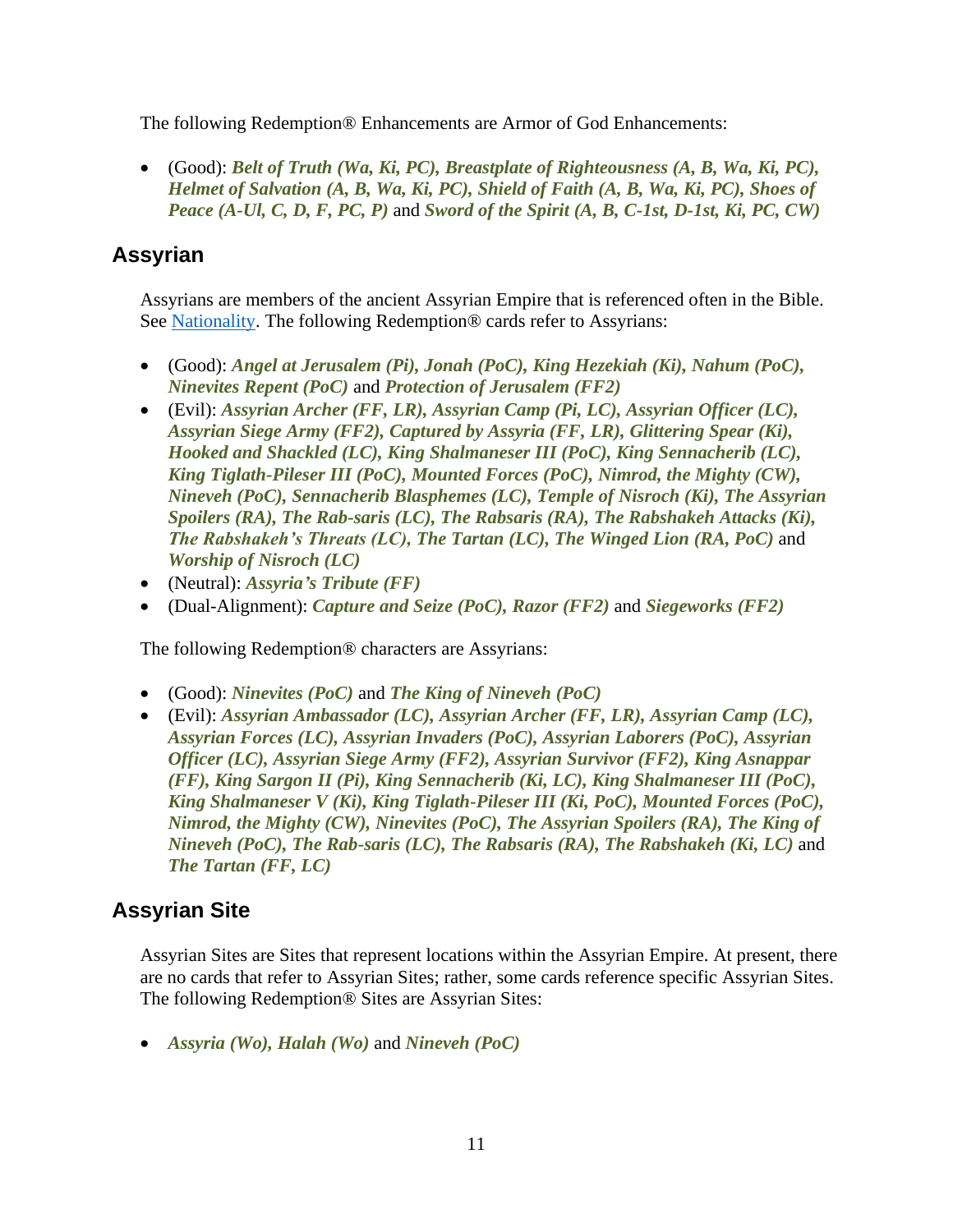## **[B](#page-1-0)**

#### <span id="page-11-0"></span>**Babylonian**

Babylonians are members of the ancient Babylonian Empire that is referenced often in the Bible. See [Nationality.](#page-76-1) The following Redemption® cards refer to Babylonians:

- (Good): *Ezekiel, the Vindicator (PoC), Habakkuk (PoC)* and *Seraiah the High Priest (Pi)*
- (Evil): *Axe (TP), Belshazzar's Mother (PoC), Carried into Exile (Pi), Conjurers (PoC), Desecrate the Temple (RA), Destroying the Temple (Ki), Head of Gold (FF), Headquarters at Riblah (Pi), King Belshazzar (FF2), King Jehoiakin (Ki), King Zedekiah (Ki), Merodach Worship (Pi), Mounted Forces (PoC), Nebuchadnezzar (PoC), Nebuchadnezzar's Dream (FF), Nergalsharezer (FF), Nimrod, the Mighty (CW), Pharaoh Hophra (Pi), Seized by Babylon (PoC), Swift Horses (FF), The Bear (RA, PoC), The Imperial Guard (RA), The Babylonian Merchants (PoC), The Ram with Two Horns (Di)* and *The Winged Lion (RA, PoC)*
- (Neutral): *Iron Pan (FF2)*
- (Dual-Alignment): *Drawn Sword (FF2), Forest Fire (FF2)* and *Mene, Mene, Tekel, Upharsin (PoC)*

The following Redemption® characters are Babylonians:

- (Hero): *Nebuchadnezzar (PoC)*
- (Evil): *Arioch (FF), Ashpenaz (FF), Astrologers (Pr, TP, LR), Babylon the Great (Wa), Babylonian Forces (Pi), Babylonian Siege Army (PoC), Babylonian Soldiers (FF2), Belshazzar (Pr), Belshazzar's Mother (PoC), Chaldeans (Pr, P), Conjurers (PoC), King Belshazzar (FF2), King Evil-merodach (Pi), King Merodach-baladan (Pi), Mounted Forces (PoC), Nebuchadnezzar (Pr, TP, PoC), Nebushasban (FF), Nebuzaradan (Ki), Nergalsharezer (FF), Nimrod, the Mighty (CW), Soothsayers of Babylon (PoC), The Babylonian Merchants (PoC), The Harlot (RJ), The Imperial Guard (RA), The Winged Lion (RA, PoC)* and *Whore of Babylon (Or)*

### **Babylonian Site**

Babylonian Sites are Sites that represent locations within the Babylonian Empire. In addition to the cards listed below, there are cards that reference specific Babylonian Sites. The following Redemption® cards refer to Babylonian Sites:

• (Neutral): *Babylonian Banquet Hall (FF)*

The following Redemption® Sites are Babylonian Sites:

• *Babylon (Wo, RJ)* and *Babylonian Banquet Hall (FF)*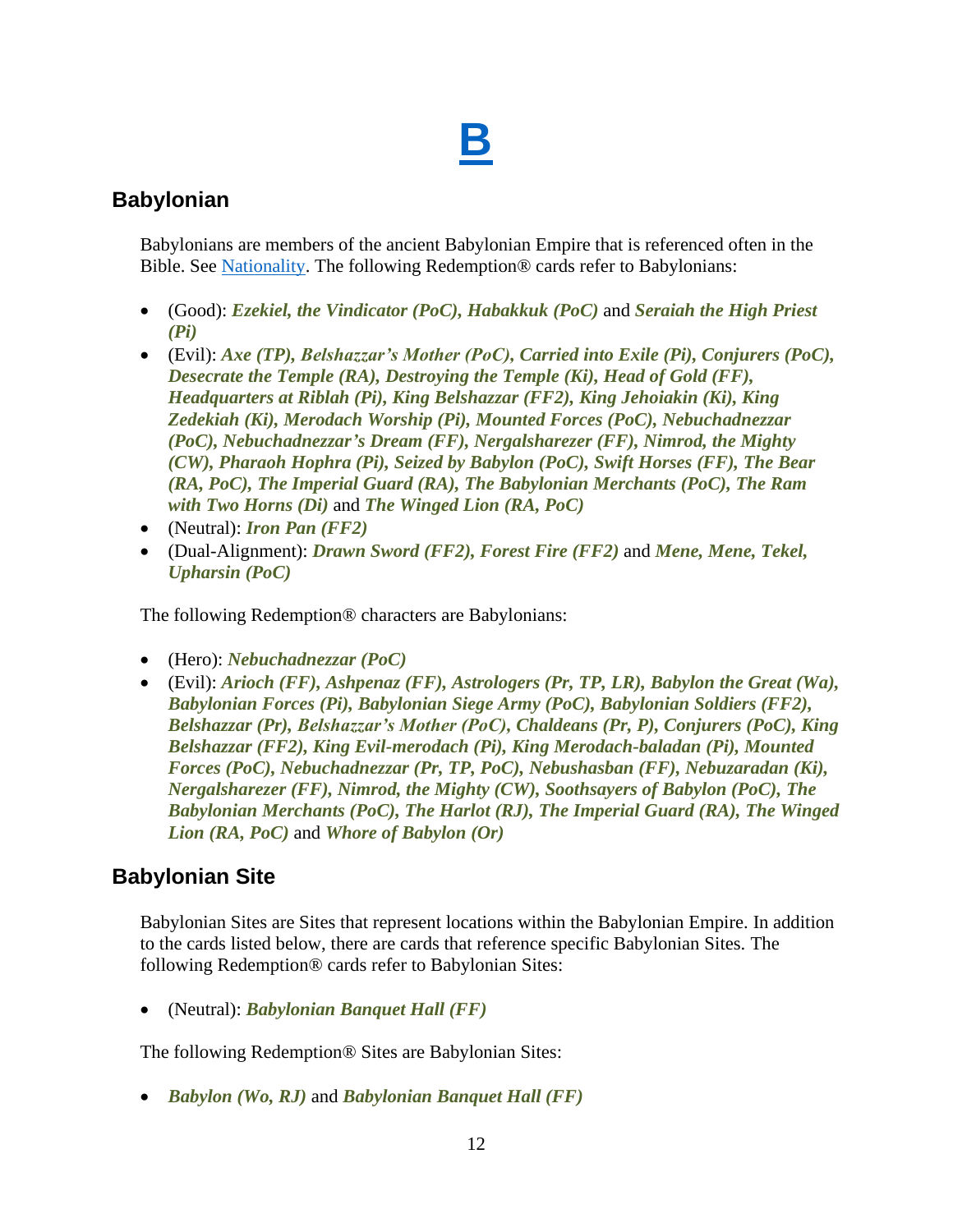#### **Based on Prophecy**

This phrase only appears referring to Enhancements, and has been given errata to mean "Enhancements with a reference from Revelation or from the books of the major or minor prophets". The following Redemption® cards are impacted by the errata:

• (Good): *Book of Nathan (Pa)* and *Prophecy of Eldad & Medad (Pa)*

#### <span id="page-12-1"></span>**Beast**

Beasts are non-human Evil Characters of demonic origin and non-human shape. All beasts are demons (see [Demon\)](#page-19-0), but not all demons are beasts. The following Redemption® cards refer to beasts:

- (Good): *Angel at Shur (Wa), Authority of Peter (Ap), Blood of the Lamb (Wa), Mighty Warrior (C), Samson's Strength (Pa)* and *Victory (Ki)*
- (Evil): *Beast from the Sea (Wa), Evil Strength (Wa)* and *Mark of the Beast (RJ)*
- (Neutral): *Cross Beams of the Cross (Ap)*

The following Redemption® characters are beasts:

• (Evil): *Bear (D), Beast from the Earth (Or, Wa, RJ), Beast from the Sea (Or, Wa, RJ), Frog Demons (Or, Wa, P), Locust from the Pit (B, D, G, Or, Wa, RJ), Red Dragon (G, Or, Wa, RJ), The Bear (RA, PoC), The Frog Demons (RJ), The Goat with Horn (Di), The Ram with Two Horns (Di), The Terrifying Beast (RA, PoC), The Winged Leopard (RA, PoC)* and *The Winged Lion (RA, PoC)*

#### <span id="page-12-0"></span>**Berea Church**

The church of the Bereans was found in the city of Berea. At present, there are no cards that refer to the Berea church; rather the missionary identifier and some cards reference a nonspecific church. See [Church.](#page-15-0) The following Redemption® characters represent members of the Berean church:

• (Hero): *Bereans (EC)*

#### **Bows, Arrows, Spears, Javelins and Darts**

Bows, arrows, spears, javelins and darts refer to cards with those weapons named in the title. The following Redemption® cards refer to bows, arrows, spears, javelins and darts:

• (Good): *Shield of Faith (Wa)*

The following Redemption® Enhancements are bows, arrows, spears, javelins, or darts: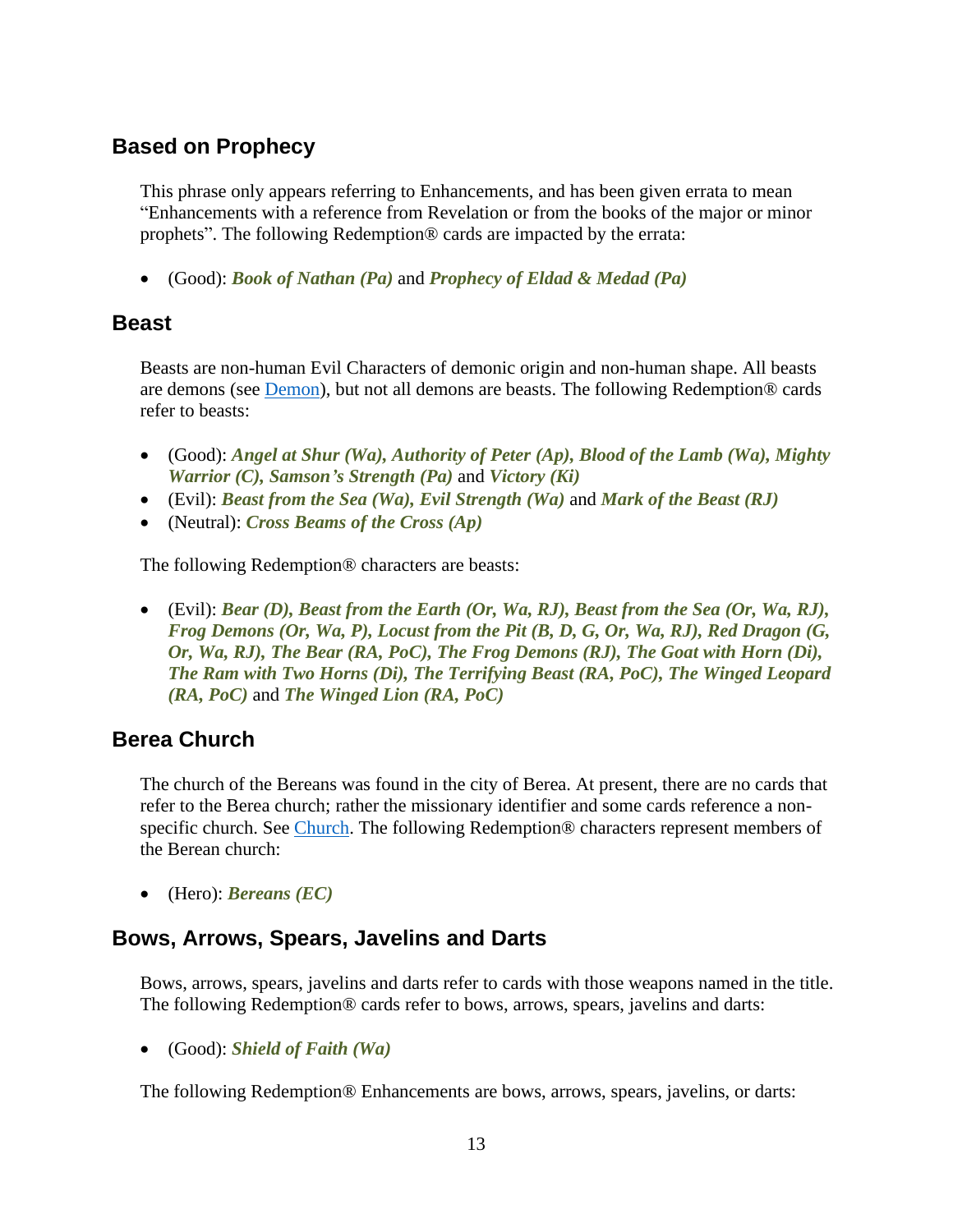- (Good): *Abishai's Spear (Ki), Adino's Spear (Wa, Ki), Arrow of Deliverance (Pr), Benaiah Snatches a Spear (Ki), Bow and Arrow [Gold] (Wa, Ki), Bow and Arrow [Red] (A, C, Or), Bow of Battle (PoC), Builder's Spear (LC), Israel's Bow (LC), Jashobeam's Spear (Wa, Ki), Joshua's Spear (FM), Phinehas' Spear (Pi), Saul's Spear (Wa, Ki), Spear and Shield (Ki), Spear of Joshua (Wa, Ki), Spears (LC), Temple Spears and Shields (LC)* and *Warrior's Spear (RA)*
- (Evil): *Abner's Spear (Wa, Ki), Bow and Arrow [Gray] (A, C, Or, Wa, Ki), Dart (Wa, Ki), Egyptian Spear (FF), Fiery Darts (B, J, Or), Foreign Spears (LC), Glittering Spear (Wa, Ki), Goliath's Spear (Or, Wa, Ki), Ishbibenob's Spear (I, Ki), Lahmi's Spear (I, Wa, Ki), Saul's Javelin (Wa, Ki)* and *Temple Guard's Spears (GC)*
- <span id="page-13-0"></span>• (Dual-Alignment): *King Saul's Spear (CW)* and *Roman Spear (PC)*

### **[C](#page-1-0)**

#### <span id="page-13-1"></span>**Caesarea Church**

The church of the Caesareans was found in the city of Caesarea. At present, there are no cards that refer to the Caesarea church; rather the missionary identifier and some cards reference a non-specific church. See [Church.](#page-15-0) The following Redemption® characters represent members of the Caesarean church:

• (Hero): *Cornelius (A, C, Or, EC), Philip the Evangelist (Ap, EC)* and *Philip's Daughters (Pr, PC)*

#### **Canaanite**

Canaanites were composed of several different groups who lived in the land of Canaan. However, only certain ones called themselves Canaanites. Genesis chapter 10 mentions the man named Canaan, who was the ancestor of the Canaanites.

*"Canaan was the father of Sidon his firstborn, and of the Hittites, Jebusites, Amorites, Girgashites, Hivites, Arkites, Sinites, Arvadites, Zemarites and Hamathites. Later the Canaanite clans scattered and the borders of Canaan reached from Sidon toward Gerar as far as Gaza, and then toward Sodom, Gomorrah, Admah and Zeboyim, as far as Lasha." - Genesis 10:15-19*

Any tribes and clans in this list are deemed Canaanites in Redemption®, as are subgroups of these tribes and clans. For example, the Gibeonites were a subgroup of the Amorites and Hivites, so they are Canaanites. See [Nationality.](#page-76-1) The following Redemption® cards refer to Canaanites:

• (Evil): *Ahiman, Son of Anak (FM), Baal Worship (FM), Canaan, the Cursed (FM), Gibeonite Curse (RA2), Gibeonite Trickery (RA2), Fortify Site (RA2), Idol Worship*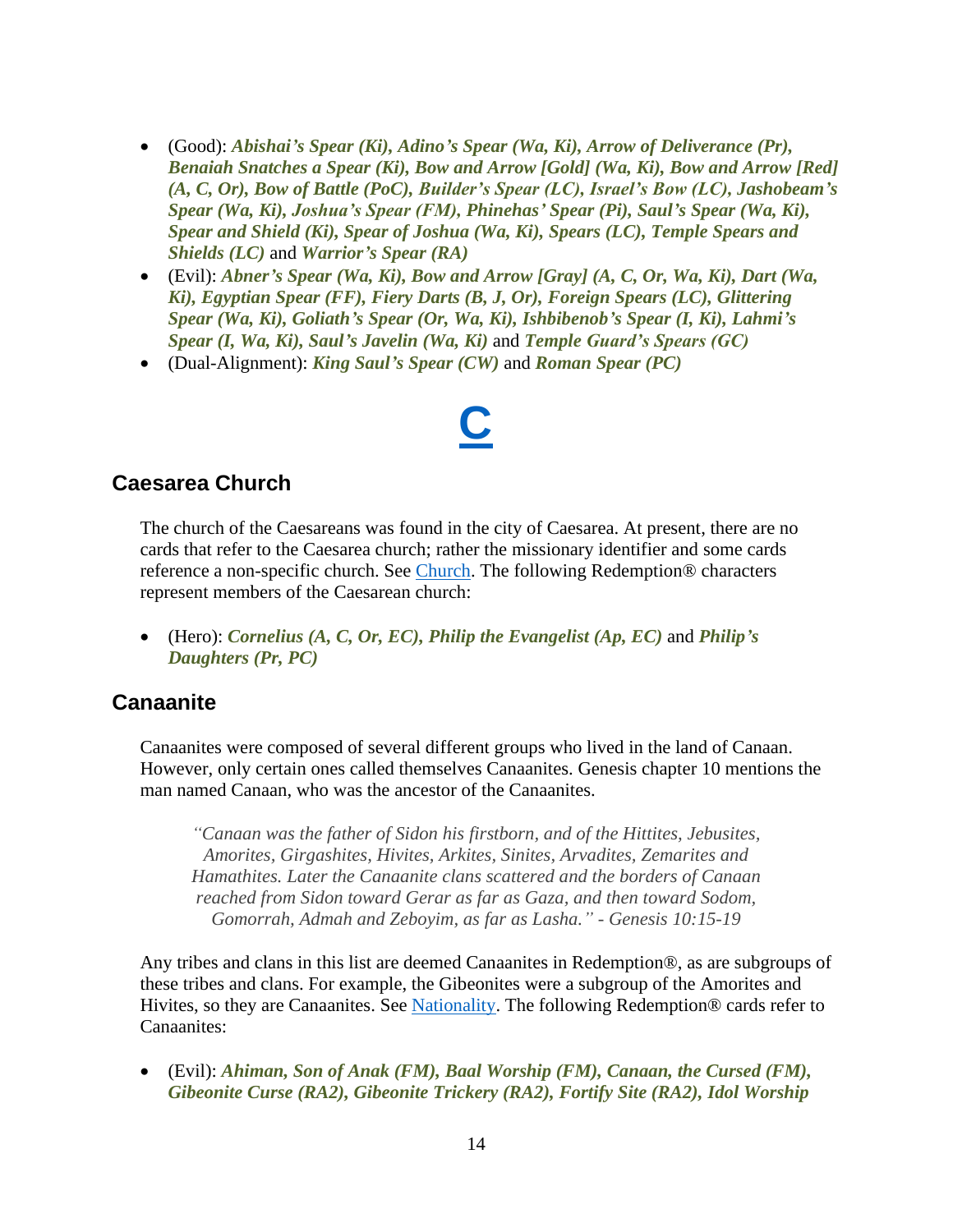*(FM), Jericho (CW), King of Tyrus (PoC), Og, King of Bashan (FM), Prince of Tyrus (P), Sheshai, Son of Anak (FM), Sisera's Army (CW), Slayer's Glee (RJ), Talmai, Son of Anak (FM)* and *Tower of Thebez (RA2)*

- (Neutral): *Canaan (RA2)* and *Idols of Canaan (FM)*
- (Dual-Alignment): *Foreign Sword (RA2)* and *Sodom & Gomorrah (FM)*

The following Redemption® characters are Canaanites:

- (Hero): *Ahimelek the Hittite (RA2), Ishmaiah the Gibeonite (RA2), King Hiram (FF), Rahab (Wo, CW), Rahab, the Defender (LC), Rahab, the Proselyte (LC), Uriah (A, Or)* and *Uriah the Hittite (RA2)*
- (Evil): *Abimelech (Pa, RA2), Ahiman, Son of Anak (FM), Army of Jericho (CW), Basemath (LC), Bera, King of Sodom (Pa), Canaan, the Cursed (FM), Canaanite Wives (FM), Doomed Canaanites (PoC), Foreign Wives (RA3), Gibeonite Delegates (RA2), Hamor (FM), Jezebel (B, Or, RA2), Judith (LC), King of Tyrus (Wa, Pi, PoC),*  Lot's Daughters (Wo, FM), Lot's Wife (Wo, LR), Og, King of Bashan (FM), Prince of *Tyrus (Wa, Pi, P), Shechem (F, RA2), Sheshai, Son of Anak (FM), Sisera (Ki), Sisera's Army (CW), Talmai, Son of Anak (FM), The Woman of Thebez (RA2)* and *Woman of Thebez (Wo)*

#### **Canaanite Site**

Canaanite Sites refer to locations within the land of Canaan. The following Redemption® cards refer to Canaanite Sites:

• (Evil): *Army of Jericho (CW), Canaan, the Cursed (FM), Canaanite Wives (FM), Fortify Site (RA2)* and *Pillar of Salt (FM)*

The following Redemption® Sites are Canaanite Sites:

• *Canaan (RA2), Hebron (FM), Hormah (FF), Jericho (Pi), Pit of Dothan (Wo, FM), Promised Land (Pa), Sodom (Wa)* and *Sodom & Gomorrah (FM)*

#### <span id="page-14-0"></span>**Character's Role and Gender**

Each character has a role and most have a gender. Role and gender help identify the card's advantage or disadvantage to special abilities on other cards. Determine the role and gender by looking at the card's Scripture, card title or illustration.

The character roles in Redemption® are: [angel,](#page-8-0) [animal,](#page-8-1) [demon,](#page-19-0) [human,](#page-44-1) and [symbolic.](#page-98-0) The genders in Redemption® are: male, female, genderless, or male and female. See [Gender.](#page-31-1)

#### **Christ or Jesus in the Title or Scripture Verse**

Cards with "Christ" or "Jesus" in the title or Scripture verse are cards that have "Christ" or "Jesus" printed on the card in the title or Scripture verse. If a different translation uses a word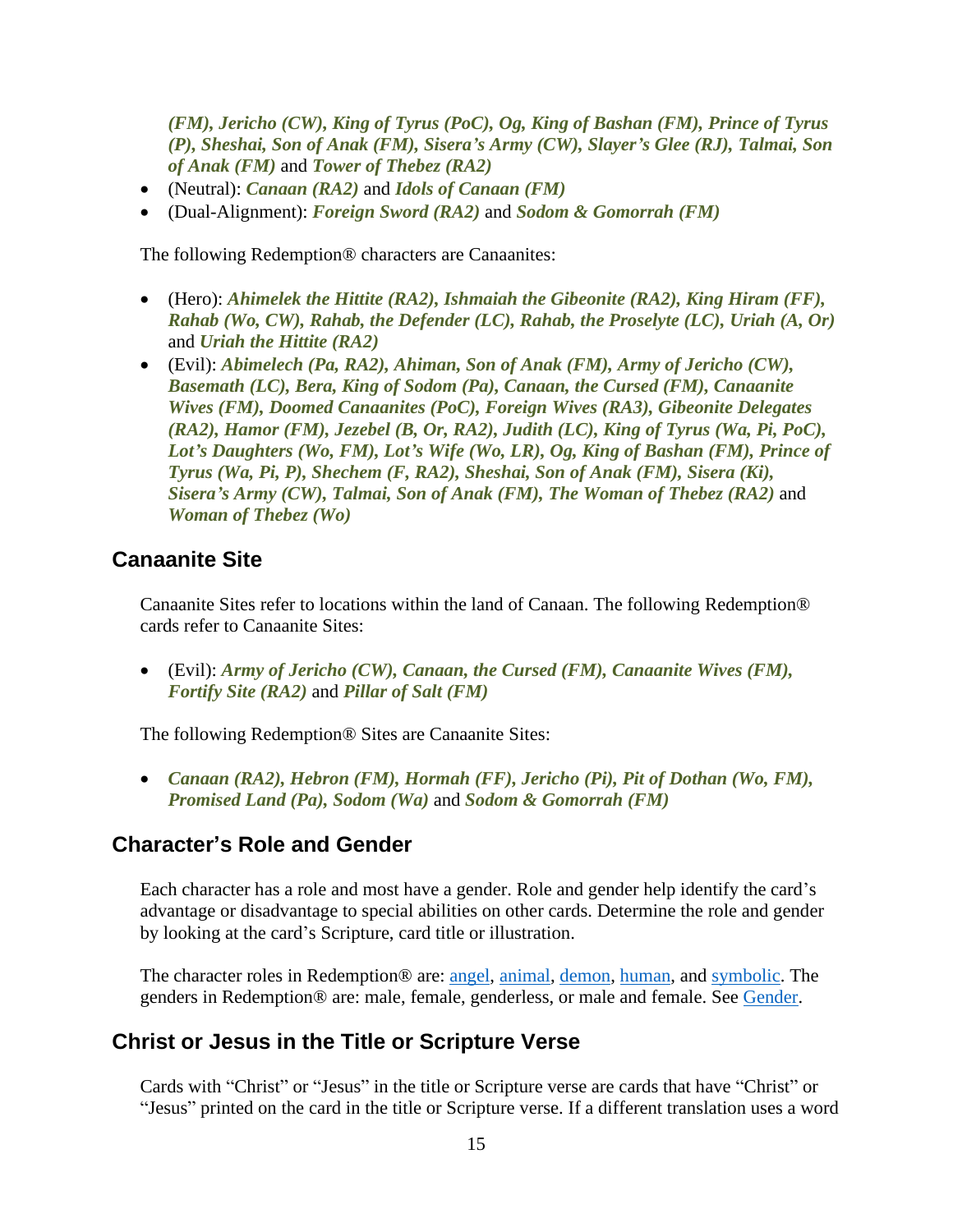but it does not appear on the card, the card is not considered to have it in the Scripture verse. The following Redemption® cards refer to cards with "Christ" or "Jesus" in the title or Scripture verse:

• (Good): *Apphia (PC)* and *Archippus (PC)*

Both cards above further limit the phrase by specifying that it only applies to clay Enhancements. The following Redemption® Enhancements are clay and have "Christ" or "Jesus" in the title or Scripture verse:

• *A New Creation (EC), Authority of Christ (GC), Bravery of Priscilla (EC), Created by Christ (PC), Christ's Triumph (PC), Eternal Covenant (CW), Faith of Moses (CW), Life in the Son (GC), Life Through Christ (FM), Miracle at the Gate (EC), Of One Mind (PC), Peter's Sermon (EC), Resurrection of Martyrs (RJ), Unity in Christ (PC), Untouchable (GC), Wisdom (PC)* and *Word of Christ (PC)*

#### <span id="page-15-0"></span>**Church**

In the New Testament, churches were groups of Christians established in cities after Christ's death for worship, evangelization, and community. In Redemption®, a church is defined by the city it was found in, and members of that church are those who were mentioned as being part of that church, not those just found in the city. Identification is generally found in Acts or in an epistle. The missionary identifier as well as the following Redemption® cards refer to a church and not a specific church:

• (Good): *The Church of Christ (GC), The Faithful Leaders (CW)* and *The Watchful Leaders (CW)*

The churches in Redemption® are: [Berea,](#page-12-0) [Caesarea,](#page-13-1) [Colossae,](#page-16-0) [Corinth,](#page-17-1) [Damascus,](#page-17-2) [Ephesus,](#page-25-0) [Ethiopia,](#page-25-1) [Jerusalem,](#page-56-0) [Joppa,](#page-59-0) [Lystra,](#page-68-1) [Philippi,](#page-81-0) [Rome](#page-91-0) and [Thessalonica.](#page-101-0)

### **Cloud Card**

Cloud cards were introduced in the Cloud of Witnesses set and have a cloud icon in the bottom left of the card's art. The following Redemption® cards refer to cloud cards:

• (Good): *Abel (CW), Amram & Jochebed (CW-Alt), Cloud of Witnesses (CW), Daniel (CW), Enoch, the Pure (LC), Faith (PoC), Faith of Abraham (CW), Faith of Amram & Jochebed (CW-Alt), Faith of Daniel (CW), Faith of David (CW), Faith of Enoch (CW), Faith of Isaac (CW), Faith of Jacob (CW), Faith of Moses' Parents (CW-Main), Faith of Samuel (CW), Faith of Sarah (CW), Jared, the Beholder (LC), Jericho (CW), Letter to the Hebrews (CW), Melchizedek (CW), Moses (CW, P), Moses' Parents (CW-Main), Samuel (CW)* and *The Angel of the Winds (CW, P)*

The following Redemption® cards are cloud cards: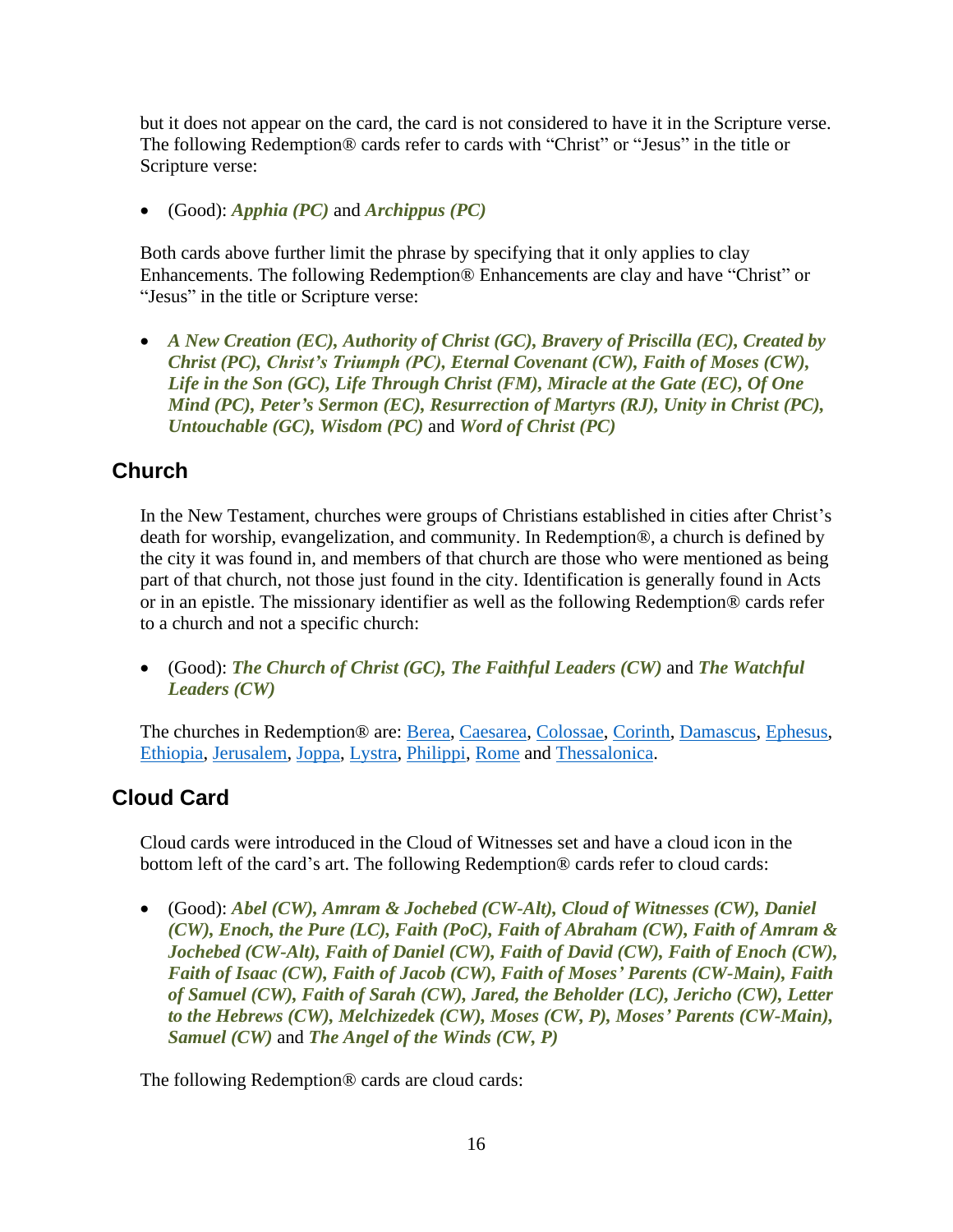- (Hero): *Abed-nego (Azariah) (PoC), Abel (CW), Abraham (CW), Amram & Jochebed (CW-Alt), Barak (CW), Daniel (CW), Daniel, the Apocalyptist (LR), David, God's King (PoC), David, Heart After God (LC), David, Outcast's Refuge (LC), David, the Anointed (LC), David, the Contrite (LC), David, the Psalmist (CW), David, the Shepherd (CW), Elijah (PoC), Elijah in Glory (GC), Elisha (PoC), Enoch (CW), Enoch (Teaching) (LC), Enoch, the Pure (LC), Ezekiel, the Vindicator (PoC), Faithful Abraham (LC), Father Abraham (LC), Gideon (CW), Isaac (CW), Isaac, the Blessed (LC), Isaac, Willing Sacrifice (LC), Isaiah, Prince of Prophets (PoC), Israel, Retainer of God (LC), Jacob, Follower of God (LC), Jacob (Israel) (CW), Jephthah (CW), Jeremiah, Hope Bringer (PoC), Joseph (CW), Joseph, the Dreamer (PoC), Joshua, Son of Nun (CW), Joshua, the Conqueror (LC), Meshach (Mishael) (PoC), Moses (CW, P), Moses, Friend of God (PoC), Moses' Parents (CW-Main), Noah (CW), Noah (Rest and Comfort) (LC), Noah, the Righteous (LC), Rahab (CW), Rahab, the Defender (LC), Rahab, the Proselyte (LC), Samson, the Nazirite (CW), Samuel (CW), Sarah (CW), Shadrach (Hananiah) (PoC), The Shunammite Woman (PoC), The Widow at Zarephath (PoC)* and *Zechariah, Son of Jehoiada (LC)*
- (Good Enhancement): *Faith (PoC), Faith of Abel (CW), Faith of Abraham (CW), Faith of Amram & Jochebed (CW-Alt), Faith of Barak (CW), Faith of Daniel (CW), Faith of David (CW), Faith of Enoch (CW), Faith of Gideon (CW), Faith of Isaac (CW), Faith of Jacob (CW), Faith of Jephthah (CW), Faith of Joseph (CW), Faith of Joshua (CW), Faith of Moses (CW), Faith of Moses' Parents (CW-Main), Faith of Noah (CW), Faith of Rahab (CW), Faith of Samson (CW), Faith of Samuel (CW)* and *Faith of Sarah (CW)*
- (Good Fortress): *Cloud of Witnesses (CW)*

#### <span id="page-16-0"></span>**Colossae Church**

The church of the Colossians was found in the city of Colossae. See [Church.](#page-15-0) The following Redemption® cards refer to members of the Colossian church:

• (Good): *Archippus (PC), Epaphras (PC), Onesimus (PC)* and *Philemon (PC)*

The following Redemption® characters represent members of the Colossian church:

• (Hero): *Apphia (PC), Archippus (F, PC), Epaphras (Ap, PC), Onesimus (Ap, PC)* and *Philemon (Ap, PC)*

#### **Connected with David**

This phrase only appears referring to Enhancements, and has been given errata to mean "Enhancements with [David's name in the title or Scripture verse"](#page-18-0). The following Redemption® cards are impacted by the errata:

• (Evil): *Michal (Wo)*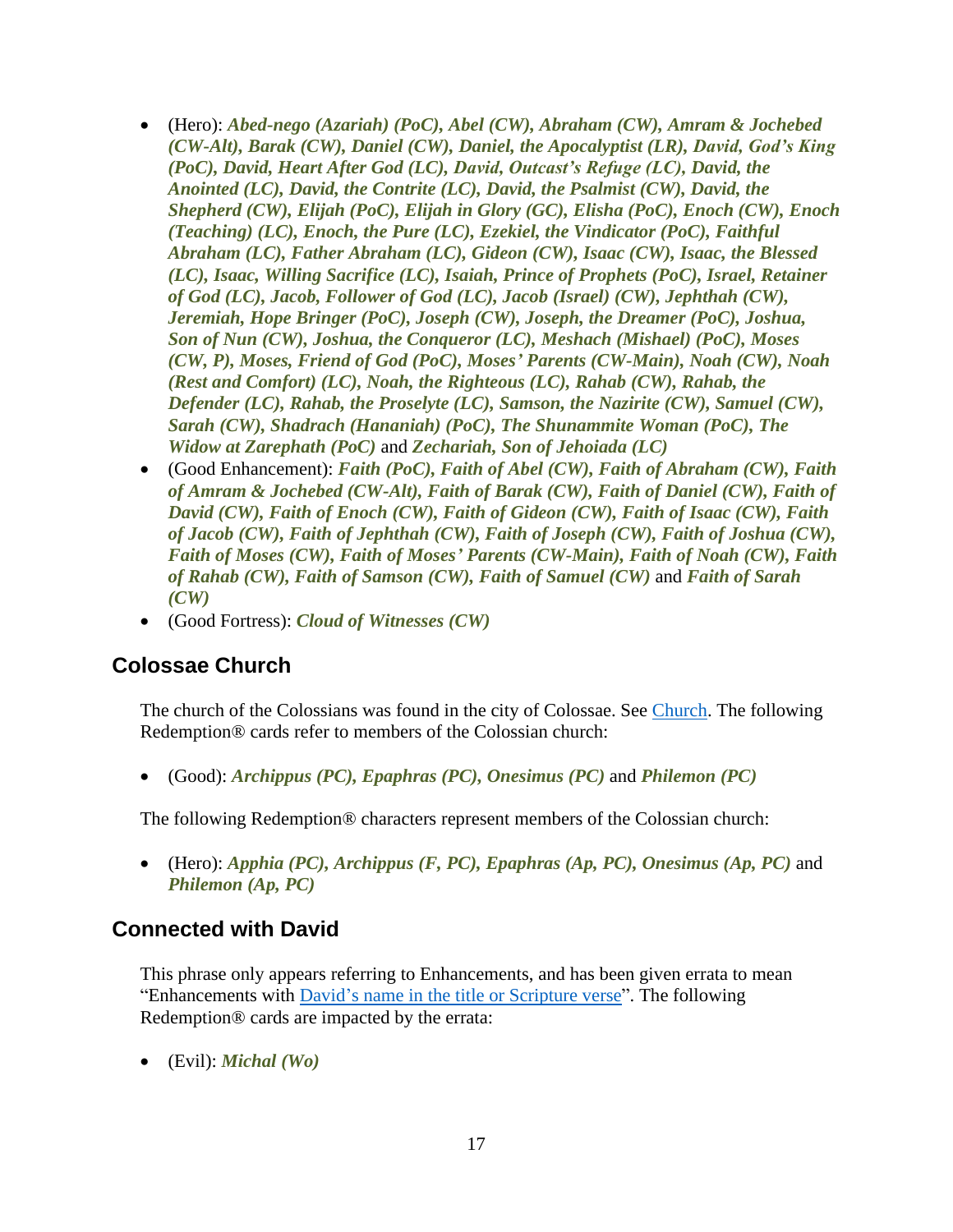#### **Connected with Demons**

This phrase only appears referring to Enhancements, and has been given errata to mean "orange Enhancements". The following Redemption® cards are impacted by the errata:

• (Good): *Mary Magdalene (Wo)*

#### <span id="page-17-1"></span>**Corinth Church**

The church of the Corinthians was found in the city of Corinth. See [Church.](#page-15-0) The following Redemption® cards refer to members of the Corinthian church:

- (Good): *Achaicus (EC), Chloe (EC), Crispus (EC), Commitment of Paul (EC), Fortunatus (EC), Phoebe (EC), Sowing Bountifully (EC), Stephanas (EC)* and *Titus Justus (EC)*
- (Neutral): *Letters to the Corinthians (EC)*

The following Redemption® characters represent members of the Corinthian church:

• (Hero): *Achaicus (EC), Apollos (Ap, EC), Chloe (F, EC), Crispus (EC), Fortunatus (EC), Phoebe (EC), Stephanas (EC)* and *Titus Justus (EC)*

**[D](#page-1-0)**

### <span id="page-17-2"></span><span id="page-17-0"></span>**Damascus Church**

The church of the Damascenes was found in the city of Damascus. At present, there are no cards that refer to the Damascus church; rather the missionary identifier and some cards reference a non-specific church. See [Church.](#page-15-0) The following Redemption<sup>®</sup> characters represent members of the Damascus church:

• (Hero): *Ananias of Damascus (Ap, EC)* and *Paul's Disciples (EC)*

#### **Daniel Card**

Daniel cards are cards from the book of Daniel in the Bible. The following Redemption® cards refer to Daniel cards:

- (Good): *Abed-nego (Azariah) (PoC), Abednego (Azariah) (FF), Daniel (P, CW), Daniel, the Apocalyptist (LR), Daniel's Prayer (P), Faith Unbowed (LC), Meshach (Mishael) (FF, PoC), Michael, Chief Prince (P), Servants by the River (PoC), Shadrach (Hananiah) (P, PoC), Stone Cut Without Hands (PoC)* and *The Foretelling Angel (PC)*
- (Evil): *Fiery Furnace (PoC), Merodach Worship (Pi), Nebuchadnezzar (TP, PoC), The*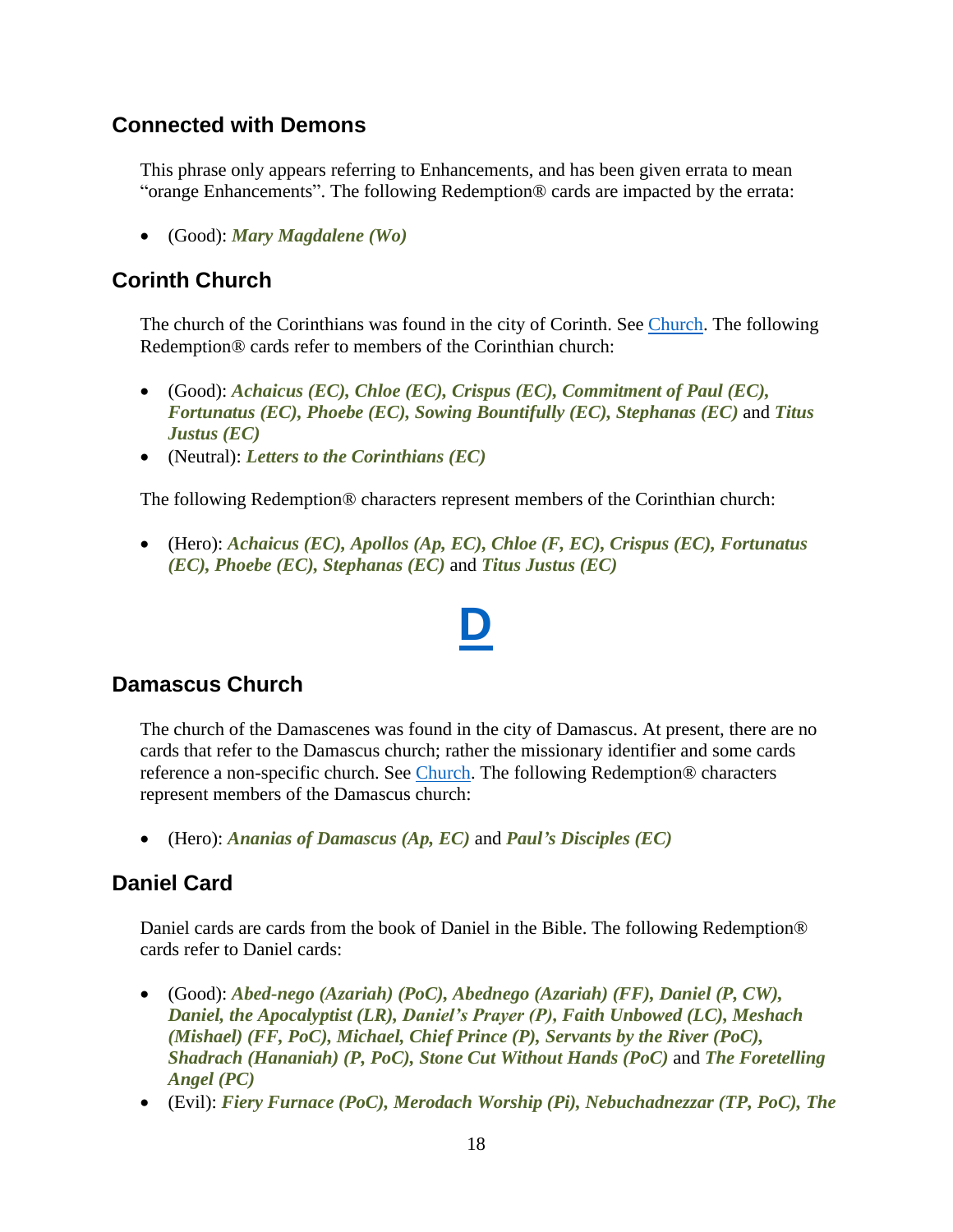*Goat with Horn (Di)* and *The Winged Lion (PoC)*

• (Dual-Alignment): *Cast into Lion's Den (PC), Eternal Judgment (PoC)* and *Mene, Mene, Tekel, Upharsin (PoC)*

The following Redemption® characters are from Daniel:

- (Hero): *Abed-nego (Azariah) (PoC), Abednego (Azariah) (FF), Daniel (Pr, CW, P), Daniel, the Apocalyptist (LR), Daniel's Guardian (PoC), Foretelling Angel (Pa), Gabriel (Ki), Meshach (Mishael) (FF, PoC), Michael (Ki), Michael, Chief Prince (P), Nebuchadnezzar (PoC), Servants by the River (PoC), Shadrach (Hananiah) (P, PoC), The Foretelling Angel* and *Watcher (Pa)*
- (Evil): *Alexander the Great (PoC), Arioch (FF), Ashpenaz (FF), Astrologers (Pr, TP, LR), Babylonian Soldiers (FF2), Bear (D), Belshazzar (Pr), Belshazzar's Mother (PoC), Chaldeans (Pr, P), Conjurers (PoC), King Belshazzar (FF2), King Darius, the Mede (PoC), Lions (CW), Nebuchadnezzar (Pr, TP, PoC), Persian Presidents (RA), Prince of Greece (Wa, Pi), Prince of Persia (Pr, Di), Soothsayers of Babylon (PoC), The Bear (RA, PoC), The Foretelling Angel (PC), The Goat with Horn (Di), The Ram with Two Horns (Di), The Terrifying Beast (RA, PoC), The Winged Leopard (RA, PoC)* and *The Winged Lion (RA, PoC)*

The following Redemption® Enhancements are from Daniel:

- (Good): *Daniel's Prayer (P), Faith Unbowed (LC), Michael's Sword (AW), Stone Cut without Hands (Pr, PoC), Swift Beings (AW), The Coming Prince (PoC), Unbound (FF), Unbowed (FF), Undefiled (FF)* and *Visions (FF)*
- (Evil): *Abomination of Desolation (RA), Belshazzar's Banquet (FF), Cut Off (PoC), Demonic Blockade (RA), Goat with Horn (Pr), Great Image (Pr, LR), Head of Gold (FF), Large Tree (Pr, TP), Nebuchadnezzar's Dream (FF), Nebuchadnezzar's Pride (RA), Ram with Two Horns (Pr)* and *Thrown to the Beasts (CW)*
- (Dual-Alignment): *Cast into Lion's Den (PC), Eternal Judgment (PoC)* and *Mene, Mene, Tekel, Upharsin (PoC)*

The following Redemption® neutral cards are from Daniel:

- (Lost Soul): *Lost Soul [Daniel 9:5, "Covenant Breakers"] (PoC)* and *Lost Soul [Daniel 9:10] (P)*
- (Artifact): *Darius' Decree (TP)*
- (Fortress, Evil): *Fiery Furnace (PoC)*
- (Site): *Babylonian Banquet Hall (FF), Lion's Den (Wo)* and *Lions' Den (PoC)*

#### <span id="page-18-0"></span>**David in the Title or Scripture Verse**

Cards with "David" in the title or Scripture verse are cards that have "David" printed on the card in the title or Scripture verse. If a different translation uses a word but it does not appear on the card, the card is not considered to have it in the Scripture verse. The following Redemption® cards refer to cards with "David" in the title or Scripture verse: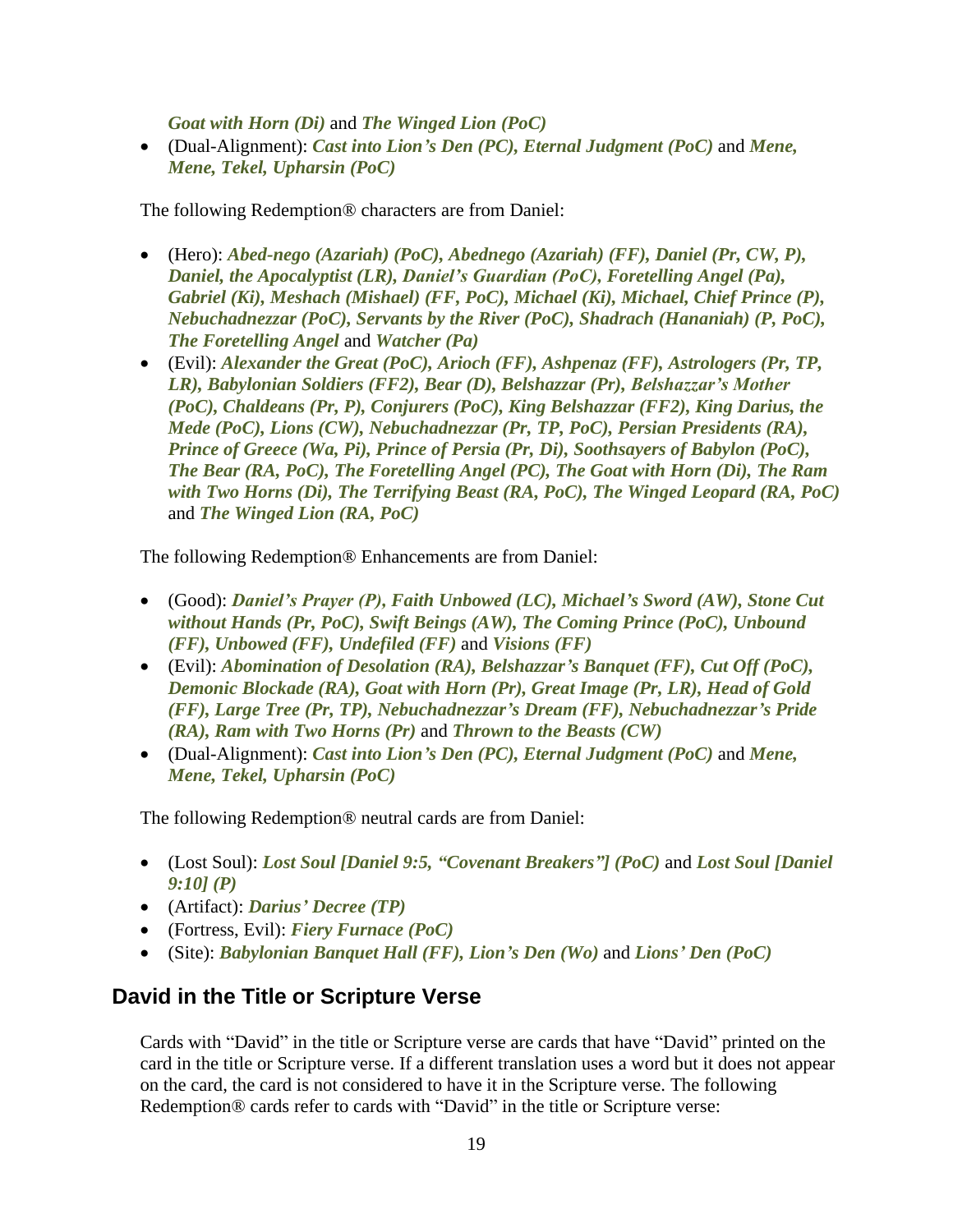• (Good): *David [Green] (Wa, Ki), David [Red] (Wa)* and *Ittai (Wa)*

Some of the cards above only look for "David" in the title, as opposed to both the title and Scripture verse. By rule or by the wording of the card, in all scenarios where the phrase applies, it only applies to good Enhancements. The following Redemption® Enhancements are or can be good Enhancements and have "David" in the title or Scripture verse:

- (Title, Good): *Bravery of David (Or, RA2), Clemency of David (A, Or), Covenant with David (Pa, PoC), David's Descendant (LC), David's Mighty Men (FF), David's Music (Pi), David's Proclamation (LC), David's Sling (Or, Ki), David's Staff (A, Or), David's Triumph (Di, LR), David's Victory (Ki)* and *Faith of David (Ki, CW)*
- (Title, Dual-Alignment): *David's Census (FM)*
- (Scripture Verse, Good): *Adino's Spear (Wa, Ki), Benedictus (Di), Book of Gad the Seer (F), Book of Nathan (Pa), Coat of Mail (Or, Wa, Ki), Cymbals of the Levites (RA), Faith of Bartimaeus (Ap), Glad Tidings (Ap, I), Goods Recovered (Ki), Helmet of Brass (A, Or, Wa, Ki), Jashobeam's Spear (Wa, Ki), Loyalty of Jonathan (B, Or), Protection of Jerusalem (FF2), Provisions (Ki), Royal Parade (FF, LC), Saul's Spear (Wa, Ki), Solomon Dedicates Temple (Ki), Temple Dedication (RA3), Temple Spears and Shields (LC), The Lord Delivers (LC), Truthfulness of Nathan (Or)* and *United Army (Ki)*
- (Scripture Verse, Dual-Alignment): *Goliath's Sword (LC)* and *King Saul's Spear (CW)*

#### **Deacon**

Acts 6:5 provides a list of deacons. The following Redemption® cards refer to deacons:

• (Good): *Nicanor (EC), Philip the Evangelist (Ap, EC), Prochorus (EC), The Ethiopian Treasurer (EC), The Word Spreads (H), Timon (EC)* and *Widows' Tables (EC)*

The following Redemption® characters are deacons:

• (Hero): *Nicanor (EC, P), Nicolas of Antioch (EC, P), Parmenas (H, EC), Philip the Evangelist (Ap, EC), Prochorus (F, EC), Stephen (Ap, EC)* and *Timon (Pi, EC)*

#### <span id="page-19-0"></span>**Demon**

One possible role of a character (see [Character's Role and Gender\)](#page-14-0) is demon. Demons are non-human Evil Characters of demonic origin. All beasts (see [Beast\)](#page-12-1) are also demons. All Evil Characters that are single-brigade orange at face value are demons. Evil Characters that are multi-brigade and include orange at face value may be demons, but are not necessarily demons. The following Redemption® characters are demons:

• (Evil): *Abaddon the Destroyer (Or, RJ), Admiral (AW), Bear (D), Beast from the Earth (Or, Wa, RJ), Beast from the Sea (Or, Wa, RJ), Blinding Demon (Pi), Controlling Demon (J, Ap), Crippling Demon (Pi), Cubus (AW), Deafening Spirit (Pi), Deceiving Spirit (FF), Demon behind the Idol (Pi), Demon in Armor (Pa), Dragon's Minions*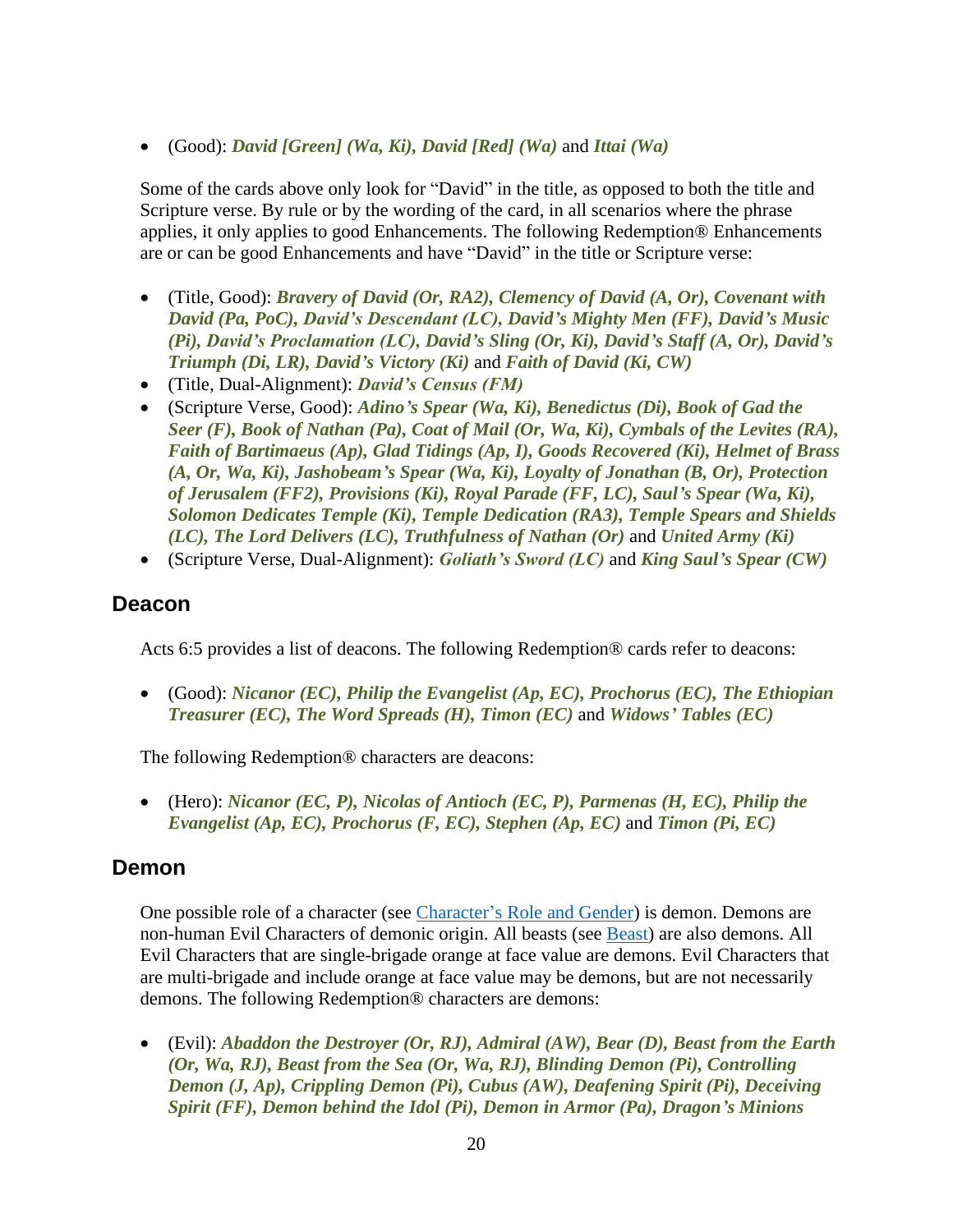*(RJ), Evil Angel (Wa, Pi), Evil Spawn (D, Pi), Fallen Angel (Wa, Pi), Foul Spirit (E, J), Frog Demons (Or, Wa, P), Injuring Demon (Pi), King of Tyrus (Wa, Pi, PoC), Legion (Ap, Di), Locust from the Pit (B, D, G, Or, Wa, RJ), Lying Spirit (F), Mary's Seven Demons (FF), Messenger of Satan (Ap, EC), Morg (AW), Morgan (AW), Obsidian Minion [Black] (AW), Obsidian Minion [Gold, Barrels] (AW), Obsidian Minion [Gold, Shooting] (AW), Obsidian Minion [Gold, Staring] (AW), Obsidian Minion [Gray] (AW), Panic Demon [Black] (AW), Panic Demon [Brown] (AW), Panic Demon [Crimson] (AW), Panic Demon [Gold] (AW), Panic Demon [Gray] (AW), Panic Demon [Orange] (P), Panic Demon [Pale Green] (AW), Pestering Spirit (PC), Possessing Demon (J, Ap), Prince of Greece (Wa, Pi), Prince of Persia (Pr, Di), Prince of the Air (Pi), Prince of this World (Wa, Pi), Prince of Tyrus (Wa, Pi, P), Que (AW), Rebellious Spirit (PC), Red Dragon (G, Or, Wa, RJ), Seizing Spirit (Pi), Seven Wicked Spirits (FF), Shadow (AW), Spirit of Doubt (AW), Spirit of Fear (EC), Spirit of Temptation (TP), Strong Demon (D, G, Di), The Bear (RA, PoC), The Deceiver (RJ), The Fallen Star (PoC), The Frog Demons (RJ), The god of this World (EC), The Goat with Horn (Di), The Haunting Spirits (RJ), The Lying Spirit (FM), The Ram with Two Horns (Di), The Terrifying Beast (RA, PoC), The Thief (Pi), The Winged Leopard (RA, PoC), The Winged Lion (RA, PoC), Trembling Demon (FF), Unclean Spirit (E, J)* and *Wandering Spirit (Ap, TP, LR)*

#### **Depicting a Weapon**

This phrase only appears referring to Enhancements, and has been given errata to mean "weapon". The following Redemption® cards are impacted by the errata:

• (Good): *Book of the Wars (Pa)* and *Shield of Faith (Ki)*

#### <span id="page-20-0"></span>**Depicting an Evil Altar**

This phrase has been changed to mean "is an [evil altar"](#page-26-0). The following Redemption® cards are impacted by this change:

• (Evil): *Pagan Priest (Pi)* and *Worshipping Demons (FF)*

#### <span id="page-20-1"></span>**Depicting an Idol**

This phrase has been changed to mean "is an [idol"](#page-44-2). The following Redemption<sup>®</sup> cards are impacted by this change:

- (Good): *Unbowed (FF)*
- (Evil): *Areopagus (EC), Demetrius the Silversmith (EC), Demon behind the Idol (Pi), Evil Sacrifices (EC), King Ahaziah (PC), King Amon (Di), Pagan Priest (Pi), Unbowed (FF), Worshipper of False Gods (Pi)* and *Worshipping Demons (FF)*
- (Neutral): *Kidron Valley (RA3)*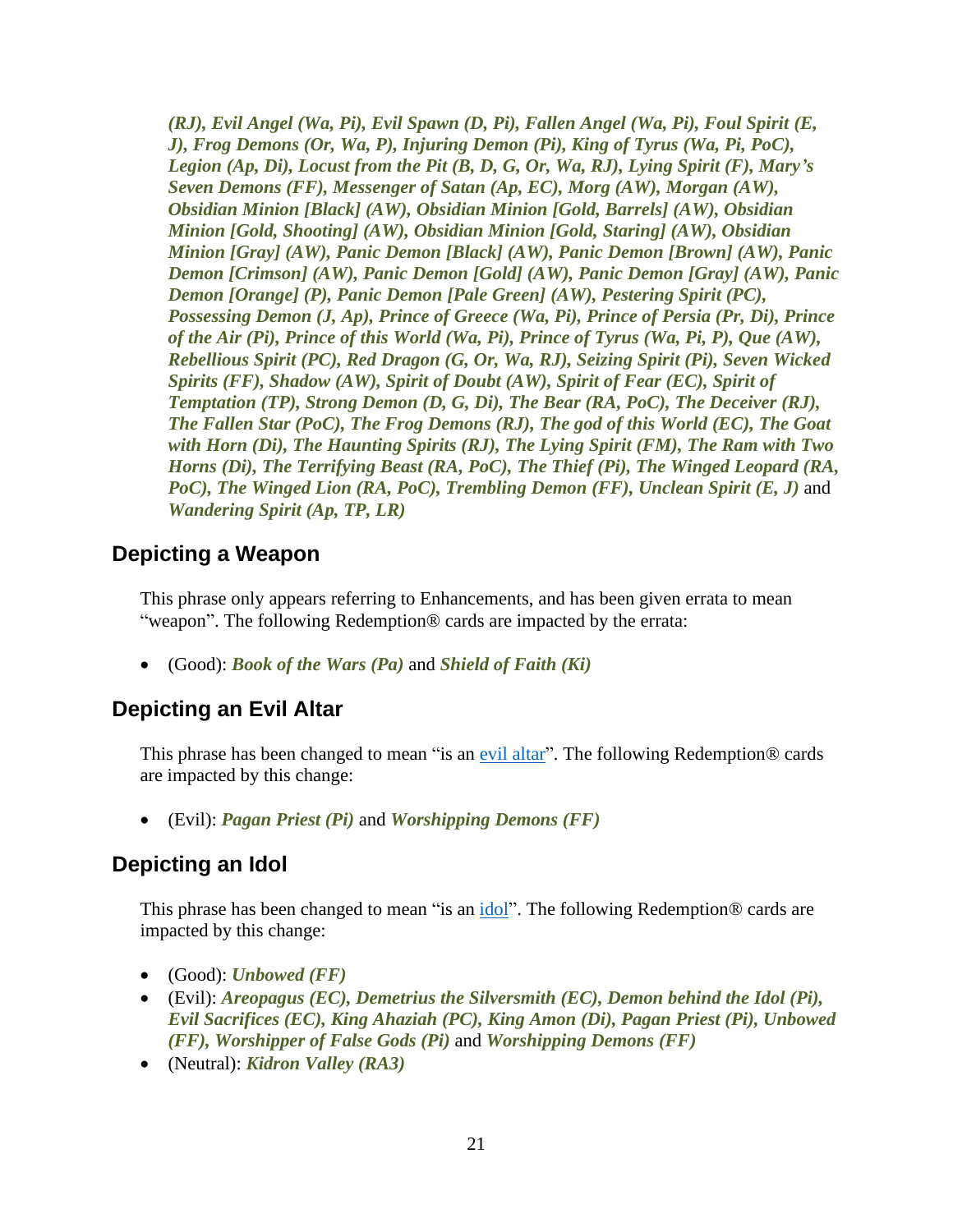#### **Depicting Morg**

A card is depicting Morg if the Evil Character *Morg (AW)* is represented in the card illustration. The following Redemption® card refer to cards depicting Morg:

• (Evil): *Morg AW*

The card above further limits the phrase by specifying that it only applies to evil Enhancements. The following Redemption® Enhancements are evil and depict Morg:

• *Blade of Death (AW), Evil Arises (AW), Gathering of Demons (AW), Intent to Kill (AW), Knocked to the Ground (AW), Pushed Back (AW), Sword of the Rebellion (AW), Torment (AW)* and *Wings of Calamity (P)*

#### **Disciple**

The disciples are the group of 12 men that Jesus called as his followers. The following Redemption® cards refer to disciples:

- (Good): *A New Commandment (Di), Authority of Christ (GC), Bartholomew (Di), Boanerges (GC), Coming of the Spirit (EC), Disciples of the Lamb (RJ), Fishing Boat (Di, GC), Hospitality of Martha (Wo), I Am He (GC), James, the Younger (GC), Matthias (GC), My Lord and My God (Di, LR), Ordained as a Disciple (P), Philip of Bethsaida (GC), Preaching at Pentecost (EC), Reassuring Angels (EC), Sent Two by Two (Di, GC), Sow, Reap and Rejoice (RJ)* and *Washed by Christ (GC)*
- (Evil): *Peter's Curse (GC)*
- (Neutral): *Patmos (RJ)*

By rule, only Heroes are disciples. The following Redemption® characters are disciples:

• *Andrew (I, Ap), Bartholomew (Di), Bartholomew (Nathanael) (GC), Bartholomew (Nathaniel) (Ap), Bartholomew the True (GC), James (I), James Son of Alphaeus (Ap), James Son of Zebedee (Ap), James, Son of Alphaeus (Di, GC), James, son of Zebedee (H), James, the Younger (GC), John (H, I, Pr, P), John, the Apocalyptist (RJ), John, the Revelator (RJ), Judas Iscariot (GC), Judas (Thaddaeus) (GC), Matthew (Di), Matthew (Levi) (Ap, GC), Matthew the Publican (GC), Matthias (Ap, EC, GC), Peter (I, Ap, EC), Philip (Ap, Di), Philip of Bethsaida (GC), Philip the Pragmatic (GC), Saint Simon (GC), Simon the Zealot (Ap, Di), Simon the Zealous (GC), Thaddaeus (Ap, GC), Thaddeus (Di), Thomas (Ap, Di), Thomas the Assured (GC)* and *Thomas the Twin (GC)*

#### **Disease**

"Disease" is a label given to certain cards which represent harmful diseases. Most cards labeled "disease" decrease the numbers of their target (like Poisons), but some disease cards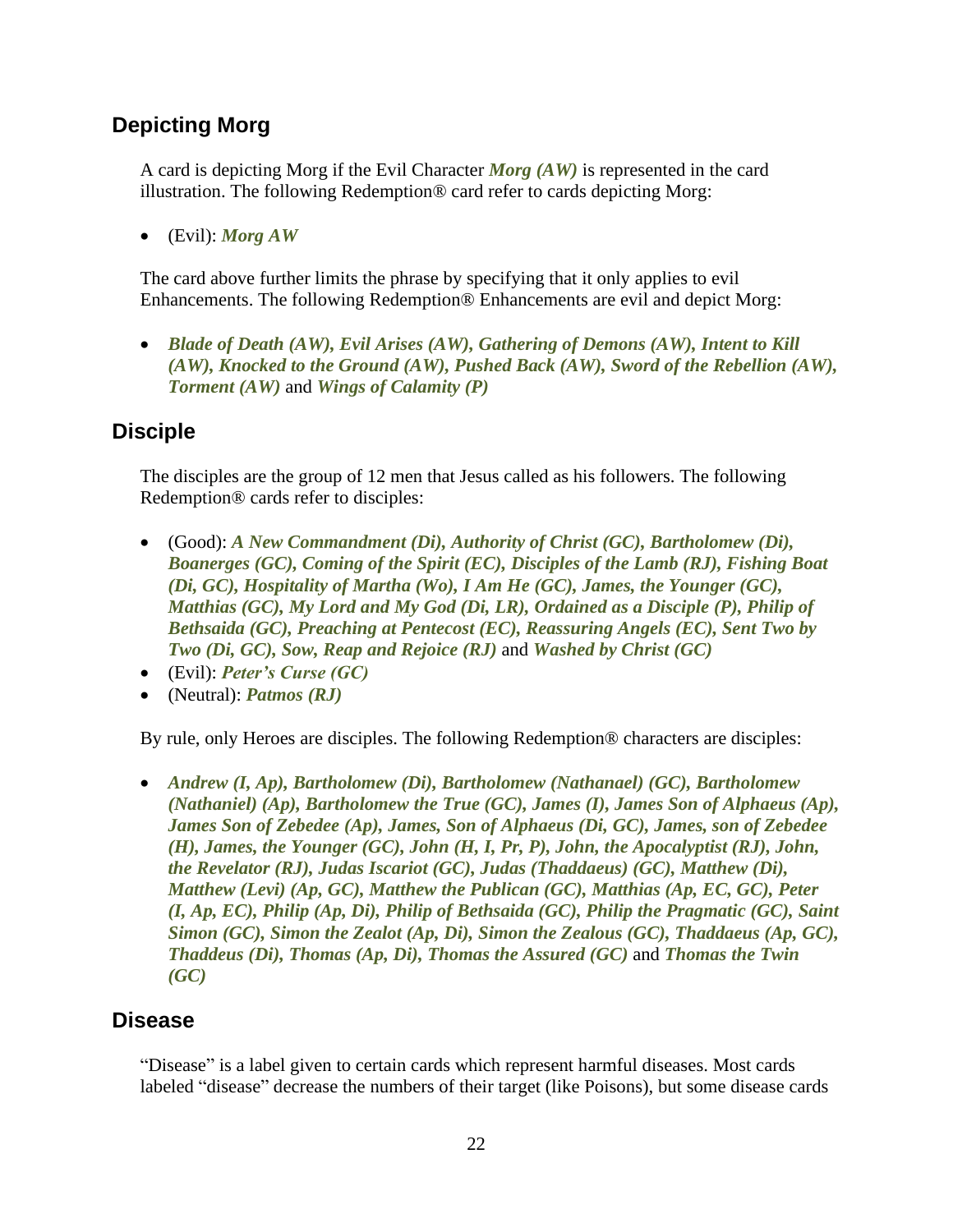have other special abilities. A disease is identified by the word disease in the card title, the special ability, or the identifier. The following Redemption® cards refer to diseases:

- (Good): *Brass Serpent (P), Glad Tidings (Ap), Miracle of Healing (Ap), Peter's Mother-In-Law (Ap), Peter's Shadow (Ap), Steadfastness of Peter (C)* and *Wings (AW)*
- (Evil): *Face of Death (Ap)*
- (Neutral): *Miraculous Handkerchiefs (Ap)*

The following Redemption® cards are diseases:

- (Good): *Eaten by Worms (Ki)* and *Sowing the Seed (Ap)*
- (Evil): *All Hope Lost (Pa), Boils (B, C, Or, Wa), Infectious Disease (Pi), Lacking Sleep (Ap), Leper (Pa), Leprosy (Wa), Palsy (Ap), Plagued with Diseases (Pi), Rebellious (AW), Seeds of Rebellion (AW), Wasting Disease (Pi, PoC)* and *Without Food (Ap)*
- <span id="page-22-0"></span>• (Neutral): *Leper Colony (Ap)*

### **[E](#page-1-0)**

### **Edomite**

Edomites were people who lived in the land of Edom. See [Nationality.](#page-76-1) The following Redemption® cards refer to Edomites:

- (Evil): *Abducted Subjects (LC), Edomite Camp (LC), Edomite Captors (LC), Edomite Rebellion (LC), Esau, the Hunter (LR, P), Hadad, the Exiled (LC), Judith (LC)* and *The King of Edom (LC)*
- (Neutral): *Worship of Edom (LC)*

The following Redemption® characters are Edomites:

• (Evil): *Basemath (LC), Charioteers of Seir (LC), Doeg (A, Or, CW), Edomite Camp (LC), Edomite Captors (LC), Esau, the Hunter (F, LR, P), Esau (Pa), Foolish Edomites (PoC), Hadad, the Exiled (LC), Herod the Great (Ap, Di), Foreign Wives (RA3), Judith (LC)* and *The King of Edom (LC)*

#### **Egyptian**

Egyptians are members of the ancient Egyptian Empire that is referenced often in the Bible. See [Nationality.](#page-76-1) The following Redemption<sup>®</sup> cards refer to Egyptians:

- (Good): *Death of Firstborn (PoC), Jochebed (Wo)* and *Journey to Egypt (Pa)*
- (Evil): *Alexandrian Ship (PC), Egyptian Archer (Ki), Egyptian Army (PoC), Egyptian Horses (RA), Egyptian Treasures (CW), Egyptian Wise Men (Pa, FM), Enslaved by Egypt (H), Given Over to Egypt (RA), Hadad, the Exiled (LC), Hard Bondage (FM),*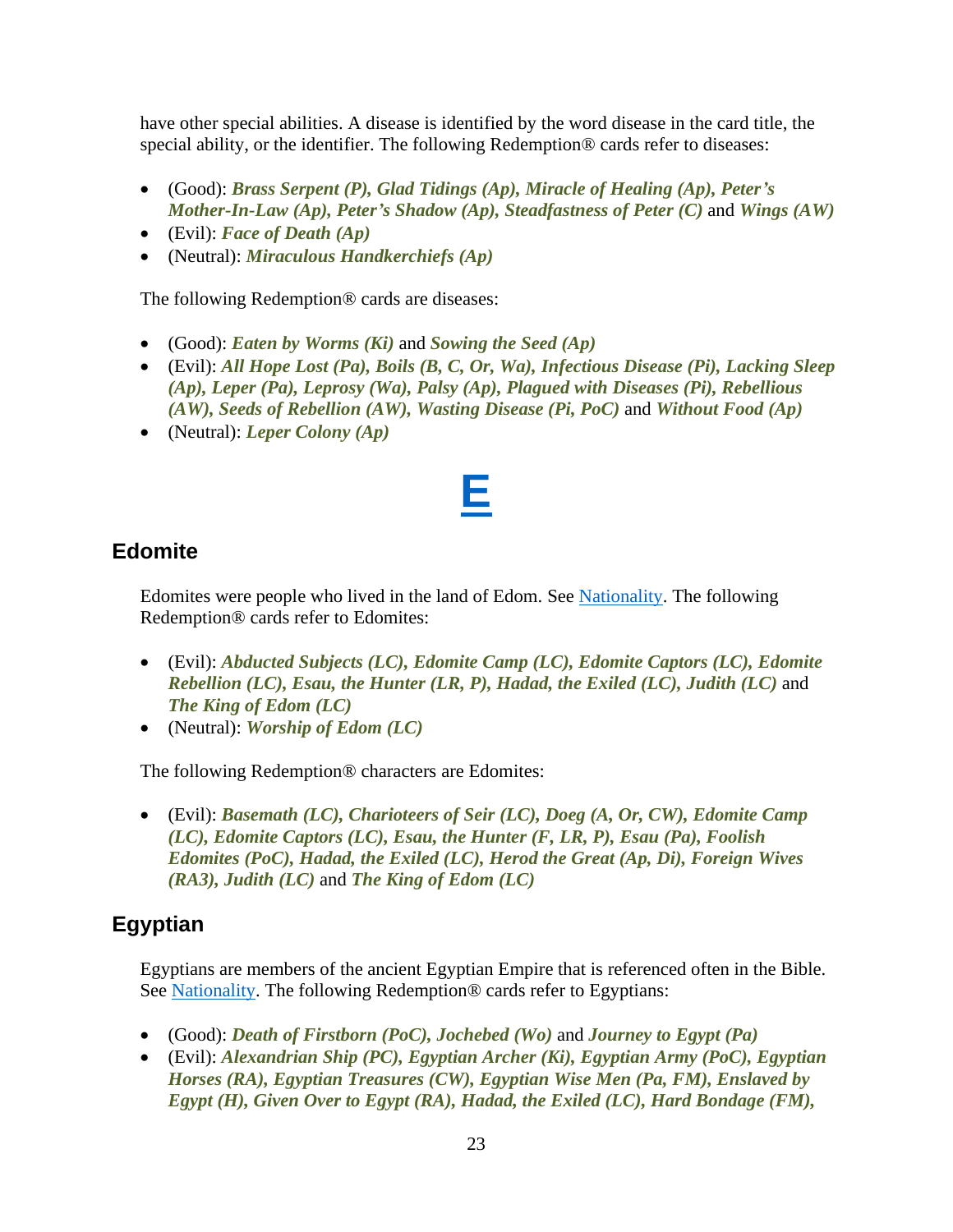*Jannes (FM), King Asnappar (FF), King So (Ki), Magicians' Staves (FM), Magicians' Snakes (Di, FM), Pharaoh's Servants (PoC), Pharaoh's Throne Room (Pi), Pithom (P), Potiphera, Priest of On (Pi), Reclaimed by Egypt (PoC), Ruthless (FF), Slayer's Glee (RJ), Stormy Seas (PC), Sun Worship (FM), The Bear (PoC), The gods of Egypt (Pa)* and *The Hard-Hearted Pharaoh (CW)*

- (Neutral): *Egypt (PoC)*
- (Dual-Alignment): *Delivered (PoC)* and *Raamses (FM)*

The following Redemption® characters are Egyptians:

- (Hero): *Pharaoh's Daughter (Wo)*
- (Evil): *Cursed Egyptians (PoC), Egyptian Archer (Ki), Egyptian Army (PoC), Egyptian Charioteers (H), Egyptian Horsemen (H), Egyptian Magicians (FF2, LR), Egyptian Warden (FF), Egyptian Wise Men (Pa, FM), Foreign Wives (RA3), Grain Tenders (PoC), Huge Egyptian (FF), Jambres (Pi, FM), Jannes (Pi, FM), King Shishak (Ki), King So (Ki), Pharaoh (A, D, H, Or), Pharaoh Hophra (Pi), Pharaoh Neco (Ki), Pharaoh's Baker (FF2), Pharaoh's Cupbearer (FF2), Pharaoh's Magicians (Pa), Pharaoh's Servants (PoC), Potiphar (Pi), Potiphar's Wife (Wo, PoC), Potiphera, Priest of On (Pi), Queen Tahpenes (RA), Task Master (A-L, Or-L), Taskmaster (A-Ul, D, H, Or-Ul, FM), The Amalekites' Slave (RA, LR), The Deceived Pharaoh (CW), The Dreaming Pharaoh (FF2), The Egyptian Rebel (PC), The Hard-Hearted Pharaoh (CW), The Murdering Pharaoh (CW)* and *Zerah, the Ethiopian (LC)*
- (Dual-Alignment): *Pharaoh's Daughter (FM)*

#### **Egyptian Site**

Egyptian Sites are Sites that represent locations within Egypt. In addition to the cards listed below, there are cards that reference specific Egyptian Sites. The following Redemption® cards refer to Egyptian Sites:

• (Evil): *Building Egypt (Pi), Egyptian Treasures (CW)* and *Jambres (Pi)*

The following Redemption® Sites are Egyptian Sites:

• *Banks of the Nile (RA), Egypt (H, Wo, PoC), Pharaoh's Court (RA), Pharaoh's Prison (Wo), Raamses (FM)* and *Wilderness of Sinai (Pi)*

#### **Empty Tomb Hero**

Empty tomb Heroes are characters that saw the empty tomb where Jesus was buried. At present, there are no cards that refer to empty tomb Heroes.

The following Redemption® characters are empty tomb Heroes:

• *Angel at the Tomb (Wa), Angel at Tomb (Pi), Joanna (Wo, Di), John (H, I, Pr, P), John, the Apocalyptist (RJ), John, the Revelator (RJ), Joseph of Arimathea (TP), Mary*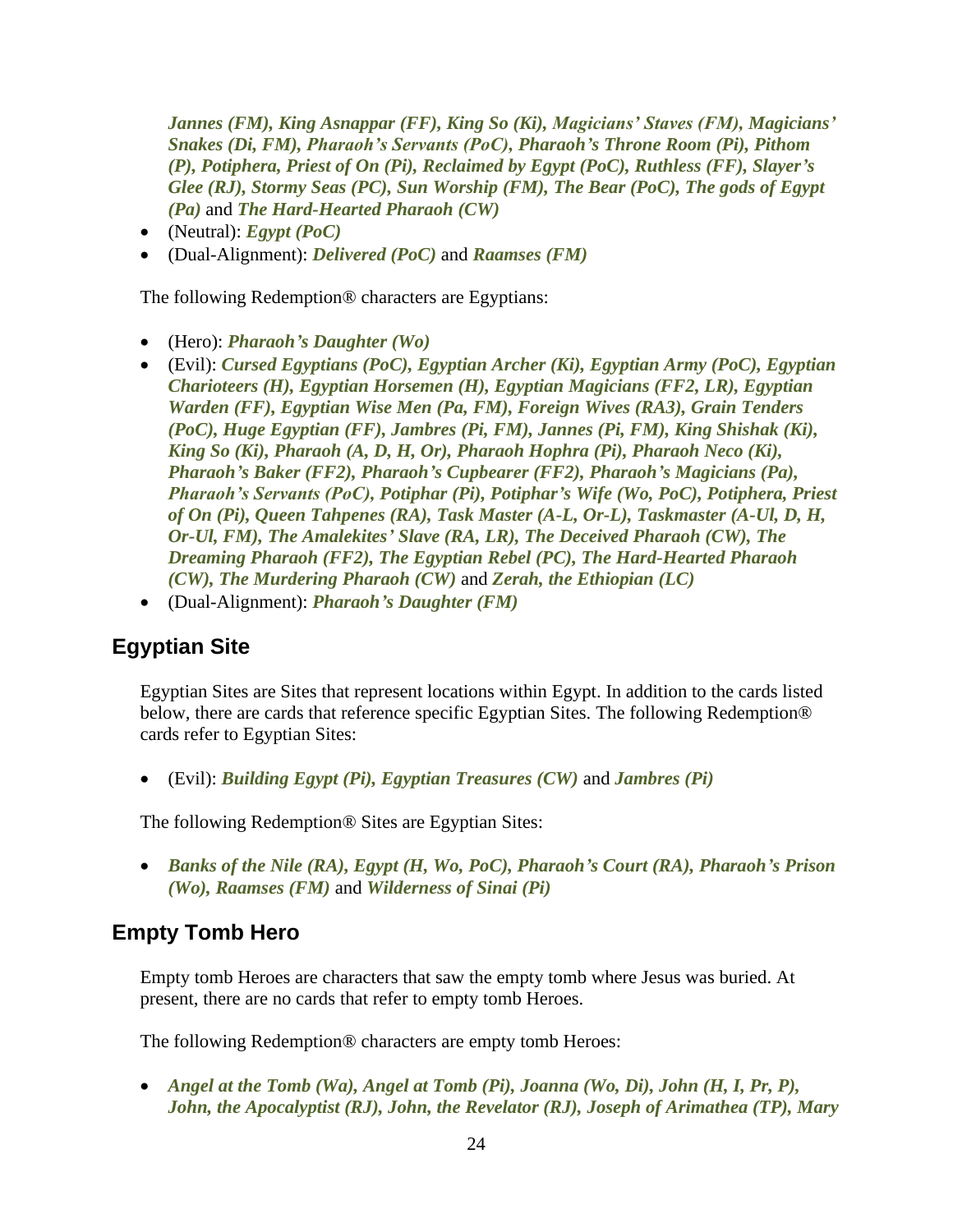*Magdalene (Wo, Di), Mary the Mother of James (RA), Nicodemus (Ap, Di), Peter (I, Ap, EC)* and *Salome (RA)*

### **Ephesians Card**

Ephesians cards are cards from the book of Ephesians in the Bible. The following Redemption® cards refer to Ephesians cards:

• (Good): *Timothy (EC)*

The following Redemption® characters are from Ephesians:

- (Hero): *Music Leader (PC)* and *Soldier of God (PC)*
- (Evil): *Obsidian Minion [Black] (AW), Obsidian Minion [Gold, Barrels] (AW), Obsidian Minion [Gold, Shooting] (AW), Obsidian Minion [Gold, Staring] (AW), Obsidian Minion [Gray] (AW), Prince of the Air (Pi)* and *Shadow (AW)*

The following Redemption® Enhancements are from Ephesians:

- (Good): *Belt of Truth (Wa, Ki, PC), Breastplate of Righteousness (A, B, Wa, Ki, PC), Helmet of Salvation (A, B, Wa, Ki, PC), I Am Redemption (AW), Shield of Faith (A, B, Wa, Ki, PC), Shoes of Peace (A-Ul, C, D, F, PC, P), Spiritual Warfare (AW)* and *Sword of the Spirit (Ki, PC)*
- (Evil): *Blast of Fire (AW), Fiery Darts (J), Fireball (AW), Flying Flames (AW)* and *Oblivious (AW)*

The following Redemption® cards are from Ephesians:

- (Lost Soul): *Lost Soul [Ephesians 5:14] (A, B, D, G)* and *Lost Soul [Ephesian 5:14, "Awake"] (PC)*
- (Covenant): *I Am Redemption (AW)*
- (Fortress, Evil): *Spiritual Realm (AW)*

#### **Ephesians 6 Enhancement**

Ephesians 6 Enhancements are Enhancements from the chapter 6 of book of Ephesians in the Bible. The following Redemption® cards refer to Ephesians 6 Enhancements:

• (Good): *Saint of Virtue (Ki)*

By rule, in all situations where the phrase applies, the Enhancements will be good. The following Redemption® Enhancements are good Ephesians 6 Enhancements:

• *Belt of Truth (Wa, Ki, PC), Breastplate of Righteousness (A, B, Wa, Ki, PC), Helmet of Salvation (A, B, Wa, Ki, PC), Shield of Faith (A, B, Wa, Ki, PC), Shoes of Peace (A-Ul, C, D, F, PC, P), Spiritual Warfare (AW)* and *Sword of the Spirit (Ki, PC)*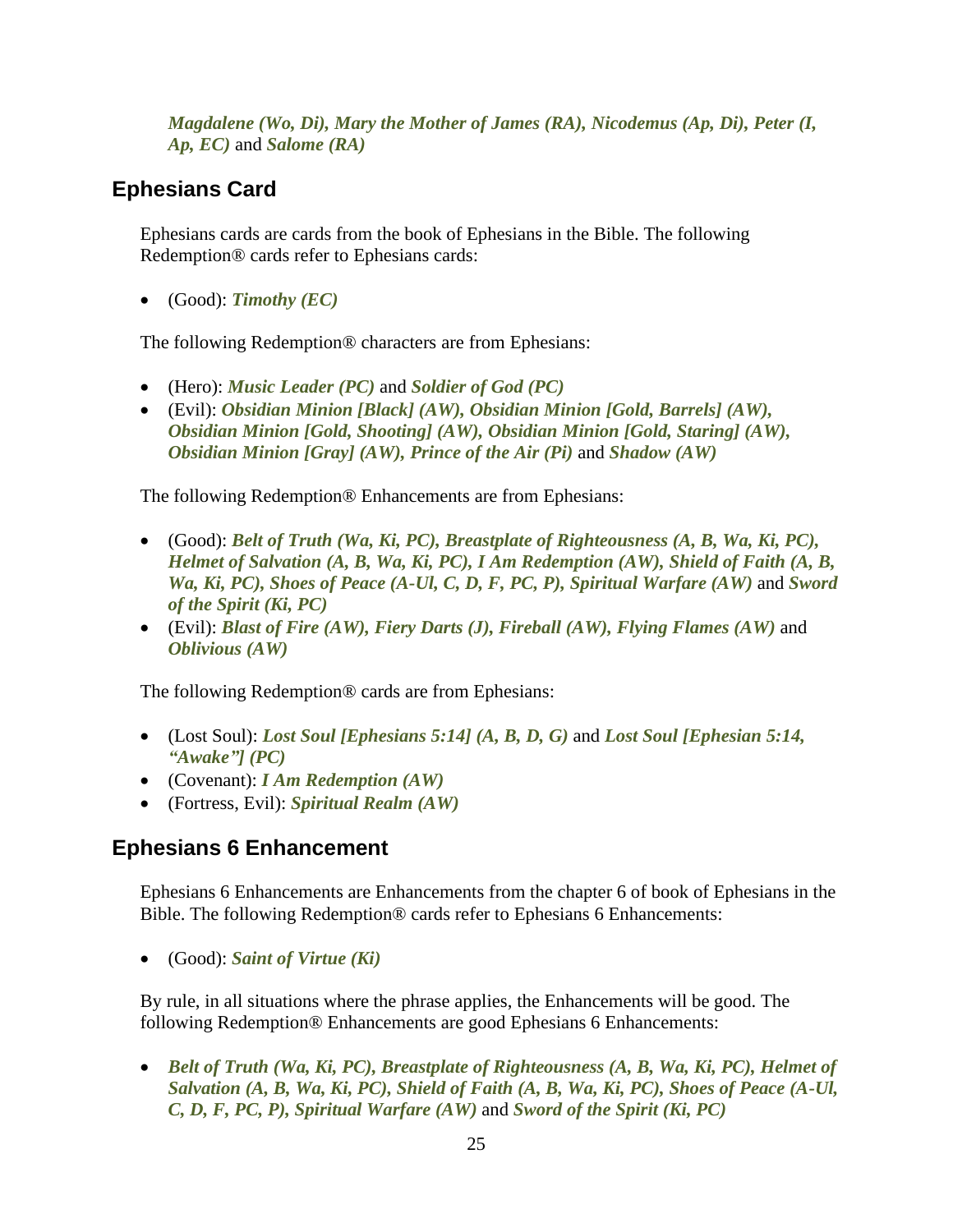### <span id="page-25-0"></span>**Ephesus Church**

The church of the Ephesians was found in the city of Ephesus. See [Church.](#page-15-0) The following Redemption® cards refer to members of the Ephesian church:

• (Good): *Burning of Magic Books (EC), Ephesian Widow (PC), Onesiphorus (PC), The Ephesian Elders (PC), The Ephesian Mentor (PC)* and *Wisdom (PC)*

The following Redemption® characters represent members of the Ephesian church:

• (Hero): *Apollos (Ap, EC), Ephesian Widow (PC), Mentor (F), Music Leader (PC), Onesiphorus (PC), The Ephesian Elders (PC), The Ephesian Mentor (PC)* and *Timothy (H, Ap, EC)*

#### **Esther Card**

Esther cards are cards from the book of Esther in the Bible. The following Redemption® cards refer to Esther cards:

• (Evil): *Haman (P-2019)*

The following Redemption® characters are from Esther:

- (Good): *Esther (B, Or), Esther, the Courageous (PoC)* and *Mordecai (Pi, PoC)*
- (Evil): *Haman (B, C, Or, P-2009, P-2019), King Xerxes (PoC), Queen Vashti (PoC)* and *Zeresh (Pi)*

The following Redemption® Enhancements are from Esther:

- (Good): *Courage of Esther (Or)* and *Haman's Plot Exposed (Pi)*
- (Evil): *Haman's Boasting (PoC), Haman's Plot (Pa), Irrational Rage (PoC), Threatened Lives (AW)* and *Zeresh Advises Haman (RA)*
- (Dual-Alignment): *Honor Thy Enemy (PoC)*

The following Redemption® cards are from Esther:

• (Fortress, Evil): *Haman's Gallows (Di)*

#### <span id="page-25-1"></span>**Ethiopia Church**

The church of the Ethiopians was found in the region of Ethiopia. At present, there are no cards that refer to the Ethiopia church; rather the missionary identifier and some cards reference a non-specific church. See [Church.](#page-15-0) The following Redemption® characters represent members of the Ethiopian church: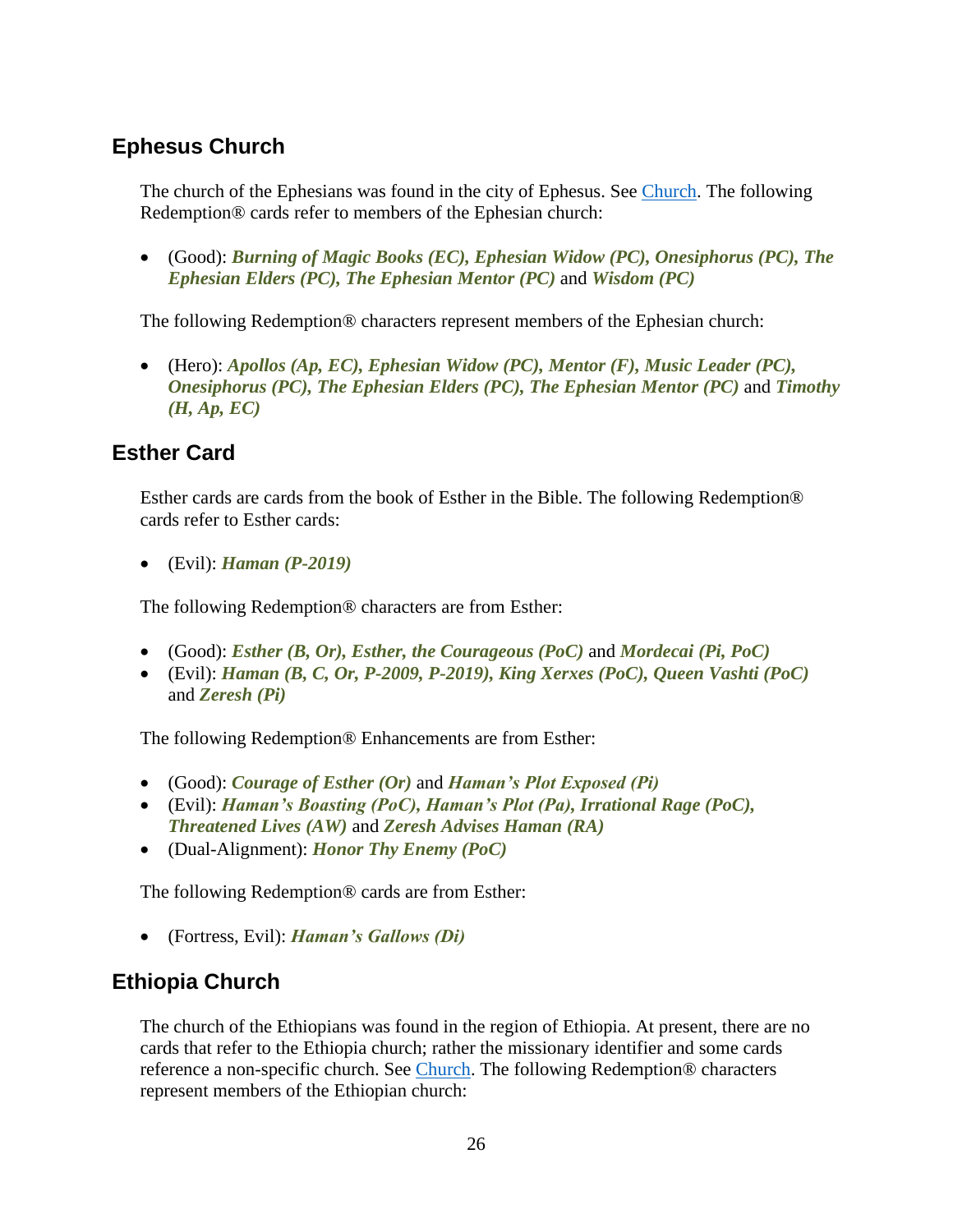• (Hero): *The Ethiopian Treasurer (Ap, EC)*

### <span id="page-26-0"></span>**Evil Altar**

The phrase ["depicting an evil altar"](#page-20-0) has been ruled to mean "is an evil altar". All cards that refer to evil altars use the phrase "depicting an evil altar". The following Redemption® cards are evil altars:

• (Neutral): *Altar of Ahaz (Pi), Altar of Dagon (Pa, FM)* and *Manasseh's Altar (FM)*

### **Exodus Card**

Exodus cards are cards from the book of Exodus in the Bible. The following Redemption® cards refer to Exodus cards:

- (Good): *Aaron (Di), Aaron, God's Mediator (PoC), Amram & Jochebed (CW-Alt), Covenant with Moses (PoC), Feast of Booths (Pi), Goshen (P), Hur (PoC), 'I AM' Has Sent Me (PoC), Indentured Servant (PoC), Midwives (G), Miriam (PoC), Moses, Friend of God (PoC), Moses' Parents (CW-Main), Nahshon, the Blacksmith (LC), Passover (PoC), Plague of Darkness (FM), Plague of Flies (LC), Plague of Frogs (GC), Plague of Hail (GC), Plague of Locusts (FM), Shiphrah (FM)* and *The Exodus (PoC)*
- (Evil): *Egyptian Treasures (CW), Grain Tenders (PoC), Jambres (FM), Jannes (FM), Taskmaster (FM)* and *The Murdering Pharaoh (CW)*
- (Neutral) *Brass Serpent (PoC)* and *Egypt (PoC)*
- (Dual-Alignment): *Pharaoh's Daughter (FM), Seven Years of Plenty (FF2)* and *Slaves in Egypt (FM)*

The following Redemption® characters are from Exodus:

- (Hero): *Aaron (G, Pa, Pi, Di), Aaron, God's Mediator (PoC), Amram & Jochebed (CW-Alt), Angel of God (FF), Bezaleel (Pi), Elders of Israel (G), Hur (Pa, PoC), Ithamar, son of Aaron (Pi), Indentured Servant (PoC), Jethro (G, Pi), Jochebed (Wo), Midwives (G, Wo), Miriam (A, C, G, Or, PoC), Moses (G, Pr, Wa, CW, LR, P), Moses, Friend of God (PoC), Moses' Parents (CW-Main), Oholiab (Pi), Pharaoh's Daughter (Wo), Shiphrah (FM), The Destroyer (FF, PoC), Tribal Elder (E)* and *Women of Israel (G)*
- (Evil): *Egyptian Army (PoC), Egyptian Charioteers (H), Egyptian Horsemen (H), Egyptian Wise Men (FM), Idolaters (H), Jambres (Pi, FM), Jannes (Pi, FM), Magicians' Snakes (FM), Pharaoh (A, D, H, Or), Pharaoh's Magicians (Pa), Pharaoh's Servants (PoC), Task Master (A-L, Or-L), Taskmaster (A-Ul, D, H, Or-Ul, FM), The Hard-Hearted Pharaoh (CW)* and *The Murdering Pharaoh (CW)*
- (Dual-Alignment): *Pharaoh's Daughter (FM)* and *Slaves in Egypt (FM)*

The following Redemption® Enhancements are from Exodus: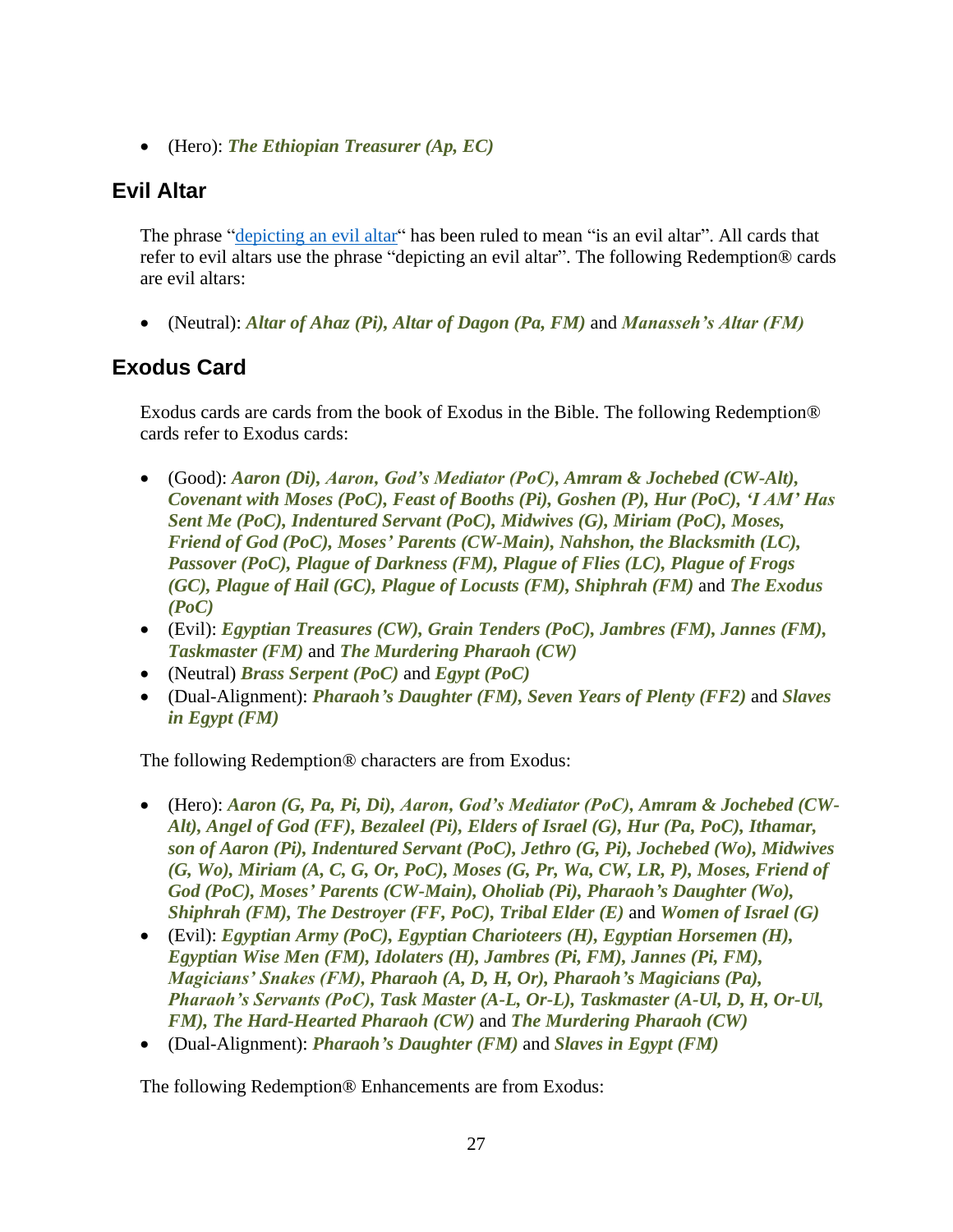- (Good): *Aaron's Rod (A, C, G, Or), Antidote (Or), Burning Bush (Pa), Covenant with Moses (Pa, PoC), Death of Firstborn (Pa, PoC), Drawn Out (RA), Drowning of Pharaoh's Army (Pa), Freedom! (F), Helping Pharaoh's Daughter (Pa), Holy Ground (F), I Am Healing (AW), 'I AM' Has Sent Me (PoC), Increasing Numbers (G), Interceding for Battle (Pa), Jethro's Wisdom (Pa), Jubilee (E), Manna (Pa), Meeting in the Wilderness (G), Moses and Elders (Pa), Passover (Pa, PoC), Passover Preparations (Pa), Perpetual Priesthood (Pi), Pillar of a Cloud (A-L, B, C, D, G), Pillar of Fire (Wa, G), Plague of Blood (Pa, PoC), Plague of Boils (G, LC), Plague of Darkness (FM), Plague of Disease (FM), Plague of Flies (Or-Ul, LC, P), Plague of Frogs (G, GC), Plague of Hail (G, GC), Plague of Lice (G, LC), Plague of Locusts (FM), Praises (Wo), Shadow of Death (Wa, Ki), Taking Egypt's Wealth (G), The Exodus (PoC), Thrown into the Sea (G), Trust in the Lord (G), Wall of Water (Wa), Water from a Rock (G)* and *Water from the Rock (Pa)*
- (Evil): *Abusive Taskmasters (Pa), Begging to go Back (H), Building Egypt (Pi), Cornered (AW), Egyptian Horses (RA), Enslaved by Egypt (H), Evicted (CW), Forced Labor (F), Golden Calf Worship (FM), Hard Bondage (F, FM), Magicians' Snakes (Di), Mimicking Miracles (CW), Molten Calf Worship (Pr), Moses Kills Egyptian (Pa, LR), Murmuring (H), No Straw! (CW), Pharaoh's Hard Heart (H), Pharaoh's Murderous Order (H), Preemptive Strike (H), Ruthless (FF), Smashing Tablets (Pa), Stealing (AW), Sun Worship (FM), Sword (Wa, Ki)* and *The gods of Egypt (Pa)*

The following Redemption® cards are from Exodus:

- (Dominant, Good): *Angel of the Lord (H, J, P-2016, P-2020)*
- (Lost Soul): *Lost Soul [Exodus 11:5, "Hunter"] (FM)*
- (Artifact): *Altar of Burnt Offering (Pi), Altar of Incense (E, Pi), Asherah Pole (Ki), Book of the Covenant (P, PoC), Golden Calf (H, FM), Lampstand of the Sanctuary (Pi), Magicians' Staves (FM), Manna (PoC), Moses' Rod (G), Moses' Staff (PoC), Pot of Manna (P), Priestly Breastplate (C, Pi), Priestly Crown (E), Table of Showbread (Pi), Tables of the Law (G, Wa, Pi, FM), The Bronze Laver (Pi, LR)* and *Urim & Thummim (Pi, LR)*
- (Covenant): *Covenant with Moses (Pa, PoC)* and *I Am Healing (AW)*
- (Fortress, Good): *Goshen (Wa, C-2nd, P), Judge's Seat (RA)* and *The Tabernacle (Pi, P)*
- (Fortress, Evil): *Pharaoh's Throne Room (Pi)* and *Pithom (P)*
- (Site): *Banks of the Nile (RA), Egypt (H, Wo, PoC), Pharaoh's Court (RA)* and *Wilderness of Sinai (Pi)*
- (City): *Raamses (FM)*

#### **Ezekiel Card**

Ezekiel cards are cards from the book of Ezekiel in the Bible. The following Redemption® cards refer to Ezekiel cards:

• (Good): *Ezekiel (Pi, FF2)* and *Ezekiel, the Vindicator (PoC)*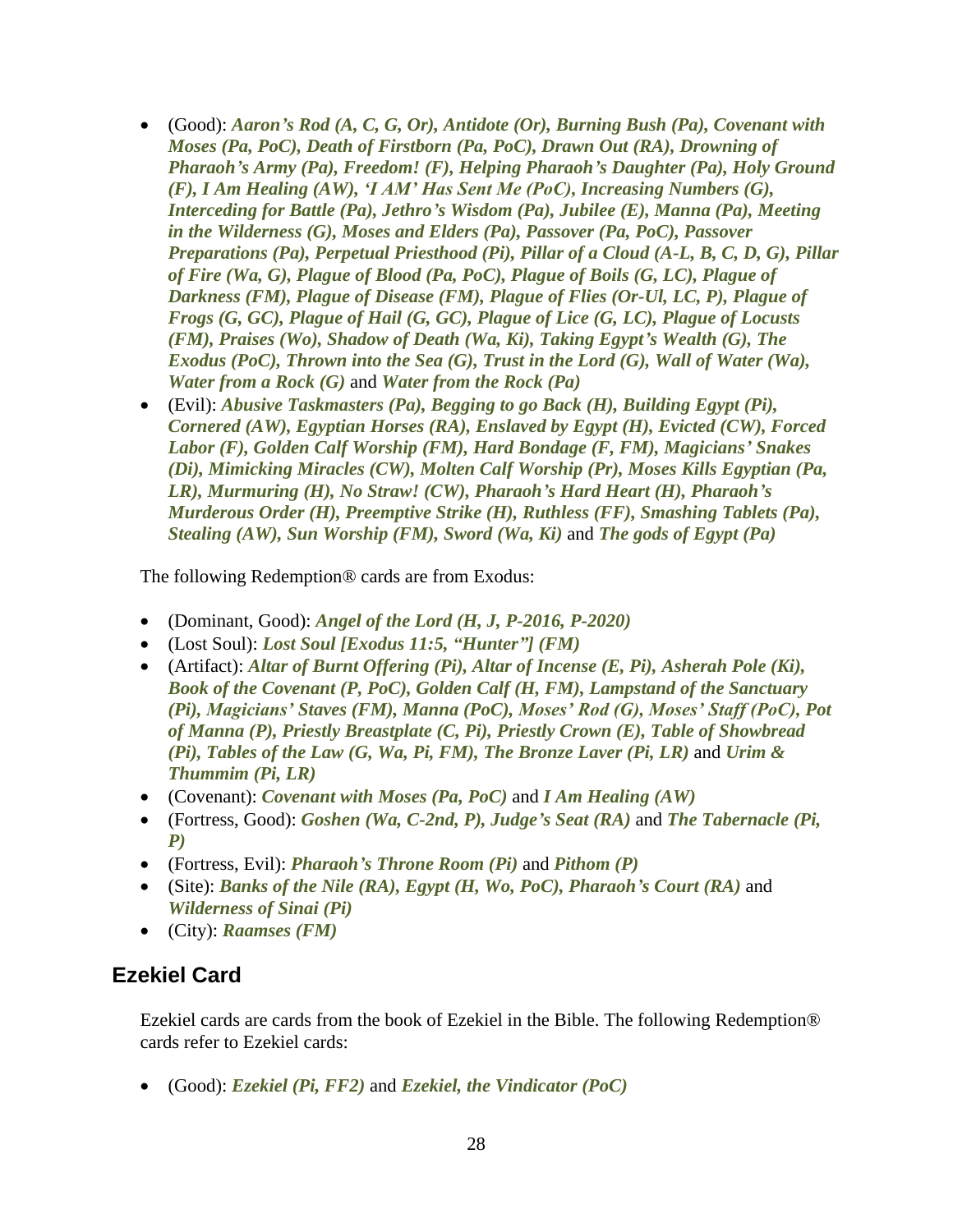The following Redemption® characters are from Ezekiel:

- (Good): *Cherubim (Wa, FF2, LR), Ezekiel (Pr, Pi, FF2), Ezekiel, the Vindicator (PoC)* and *The Watchman (Pr, P)*
- (Evil): *Babylonian Siege Army (PoC), False Prophets (PoC), False Shepherds (A, Or), Jaazaniah (Or), King of Tyrus (Wa, Pi, PoC), Mounted Forces (PoC), Prince of Tyrus (Wa, Pi, P), Profane Daughters (PoC)* and *The Babylonian Merchants (PoC)*

The following Redemption® Enhancements are from Ezekiel:

- (Good): *Baggage (Pr), Charred Vine (Pr), Drawn Sword (Pr), Ezekiel's Stick (B-L, Or), Forest Fire (Pr), Furnace of God's Wrath (Pr), Iron Pan (Pr), New Covenant [Ezekiel] (PoC), Repentance (Or), River Flowing from the Temple (Pr), Valley of Dry Bones (Pr), Wheel Within a Wheel (Pr, FF2)* and *Wings (AW)*
- (Evil): *Axe (B, C, Or, TP), Battering Ram (Pa), Breaking the Covenant (Pi), Image of Jealousy (Pr, TP), Land Made Waste (Wa), Paintings of Abominations (Pr), Pushed Back (AW), Subject Deserted (AW), Sun Worship (D, Pr), Vain Vision (Pr)* and *Weeping for Tammuz (Pr)*
- (Dual-Alignment): *Drawn Sword (FF2)* and *Forest Fire (FF2)*

The following Redemption® cards are from Ezekiel:

- (Dominant, Good): *Valley of Dry Bones (PoC)*
- (Dominant, Evil): *Vain Vision (PoC)*
- (Lost Soul): *Lost Soul [Ezekiel 13:18] (H, Wo), Lost Soul [Ezekiel 31:14, "Shuffler"] (Wa, Ki), Lost Soul [Ezekiel 34:6, "Wanderer"] (Pi, LR), Lost Soul [Ezekiel 34:12] (A, B, C, D, Or), Lost Soul [Ezekiel 34:12, "Lost Boy"] (PoC), Lost Soul [Ezekiel 34:16] (H, Wa)* and *Lost Soul [Ezekiel 36:19] (A, B, D, H, P)*
- (Artifact): *Iron Pan (FF2)* and *Magic Charms (TP)*
- (Covenant): *New Covenant [Ezekiel] (PoC)*

#### **Ezra Card**

Ezra cards are cards from the book of Ezra in the Bible. The following Redemption® cards refer to Ezra cards:

• (Good): *Eliakim, the Expatriate (LC), Haggai (PoC)* and *Zerubbabel (P)*

The following Redemption® characters are from Ezra:

- (Hero): *Ezra (Pi), Ezra, Favored by God (LC), Jeshua, the Restorer (LC), Zerubbabel (P), Zerubbabel, the Builder (LC)* and *Zerubbabel, the Chosen (LC)*
- (Evil): *King Asnappar (FF)*

The following Redemption® Enhancements are from Ezra: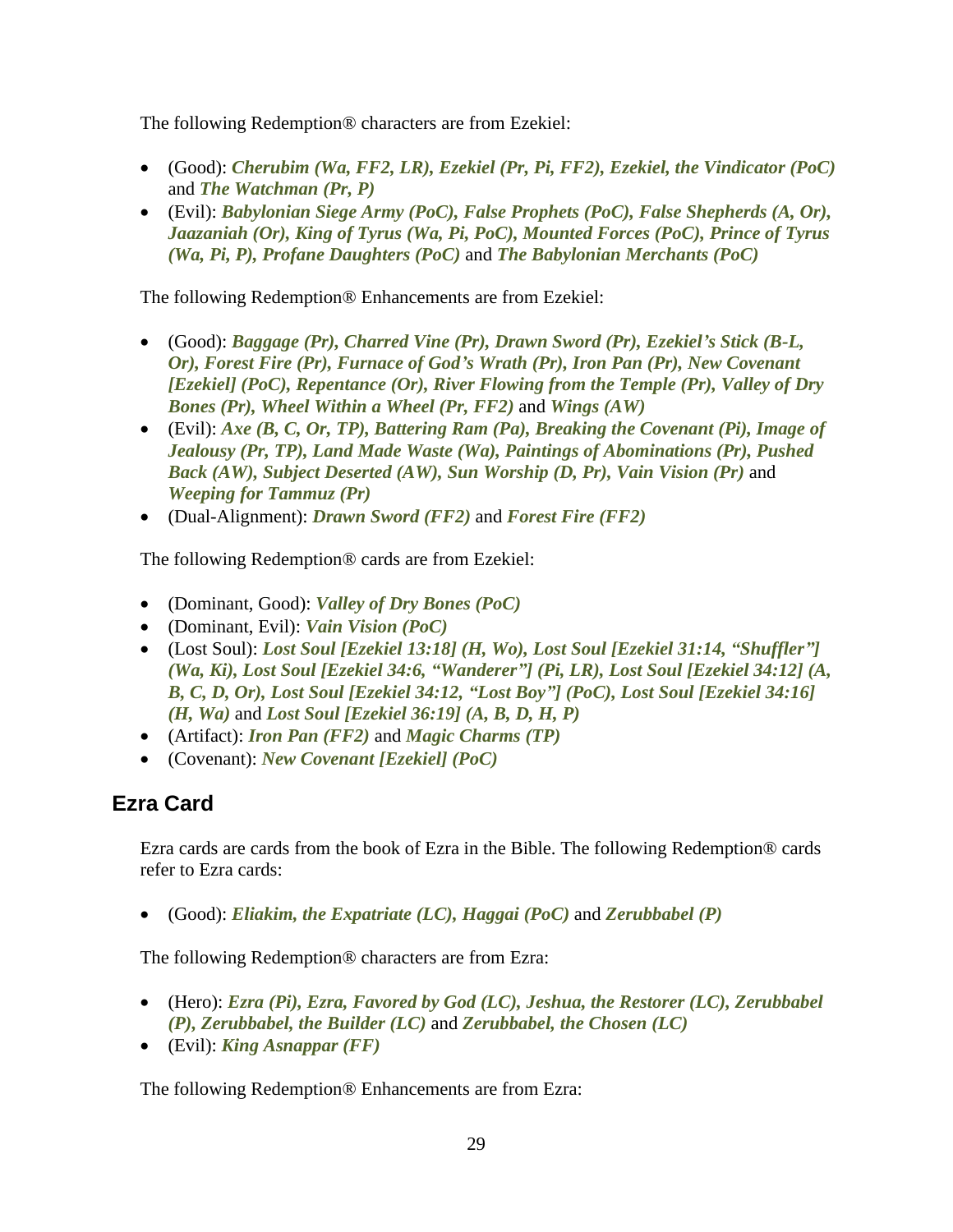- (Good): *Cymbals of the Levites (RA), Ezra's Journey (Di), Feast of Atonement (LC), Feast of Booths (LC), Feast of Trumpets (LC), Feast of Unleavened Bread (LC), Filling Zerubbabel's Temple (FF), Holy unto the Lord (Pi)* and *Oath of Purity (LC)*
- (Evil): *Treasures of War (CW)*

The following Redemption® cards are from Ezra:

- (Lost Soul): *Lost Soul [Ezra 4:6, "Accusers"] (LC)*
- (Covenant): *Oath of Purity (LC)*
- (Fortress, Good): *Zerubbabel's Temple (FF, LC)*
- <span id="page-29-0"></span>• (Site): *Samaria (D, Pi)*

### **[F](#page-1-0)**

#### **False Religious Practice**

This phrase has been given errata to mean ["depicts an idol"](#page-20-1). The following Redemption<sup>®</sup> cards are impacted by the errata:

• (Good): *Piety of Mary (Wo)*

#### **Feast**

Several days of the year were set aside in the Old Testament as feast days. The following Redemption® cards refer to feasts:

• (Good): *Joiada, Son of Eliashib (FF)* and *Zerubbabel's Temple (LC)*

Only Enhancements can be feasts. The following Redemption® Enhancements are feasts:

• (Good): *Day of Atonement (Pi), Feast of Atonement (LC), Feast of Booths (Pi, LC), Feast of Trumpets (Pi, LC), Feast of Unleavened Bread (LC), First Fruits (Pi), Passover & Unleavened Bread (Pi), Pentecost (Pi, LR)* and *The Sabbath (Pi)*

#### **Flood Survivor**

Flood survivors are people who survived the great flood in Genesis 7. The following Redemption® cards refer to flood survivors:

• (Good): *A New Beginning (FM), Faith Among Corruption (CW), Ham (CW), Japheth (CW), Japheth's Wife (FM), Noah (CW), Noah's Ark (P), Noah's Ark (Ark of Salvation) (PoC), Noah's Wife (CW), Shem (CW), Shem, Covenant Keeper (LC), The Dove Returns (CW)* and *The Rainbow (FM)*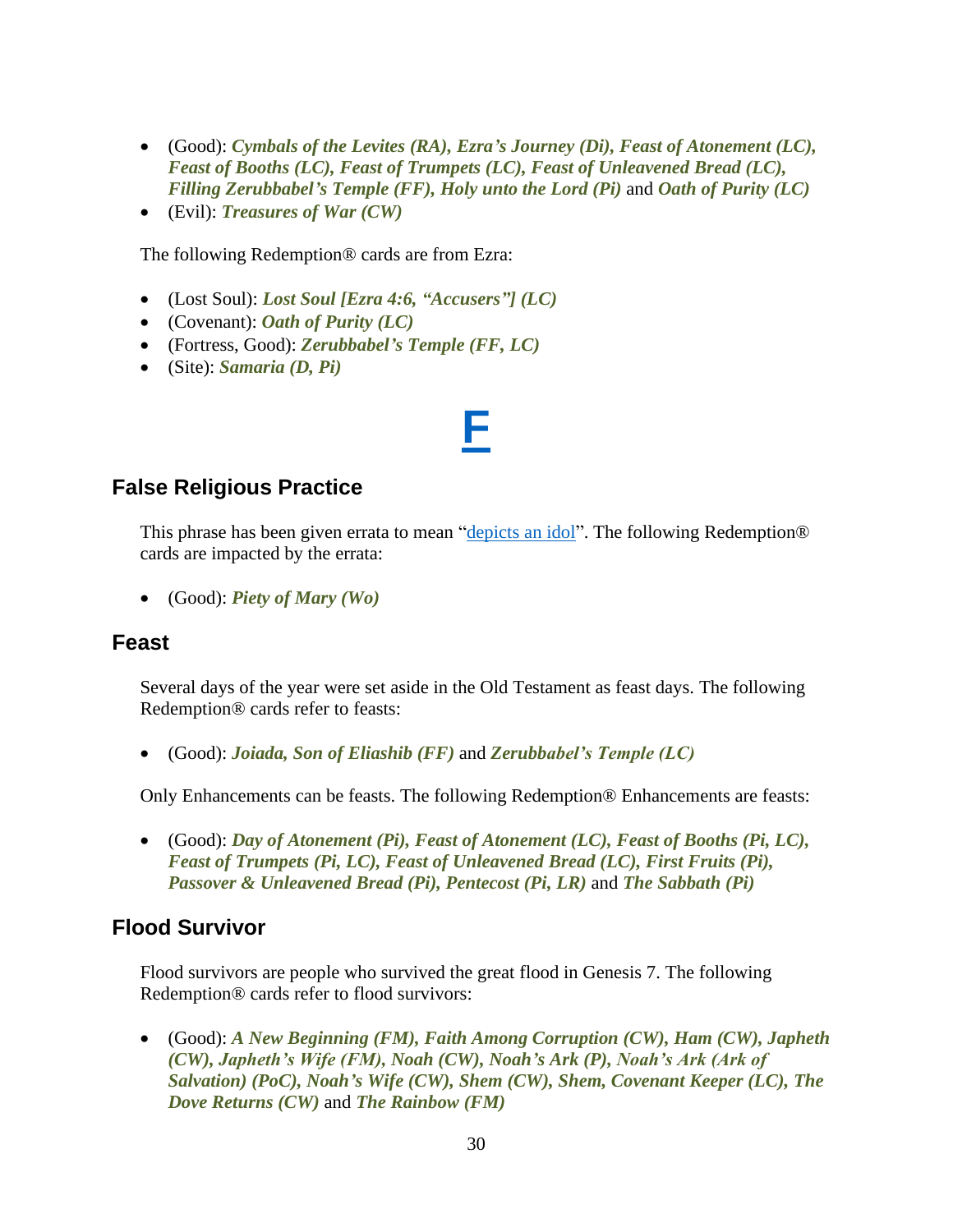• (Dual-Alignment): *The Flood (CW)* and *Two by Two (FM)*

The following Redemption® characters are flood survivors:

• (Good): *Ham (CW), Ham's Wife (FM), Japheth (CW), Japheth's Wife (FM), Noah (Pa, CW), Noah (Rest and Comfort) (LC), Noah, the Righteous (LC), Noah's Sons (Pa), Noah's Wife (CW), Shem (CW), Shem, Covenant Keeper (LC), Shem, Faithful Son (LC)* and *Shem's Wife (FM)*

#### **Fool**

Fools are characters that have a detrimental effect on their holder and are intended to be given to a player besides their owner. The following Redemption® cards refer to fools:

• (Evil): *Ambushed Moabites (LC), Conspiring Servants (LC), Distressing People (LC), Doomed Canaanites (PoC)* and *Foolish Edomites (PoC)*

The following Redemption® characters are fools:

• (Evil): *Ambushed Moabites (LC), Conspiring Servants (LC), Distressing People (LC), Doomed Canaanites (PoC)* and *Foolish Edomites (PoC)*

#### **Fought in an Earthly Battle**

This phrase only appears referring to characters, and has been given errata to mean "O.T. human warrior", with the impacted cards specifying good or evil. The following Redemption® cards are impacted by the errata:

- (Good): *Armorbearer (Wa), Buckler (Wa)* and *Spear of Joshua (Wa)*
- (Evil): *Amorite Invasion (Pa)* and *Esau (Pa)*

### **Fruit of the Spirit**

The Fruits of the Spirit are listed in Galatians 5:22-23. The following Redemption® cards refer to Fruits of the Spirit:

• (Good): *Redeeming Branch (PoC)* and *The Holy Spirit (EC)*

The following Redemption® Enhancements are Fruits of the Spirit:

• (Good): *Faithfulness (EC), Gentleness (Or, EC), Goodness (Or, EC), Joy (Or, EC), Kindness (Or, Di, EC), Love (Or, EC, P), Patience (C, Or, EC), Peace (Or, EC), Self Control (EC)* and *Temperance (Or)*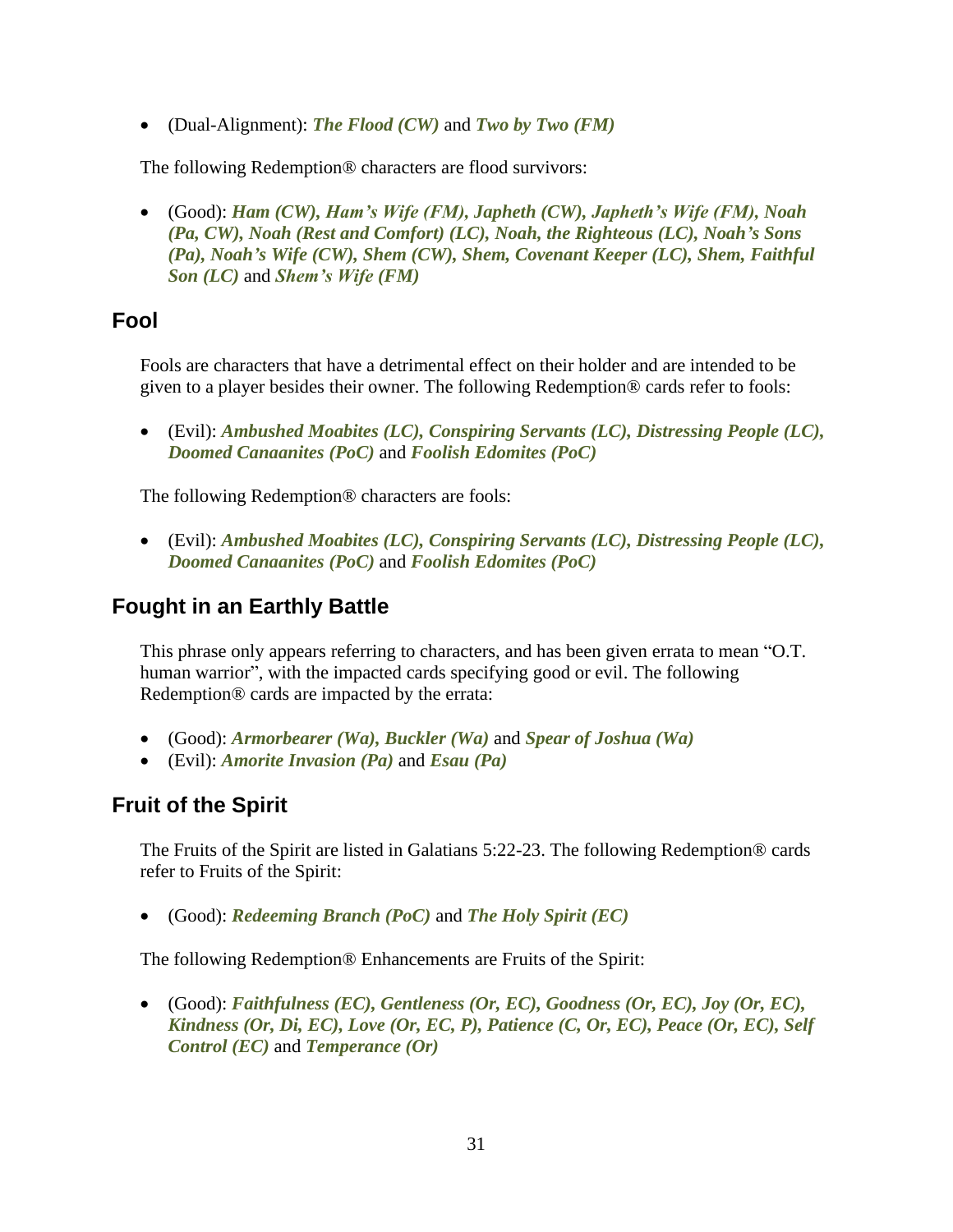

#### <span id="page-31-1"></span><span id="page-31-0"></span>**Gender**

#### **Human Characters**

In Redemption®, most humans are either male or female. Usually the picture makes it obvious which a character is, but sometimes it is difficult to tell (sometimes there are a male and a female in the picture, and you don't know to which the name refers). In this case, use the Scripture verse as the guide.

#### **Non-Human Characters**

These characters are also treated as having a gender. This is determined using the following:

- Card Title/Verse text: If the title or verse refers to a character with words such as 'he' or 'his' or 'Prince', etc., then the character is to be treated as male.
- Card Art: If the character appears to be male, it is treated as male. If the character appears to be female, it is treated as female.

#### **Dual-Gender Characters**

Sometimes a card will represent exactly two characters having different genders based on the scripture or art, thus it is treated as both male and female. The following Redemption® cards are both male and female:

• (Good): *Amram & Jochebed (CW-Alt)* and *Moses' Parents (CW-Main)*

#### **Genderless Characters**

There are only a few Characters in the game that do not give clues as to gender, and are thus treated as genderless. The following Redemption® cards are genderless:

- (Hero): *Boaz' Reapers (LC), Bride of Christ (RJ), Citizens of Sychar (GC), Every Tribe (RJ), Faithful Witness (RJ), Great Multitude (RJ), Justice Seekers (RJ), Priests of Christ (RJ, P)* and *Prophets of Gibeath (P)*
- (Evil): *Angry Mob [Black] (EC), Angry Mob [Brown] (Ap, EC), Angry Mob [Gray] (EC), Bear (CW), Beasts of the Earth (LC), Complainers (FF), Corrupt People (CW), Devouring Birds (RJ), Doubt (Pi, LoC), Fire Foxes (CW), Frog Demons (Or, Wa, P), Idolaters (H), Impostors (EC), Jackals (PoC), Lions (CW), Madness (Pi), Outsiders [Black/Gold] (RJ), Outsiders [Brown/Crimson] (RJ), Outsiders [Gray/Pale Green] (RJ), Terror (RJ), The Frog Demons (RJ), The Jeering Youths (RA), Wayward Sheep (FM), Wicked People (CCW)* and *Wild Dogs (RJ)*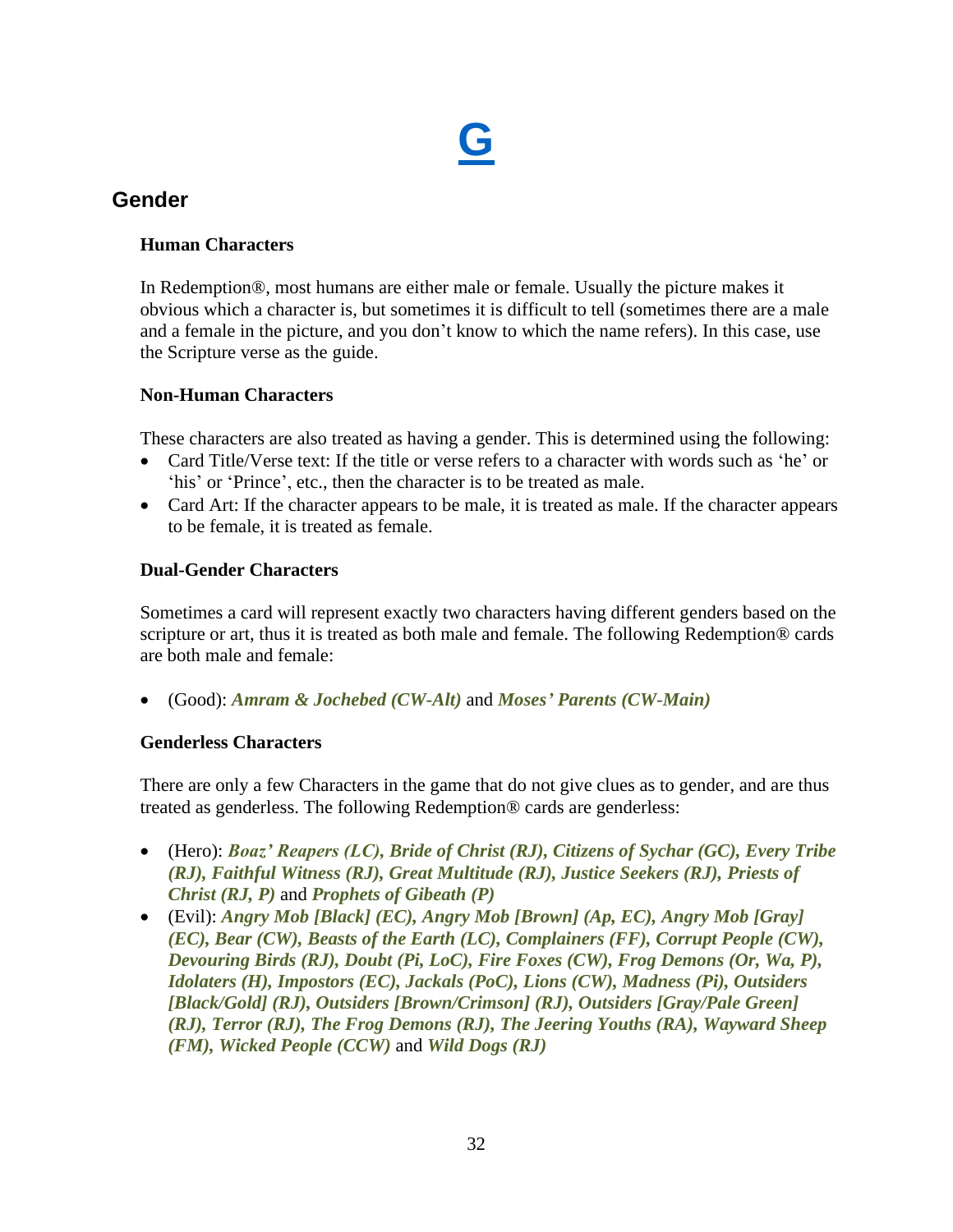#### **Genesis Card**

Genesis cards are cards from the book of Genesis in the Bible. The following Redemption® cards refer to Genesis cards:

- (Good): *Abraham (CW), Abraham's Descendant (LC), Answer to Prayer (FF, LR), Arpachshad, the Curtailed (LC), Asher (RA), Benjamin (FF), Creation of the World (Pa), Covenant of Eden (PoC), Destroying Angel (Pa), Faith of Abraham (CW), Faith of Sarah (CW), Faith of Noah (CW), Goshen (P), Harbingers (FM), Hezron, the Enclosed (LC), Israel's Sword (LC), Jacob (FF), Jacob, Follower of God (LC), Jacob Buries the Foreign gods (RA), Jacob Buries the Idols (LR), Joseph, the Dreamer (PoC), Judah's Intervention (LC), Kenan, the Acquirer (LC), Leah, Weary-Eyed (LC), Levi (RA), Lot (FM), Methuselah, the Wise (LC), Nahor, the Scorched (LC), Noah's Ark (Ark of Salvation) (PoC), Numerous as the Stars (FF), Peleg, the Divider (LC), Reu, the Shepherd (LC), Reuben (FF), Reuben's Torn Clothes (FF), Sarah (CW), Shem, Covenant Keeper (LC), Simeon (FF), The Guardian Cherub (FM), The Lord Provides (LC), Twelves Gates (RJ), Well Reopened (TP)* and *Zebulun (FF)*
- (Evil): *Abimelech, King of Gerar (LC), Corrupt People (CW), Grain Tenders (PoC), Laban (P), Pharaoh's Baker (FF2), Pharaoh's Cupbearer (FF2), The Dreaming Pharaoh (FF2), The Murdering Pharaoh (CW), Wicked People (CW)* and *Wickedness Abounds (CW)*
- (Neutral): *Covenant with Noah (PoC), Egypt (PoC), Joseph's Silver Cup (PoC), Stone Pillar at Bethel (RA, LR)* and *The Rainbow (FM)*
- (Dual-Alignment): *Lingering in Sodom (FM), Seven Years of Famine (FF2)* and *Seven Years of Plenty (FF2)*

The following Redemption® characters are from Genesis:

• (Hero): *Abel (C, Pi, CW), Abraham (Pa, CW), Abram (Pa), Abram's Army (P), Adam (Pa, FM), Adam (Man) (LC), Adam, the Exile (LC), Angel at Shur (Wa, P), Arpachshad, the Curtailed (LC), Arpachshad, the Releaser (LC), Asher (RA), Benjamin (FF), Dan (FF), Destroying Angel (Pa), Dinah (FM), Eber, the Prototypal (LC), Eber, the Unwilling (LC), Enoch (Pa, CW), Enoch (Teaching) (LC), Enoch, the Pure (LC), Enosh (Mortal) (LC), Enosh, the Worshiper (LC), Eve (Wo, Di, LR), Faithful Abraham (LC), Father Abraham (LC), Ham (CW), Ham's Wife (FM), Harbingers (FM), Hezron, the Enclosed (LC), Hezron, the Surrounded (LC), Isaac (Pa, CW), Isaac, the Blessed (LC), Isaac, Willing Sacrifice (LC), Israel, Retainer of God (LC), Jacob (D, FF), Jacob, Follower of God (LC), Jacob (Israel) (CW), Japheth (CW), Japheth's Wife (FM), Jared (Shall Come Down) (LC), Jared, the Beholder (LC), Joseph (Pa, FF2, CW), Joseph, the Dreamer (PoC), Judah (TP), Judah, the Leader (LC), Judah, the Substitute (LC), Kenan (Sorrow) (LC), Kenan, the Acquirer (LC), Lamech, Rest Seeker (LC), Lamech, the Despairing (LC), Leah (Wo, TP), Leah, God's Choice (LC), Leah, Weary-Eyed (LC), Levi (RA), Lot (Pa, FM), Mahalalel (Blessed God) (LC), Mahalalel, the Interpreter (LC), Melchizedek (Pa, Pi, RA, CW, PoC), Methuselah (His Death Brings) (LC), Methuselah, the Wise (LC), Midianite's Slave (FM), Nahor, the Noble (LC), Nahor, the Scorched (LC), Noah (Pa, CW), Noah (Pa),*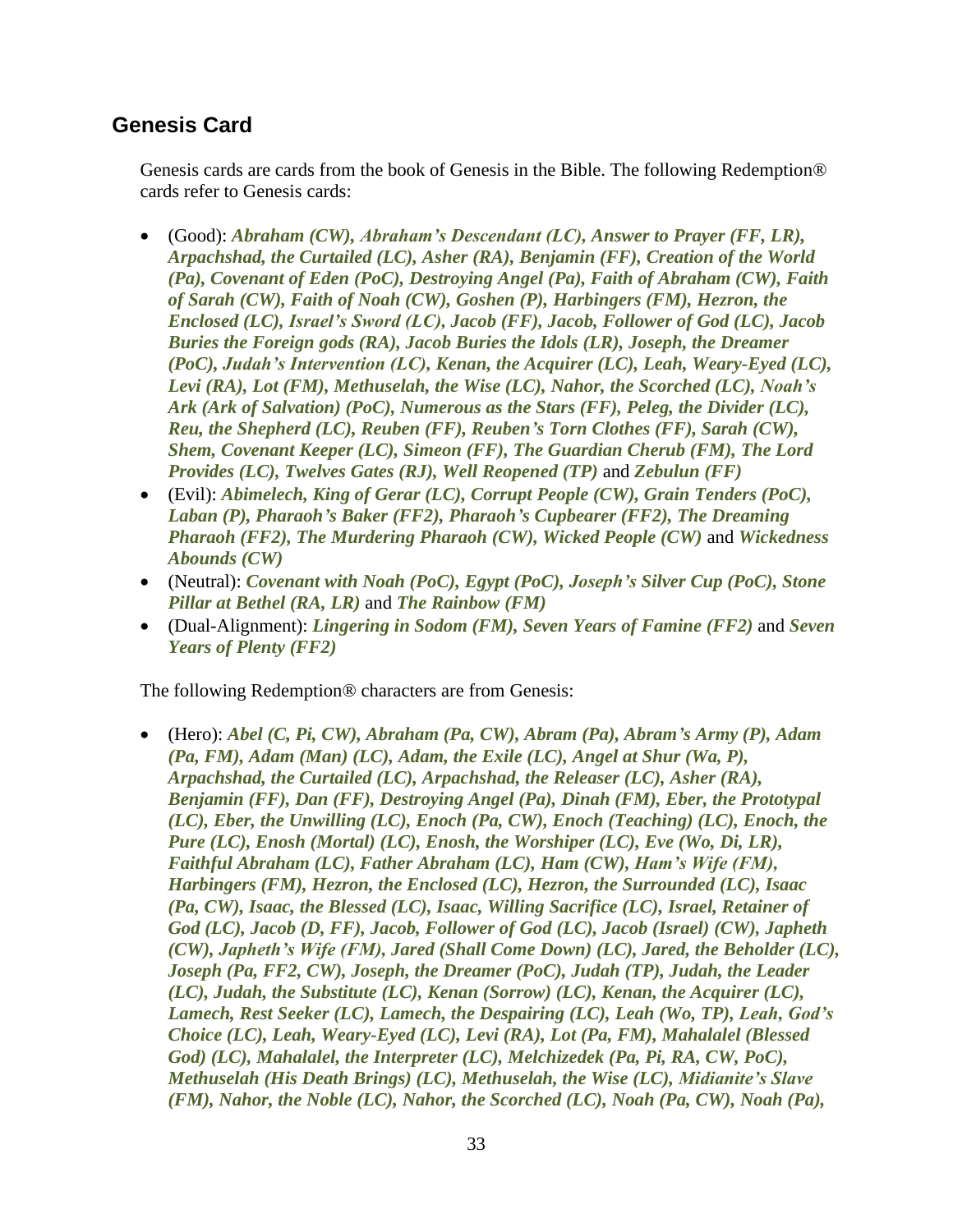*Noah (Rest and Comfort) (LC), Noah, the Righteous (LC), Noah's Sons (Pa), Noah's Wife (CW), Peleg, the Divider (LC), Peleg, the Tributary (LC), Perez, Bursting Forth (LC), Perez, the Younger (LC), Rachel (Wo, FF2), Rebekah (Or), Rebekah, the Barren (LC), Rebekah, the Bride (LC), Reu, the Friend (LC), Reu, the Shepherd (LC), Reuben (FF), Sarah (Wo, CW), Sarah (Wo), Serug, the Branch (LC), Serug, the Pruned (LC), Seth (E), Seth (Appointed) (LC), Seth, Son of Adam (LC), Shelah, the Petitioner (LC), Shelah, the Subsumed (LC), Shem (CW), Shem, Covenant Keeper (LC), Shem, Faithful Son (LC), Shem's Wife (FM), Simeon (FF), Tamar, the Righteous (LC), Tamar, the Widow (LC), Terah, the Delayed (LC), Terah, the Wanderer (LC), The Guardian Cherub (FM), The Three Visitors (PoC)* and *Zebulun (FF)*

• (Evil): *Abimelech, King of Gerar (LC), Ahuzzath (LC), Basemath (LC), Beasts of the Earth (LC), Bera, King of Sodom (Pa), Cain (Pa, CW), Canaan, the Cursed (FM), Commander Phicol (LC), Corrupt People (CW), Distressing People (LC), Egyptian Magicians (FF2, LR), Egyptian Warden (FF), Egyptian Wise Men (Pa), Er (F), Esau (Pa), Esau, the Hunter (F, LR, P), Grain Tenders (PoC), Hamor (FM), Judith (LC), Laban (F, P), Lamech, the Avenged (FM), Lot's Daughters (Wo, FM), Lot's Wife (Wo, LR), Moab (FM), Naamah (FM), Nimrod, the Mighty (CW), Pharaoh's Baker (FF2), Pharaoh's Cupbearer (FF2), Potiphar (Pi), Potiphar's Wife (Wo, PoC), Potiphera, Priest of On (Pi), Shechem (F, RA2), The Deceived Pharaoh (CW), The Dreaming Pharaoh (FF2), The Herdsman of Gerar (LC), The Ram in the Thicket (PoC), The Serpent (Pa, P), Tubal-cain (FM), Violent Men (CW), Wicked People (CW), Wild Beast (FM)* and *Zillah (FM)*

The following Redemption® Enhancements are from Genesis:

• (Good): *A New Beginning (Pa), A Wife for Isaac (Pa), Abel's Sacrifice (Pa), Abraham's Descendant (Di, LC), Abraham's Servant to Ur (Pa, LR), Answer to Prayer (FF, LR), Bless the Nations (PoC), Blessings (Pa), Brother's Reunion (Pa), Buying Grain (FF), Coat of Many Colors (Wo), Confused Languages (Pa), Construction Begins (E), Covenant of Abraham (Pa), Covenant of Eden (Pa, PoC), Covenant of Noah (Pa), Covenant with Abraham (PoC), Covenant with Adam (Pa, PoC), Covenant with Noah (PoC), Covenant with Philistia (LC), Creation of the World (Pa), Dove (E), Drawn Water (Wo), Eve's Descendant (Di, PoC), Faith Among Corruption (CW), Flaming Sword (Wa, Ki, FM), Forgiveness of Joseph (Or, FF2), Gentle Resolution (H), God's Animals (F), Hagar and Angel at Shur (Pa), I Am Creator (AW), Israel's Blessing (LC), Israel's Bow (LC), Israel's Sword (LC), Jacob Buries the Foreign gods (RA), Jacob Buries the Idols (LR), Jacob's Dream (Pa), Jacob's Grandsons (E), Jacob's New Name (Pa), Jacob's Rods (Pa), Joseph Before Pharaoh (Pa, FF2, LR), Journey to Egypt (Pa), Judah's Intervention (LC), Laughter (Wo), Love at First Sight (Pa, LC), Love for Rachel (Wo), Meekness of Isaac (Or), Melchizedek's Blessing (Pi), Numerous as the Stars (FF, PoC), Obedience of Noah (B, D, Or, LR, P), Offering Your Son (PoC), Patriarch Travels (Pa), Pleading for the City (RA), Purity of Enoch (B, D, Or), Raining Fire (FM), Rebekah meets Isaac (Pa), Reuben's Torn Clothes (FF), Sarah's Beauty (Pa), Sign of the Rainbow (E), The Dove Returns (CW), The First Sacrifice (PoC), The Lord Provides (LC), The Rainbow (FM), Three Angels (Pa), Trust (Pa), Well Reopened (F, TP)* and *Wrestling with God (Pa)*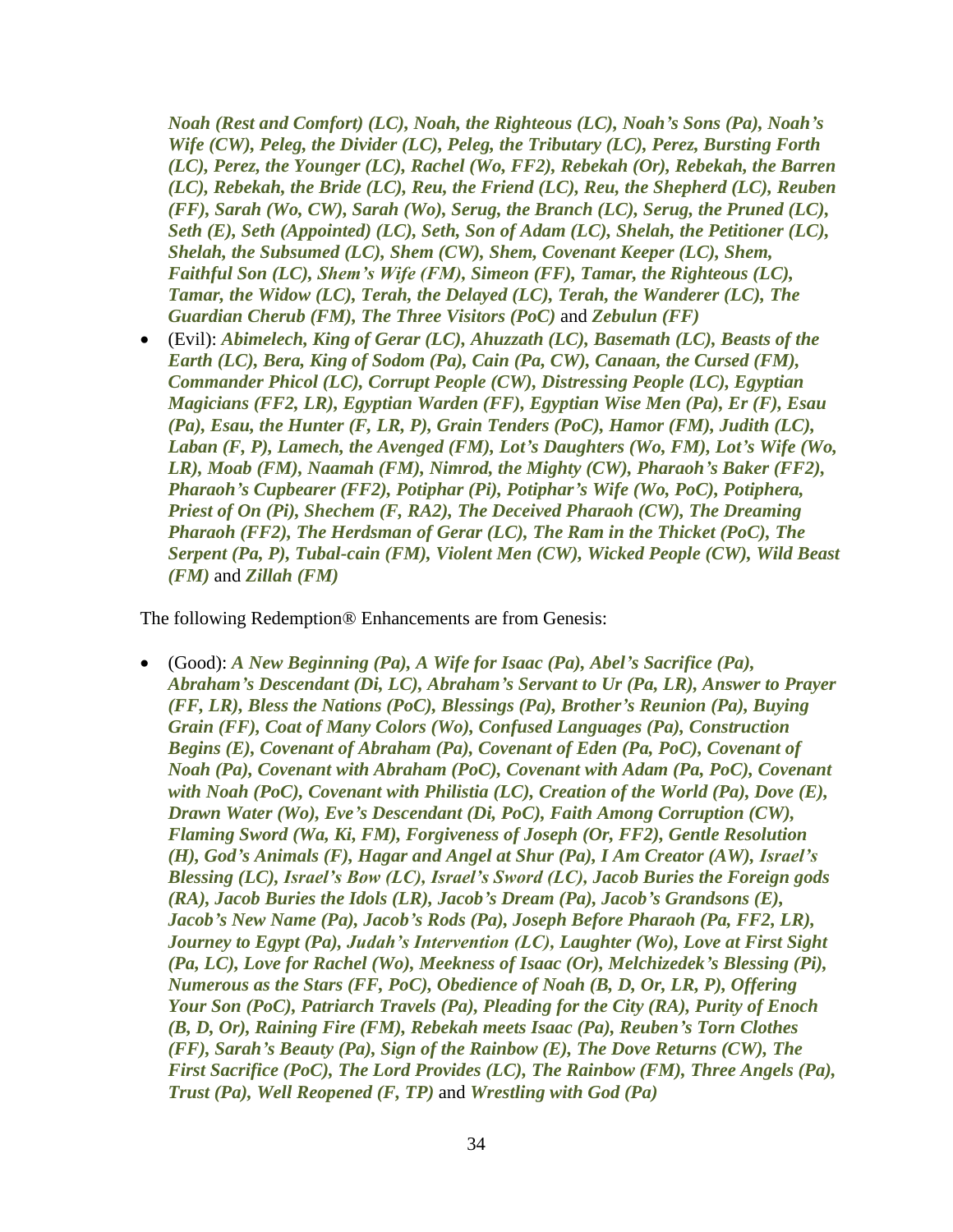- (Evil): *A Look Back (Wo), Abraham's Deceit (LC), Babel (Pa), Bad Decision (Pa), Bad Intentions (F), Begging for Grain (Pa), Bringing Grief (LC), Brothers' Envy (Pa, FM), Cain Murders Abel (CW), Coercion (Pa), Continuous Evil (CW), Corrupt Earth (FM), Death of Jacob (F), Death of Unrighteous (Pa, LR), Deepening Lie (Pa), Deluge of Rain (F), Did God Really Say? (FM), Disobedience (Pa), Dream (Pa), East of Eden (FM), Forbidden Fruit (Wo), Gifts for Esau (Pa), Go Away! (LC), Guards (Wa, Ki), Hagar Dismissed (Pa), Isaac Deceived (Pa), Joseph in Prison (Pa), Joseph's Brothers' Scheme (Pa), Judah's Sin (Pa), Land Dispute (TP), Murder (F), Pit (Pa), Sarah's Jealousy (Pa), Shame (FM), Sold into Slavery (Pa), Stolen Blessing (Pa), Stolen Blessing [Error] (Pa), Stolen Idols (Pa), Summoned to Interpret (PoC), Violent Tendencies (FM), Wickedness Abounds (Pi, CW)* and *Wrath of Cain (Pa)*
- (Dual-Alignment): *Anthropophobia (FM), Blame Shifting (FM), Brothers Reunited (LC), Coat of Many Colors (FM), Confused Languages (FM), Deceit & Vengeance (FM), Forbidden Fruit (FM), Hiding Joseph's Cup (FM), Land Dispute (LC), Lingering in Sodom (FM), Pillar of Salt (FM), Seven Years of Famine (FF2), Seven Years of Plenty (FF2), Stolen Blessing (LC), The Flood (CW), Two by Two (FM)* and *Unified Language (FM)*

The following Redemption® cards are from Genesis:

- (Dominant, Good): *A New Beginning (FM)*
- (Lost Soul): *Lost Soul [Genesis 6:5, "Wicked"] (FM)*
- (Artifact): *Household Idols (LC), Jacob's Ladder (Pa, PoC), Joseph's Silver Cup (Pa, PoC), Pitch and Gopher Wood (CW)* and *Stone Pillar at Bethel (RA, LR)*
- (Covenant): *Covenant of Abraham (Pa), Covenant of Eden (Pa, PoC), Covenant of Noah (Pa), Covenant with Abraham (PoC), Covenant with Adam (Pa, PoC), Covenant with Noah (PoC), Covenant with Philistia (LC), I Am Creator (AW)* and *The Rainbow (FM)*
- (Curse): *Birthing Pains (FM), Cursed Ground (FM), Serpent's Curse (FM)* and *The Fall of Man (FM)*
- (Fortress, Good): *Goshen (LC), Noah's Ark (P), Noah's Ark (Ark of Salvation) (PoC)* and *Storehouse (Pa, P)*
- (Site): *Garden of Eden (F), Pharaoh's Prison (Wo), Pit of Dothan (Wo, FM), Sodom (Wa)* and *Tree of Knowledge (E, FM)*
- (City): *Babel (FM), City of Enoch (FM)* and *Sodom & Gomorrah (FM)*

#### **Genesis 1-7 Enhancement**

Genesis 1-7 Enhancements are Enhancements from chapters 1-7 of the book of Genesis in the Bible. The following Redemption® cards refer to Genesis 1-7 Enhancements:

• (Good): *Adam (FM)*

The following Redemption® Enhancements are Genesis 1-7 Enhancements:

• (Good): *Abel's Sacrifice (Pa), Construction Begins (E), Covenant of Eden (Pa, PoC),*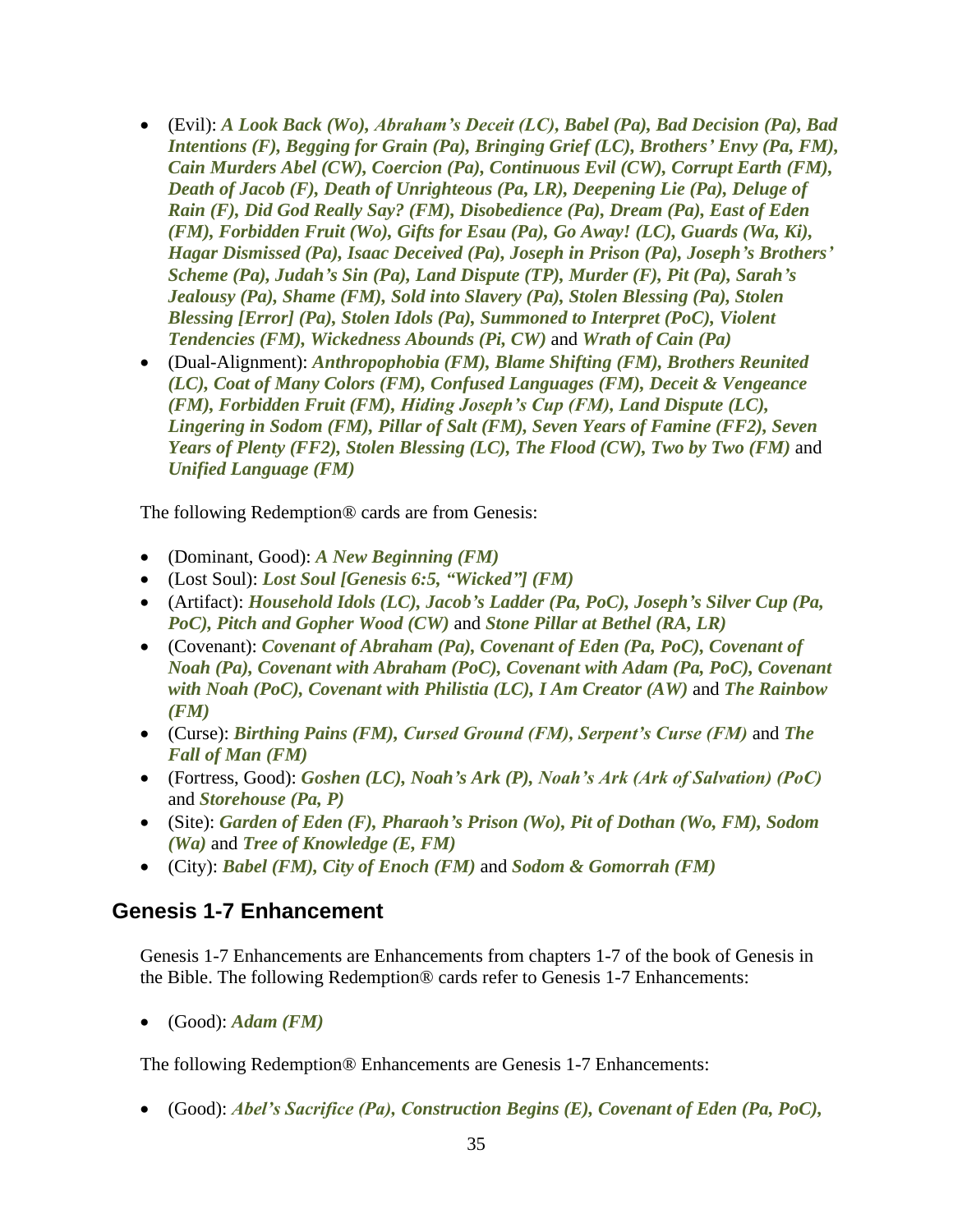*Covenant with Adam (Pa, PoC), Creation of the World (Pa), Eve's Descendant (Di, PoC), Faith Among Corruption (CW), Flaming Sword (Wa, Ki, FM), God's Animals (F), I Am Creator (AW), Obedience of Noah (B, D, Or, LR, P), Purity of Enoch (B, D, Or)* and *The First Sacrifice (PoC)*

- (Evil): *Birthing Pains (FM), Cain Murders Abel (CW), Continuous Evil (CW), Corrupt Earth (FM), Cursed Ground (FM), Death of Unrighteous (Pa, LR), Deluge of Rain (F), Did God Really Say? (FM), Disobedience (Pa), East of Eden (FM), Forbidden Fruit (Wo), Murder (F), Serpent's Curse (FM), Shame (FM), The Fall of Man (FM), Violent Tendencies (FM), Wickedness Abounds (Pi, CW)* and *Wrath of Cain (Pa)*
- (Dual-Alignment): *Blame Shifting (FM), Forbidden Fruit (FM), The Flood (CW)* and *Two by Two (FM)*

#### **Genesis 3 Curse**

Genesis 3 Curses are Curses from chapter 3 of the book of Genesis in the Bible. The following Redemption® cards refer to Genesis 3 Curses:

• (Neutral): *The Fall of Man (FM)*

The following Redemption® Curses are Genesis 3 Curses:

• *Birthing Pains (FM), Cursed Ground (FM), Serpent's Curse (FM)* and *The Fall of Man (FM)*

#### **Genesis 6 Enhancement**

Genesis 6 Enhancements are Enhancements from chapter 6 of the book of Genesis in the Bible. The following Redemption® cards refer to Genesis 6 Enhancements:

• (Evil): *Corrupt People (CW)*

The card above further limits the phrase by specifying that it only applies to evil cards. The following Redemption® Enhancements are evil Genesis 6 Enhancements:

• (Evil): *Continuous Evil (CW), Corrupt Earth (FM), Disobedience (Pa), Violent Tendencies (FM)* and *Wickedness Abounds (Pi, CW)*

#### **Genesis 6-10 Card**

Genesis 6-10 cards are cards from chapters 6-10 of the book of Genesis in the Bible. The following Redemption® cards refer to Genesis 6-10 cards:

• (Good): *Noah's Ark (P)* and *Noah's Wife (CW)*

Both cards above further limit the phrase by specifying that it only applies to blue cards. The following Redemption® cards are blue Genesis 6-10 cards: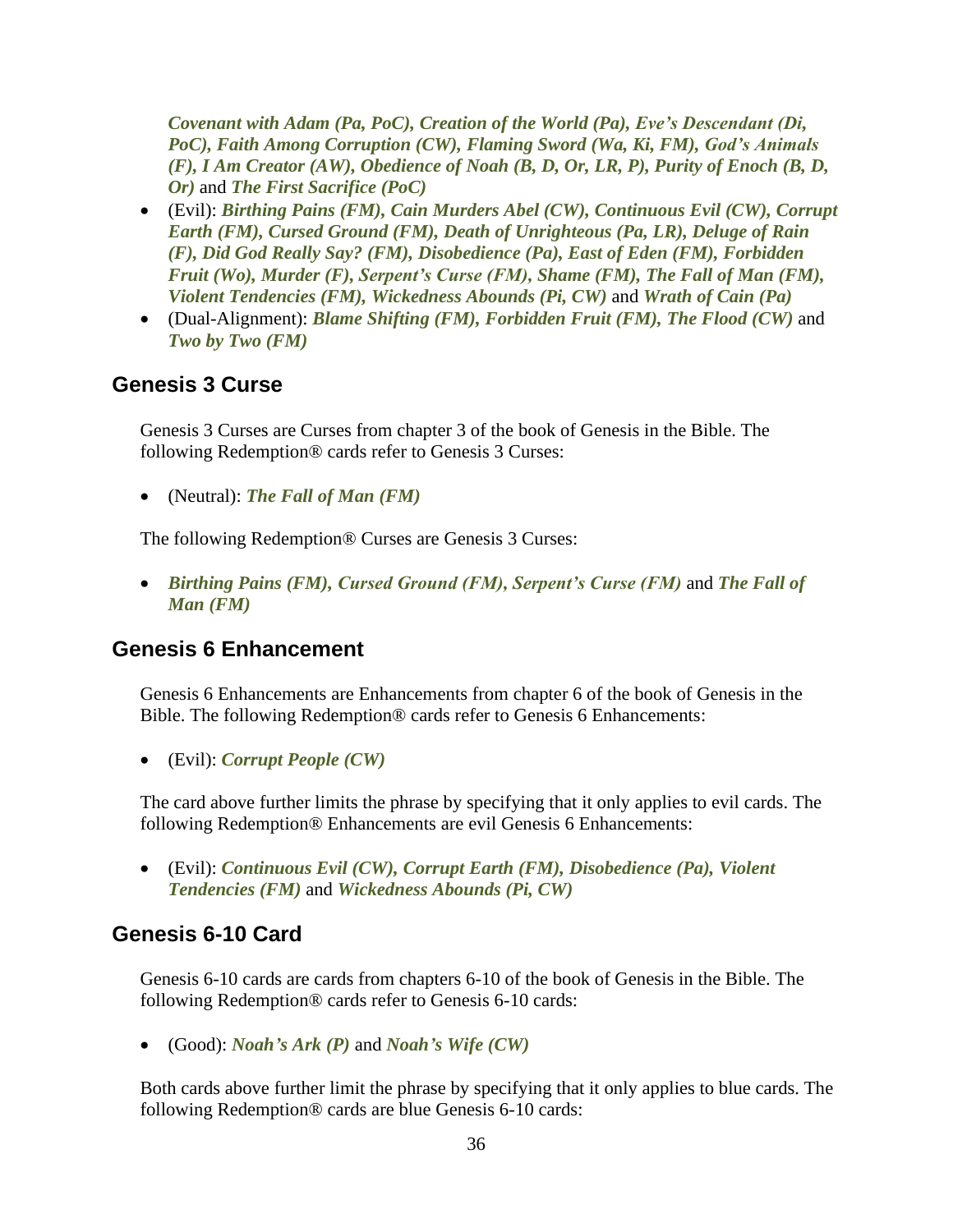• *Anthropophobia (FM), Arpachshad, the Curtailed (LC), Arpachshad, the Releaser (LC), Construction Begins (E), Covenant of Noah (Pa), Covenant with Noah (PoC), Dove (E), Faith Among Corruption (CW), Ham (CW), Ham's Wife (FM), Japheth (CW), Japheth's Wife (FM), Noah (Pa, CW), Noah (Rest and Comfort) (LC), Noah, the Righteous (LC), Noah's Wife (CW), Obedience of Noah (B, D, Or, LR, P), Shem (CW), Shem's Wife (FM), Sign of the Rainbow (E), The Dove (CW), The Flood (CW), The Rainbow (FM)* and *Two by Two (FM)*

#### **Genesis 12-24 Hero**

Genesis 12-24 Heroes are Heroes from chapters 12-24 of the book of Genesis in the Bible. The following Redemption® cards refer to Genesis 12-24 Heroes:

• (Good): *Abraham (CW)*

The following Redemption® characters are Genesis 12-24 characters:

- (Hero): *Abraham (P, CW), Abram (Pa), Abram's Army (P), Angel at Shur (Wa, P), Destroying Angel (Pa), Harbingers (FM), Isaac (Pa, CW), Isaac, the Blessed (LC), Isaac, Willing Sacrifice (LC), Lot (Pa, FM), Melchizedek (Pa, Pi, RA, CW, PoC), Rebekah (Or), Sarah (Wo, CW)* and *The Three Visitors (PoC)*
- (Evil): *Abimelech, King of Gerar (LC), Bera, King of Sodom (Pa), Commander Phicol (LC), Lot's Daughters (Wo, FM), Lot's Wife (Wo, LR), Moab (FM), The Deceived Pharaoh (CW)* and *The Ram in the Thicket (PoC)*

## **Genesis 21-35 Enhancement**

Genesis 21-35 Enhancements are Enhancements from chapters 21-35 of the book of Genesis in the Bible. The following Redemption® cards refer to Genesis 21-35 Enhancements:

• (Good): *Isaac (Pa)*

By rule, in all situations where the phrase applies, the Enhancements will be good. The following Redemption® characters are Genesis 21-35 Enhancements:

• (Good): *A Wife for Isaac (Pa), Abraham's Servant to Ur (Pa, LR), Answer to Prayer (FF, LR), Blessings (Pa), Brothers Reunited (LC), Covenant with Philistia (LC), Deceit & Vengeance (FM), Drawn Water (Wo), Hagar and Angel at Shur (Pa), Israel's Blessing (LC), Jacob Buries the Foreign gods (RA), Jacob Buries the Idols (LR), Jacob's Dream (Pa), Jacob's New Name (Pa), Jacob's Rods (Pa), Land Dispute (LC), Laughter (Wo), Love at First Sight (Pa, LC), Love for Rachel (Wo), Meekness of Isaac (Or), Offering Your Son (PoC), Rebekah meets Isaac (Pa), Stolen Blessing (LC), The Lord Provides (LC), Trust (Pa), Well Reopened (F, TP)* and *Wrestling with God (Pa)*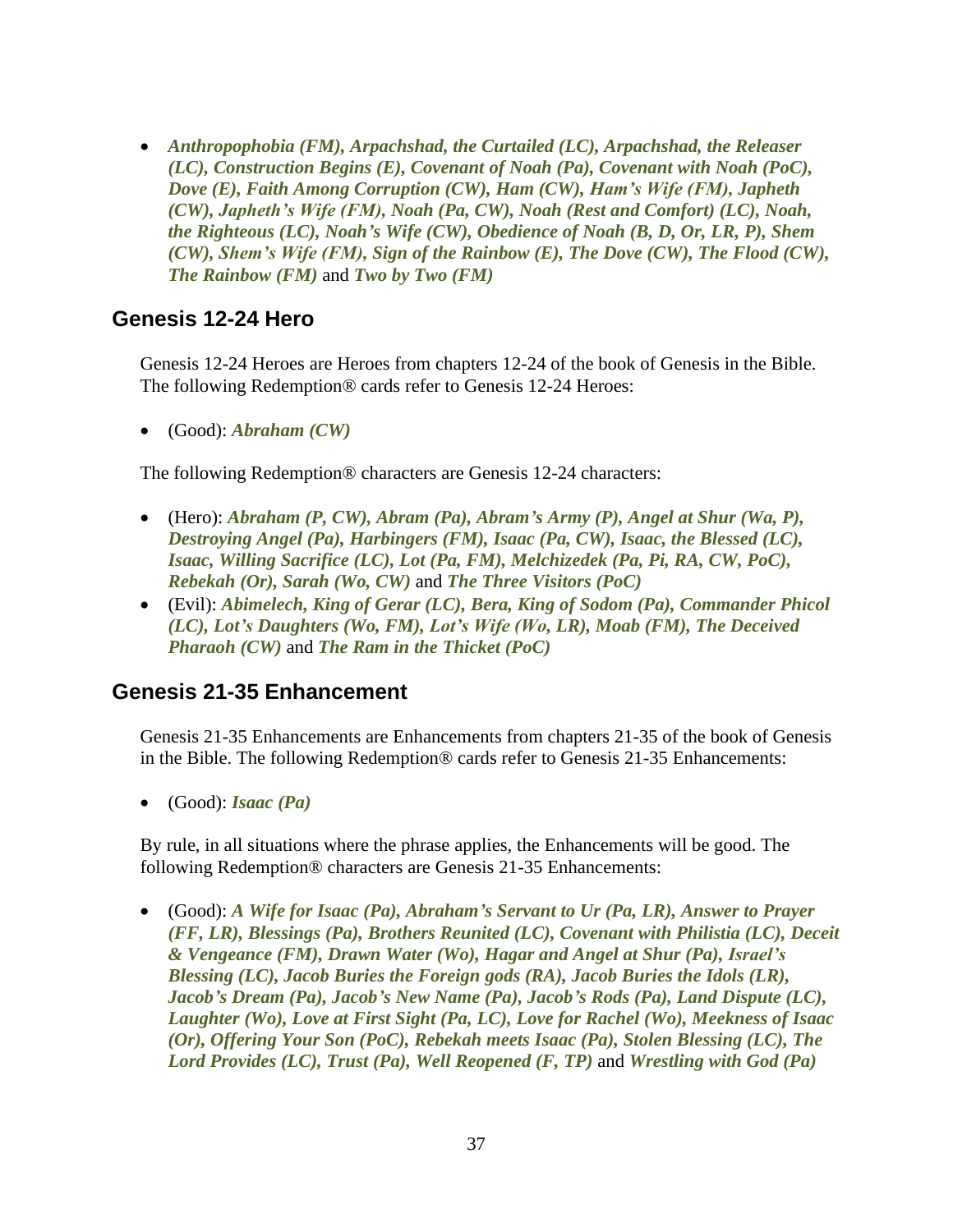## **Genesis 37-50 Card**

Genesis cards are cards from chapters 37- 50 of the book of Genesis in the Bible. The following Redemption® cards refer to Genesis 37-50 cards:

• (Good): *Joseph, the Dreamer (PoC)*

The following Redemption® characters are Genesis 37-50 cards:

- (Hero): *Asher (RA), Benjamin (FF), Dan (FF), Hezron, the Enclosed (LC), Hezron, the Surrounded (LC), Joseph (Pa, CW, FF2), Joseph, the Dreamer (PoC), Judah (TP), Midianite's Slave (FM), Perez, Bursting Forth (LC), Perez, the Younger (LC), Reuben (FF), Tamar, the Righteous (LC), Tamar, the Widow (LC)* and *Zebulun (FF)*
- (Evil): *Egyptian Magicians (FF2, LR), Egyptian Warden (FF), Egyptian Wise Men (Pa), Er (F), Grain Tenders (PoC), Pharaoh's Baker (FF2), Pharaoh's Cupbearer (FF2), Potiphar (Pi), Potiphar's Wife (Wo, PoC), Potiphera, Priest of On (Pi), The Dreaming Pharaoh (FF2)* and *Wild Beast (FM)*

The following Redemption® Enhancements are Genesis 37-50 cards:

- (Good): *Brother's Reunion (Pa), Buying Grain (FF), Coat of Many Colors (Wo), Forgiveness of Joseph (Or, FF2), Israel's Bow (LC), Israel's Sword (LC), Jacob's Grandsons (E), Joseph Before Pharaoh (Pa, FF2, LR), Judah's Intervention (LC), Gentle Resolution (H), Journey to Egypt (Pa), Patriarch Travels (Pa)* and *Reuben's Torn Clothes (FF)*
- (Evil): *Begging for Grain (Pa), Brothers' Envy (Pa, FM), Coercion (Pa), Death of Jacob (F), Dream (Pa), Guards (Wa, Ki), Joseph in Prison (Pa), Joseph's Brothers' Scheme (Pa), Judah's Sin (Pa), Pit (Pa), Sold into Slavery (Pa)* and *Summoned to Interpret (PoC)*
- (Dual-Alignment): *Coat of Many Colors (FM), Hiding Joseph's Cup (FM), Seven Years of Famine (FF2)* and *Seven Years of Plenty (FF2)*

The following Redemption® cards are Genesis 37-50 cards:

- (Artifact): *Joseph's Silver Cup (Pa, PoC)*
- (Fortress, Good): *Goshen (LC)* and *Storehouse (Pa, P)*
- (Site): *Pharaoh's Prison (Wo)* and *Pit of Dothan (Wo, FM)*

## **Giant**

Giants are humans from a race of extraordinary size. The following Redemption® cards refer to giants:

• (Good): *Caleb (FF, FM, P), David's Victory (Ki), Elhanan (FM), Faith of David (Ki), Mighty Warrior (C)* and *Sibbechai (Pi)*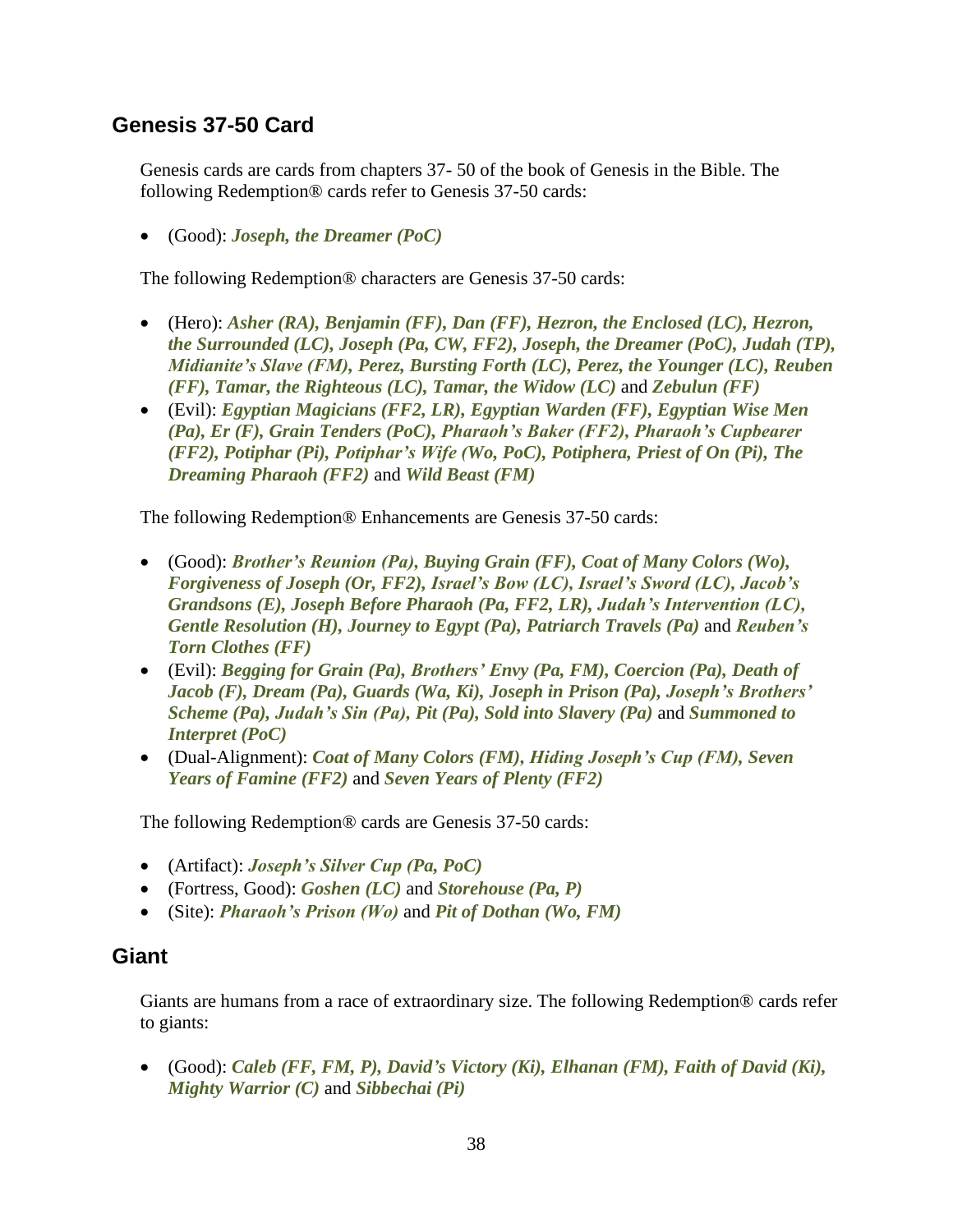- (Evil): *Ahiman, Son of Anak (FM), Emim (FM), Goliath's Armor (LC), Goliath's Spear (Wa, Ki), Ishbibenob's Spear (Ki), Lahmi's Spear (Wa, Ki), Sheshai, Son of Anak (FM)* and *Talmai, Son of Anak (FM)*
- (Dual-Alignment): *Hebron (FM)*

The following Redemption® characters are giants:

• (Evil): *Ahiman, Son of Anak (FM), Emim (FM), Goliath (Or, LR, P), Ishbibenob (I, Wa, Ki), Lahmi (I, Wa, Ki), Og, King of Bashan (FM), Rapha of Gath (P), Saph (I, Wa, Ki), Sheshai, Son of Anak (FM), Talmai, Son of Anak (FM)* and *The Twelve-Fingered Giant (FF)*

#### **Giant Slayer**

A giant slayer is a person in the Bible who killed a giant. The following Redemption® cards refer to giant slayers:

• (Evil): *Goliath (LR, P)* and *Talmai, Son of Anak (FM)*

The following Redemption® characters are giant slayers:

• (Hero): *Abishai (Wa, Ki), Caleb (FF, FM, P), David [Green] (Wa, Ki), David [Red] (Wa, Ki), David, God's King (PoC), David, Heart After God (LC), David, Outcast's Refuge (LC), David, the Anointed (LC), David, the Contrite (LC), David, the Psalmist (CW), David, the Shepherd (CW), Elhanan (Wa, Ki, FM), Jonathan (B, Or), Jonathan, Son of Shimei (FM), King David (P)* and *Sibbechai (Wa, Pi)*

#### **Gideon in the Title**

The following Redemption® cards refer to cards with "Gideon" in the title:

• (Good): *Gideon (CW)*

The card above further limits the phrase by specifying that it only applies to good cards. The following Redemption® good cards have "Gideon" in the title:

- (Hero): *Gideon (J, Or, CW)* and *Gideon's 300 (P)*
- (Enhancement): *Faith of Gideon (CW), Gideon's Call (J, Pa)* and *The Sword of Gideon (J)*

## **Gospel Card**

Gospel cards are cards from any of the 4 books of the Bible describing the life and teaching of Jesus. The books are the first 4 books of the New Testament: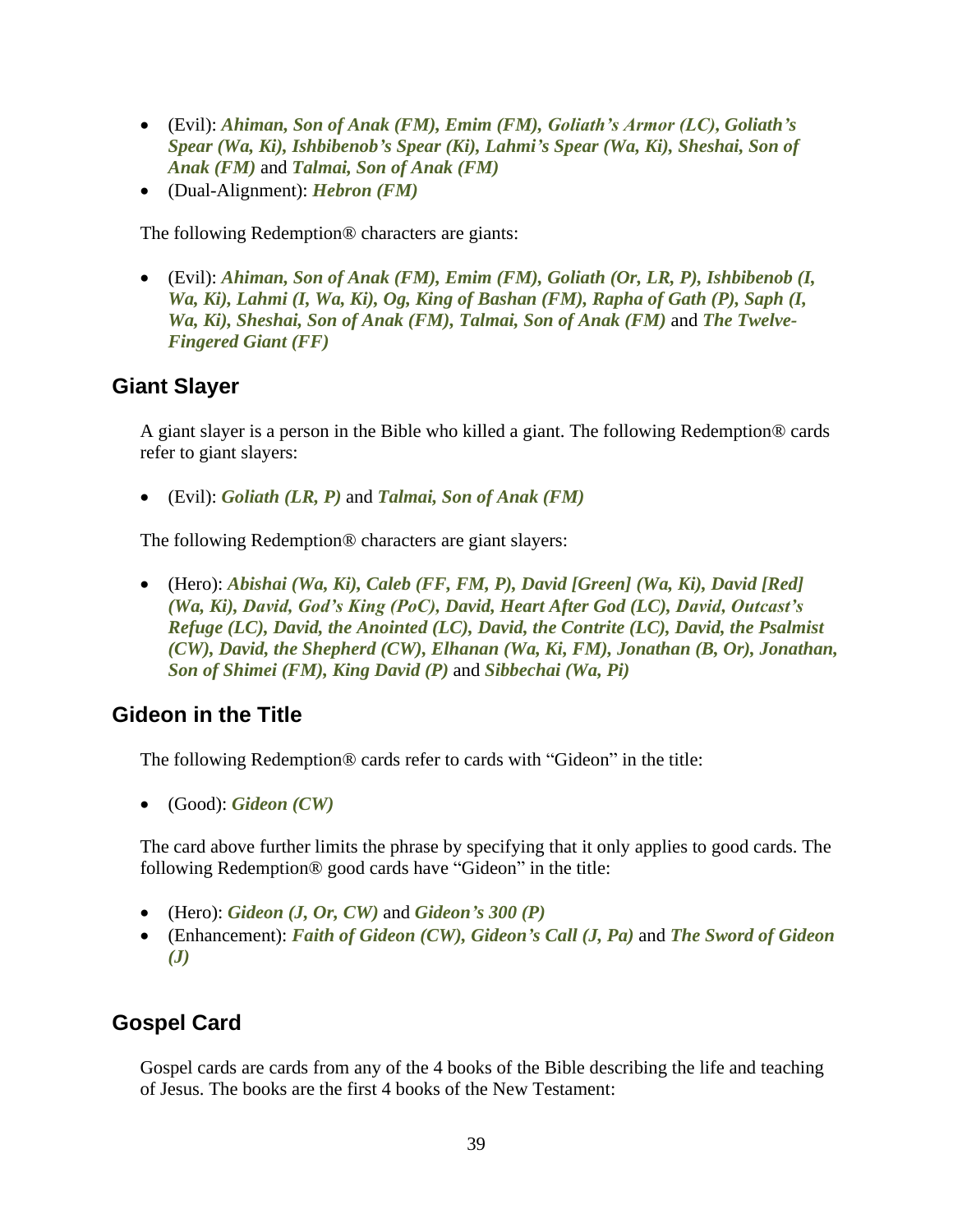• [Matthew,](#page-71-0) [Mark,](#page-69-0) [Luke,](#page-66-0) [John](#page-57-0)

Cards with a reference from one of those books are Gospel cards, even if they have an "O.T." identifier.

#### **Greek**

Greeks are citizens of the ancient Greek Empire. See [Nationality.](#page-76-0) The following Redemption® cards refer to Greeks:

- (Good): *Philip (Di)*
- (Evil): *Abomination of Desolation (RA), Adjourn (EC), Alexander the Great (PoC), Antiochus IV Epiphanes (RA), Areopagus (EC), Hellenistic Jews (EC), Prince of Greece (Pi), Stoic Philosophers (EC), The Terrifying Beast (RA)* and *The Winged Leopard (RA, PoC)*
- (Neutral): *Shrine to Artemis (EC)*

The following Redemption® characters are Greeks:

- (Hero): *Nicolas of Antioch (P, EC)* and *Titus (Ap, EC)*
- (Evil): *Alexander the Great (PoC), Antiochus IV Epiphanes (RA), Demetrius the Silversmith (EC), Epicurean Philosophers (EC), Greek Philosophers (Ap), Greek Scholars (Ap), Hymenaeus (PC), Philetus (E, Di, PC), Prince of Greece (Wa, Pi), Stoic Philosophers (EC), The Goat with Horn (Di), The Priest of Zeus (EC, P)* and *The Winged Leopard (RA, PoC)*

## **[H](#page-1-0)**

## **Haggai Card**

Haggai cards are cards from the book of Haggai in the Bible. The following Redemption® cards refer to Haggai cards:

• (Good): *Haggai (PoC)*

The following Redemption® characters are from Haggai:

• (Hero): *Haggai (FF, PoC)*

#### **Heavenly Temple Artifact**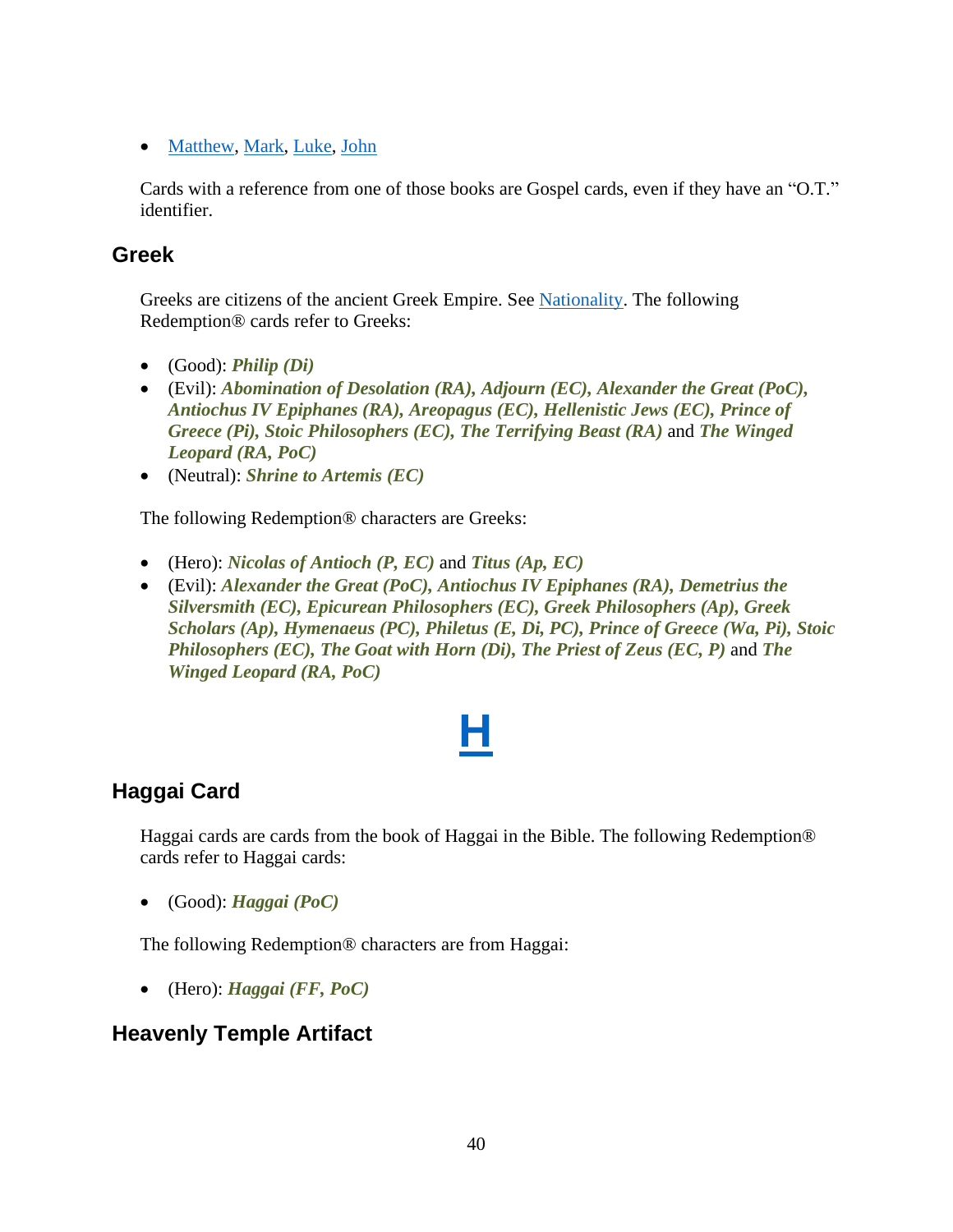Heavenly Temple Artifacts are permanent fixtures of God's temple in Heaven. The [Temple](#page-100-0)  [Artifacts](#page-100-0) are earthly counterparts to the Heavenly Temple Artifacts. The following Redemption® cards refer to Heavenly Temple Artifacts:

• (Good): *The Four Living Creatures (RJ), Heavenly Temple (RJ)* and *Servant Angel (RJ)*

The following Redemption® Artifacts are Heavenly Temple Artifacts:

• *Ark of the Covenant (Wa, Ki, RJ), The Book of Life (RJ), The Golden Altar (RJ), Golden Censer (RJ), The Great White Throne (RJ), The Sea of Glass (RJ)* and *Seven Lamps of Fire (RJ)*

Note: [Priestly Artifacts](#page-84-0) are not considered Heavenly Temple Artifacts.

## **Hebrews Card**

Hebrews cards are cards from the book of Hebrews in the Bible. The following Redemption® cards refer to Hebrews cards:

• (Neutral): *Letter to the Hebrews (CW)*

The following Redemption® characters are from Hebrews:

- (Hero): *Dutiful Priest (CW), The Angel of the Winds (CW, P), The Faithful Leaders (CW)* and *The Watchful Leaders (CW)*
- (Evil): *Coliseum Lion (CW)*

The following Redemption® Enhancements are from Hebrews:

- (Good): *Entertaining Angels (Ap, CW), Equipped for the Mission (AW), Eternal Covenant (CW), Eternal Inheritance (CW), Faith (PoC), Faith in Our High Priest (Pi), Faith of Abel (CW), Faith of Abraham (Or, CW), Faith of Amram & Jochebed (CW-Alt), Faith of Barak (CW), Faith of Daniel (CW), Faith of David (CW), Faith of Enoch (CW), Faith of Gideon (CW), Faith of Isaac (CW), Faith of Jacob (CW), Faith of Jephthah (CW), Faith of Joseph (CW), Faith of Joshua (CW), Faith of Moses (CW), Faith of Moses' Parents (CW-Main), Faith of Noah (CW), Faith of Rahab (CW), Faith of Samson (CW), Faith of Samuel (CW), Faith of Sarah (CW), Gifts and Offerings (CW), Hate Wickedness (CW), Love Righteousness (CW), New Covenant [Jeremiah] (PoC), Reverence and Awe (CW), Sent to Serve (AW), Sins Forgotten (CW), Spiritual Beings (AW), Sword of the Spirit (A, B, C-1st, D-1st, CW), Winds (AW)* and *You Will Remain (CW)*
- (Evil): *Broken Covenant (CW), Casting Stones (CW), Coliseum Lions (E, J), Deceitful Sin (CW), Egyptian Treasures (CW), Going to their Deaths (E), Love of Money (CW), Provoked (CW), The Power of Death* and *Thorns and Thistles (CW)*
- (Dual-Alignment): *"Today" (CW)* and *Warning Against Rebellion (CW)*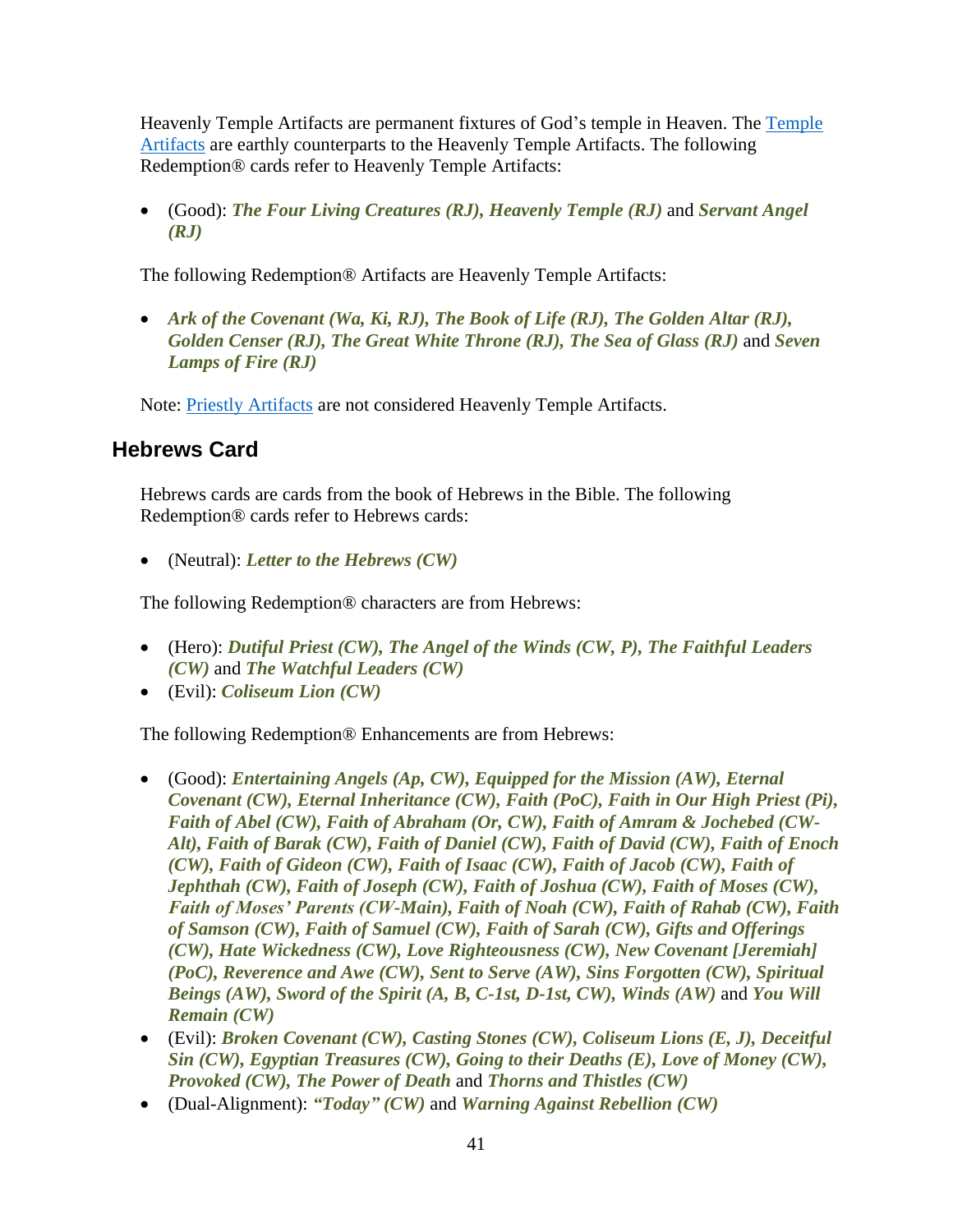The following Redemption® cards are from Hebrews:

- (Dominant, Good): *The Second Coming (CW)*
- (Dominant, Evil): *Falling Away (Wo, CW)*
- (Lost Soul): *Lost Soul [Hebrews 2:15, "Slaves"] (CW), Lost Soul [Hebrews 4:13, "Open Hand"] (CW), Lost Soul [Hebrews 5:11, "Dull"] (CW), Lost Soul [Hebrews 10:25, "Forsaken"] (CW), Lost Soul [Hebrews 10:39, "Shrink"] (CW)* and *Lost Soul [Hebrews 12:8, "Lawless"] (CW, P)*
- (Artifact): *Aaron's Staff (CW)* and *Letter to the Hebrews (CW)*
- (Covenant): *Eternal Covenant (CW), New Covenant [Jeremiah] (PoC)* and *You Will Remain (CW)*
- (Curse): *Broken Covenant (CW)* and *Thorns and Thistles (CW)*
- (Fortress, Good): *Cloud of Witnesses (CW)* and *The Throne of Grace (CW)*
- (Fortress, Evil): *Coliseum (CW)*
- (Site): *Salem (CW)*

#### **Heretic**

A heretic is a N.T. human Evil Character who publicly denied or misrepresented some teachings of the apostles and established doctrines of the Church, while still holding some teachings or doctrines to be true. Their object is to disturb the life of the church and those within it, shaking their confidence and spoiling the work of Christ. The gospels were written in great measure to answer the words and teachings of the heretics in the early N.T. church. If a heretic is converted to a Hero, it is no longer a heretic unless it later becomes an Evil Character again. The following Redemption® cards refer to heretics:

- (Good): *Archippus (PC), Barnabas (EC), Philemon (PC), Stand Firm (EC), The Ephesian Elders (PC)* and *Wisdom (PC)*
- (Evil): *Creeping Deceiver (Di), Phygellus (PC)* and *Wolves in Sheep's Clothing (Di)*
- (Neutral): *Letters to the Thessalonians (EC)*

By rule, only Evil Characters are heretics. The following Redemption® Evil Characters are heretics:

• *Creeping Deceiver (Di), Defrauders (PC), Deluders (PC), Diotrephes (E, RJ), False Teacher (Di), False Teachers (A, C, Or), Hermogenes (Ap, PC), Hymenaeus (PC), Imposters (EC), Judaizers (EC), Philetus (E, Di, PC), Phygellus (Ap, PC), Simon the Magician (Ap, EC)* and *The False Prophet (Pr, EC, RJ)*

## **Herod**

Herods were members of the Herodian Dynasty, who ruled the Province of Judea as clientkings or tetrarchs, a lower title than king, in the Roman Empire. The following Redemption® cards refer to Herods: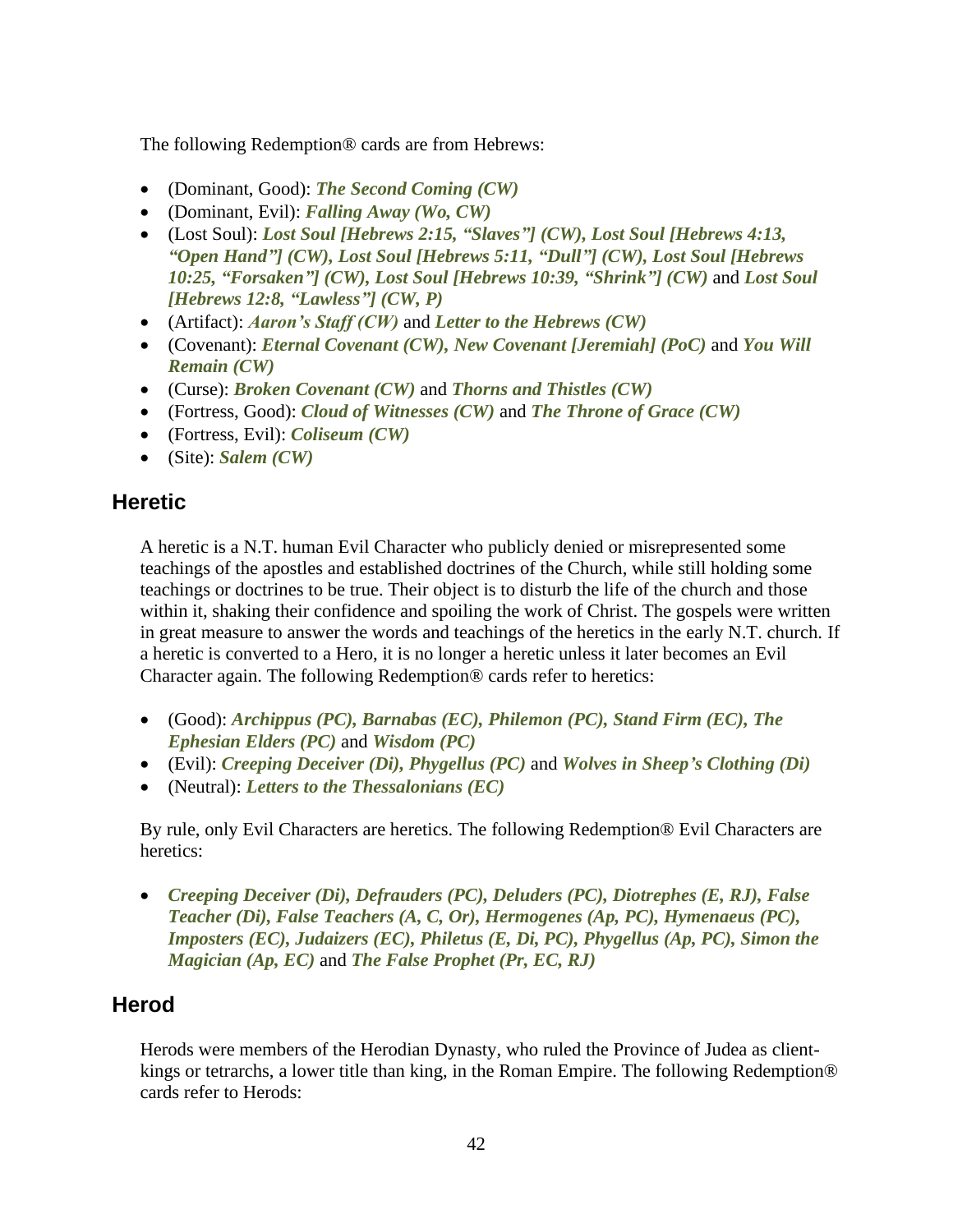- (Good): *Joanna (Di)*
- (Evil): *Herod Philip II (Di), Herod's Praetorium (PC), Imprisoned (Di), Massacre of Innocents (Di), Rash Oath (TP)* and *Salome (TP)*
- (Neutral): *Herod's Dungeon (TP)* and *Ridicule (GC)*

The following Redemption® characters are Herods:

• (Evil): *Archelaus (Ap, Di), Herod Agrippa I (G, Ap, EC), Herod Agrippa II (Ap, TP, LR), Herod Antipas (Ap), Herod Philip II (Ap, Di)* and *Herod the Great (Ap, Di)*

## **Herod in the Title**

The following Redemption® cards refer to cards with "Herod" in the title:

• (Evil): *Herodian (E)*

The card above further limits the phrase by specifying that it only applies to Evil Characters. The following Redemption® Evil Characters have "Herod" in the title:

• *Herod Agrippa I (G, Ap, EC), Herod Agrippa II (Ap, TP, LR), Herod Antipas (Ap), Herod Philip II (Ap, Di), Herod's Sentries (EC)* and *Herod the Great (Ap, Di)*

## **Herod's Temple Artifact**

Herod's [Temple Artifacts](#page-100-0) are Temple Artifacts that were found in Herod's Temple. The following Redemption® cards refer to Herod's Temple Artifacts:

• (Good): *Herod's Temple (Di, GC)*

The following Redemption® Artifacts are Herod's Temple Artifacts:

• *Altar of Burnt Offering (Pi), Altar of Incense (E, Pi), Golden Cherubim (RA3), Holy of Holies (D, Pi), Lampstand of the Sanctuary (Pi), Table of Showbread (Pi), Temple Veil (F, GC), The Bronze Laver (Pi, LR)* and *Windows of Narrow Light (LC, P)*

Note: [Priestly Artifacts](#page-84-0) are not considered Herod's Temple Artifacts.

## **High Priest**

A high priest in Redemption® is a character that was referred to as a high priest in the Bible based upon the original language or has "high priest" in the card title or identifier. The following Redemption® cards refer to high priests:

• (Good): *A Royal Priesthood (PoC), City of Refuge (Pi), Gifts and Offerings (CW),*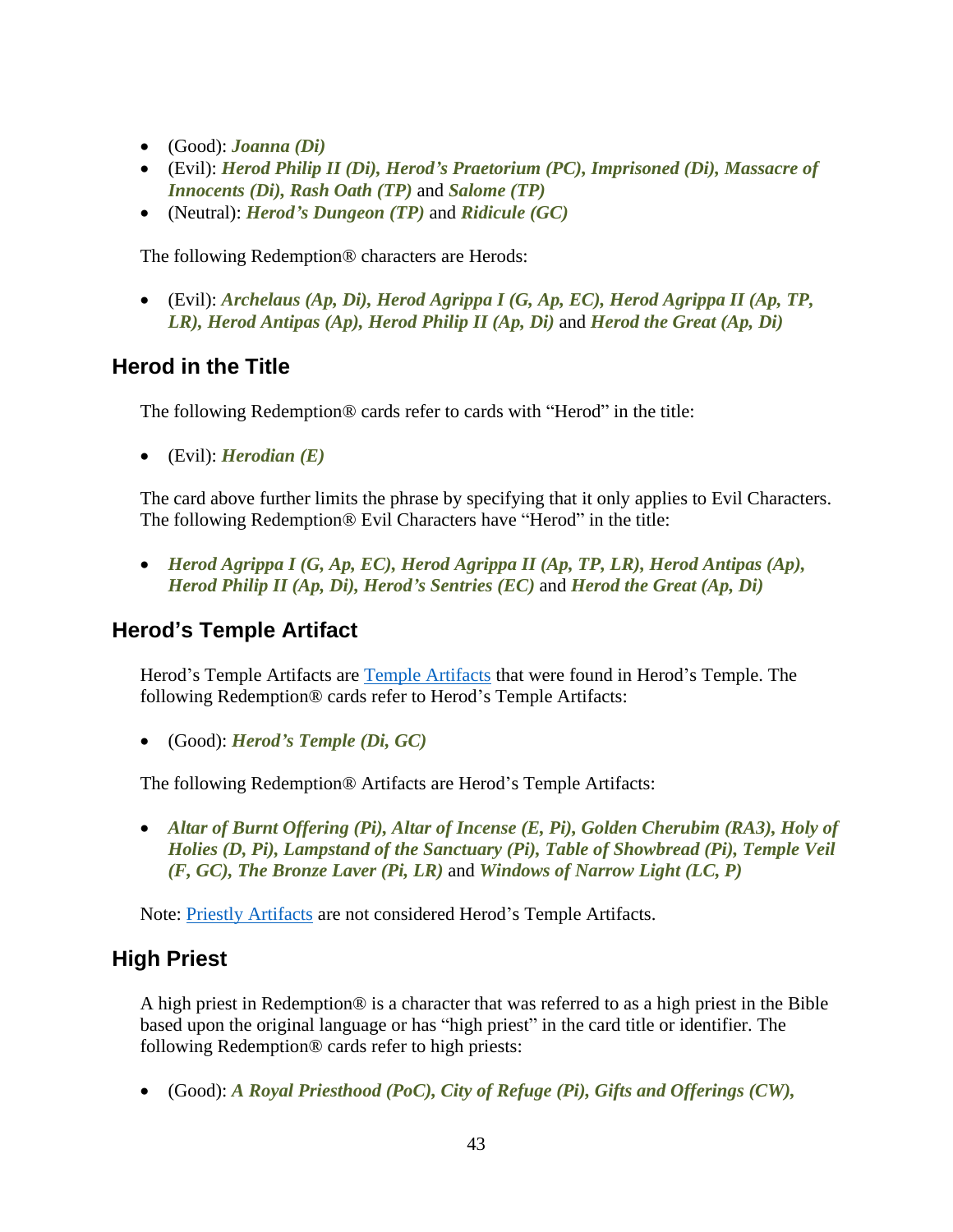*Haggai (FF), House of Prayer (PoC)* and *Scapegoat (Pi)*

- (Evil): *Jealous Rage (EC)* and *The Egyptian Rebel (PC)*
- (Neutral): *Jerusalem (Ap), Priestly Breastplate (Pi)* and *Urim and Thummim (Pi, LR)*

The following Redemption® characters are high priests:

- (Hero): *Aaron (G, Pa, Pi, Di), Aaron, God's Mediator (PoC), Abiathar (Pi), Ahimaaz (Ki, Pi, FM), Amariah the High Priest (Pi), Azariah the High Priest (Pi), Dutiful Priest (CW), Eleazar, son of Aaron (Pi, PC), Eli the Priest (Pa, Pi, RA, P), Eliashib the High Priest (Pi), Hilkiah the High Priest (Pi), Jaddua, son of Jonathan (TP), Jehoiada, King Maker (LC), Jehoiada the High Priest (Pi), Jeshua, the Restorer (LC), Joiada, Son of Eliashib (FF), Joiakim, Son of Joshua (FF), Jonathan, son of Joiada (P), Joshua the High Priest (Pi, LR), Phinehas, Son of Eleazar (Pi, FM), Seraiah the High Priest (Pi)* and *Zadok (Pi, PoC)*
- (Evil): *Annas the Elder (GC), Caiaphas the Conspirator (GC), High Priest Ananias (Pi, RJ), High Priest Annas (Ap, Pi), High Priest Caiaphas (Ap, Pi)* and *Urijah the High Priest (Pi)*

#### **House of Eleazar**

The House of Eleazar consists of Eleazar, son of Aaron and his descendants. The following Redemption® cards refer to the House of Eleazar:

• (Good): *Covenant with Phinehas (Pi)* and *Eleazar, Son of Aaron (PC)*

Both cards above further limit the phrase by specifying it only applies to priests of the House of Eleazar. The following Redemption® characters are House of Eleazar priests:

• (Hero): *Ahimaaz (Ki, Pi, FM), Amariah the High Priest (Pi), Azariah the High Priest (Pi), Eleazar, son of Aaron (Pi, PC), Eliashib the High Priest (Pi), Ezra (Pi), Ezra, Favored by God (LC), Hilkiah the High Priest (Pi), Jaddua, son of Jonathan (TP), Jehoiada, King Maker (LC), Jehoiada the High Priest (Pi), Jeshua, the Restorer (LC), Joiada, Son of Eliashib (FF), Joiakim, Son of Joshua (FF), Jonathan, son of Joiada (P), Joshua the High Priest (Pi, LR), Phinehas, Son of Eleazar (Pi, FM), Seraiah the High Priest (Pi), Zadok (Pi, PoC)* and *Zechariah, Son of Jehoiada (LC)*

## **House of Ithamar**

The House of Ithamar consists of Ithamar, son of Aaron and his descendants. The following Redemption® cards refer to the House of Ithamar:

• (Evil): *Doeg's Slaughter (Pi)*

The card above further limits the phrase by specifying it only applies to priests of the House of Ithamar. The following Redemption® characters are House of Ithamar priests: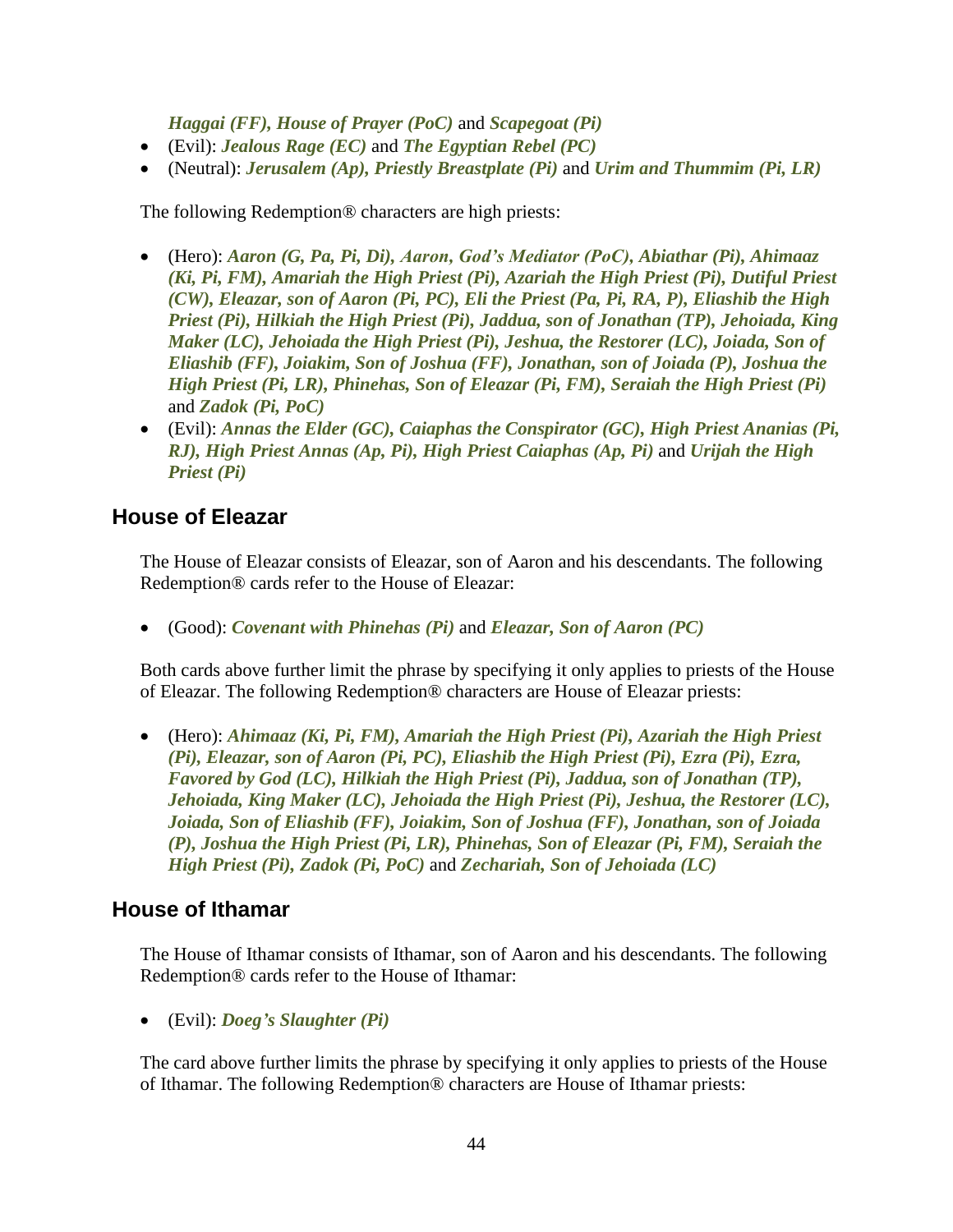- (Hero): *Abiathar (Pi), Ahimelech, Priest at Nob (Pi), Eli the Priest (Pa, Pi, RA, P)* and *Ithamar, son of Aaron (Pi)*
- (Evil): *Hophni, son of Eli (Pi)* and *Phinehas, son of Eli (Pi)*

#### **Human**

One possible role of a character (see [Character's Role and Gender\)](#page-14-0) is human. Humans are characters that are not angels, animals, demons, and symbolic characters. Only characters may be considered human; even if an Enhancement describes a person or a group of people, it is not considered to be a human in Redemption®.

**[I](#page-1-0)**

## **Idol**

A card is an idol if it represents a statue or physical representation of a false god. The following Redemption® cards refer to idols:

- (Good): *Aristarchus (EC), Azor, the Recusant (LC), Captive Priest (FM), Chronicles of the Kings (LC), Jacob Buries the Foreign gods (RA), Jacob Buries the Idols (LR), Josiah, the Restorer (LC), Othniel, Son of Kenaz (FM), Purging Evil (FM), Simon The Zealot (Di)* and *Wisdom (PC)*
- (Evil): *Abijam, the Half-Hearted (LC), Amon, the Forsaken (LC), Canaanite Wives (FM), Chemosh Worship (FM), Conspiring Servants (LC), Corrupted Temple (FM), Golden Calf Worship (FM), High Places (LC), Idol Worship (FM), Jezebel's Teaching (RJ), King Tiglath-Pileser III (PoC), Outsiders [Brown/Crimson] (RJ), Queen Maacah (LC), Table of Demons (EC)* and *The Fallen King (FM)*
- (Neutral): *Ark of the Covenant (RJ), Endless Treasures (PoC)* and *Tables of the Law (FM)*
- (Dual-Alignment): *First Bowl of Wrath (RJ)*

The following Redemption® cards are idols:

• (Neutral): *Altar of Dagon (Pa, FM), Asherah Pole (Ki, LC), Gideon's Ephod (FM), Golden Calf (H, FM), Household Idols (Ap, LC), Idols of Canaan (FM), Image of the Beast (RJ), Manasseh's Altar (FM), Shrine to Artemis (EC)* and *Worship of Edom (LC)*

## **Involves Music**

A card involves music if it does one of four things:

- Represents all or part of a song or Psalm.
- Represents an event or location that was primarily noted for its music.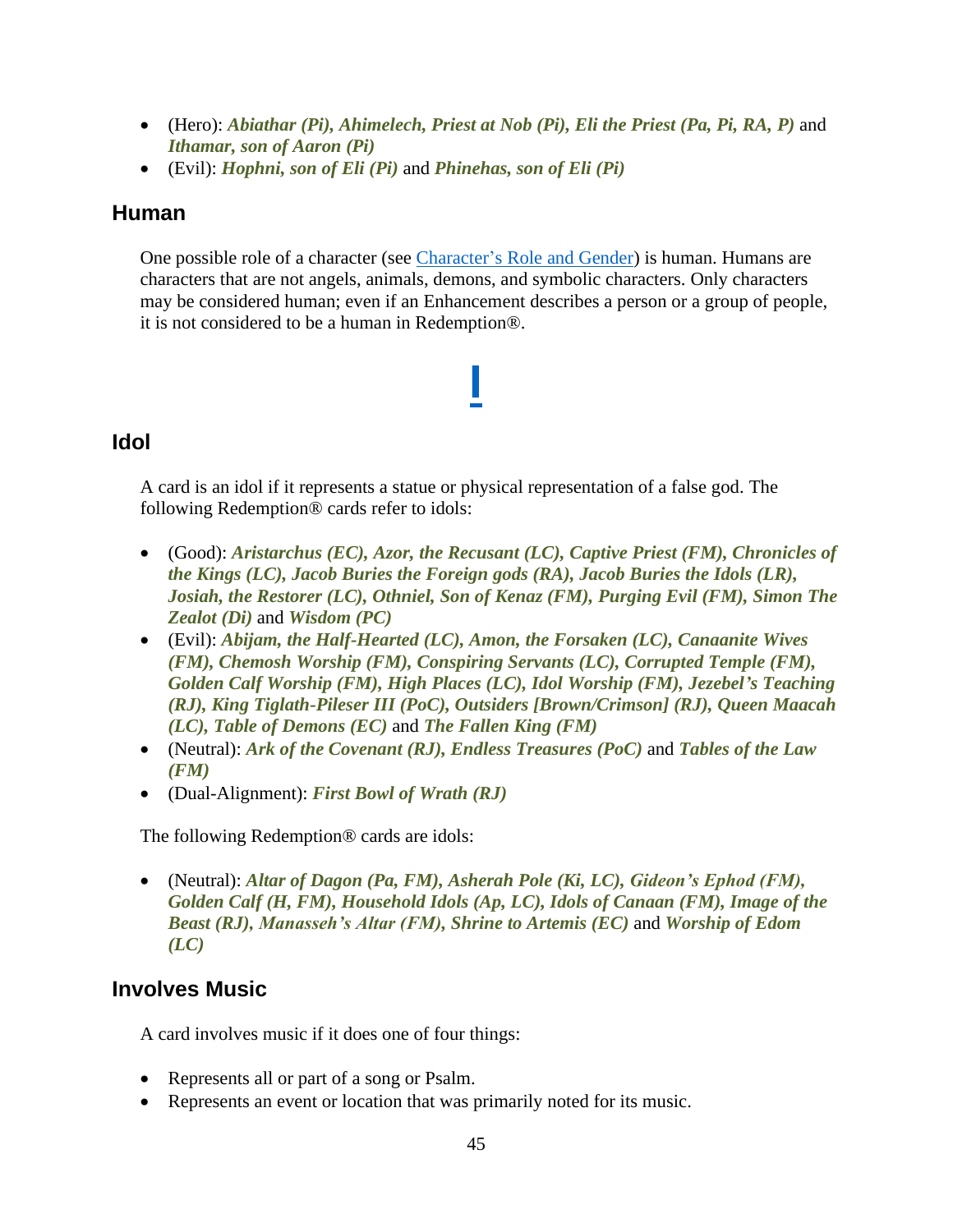- Represents a musical instrument or singing.
- Represents a character who is identified as a musician.

Note that many Enhancements refer to trumpets, but in many cases the trumpet was used as an alarm or signal as opposed to a musical instrument, thus many Enhancements involving trumpets are not considered to involve music. The following Redemption® cards refer to cards involving music:

- (Good): *Asaph (Pi), Ethan (Pi), Heman (Pi), Miriam (PoC), Musicians' Chambers (RA), Music Leader (PC)* and *Prophets of Gibeath (P)*
- (Evil): *Lamenting (Pa)*
- (Neutral): *David's Harp (P)*

The cards above further limit the phrase by specifying that it only applies to good cards.

Most characters that involve music are **musicians**. The following Redemption<sup>®</sup> characters are not musicians but involve music:

• (Hero): *Fearless Traveler (P), Humble Seeker (P), Mighty Warrior (A, C, Or, P)* and *The Mighty Warrior (FM)*

The following Redemption® Enhancements involve music:

• (Good): *A Soldier's Prayer (TP), Angel Chariots (Wa, Ki), Banner (B, Or), Banner of Love (Or), Banner of Truth (D, Pi), Battle Prayer (Wa, Ki), Bearing Our Sin (PoC), Benedictus (Di), Bow and Arrow [Gold] (Wa, Ki), Bow and Arrow [Red] (A, C, Or), Bronze Cymbals (Pi), By His Wounds (PoC), Covenant with David (PoC), Cymbals of the Levites (RA), David's Music (Pi), Defeating the Enemy (AW), Gloria in Excelsis Deo (Di), Hate Wickedness (CW), Hinds' Feet (Pr), Hope (Or), I Am Justice (AW), I Am Mercy (AW), I Am Sustainer (AW), Jubilee (E), Love Righteousness (CW), Magnificat (Di), Nunc Dimittis (Di), Passover Hymn (Di), Praise from Prison (EC), Praise Him, Moon (AW), Praises (Wo), Protection of Angels (Wa, Pi), Refined by Fire (AW), Rod of Iron (Or, Wa), Royal Parade (FF, LC), Sing and Praise (J, Pi), Sing with Stringed Instruments (RA), Sleep (Or), Spiritual Protection (Pa), Stillness (B-Ul, P), Temple Dedication (RA3), The Lord Goes Before You (FM), The Song of Moses (RJ), The Stars (AW), The Suffering Servant (PoC), "Today" (CW), Warning Against Rebellion (CW), Word of Christ (PC)* and *You Will Remain (CW)*

The following Redemption® cards involve music:

- (Dominant, Good): *Awesome Things (LC)* and *Ride on Victoriously (LC)*
- (Fortress, Good): *Musicians' Chambers (RA)*

## **Isaiah Card**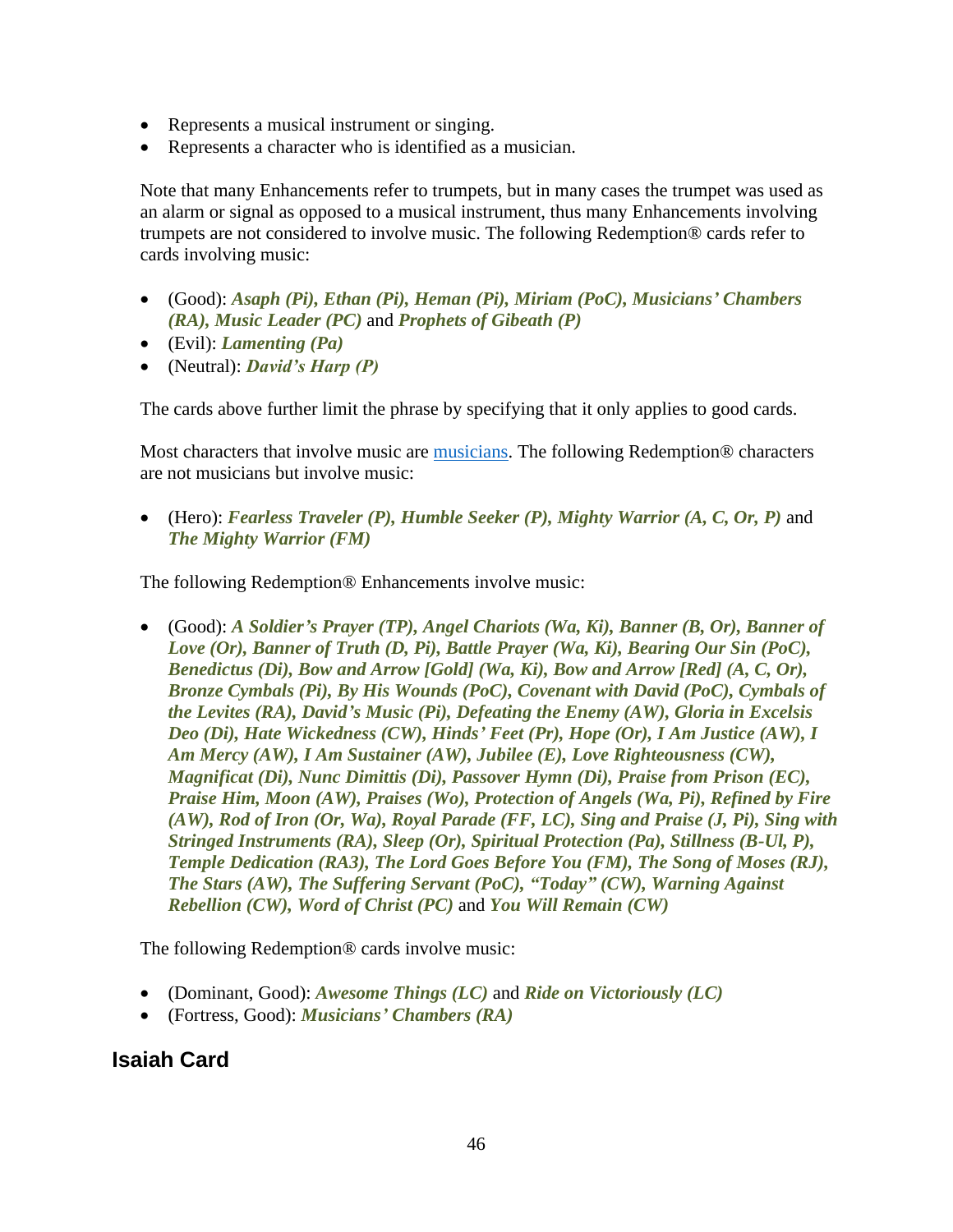Isaiah cards are cards from the book of Isaiah in the Bible. The following Redemption® cards refer to Isaiah cards:

- (Good): *The Ethiopian Treasurer (EC), Isaiah (FF2), Isaiah, Prince of Prophets (PoC)* and *The Mighty Warrior (FM)*
- (Evil): *King Merodach-baladan (Pi)*

The following Redemption® characters are from Isaiah:

- (Hero): *Angel of His Presence (Ki), Covenant Keepers (Pi), Isaiah (Pr, FF2), Isaiah, Prince of Prophets (PoC), Mighty Warrior (A, C, Or, P), Seraph (RA, LR), Seraph with a Live Coal (FF2), Seraphim [Band to Blue] (Wa), Seraphim [Band to Green] (Wa), Shepherd (E), The Angel of His Presence (PoC), The Mighty Warrior (FM)* and *The Prophetess (PoC)*
- (Evil): *Archers of Kedar (Ki), Assyrian Laborers (PoC), Assyrian Siege Army (FF2), Assyrian Survivor (FF2), Covenant Breakers (Pi), Cursed Egyptians (PoC), Devouring Lion (PoC), Devouring Philistines (PoC), Fallen Warrior (Wa, Ki), Jackals (PoC), King Merodach-baladan (Pi), King Rezin (PoC), King Sargon II (Pi), King Shalmanaser III (PoC), King Tiglath-Pileser III (PoC), Men of Moab (PoC), Morgan (AW), Necromancer (PoC), Negev Lions (PoC), Persian Archers (PoC), Persian Conquerors (PoC), Persian Horsemen (PoC), Philistine Soothsayers (PoC), The Fallen Star (PoC), The Tartan (FF), Wizard (CW)* and *Wizards (Pr)*

The following Redemption® Enhancements are from Isaiah:

- (Good): *Bearing Our Sin (PoC), By His Wounds (PoC), Confused (AW), Eyes to See (PoC), Forcefulness of Isaiah (Or), Highway (Pr), His Name (PoC), Isaiah's Call (FF2), Light in the Darkness (PoC), Lion Dwelling with the Calf (Pr), Live Coal (Pr, FF2, LR), Mountain of God (Pr), New Covenant [Isaiah] (PoC), Protection of Jerusalem (FF2), Razor (Pr), Redeeming Branch (PoC), Righteous Judge (PoC), Root of Jesse (LC, P), Scroll of Isaiah (EC), Sing with Stringed Instruments (RA), Strength (B, D, Or), Sword of the Lord (PoC), The Suffering Servant (PoC), The Vineyard (Pr)* and *Virgin Birth (PoC)*
- (Evil): *Carelessness (Wo), Confusion (Pr, CW), Covenant with Death (Pr, FF2), Dejected (AW), False Wisdom (Pr), Invoking Terror (FF2, LR), Mistakes Made (AW), No Regard for the Lord (PC), Persian Horses (PoC), Plunder and Pillage (PoC), Siegeworks (Pa)* and *Turn to Egypt (PoC)*
- (Dual-Alignment): *Capture and Seize (PoC), Delivered (PoC), Razor (FF2)* and *Siegeworks (FF2)*

The following Redemption® cards are from Isaiah:

- (Dominant, Evil): *Mayhem (TP, LR, P)*
- (Lost Soul): *Lost Soul [Isaiah 42:7] (C, Or)* and *Lost Soul [Isaiah 59:10, "Stumble"] (PoC)*
- (Artifact): *Endless Treasures (PoC)*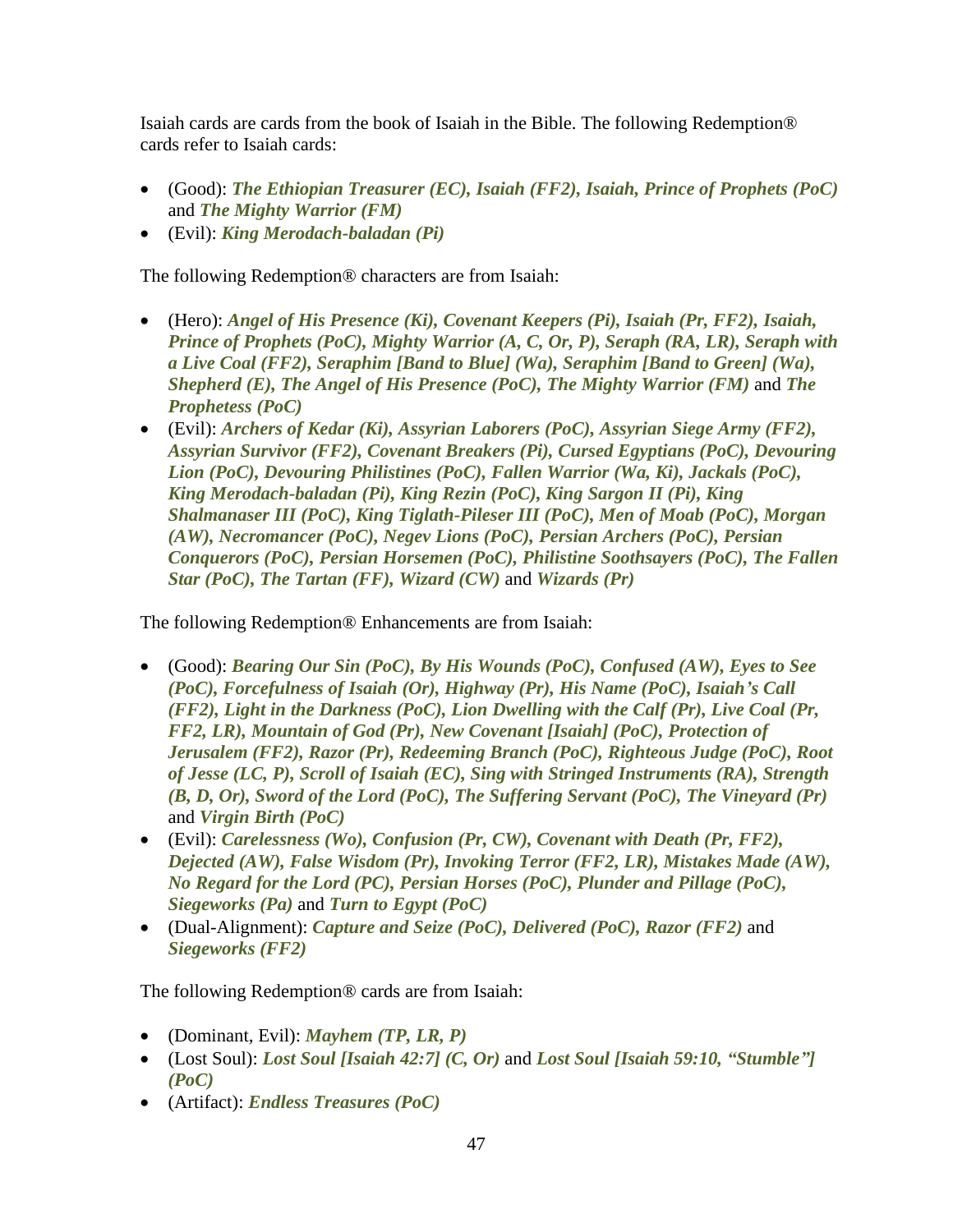- (Covenant): *New Covenant [Isaiah] (PoC)* and *Scroll of Isaiah (EC)*
- (Curse): *Covenant with Death (FF2)*
- (Fortress, Good): *House of Prayer (PoC)*
- (Site): *Dragon Raid (Wa, P)*

## **Isaiah 6 Enhancement**

Isaiah 6 Enhancements are Enhancements from chapter 6 of the book of Isaiah in the Bible. The following Redemption® cards refer to Isaiah 6 Enhancements:

• (Good): *Seraph with a Live Coal (FF2)*

The following Redemption® Enhancements are Isaiah 6 Enhancements:

• (Good): *Forcefulness of Isaiah (Or), Isaiah's Call (FF2)* and *Live Coal (Pr, FF2, LR)*

## **I Chronicles Card**

I Chronicles cards are cards from the book of I Chronicles in the Bible. The following Redemption® cards refer to I Chronicles cards:

• (Good): *Heldai (FF), Helez (Ki)* and *Maharai (Ki)*

The following Redemption® characters are from I Chronicles:

- (Hero): *Abiezer (Wa, Ki), Abishai (Wa, Ki), Amasai the Raider (FF), Asaph (Pi), Benaiah (Wa, Ki, FM), Captured Kinsmen (FM), Chenaniah (RA), Dodai the Ahohite (RA), Ethan (Pi), Gad (Pr), Heldai (FF), Helez (Wa, Ki), Heman (Pi), Ishmaiah the Gibeonite (RA2), Israelite Archer (Ki), Jashobeam (Wa, Ki), Jeiel (RA), Joab (Or, P), Justice Bringer (FM), Maharai (Wa, Ki), Shamhuth (Wa, Ki), Shealtiel, the Exilarch (LC)* and *Shealtiel, the Heir (LC)*
- (Evil): *Lahmi (I), Syrian Mercenaries (CW)* and *The Twelve-Fingered Giant (FF)*
- (Dual-Alignment): *Joab (CW)*

The following Redemption® Enhancements are from I Chronicles:

- (Good): *Book of Gad the Seer (F), Book of Nathan (Pa), Bronze Cymbals (RA), Buckler (Or, Wa, Pi), Jashobeam's Spear (Wa, Ki)* and *Warrior's Spear (RA)*
- (Evil): *Lahmi's Spear (I, Wa, Ki)*
- (Dual-Alignment): *David's Census (FM)*

The following Redemption® cards are from I Chronicles:

• (Fortress, Good): *Musicians' Chambers (RA)* and *Stronghold in the Desert (RA)*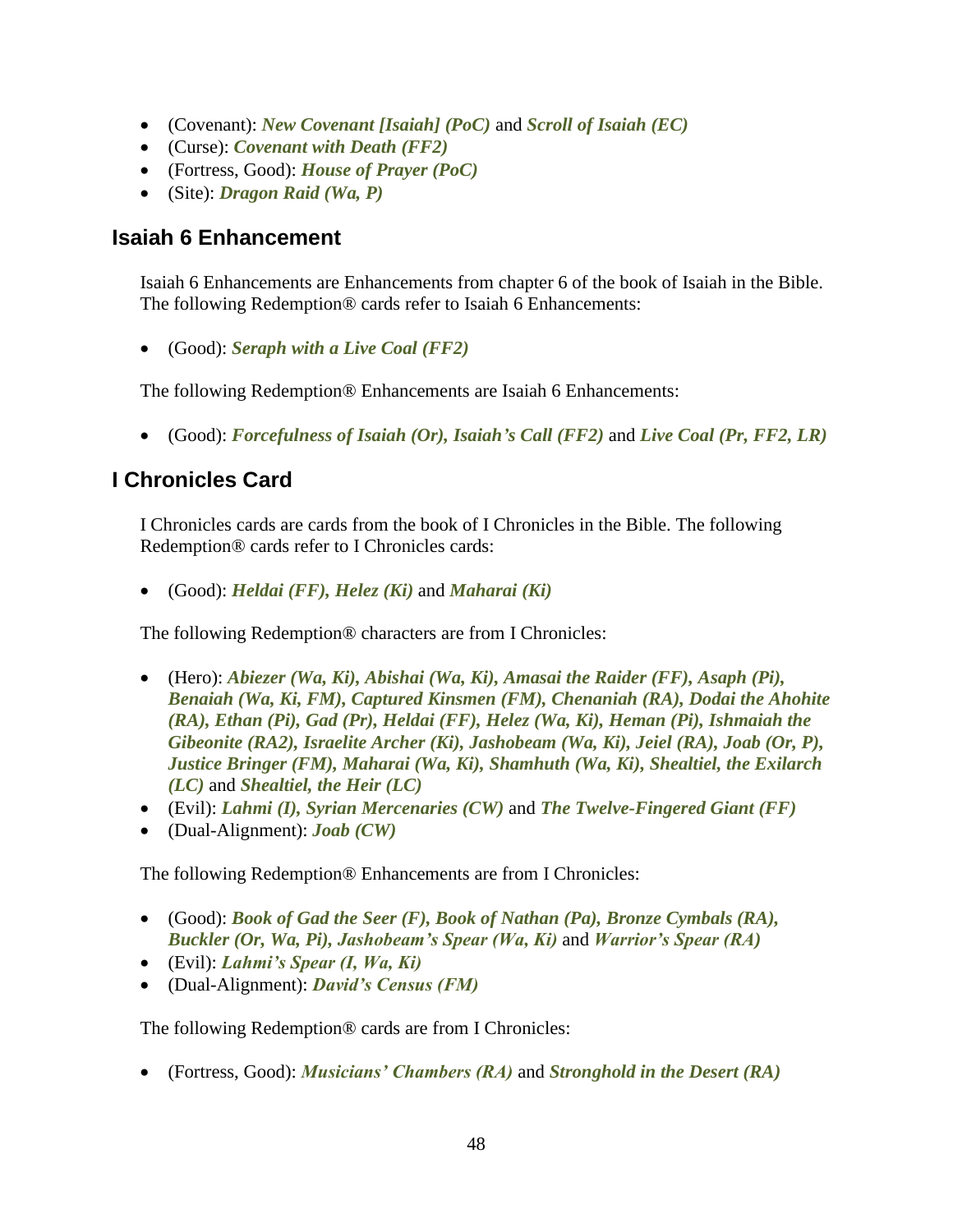## **I Samuel Card**

I Samuel cards are cards from the book of I Samuel in the Bible. The following Redemption® cards refer to I Samuel cards:

- (Good): *Prince Jonathan (Ki)* and *Samuel (RA2, CW)*
- (Dual-Alignment): *King Saul (CW)*

The following Redemption® characters are from I Samuel:

- (Hero): *Abiathar (Pi), Abigail (Wo, RA2), Ahimelech, Priest at Nob (Pi), Ahimelek the Hittite (RA2), Armorbearer (Wa), David [Green] (Wa, Ki), David [Red] (Wa, Ki), David, Outcast's Refuge (LC), David, the Anointed (LC), David, the Psalmist (CW), David, the Shepherd (CW), Eleazar the Guard (Pi), Eli the Priest (Pa, Pi, RA, P), Hannah (Or, PoC), King Saul [Purple] (Wa, Ki), Prince Jonathan (Wa, Ki, PoC), Prophets of Gibeath (P)* and *Samuel (A, Or, RA2, CW)*
- (Evil): *Abijah, son of Samuel (Pi), Abner (Pa, Ki), Bear (CW), Doeg (A, Or, CW), Goliath (Or, LR, P), Hophni, son of Eli (Pi), Hungry Lion (LC), Joel, son of Samuel (Pi), King Achish (CW), King Saul [Brown] (Wa, Ki), Medium in Endor (CW), Michal (CW), Nabal (I, Pa), Philistine Armor Bearer (FF, LC), Philistine Commanders (LC), Philistine Diviners (P), Philistine Garrison (TP, LC), Philistine Priests (Pi), Phinehas, son of Eli (Pi), Servants of Achish (LC), The Amalekites' Slave (RA, LR)* and *Witch of Endor (Pr, Wa)*
- (Dual-Alignment): *King Saul (CW)*

The following Redemption® Enhancements are from I Samuel:

- (Good): *Bravery of David (Or, RA2), Clemency of David (A, Or), Coat of Mail (Or, Wa, Ki), Counsel of Abigail (Wo, RA2, LR), David's Music (Pi), David's Sling (Or, Wa, Ki), David's Staff (A, Or), David's Triumph (Di, LR), David's Victory (Ki), Dedication of Samuel (Or), Eli's Sound Advice (Di), Faith of David (Ki), Five Smooth Stones (Or, Wa, Ki), Goods Recovered (Ki), Helmet of Brass (A, Or, Wa, Ki), Loyalty of Jonathan (B, Or), Provisions (Ki), Samuel's Edict (RA2), Saul's Spear (Wa, Ki), The Battle is the Lord's (FF)* and *The Lord Delivers! (LC)*
- (Evil): *Am I a Dog? (LC), Arrogance (Pa, LC), Ashtaroth Worship [Boulden] (I, Pr), Ashtaroth Worship [Hodgson] (Pr), Bad Dealings (F, I), Bringing Fear (FF, LR), Displeased Philistines (Ki), Disturbing Samuel's Spirit (Di), Doeg's Slaughter (Pi), Evil Spirit (Wa, Ki), Give Us a King! (CW), Goliath's Armor (FF, LC), Goliath's Curse (LC), Goliath's Spear (Or, Wa, Ki), King Saul's Doubt (Ki), King Saul's Jealousy (Ki), Overrun by Philistines (LC), Overwhelmed by Philistines (TP), Philistine Chariot and Horses (TP), Saul's Disobedient Sacrifice (Pi), Saul's Javelin (Wa, Ki), Seeds of Rebellion (AW), Torn Mantle (Pr), Vulnerable (Pa)* and *Wounded (AW)*
- (Dual-Alignment): *Goliath's Sword (LC), King Saul's Spear (CW)* and *Lost Anointing (FM)*

The following Redemption® cards are from I Samuel: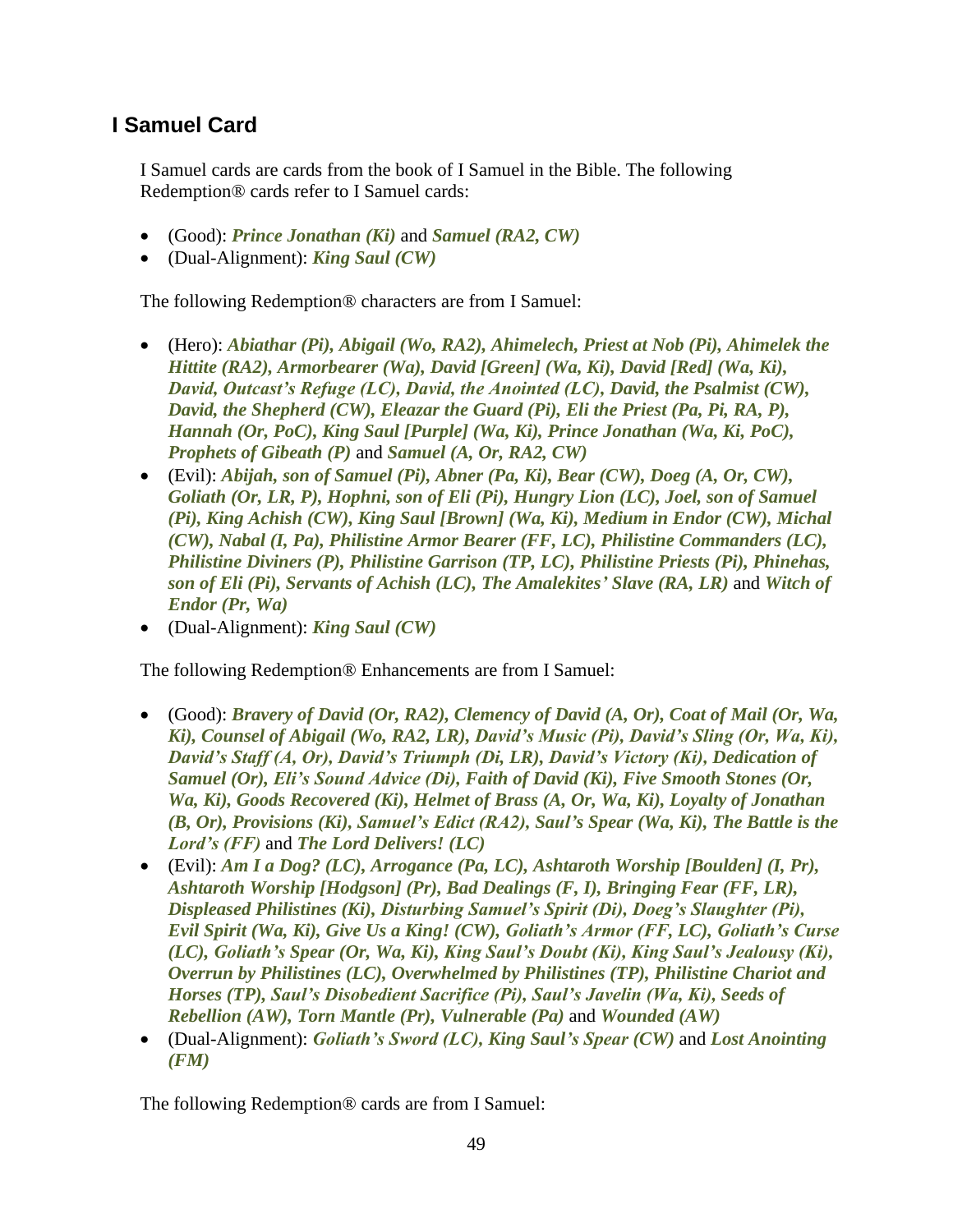- (Artifact): *David's Harp (Wa, Ki, P)*
- (Covenant): *Covenant with David (Pa)*
- (Curse): *Captured Ark (LR, P)* and *Goliath's Curse (LC)*
- (Fortress, Good): *David's Tent (Ki)*
- (Fortress, Evil): *Philistine Garrison (LC), Philistine Outpost (IJ+, TP), Raiders' Camp (Ki)* and *Temple of Dagon (Pi)*
- (City): *Zion (FM)*

## **I Thessalonians Card**

I Thessalonians cards are cards from the book of I Thessalonians in the Bible. The following Redemption® cards refer to I Thessalonians cards:

• (Neutral): *Letters to the Thessalonians (EC)*

The following Redemption® Enhancements are from I Thessalonians:

• (Good): *In the Clouds (AW)* and *Work with Your Hands (EC)*

The following Redemption® cards are from I Thessalonians:

• (Artifact): *Letters to the Thessalonians (EC)*

## **II Chronicles Card**

II Chronicles cards are cards from the book of II Chronicles in the Bible. The following Redemption® cards refer to II Chronicles cards:

• (Evil): *Ahaziah, the Wicked (LC)*

The following Redemption® characters are from II Chronicles:

- (Hero): *Abijah, the Conqueror (LC), Amariah the High Priest (Pi), Angel at Jerusalem (Wa, Pi), Azariah the High Priest (Pi), Captured Kinsmen (FM), Elishama the Priest (Pi), Hananiah (LC), Jahaziel, son of Zechariah (Pi), Jehoiada, King Maker (LC), Jehoiada the High Priest (Pi), Jehoram the Priest (Pi), Joash, Child King (LC), Josiah, the Restorer (LC), Josiah, the Righteous (LC), Judean Garrison (LC), Manasseh, the Humbled (LC), Temple Priests (RA3)* and *Zechariah, Son of Jehoiada (LC)*
- (Evil): *Aliens [Black/Pale Green] (LC), Aliens [Brown/Gray] (LC), Aliens [Crimson/Gold] (LC), Amaziah, the Arrogant (LC), Ambushed Moabites (LC), Army of a Million Men (LC), Assyrian Forces (LC), Conspiring Servants (LC), Edomite Camp (LC), Edomite Captors (LC), Egyptian Archer (Ki), Joash, the Murderer (LC), Mattan, Priest of Baal (LC), Philistine Invaders (LC), Queen Maacah (LC), Uzziah, the Proud (LC)* and *Zerah, the Ethiopian (LC)*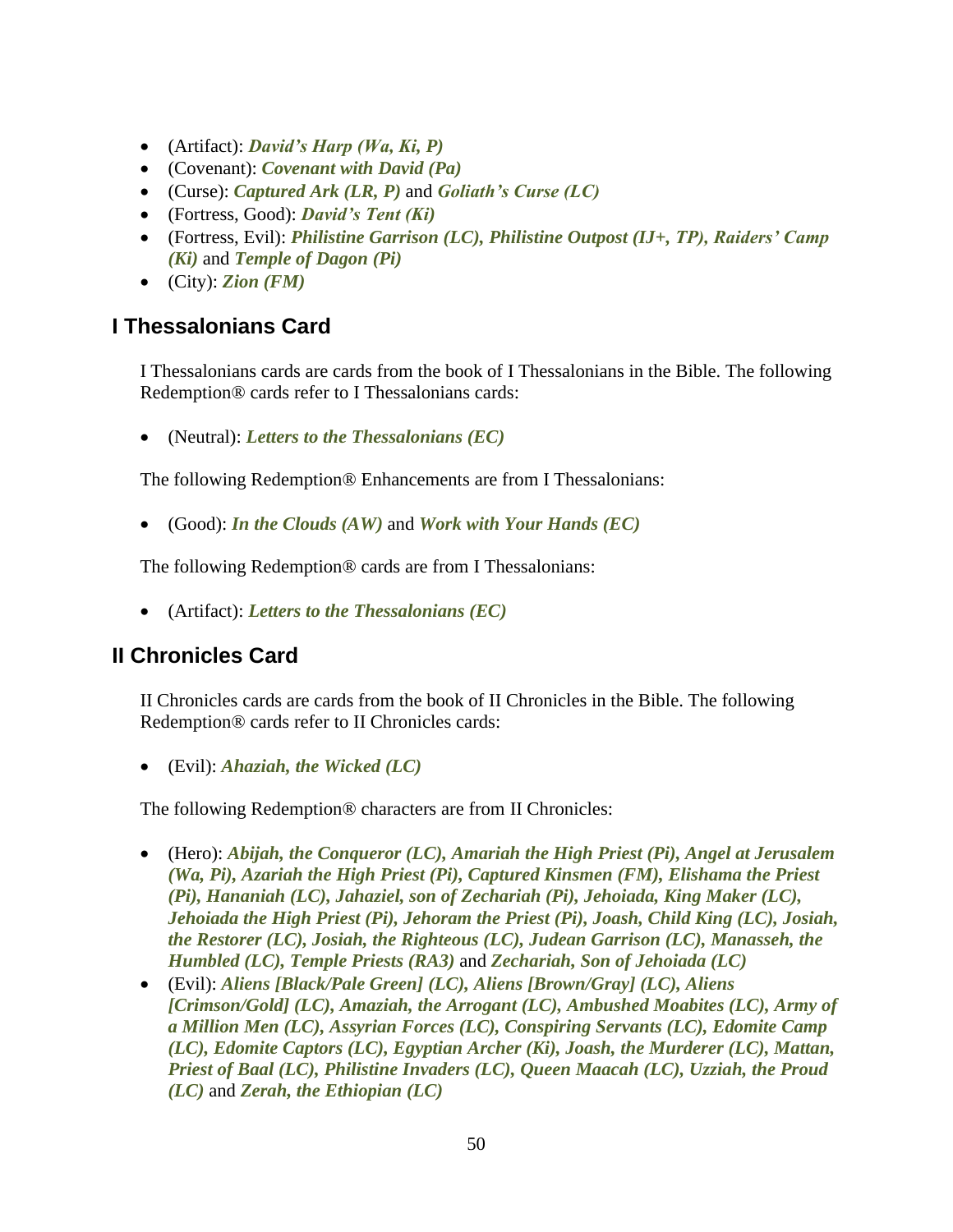The following Redemption® Enhancements are from II Chronicles:

- (Good): *Acts of Uzziah (Ki), Appointing Judges (LC), Body Armor (LC), Book of Hozai (Ki), Break Down the Wall of Gath (Ki), Fear of the Lord (Pi), Fortify the Wall (Ki), Helmet (LC), Impartial Judgment (LC), Jehoiada's Strength (Pi, LR), Mustering for War (Ki), Prayer of Faith (Pi), Solomon Dedicates Temple (Ki), Shields (LC), Sling Stones (LC), Spear and Shield (Ki), Spears (LC), Temple Dedication (RA3), Temple Spears and Shields (LC), The Lord Goes Before You (FM), Valor of Warriors (Ki)* and *Visions of Iddo the Seer (Ki)*
- (Evil): *Abducted Subjects (LC), All the Curses (LC), Alliance Against Judah (LC), Artifacts Destroyed (Ki), Assyrian Affliction (LC), Corrupted Temple (FM), Destruction of Athaliah (Wo), Foreign Spears (LC), Hooked and Shackled (LC), Mercenary Chariots (LC), Moral Decline (Ki), Murder in the Temple (LC), Return the Captives (LC), Syrian Victory (Ki), Troops Discharged (Ki)* and *Worship of Edom (LC)*
- (Dual-Alignment): *Acts of Manasseh (LC)*

The following Redemption® cards are from II Chronicles:

- (Dominant, Good): *Glory of the Lord (Ki, P)*
- (Dominant, Evil): *Led Astray (LC)*
- (Lost Soul): *Lost Soul [II Chronicles 15:4, "\*/4"] (Ki), Lost Soul [II Chronicles 16:10, "Oppressed"] (LC), Lost Soul [II Chronicles 24:19, "Remiss"] (LC), Lost Soul [II Chronicles 28:13, "Hopper"] (Ki, LR)* and *Lost Soul [II Chronicles 28:19, "Unfaithful"] (LC)*
- (Curse): *All the Curses (LC), Assyrian Affliction (LC)* and *Worship of Edom (LC)*
- (Fortress, Good): *Gates of Jerusalem (LC, P)* and *Judean Garrison (LC)*
- (Fortress, Evil): *Gates of Jerusalem (P)* and *Edomite Camp (LC)*
- (Site): *Prison of Asa (Wo)*

## **II Chronicles 17-20 Hero**

II Chronicles 17-20 Heroes are Heroes from chapters 17-20 of the book of II Chronicles in the Bible. The following Redemption® cards refer to II Chronicles 17-20 Heroes:

• (Good): *King Jehoshaphat (Pi)*

The following Redemption® characters are II Chronicles 17-20 Heroes:

• (Hero): *Amariah the High Priest (Pi), Elishama the Priest (Pi), Jahaziel, son of Zechariah (Pi), Jehoram the Priest (Pi)* and *Judean Garrison (LC)*

## **II Chronicles 26 Enhancement**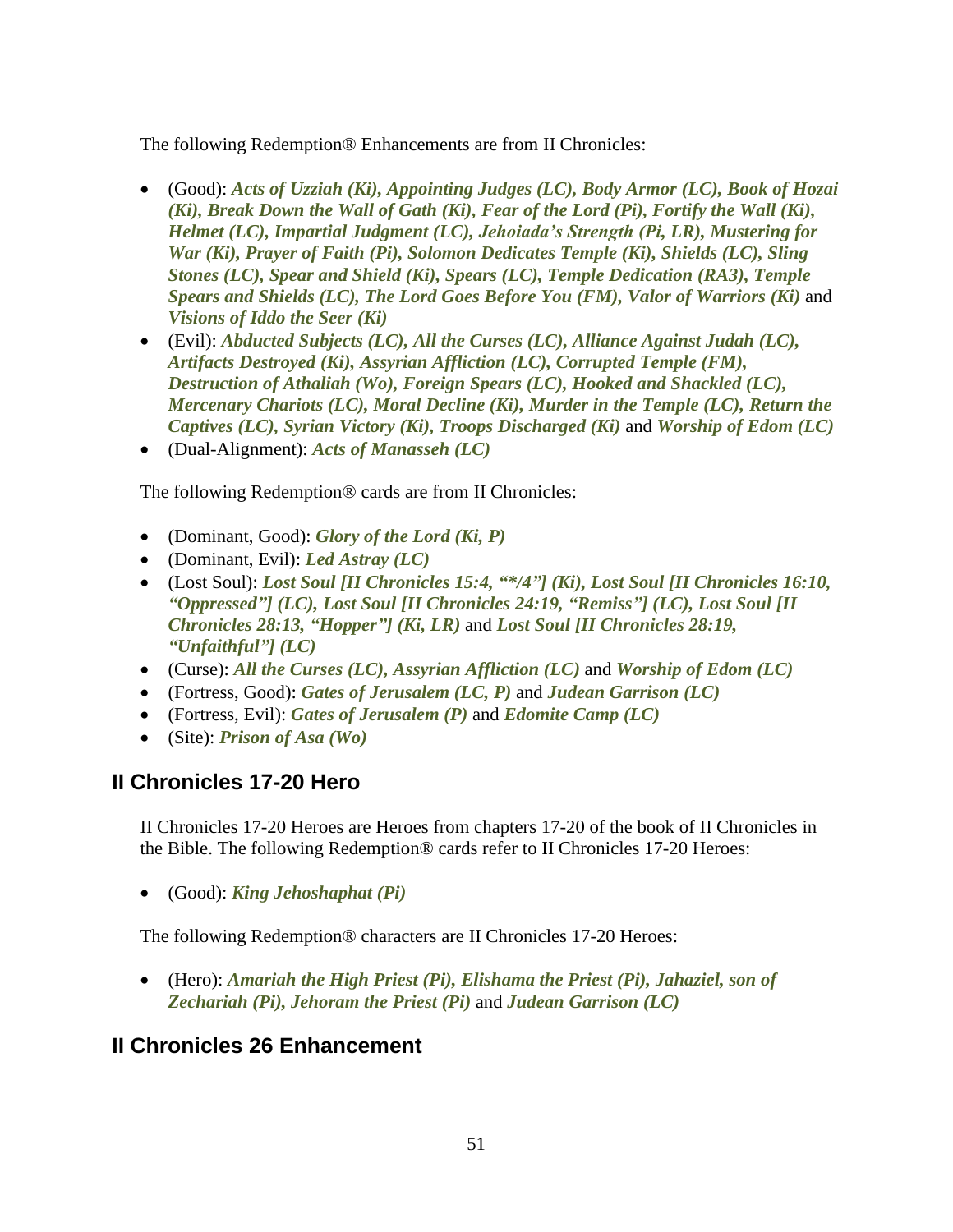II Chronicles 26 Enhancements are Enhancements from chapter 26 of the book of II Chronicles in the Bible. The following Redemption® cards refer to II Chronicles 26 Enhancements:

• (Good): *King Azariah (Uzziah) (Ki)*

The following Redemption® Enhancements are II Chronicles 26 Enhancements:

• (Good): *Acts of Uzziah (Ki), Body Armor (LC), Break Down the Wall of Gath (Ki), Fortify the Wall (Ki), Helmet (LC), Shields (LC), Sling Stones (LC)* and *Spears (LC)*

#### **II Chronicles 29-32 Hero**

II Chronicles 29-32 Heroes are Heroes from chapters 29-32 of the book of II Chronicles in the Bible. The following Redemption® cards refer to II Chronicles 29-32 Heroes:

• (Good): *King Hezekiah (Pi)*

The following Redemption® characters are II Chronicles 29-32 Heroes:

• (Hero): *Angel at Jerusalem (Wa, Pi)* and *Azariah the High Priest (Pi)*

#### **II Kings Card**

II Kings cards are cards from the book of II Kings in the Bible. The following Redemption® cards refer to II Kings cards:

• (Evil): *King Merodach-baladan (Pi)* and *Nebuzaradan (Ki)*

The following Redemption® characters are from II Kings:

- (Hero): *Amaziah, the Just (LC), Azariah, the Strong (LC), Elisha (Pr, PoC), Hezekiah, the Devout (LC), Hezekiah, the Repentant (LC), Hilkiah the High Priest (Pi), Huldah (Pr, PoC), Jotham, the Mighty (LC), Jotham, the Upright (LC), King Amaziah (Ki, RA2), King Azariah (Uzziah) (Ki), King Hezekiah (Ki, Pi), King Joash (Ki, Pi), King Josiah (Ki), King Jotham (Ki), Naaman (LR), Naaman's Servant Girl (FM), Recruiting Officer (Ki), Seraiah the High Priest (Pi), Servant Girl (E), The Shunammite Woman (PoC), War Officer (Ki)* and *Widow (Pa)*
- (Evil): *Ahaz, the Unfaithful (LC), Ahaziah, the Wicked (LC), Amon, the Forsaken (LC), Athaliah (Wo), Athaliah, Usurper Queen (LC), Assyrian Ambassador (LC), Assyrian Archer (FF, LR), Assyrian Camp (LC), Assyrian Officer (LC), Babylonian Forces (Pi), Charioteers of Seir (LC), Jehoiachin, the Conquered (LC), Jehoiakim, Puppet King (LC), King Ahaz (Ki, TP), King Ahaziah (Ki), King Amon (Ki, Di), King Evil-merodach (Ki), King Hazael (RA, LC), King Hoshea (Ki), King Jehoash (Ki, RA2), King Jehoahaz [Israel] (Ki), King Jehoahaz [Judah] (Ki), King Jehoiakim (Ki), King Jehoiakin (Ki), King Jehoram (Ki), King Jehu (Ki), King Jeroboam II (Ki, PC),*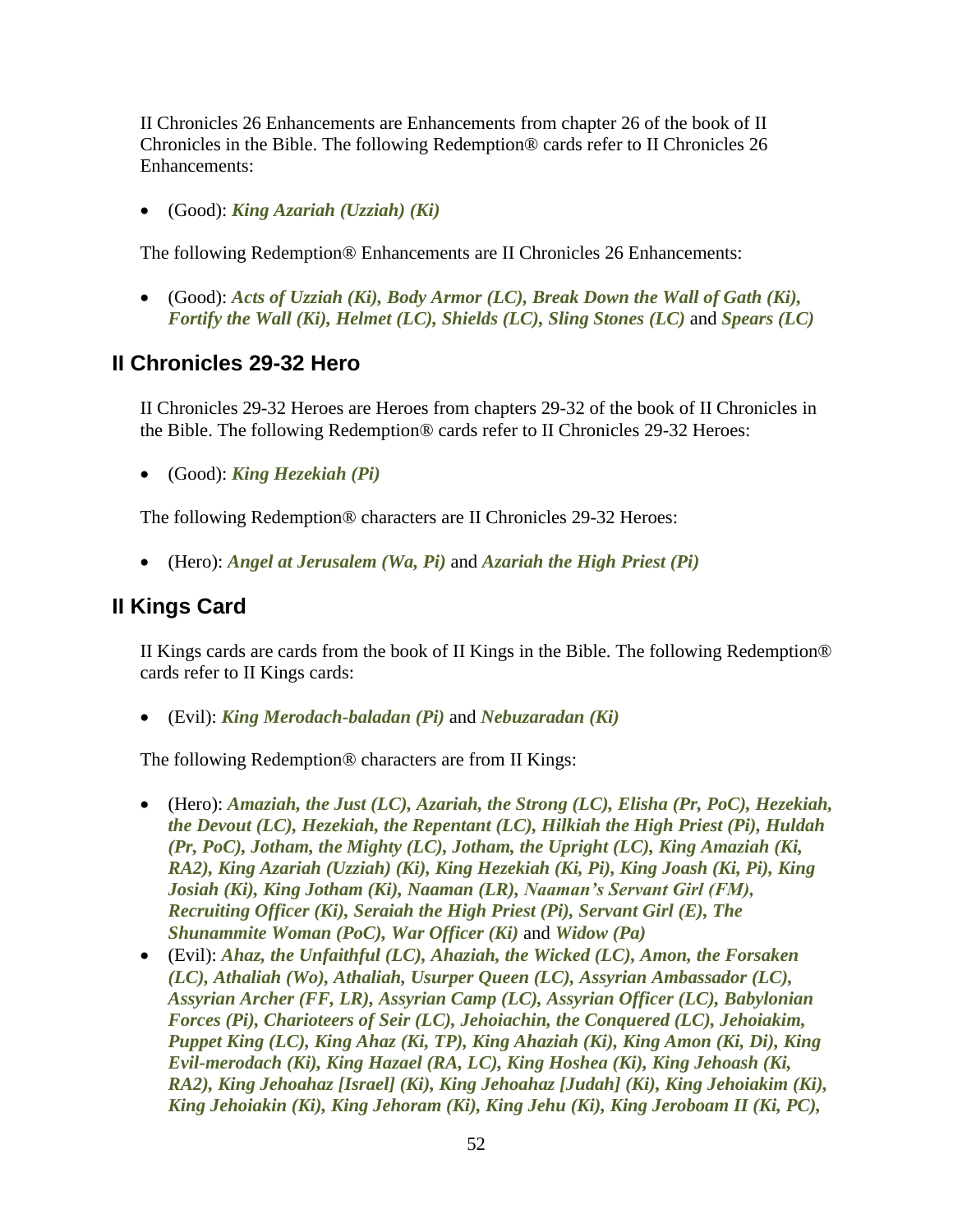*King Joram (Ki), King Manasseh (Di), King Menahem (Ki), King Mesha (FM), King Pekah (Ki), King Pekahiah (Ki), King Rezin (Ki), King Sennacherib (Ki, LC), King Shallum (Ki), King Shalmaneser V (Ki), King So (Ki), King Tiglath-Pileser III (Ki), King Zechariah (Ki), King Zedekiah (Ki), Manasseh (Pr), Manasseh, the Wicked (LC), Moabite Army (FM), Moabite Camp (LC), Moabite Marauders (FM), Naaman (FF, LR), Nebuzaradan (Ki), Pagan Priest (Pi), Pharaoh Neco (Ki), The Assyrian Spoilers (RA), The Imperial Guard (RA), The Jeering Youths (RA), The Judean Mediums (PC), The King of Edom (LC), The Rab-saris (LC), The Rabsaris (RA), The Rabshakeh (Ki, LC), The Strong Force (RA), The Tartan (LC), Urijah the High Priest (Pi)* and *Workers with Familiar Spirits (Pr)*

• (Dual-Alignment): *Captive Princes (FM)* and *King Jehu (FM)*

The following Redemption® Enhancements are from II Kings:

- (Good): *Arrow of Deliverance (Pr), Backward Shadow (Ki), Elisha's Bones (Pr), Floating Ax Head (Pr), Josiah's Covenant (Ki, LC), Military Escort (Ki), Paying Tribute (Ki), Protection of Jerusalem (Pa), Purging Evil (FM), Royal Protection (Ki), Struck with Blindness (Ki), Sword of Justice (Ki), The Testimony (Ki), Two Bears (RA, LR)* and *Valley of Salt (Ki, RA2)*
- (Evil): *Army of Chaldeans (Ki), Assyria Conquers Israel (RA), Besieging the City (Ki), Breaking Jerusalem's Wall (Ki, RA2), Breaking Through (Ki), Captured by Assyria (FF, LR), Carried into Exile (Pi), Chariots of the Sun (Or, Ki), Desecrate the Temple (RA), Destroying Bands (LC), Destroying the Temple (Ki), Disuading Speech (Ki), Edomite Rebellion (LC), Evil Fire (C, Pi), Foreign Horses (LC), Healing of Naaman (FF), Hezekiah's Weakness (Ki), Hired Sword (LC), Israel Pays Tribute (Ki), Leprosy (Wa), Manasseh's Altar (Pr), Naaman's Chariot and Horses (FF), Night Raid (RA), Offer of Exile (LC), Pekah's Blade (Ki), Plunderers (Ki), Political Bribes (Ki), Sennacherib Blasphemes (LC), Set Fire (Pi), Slave Trade (F), Strength Revealed (Ki), Temple of Nisroch (Ki), The Rabsaris Attacks (RA), The Rabshakeh Attacks (Ki), The Rabshakeh's Threats (Di, LC), The Tartan Attacks (Ki), Treachery Afoot (Pa), Treason! Treason! (LC), Treasures of War (Ki), Turncoat (LC), Two Thousand Horses (Ki), Useless Tactics (Ki)* and *Worship of Nisroch (LC)*
- (Dual-Alignment): *Defenestrated! (RA2)* and *King's Weakness (LC)*

The following Redemption® Enhancements are from II Kings:

- (Dominant, Good): *Chariot of Fire (PoC)*
- (Dominant, Evil): *Destruction of Nehushtan (Pa)*
- (Dominant, Dual-Alignment): *Destruction of Nehushtan (PoC)*
- (Artifact): *Altar of Ahaz (Pi), Assyria's Tribute (Pi), Book of the Law (Pi, LC, P), Chariot of Fire (Wa, Ki), Hezekiah's Signet Ring (Ki), King's Signet Ring (LC)* and *Manasseh's Altar (FM)*
- (Covenant): *Josiah's Covenant (Ki, LC)*
- (Fortress, Evil): *Assyrian Camp (Pi, LC), Gates of Samaria (RA2), Headquarters at Riblah (Pi), High Places (LC), House of Rimmon (FF)* and *Moabite Camp (LC)*
- (Site): *Assyria (Wo), Babylon (Wo), Halah (Wo), Kir (Wo, TP)* and *Media (Wo)*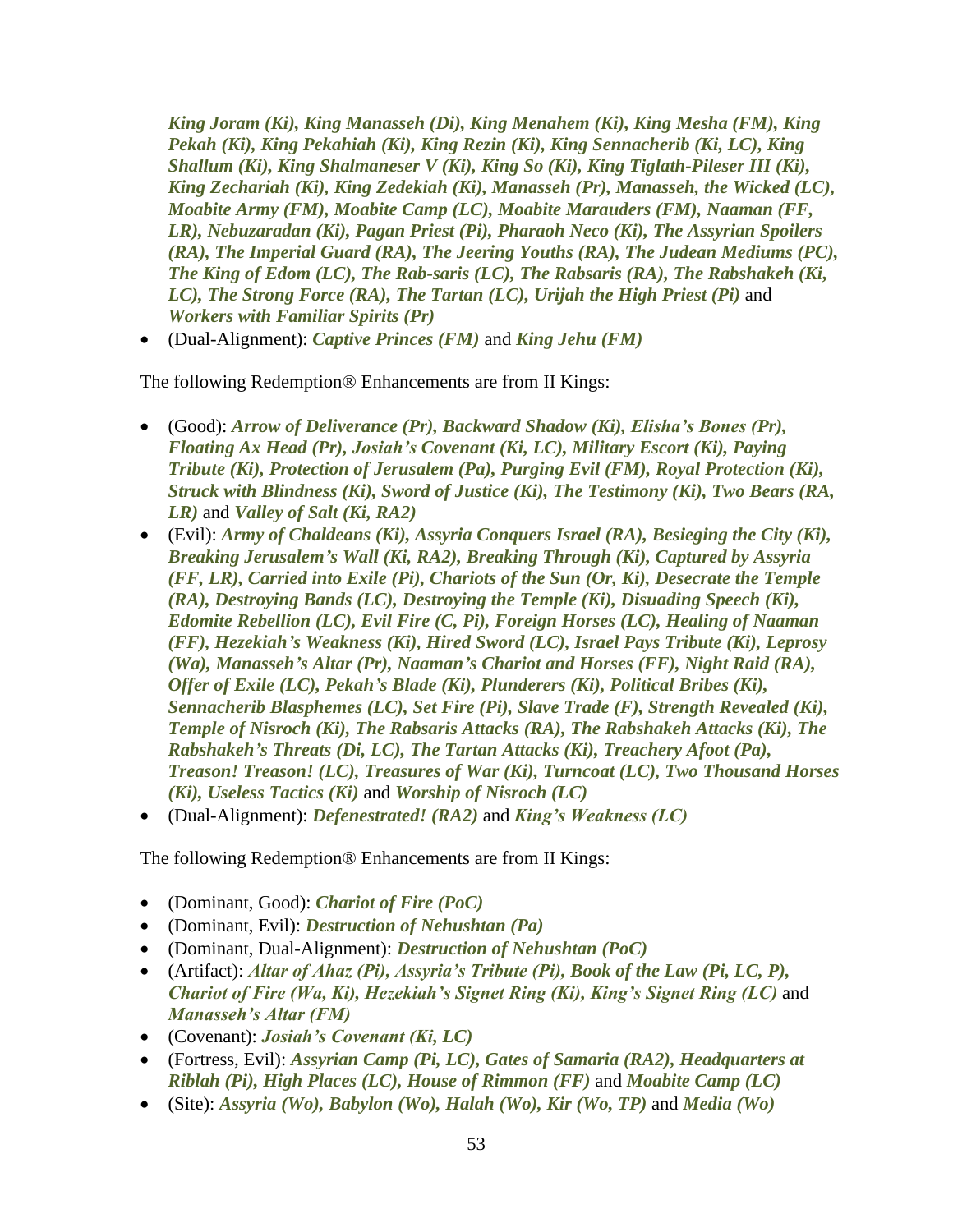## **II Samuel Card**

II Samuel cards are cards from the book of II Samuel in the Bible. The following Redemption® cards refer to II Samuel cards:

• (Good): *Heldai (FF), Helez (Ki)* and *Maharai (Ki)*

The following Redemption® characters are from II Samuel:

- (Hero): *Adino (Or, Ki), Ahimaaz (Ki, Pi, FM), Asahel (C, Or, TP), Bathsheba (Wo, FM), David, God's King (PoC), Eleazar (Wa, Ki), Elhanan (Wa, Ki, FM), Hushai (A, Or), Ira (Wa, Ki), Ittai (Wa, Ki), Jonathan (B, Or), Jonathan, Son of Shimei (FM), King David (P), King Hiram (FF), Mephibosheth (FF), Naharai (FF), Obed-Edom the Gittite (Pi), Shammah (Wa, Ki), Sibbechai (Wa, Pi), Tekoan Woman (Ki), Uriah (A, Or), Uriah, the Hittite (RA2), Woman of Wisdom (Ki), Zadok (Pi, PoC)* and *Zalmon (FF)*
- (Evil): *Absalom (Wa, Ki), Absalom's Soldiers (Ki), Ahithophel (Wa, Ki), Amasa (Ki), David's Servants (FM), Huge Egyptian (FF), Ishbibenob (I, Wa, Ki), Lahmi (Wa, Ki), Michal (Wo), Rapha of Gath (P), Saph (I, Wa, Ki), Sheba (Pa), Shimei (B, C, Or, CW), Shobach (P), Soldiers of Zobah (CW), The Syrian Reinforcements (CW)* and *Uzzah (FF)*

The following Redemption® Enhancements are from II Samuel:

- (Good): *Abishai's Spear (Ki), Adino's Spear (Wa, Ki), Benaiah Snatches a Spear (Ki), Bow and Arrow [Gold] (Wa, Ki), Bow and Arrow [Red] (A, C, Or), Crushing Blow (Ki), Covenant with David (PoC), David's Descendant (LC), David's Mighty Men (FF), Eleazar's Sword (Ki), Hinds' Feet (Pr), Royal Parade (FF, LC), Truthfulness of Nathan (Or), United Army (Ki)* and *Unified Kingdom (Pi)*
- (Evil): *Abner's Spear (Wa, Ki), Bearing Bad News (Ki), David's Sin (Wa, Ki), Desolation of Tamar (Pa), Egyptian Spear (FF), Gold Shield (RA, LR), Ishbibenob's Spear (I, Ki), Ishbibenob's Sword (I), Jealousy (LC), Momentum Change (Ki), Rizpah's Sackcloth (Wo), Scorn of Michal (Wo), Untested Sword (Ki)* and *Water Shaft (Pa)*
- (Dual-Alignment): *Foreign Sword (RA2)*

The following Redemption® cards are from II Samuel:

- (Lost Soul): *Lost Soul [II Samuel 23:6, "Thorns"] (Pi, LR)*
- (Covenant): *Covenant with David (PoC)*

## **II Samuel 14-17 Evil Character**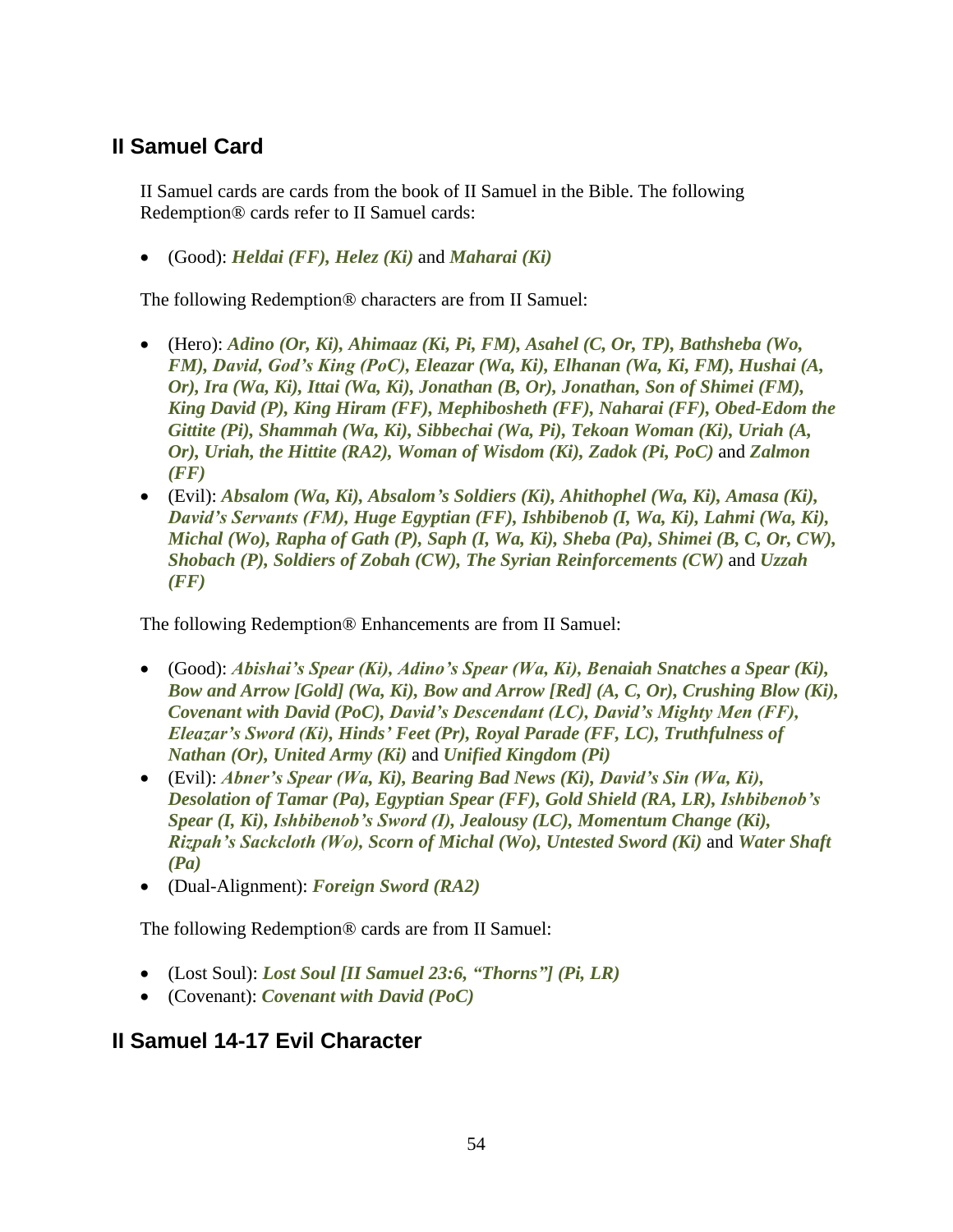II Samuel 14-17 Evil Characters are Evil Characters from chapters 14-17 of the book of II Samuel in the Bible. The following Redemption® cards refer to II Samuel 14-17 Evil Characters:

• (Evil): *Ahithophel (Ki)*

The following Redemption® characters are II Samuel 14-17 characters:

- (Hero): *Ahimaaz (Ki, Pi), Hushai (A, Or), Ittai (Wa, Ki)* and *Tekoan Woman (Ki)*
- (Evil): *Absalom (Wa, Ki), Absalom's Soldiers (Ki), Ahithophel (Wa, Ki), Amasa (Ki)* and *Shimei (B, C, Or, CW)*

## **II Samuel 14-18 Evil Character**

II Samuel 14-18 Evil Characters are Evil Characters from chapters 14-18 of the book of II Samuel in the Bible. The following Redemption® cards refer to II Samuel 14-18 Evil Characters:

• (Evil): *Absalom (Ki)*

The following Redemption® characters are II Samuel 14-18 characters:

- (Hero): *Ahimaaz (Ki, Pi, FM), Hushai (A, Or), Ittai (Wa, Ki)* and *Tekoan Woman (Ki)*
- (Evil): *Absalom (Wa, Ki), Absalom's Soldiers (Ki), Ahithophel (Wa, Ki), Amasa (Ki)* and *Shimei (B, C, Or, CW)*

## **II Thessalonians Card**

II Thessalonians cards are cards from the book of II Thessalonians in the Bible. The following Redemption® cards refer to II Thessalonians cards:

• (Neutral): *Letters to the Thessalonians (EC)*

The following Redemption® Enhancements are from II Thessalonians:

• (Good): *Might of Angels (Wa, Ki)* and *Stand Firm (EC)*

## **[J](#page-1-0)**

## **James Card**

James cards are cards from the book of James in the Bible. The following Redemption® cards refer to James cards: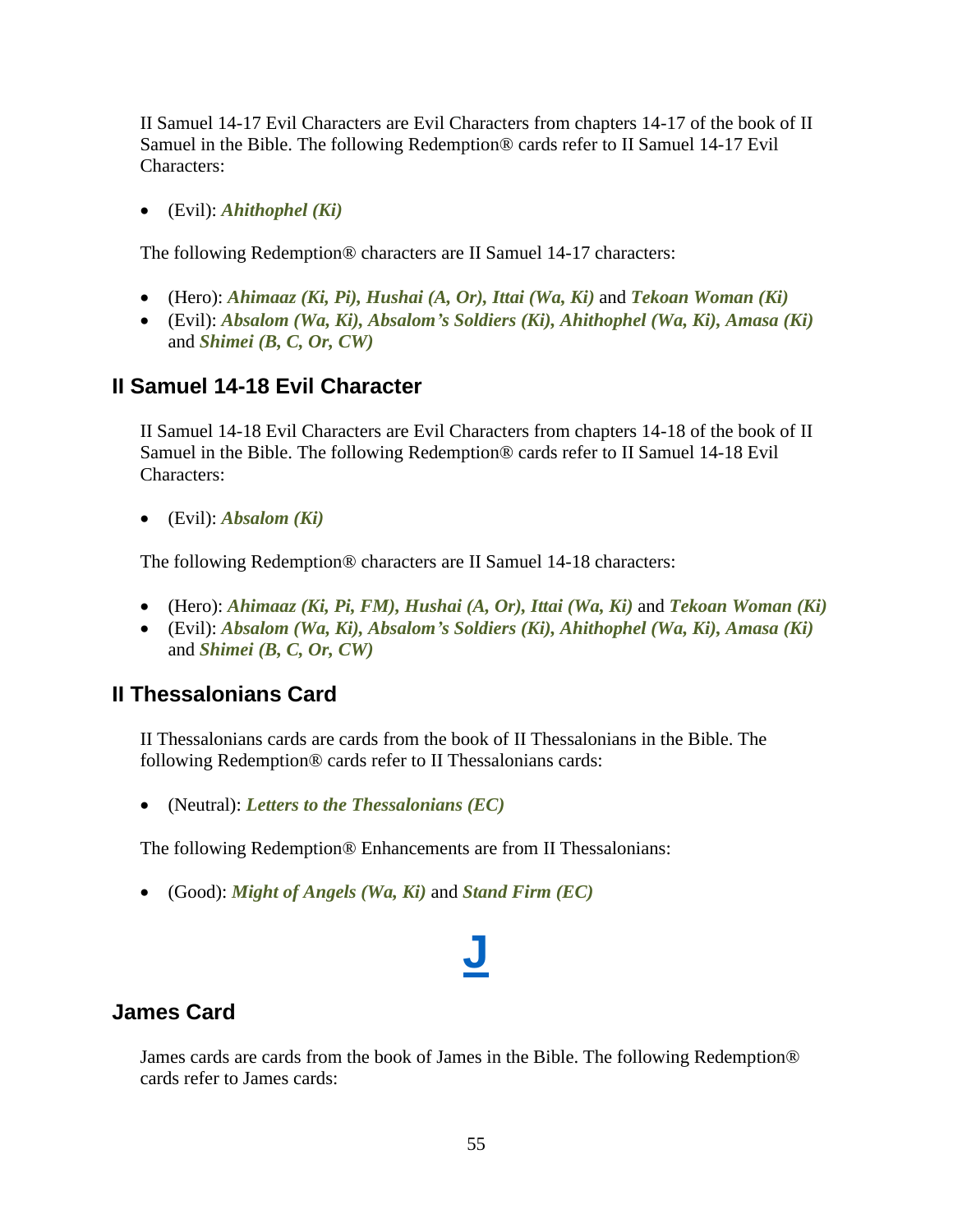• (Good): *James, Leader in Jerusalem (PC)*

The following Redemption® characters are from James:

- (Good): *James (half-brother of Jesus (Ap)* and *James, Leader in Jerusalem (PC)*
- (Evil): *Trembling Demon (FF)*

The following Redemption® Enhancements are from James:

- (Good): *Endurance of Job (PC)* and *Mercy of James (Or, PC)*
- (Evil): *Enticed (AW), Mask of Worldliness (AW)* and *Seeds of Doubt (AW)*

The following Redemption® cards are from James:

• (Lost Soul): *Lost Soul [James 1:15, "Demon Shuffle"] (AW)* and *Lost Soul [James 4:6 (Proverbs 3:34), "Humble"] (RJ)*

#### **Jeremiah Card**

Jeremiah cards are cards from the book of Jeremiah in the Bible. The following Redemption® cards refer to Jeremiah cards:

- (Good): *Jeremiah (Pi, TP)*
- (Evil): *King Jehoiakim (Ki)*

The following Redemption® characters are from Jeremiah:

- (Good): *Jeremiah (D, Pr, Pi, TP)* and *Jeremiah, Hope Bringer (PoC)*
- (Evil): *False Leaders (PoC), False Priests (Pi), False Prophets (Pr), Foreign Spearman (RA3), Nebushasban (FF), Nergalsharezer (FF), Pashur the Priest (Pi), Pharaoh Hophra (Pi), Prophets of Samaria (Pr, PoC)* and *Shemaiah (Pr)*

The following Redemption® Enhancements are from Jeremiah:

- (Good): *Balm of Gilead (B, D, Or), Battle Axe (Or, Wa, Ki), Compassion of Jeremiah (Or), Cup of Wrath (Pr), Destruction of Babylon (Ki), Fountain of Living Water (PoC), Fountains of Living Water (E), Hammer of God (Pr), Hammer of Heaven (AW), Lamplight (F), New Covenant [Jeremiah] (PoC), Potter and the Clay (Pr, PoC)* and *Sins Forgotten (CW)*
- (Evil): *Bad Figs (Pr, Wa), Boasting of Riches (Pi), Boasting of Strength (Pi), Boasting of Wisdom (Pi), Broken Cisterns (RA), Broken Covenant (CW), Cage (Or), Chains (A, C, Or), Den of Robbers (Pr), Desecration of Graves (Wa, Pi), Distortion (PoC), Dungeon of Malchiah (Pr), False Dreams (Pr, PoC), False Peace (Pr, PoC), False Prophecy (PoC), False Prophesy (Pr), Lamentation of Rachel (Wo), Lance (A, Or), Lies (Pr), Lying in Wait (Wa), Merodach Worship (Pi), Pestilence (Wa), Strange Vine (Pr), The Girdle (Pr)* and *Yoke of Iron (Pr)*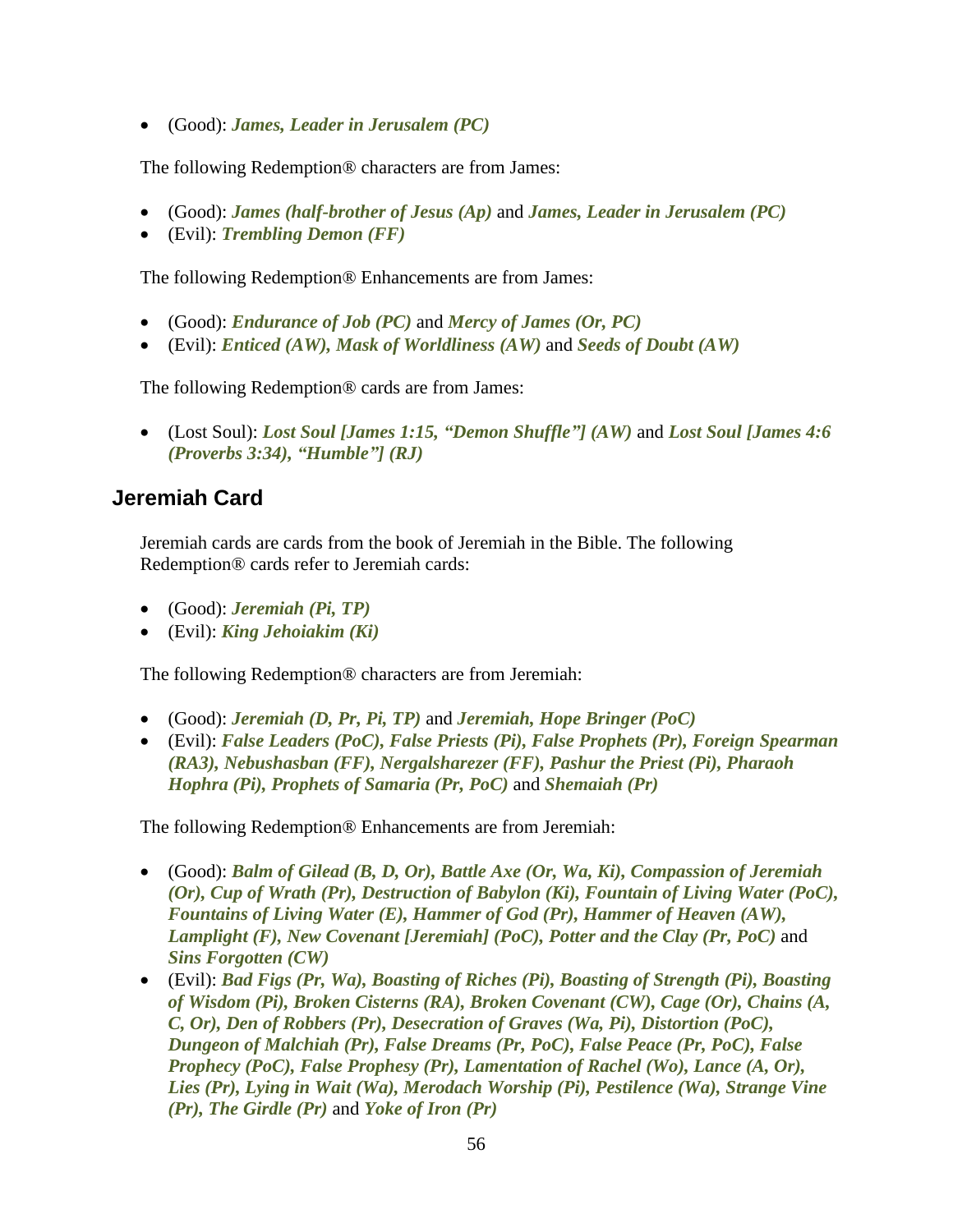The following Redemption® cards are from Jeremiah:

- (Lost Soul): *Lost Soul [Jeremiah 3:25, "Shame"] (RA, LR), Lost Soul [Jeremiah 7:18, "Female Only"] (H, Wo), Lost Soul [Jeremiah 11:8, "Cannot be Prevented"] (RA), Lost Soul [Jeremiah 13:10, "Color Guard"] (Pi), Lost Soul [Jeremiah 17:9, "Punisher"] (RA, LR), Lost Soul [Jeremiah 22:3, "Foreigner"] (PoC), Lost Soul [Jeremiah 22:3, "Orphans"] (PoC), Lost Soul [Jeremiah 28:6, "Exiles"] (PoC), Lost Soul [Jeremiah 31:8, "Remnant"] (PoC)* and *Lost Soul [Jeremiah 50:6] (H, Wa)*
- (Covenant): *New Covenant [Jeremiah] (PoC)*
- (Curse): *Broken Covenant (CW)*
- (Site): *Desolate City (AW)* and *Treacherous Land (PoC)*

## **Jerusalem Church**

The church of the Jerusalemites was found in the city of Jerusalem. See [Church.](#page-15-0) The following Redemption® cards refer to members of the Jerusalemite church:

• (Good): *Faithful Priest (EC), James, Leader in Jerusalem (PC), Mary the Mother of Mark (EC), Paul's Nephew (PC)* and *Rhoda (EC)*

The following Redemption® characters represent members of the Jerusalemite church:

• (Hero): *Agabus (Pr, PC), Andrew (I, Ap), Barnabas (B, D, Or, EC), Barsabbas (EC), Bartholomew (Di), Bartholomew (Nathanael) (GC), Bartholomew (Nathaniel) (Ap), Bartholomew the True (GC), Elders of Jerusalem [Black Border] (Ap), Elders of Jerusalem [Orange Border] (Ap), Elders of Jerusalem [Purple Border] (Ap), Faithful Priests (EC), James (I), James (half-brother of Jesus) (Ap), James Son of Alphaeus (Ap), James Son of Zebedee (Ap), James, Leader in Jerusalem (PC), James, Son of Alphaeus (Di, GC), James, son of Zebedee (H), James, the Younger (GC), Joanna (W, Di), John (H, I, Pr, P), John, the Apocalyptist (RJ), John, the Revelator (RJ), Joseph of Arimathea (TP), Judas (Thaddaeus) (GC), Jude (F, PC), Lazarus (Ap, Di), Mark (B, D, Or, EC), Martha (W, TP), Mary (B, D, Or, P), Mary Magdalene (W, Di), Mary of Bethany (W), Mary the Mother of James (RA), Mary the Mother of Mark (EC), Mary, Faithful Servant (LC), Mary, Holy Virgin (GC), Mary, Mother of Christ (LC), Mary, Willing Servant (GC), Matthew (Di), Matthew (Levi) (Ap, GC), Matthew the Publican (GC), Matthias (Ap, EC, GC), Nicanor (EC, P), Nicolas of Antioch (EC, P), Parmenas (H, EC), Paul's Nephew (PC), Peter (I, Ap, EC), Philip (Ap, Di), Philip of Bethsaida (GC), Philip the Evangelist (Ap, EC), Philip the Pragmatic (GC), Prochorus (F, EC), Rhoda (EC, P), Saint Simon (GC), Salome (RA), Silas (B, D, Or, EC), Simon the Zealot (Ap, Di), Simon the Zealous (GC), Stephen (Ap, EC), Thaddaeus (Ap, GC), Thaddeus (Di), The Woman with Child (RJ), Thomas (Ap, Di), Thomas the Assured (GC), Thomas the Twin (GC)* and *Timon (Pi, EC)*

**Job Card**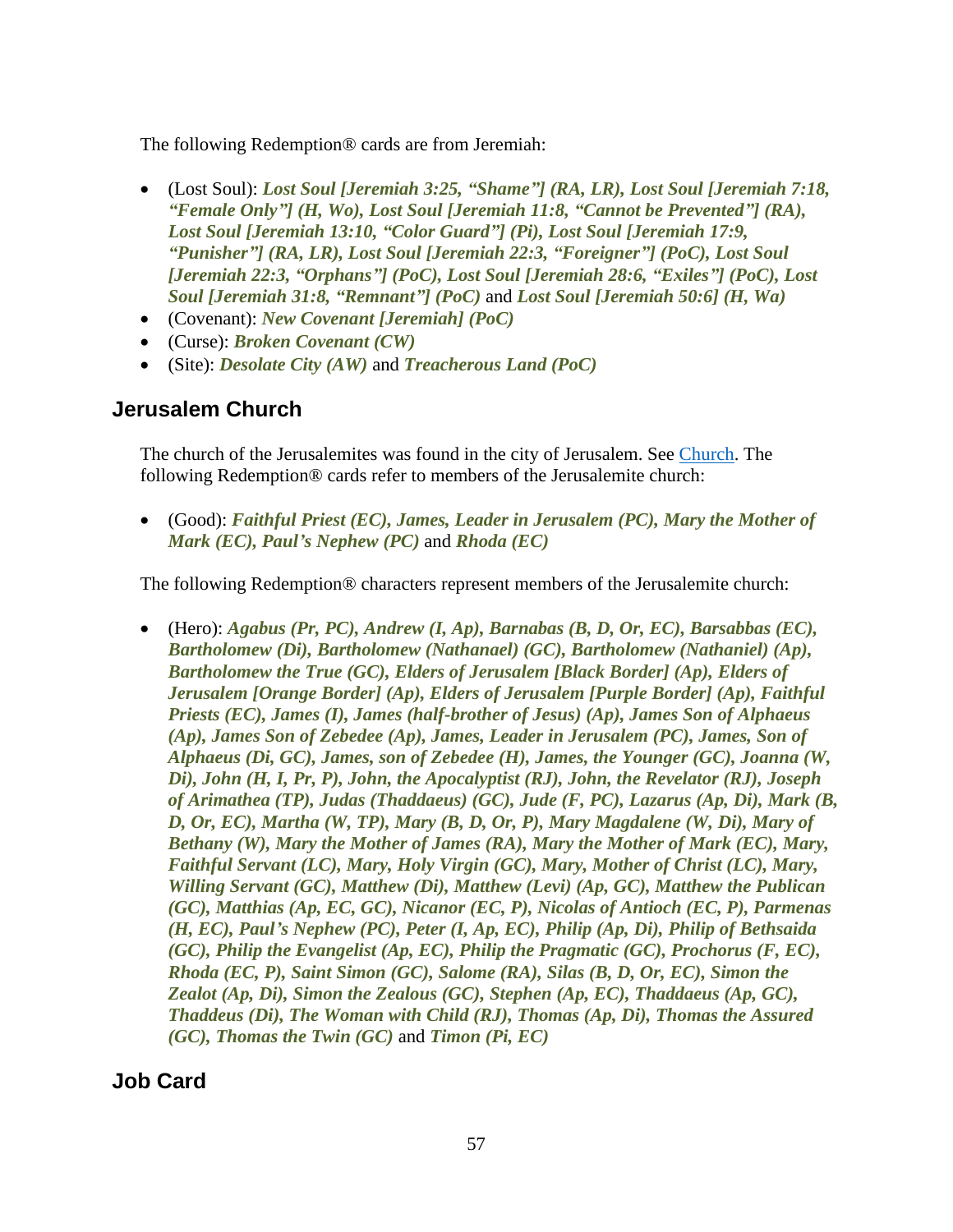Job cards are cards from the book of Job in the Bible. The following Redemption® cards refer to Job cards:

- $\bullet$  (Good): *Job* (**P**)
- (Evil): *Bildad, the Shuhite (RJ), Eliphaz, the Temanite (RJ), Fire from Heaven (RJ), Foolish Advice (RJ), Job's Wife (RJ)* and *Zophar, the Naamathite (RJ)*
- (Dual-Alignment): *Leviathan (FM)*

The following Redemption® characters are from Job:

- $\bullet$  (Hero): *Job (Pi, P)*
- (Evil): *Behemoth (RJ), Bildad, the Shuhite (RJ), Eliphaz, the Temanite (RJ), Job's Three Friends (Pi), Job's Wife (C, Wo, RJ), Leviathan (FM), Wild Ox (LC)* and *Zophar, the Naamathite (RJ)*

The following Redemption® Enhancements are from Job:

- (Good): *Behemoth (RJ), Day of Fury (RJ), Job Overcomes (Pi), Job's Faith (Di), Leviathan (FM), Patience of Job (Or), Presented Before the Lord (AW), Sword of Punishment (Ki), Unthwarted (RJ), Wild Ox (LC)* and *Witnesses to Creation (Pa)*
- (Evil): *Boils (B, C, Or, Wa), Destructive Decay (Pi), Fire from Heaven (RJ), Fires of Abaddon (RJ), Foolish Advice (Wo, RJ)* and *Pride of Lions (P)*
- (Dual-Alignment): *Affliction of Job (RJ)* and *Testing of Job (RJ)*

The following Redemption® cards are from Job:

- (Lost Soul): *Lost Soul [Job 13:18, "Vindicated"] (FM), Lost Soul [Job 29:15, "Blind"] (FM), Lost Soul [Job 30:26, "Darkness"] (RJ, P)* and *Lost Soul [Job 33:27-28] (A, B, C, D, H)*
- (Fortress, Good): *Dust and Ashes (Di)*

## <span id="page-57-0"></span>**John Card**

John cards are cards from the book of John in the Bible. The following Redemption® cards refer to John cards:

• (Good): *House in Bethany (RA), John, the Apocalyptist (RJ), Meeting the Messiah (TP)* and *The Nobleman (RJ)*

The following Redemption® characters are from John:

• (Hero): *Angel at Bethesda (I), Bartholomew (Di), Bartholomew (Nathanael) (GC), Bartholomew the True (GC), Citizens of Sychar (GC), Demetrius (Ap), Gaius (F), John, the Apocalyptist (RJ), Joseph of Arimathea (TP), Lazarus (Ap, Di), Mary Magdalene (Wo, Di), Nicodemus (Ap, Di), Philip (Di), Philip of Bethsaida (GC), Philip the Pragmatic (GC), The Nobleman (RJ), The Woman at the Well (TP, GC), Thomas*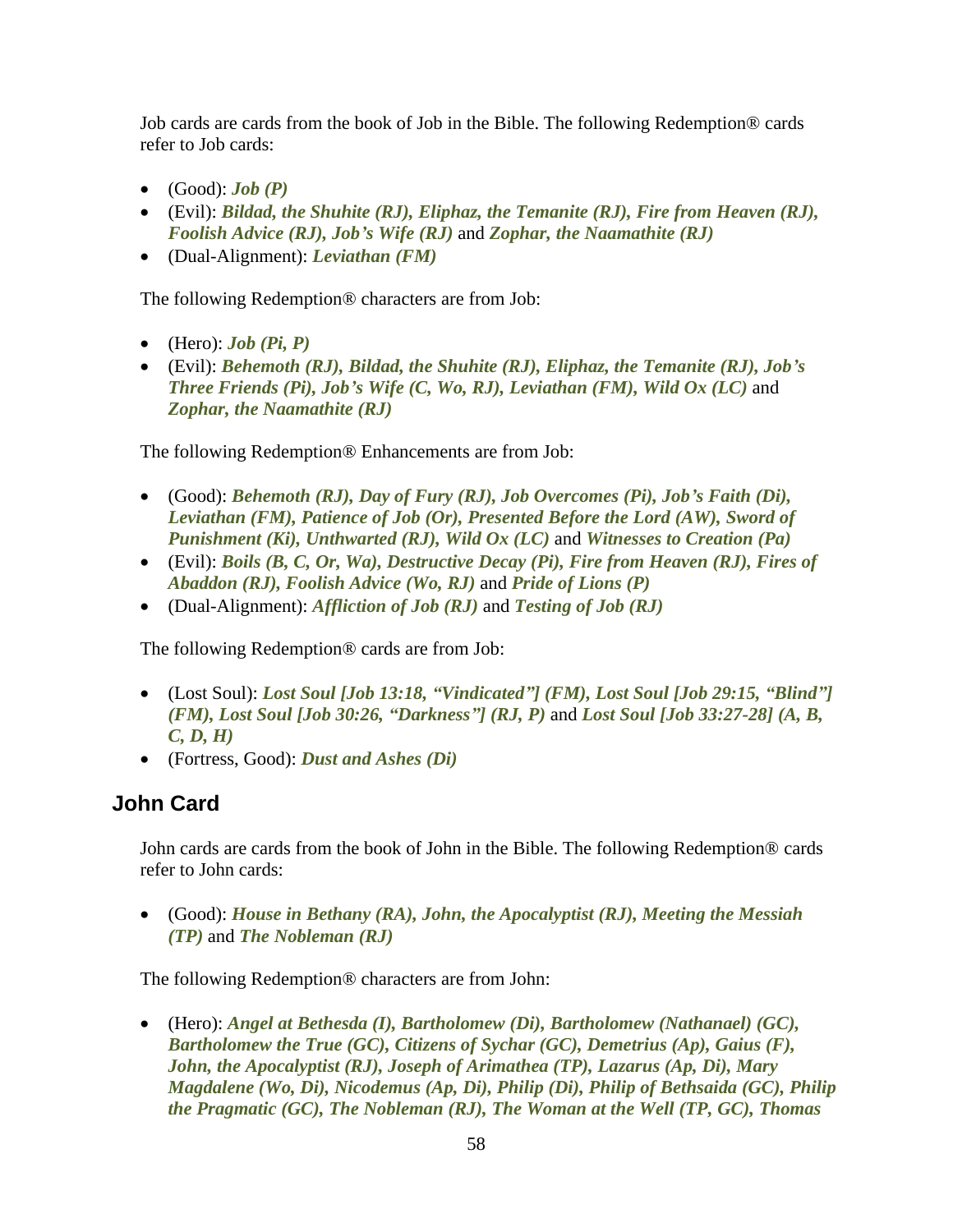*the Assured (GC)* and *Thomas the Twin (GC)*

• (Evil): *Annas the Elder (GC), Caiaphas the Conspirator (GC), Captain of the Guard (GC), Diotrephes (E), Evil Spawn (D, Pi), Malchus (Pi, GC), Pharisees [White Floor] (Ap), Prince of this World (Wa, Pi), Repudiating Rulers (GC), Stone Throwers (B, Or, Di), Temple Guard [Preston] (RJ), Temple Guard [de Bray] (GC), The Chief Priests (RJ), The Gate Keeper Maid (GC), The Plotting Pharisees (RJ)* and *The Thief (Pi)*

The following Redemption® Enhancements are from John:

- (Hero): *A New Commandment (Di), Behold the Lamb (Di), Bread of Life (Or), Convincing Miracle (RA), Covenant of Prayer (RJ), Hospitality of Martha (Wo, Di), I Am He (GC), I Am Salvation (AW), I Am Truth (AW), Lay Down Your Life (Ap, Di), Life in the Son (GC), Loaves and Fishes (I), Love One Another (GC), Mary's Prophetic Act (P), Meeting the Messiah (TP, GC), My Lord and My God (Di, LR), Ointment (A, C, Or, Wa), Raising Lazarus (I), Raising of Lazarus (Ap), Send the Helper (GC), Sow, Reap, and Rejoice (RJ), Spirit as a Dove (GC, P), Stirring the Water (Wa), Submission to Christ (GC), Tears for a Friend (C, Pi), The Body of Christ (D, Pi), Untouchable (GC), Washed by Christ (GC), Water to Wine (I, P)* and *Who is Without Sin? (GC)*
- (Evil): *Casting Lots (Ap, Di), Clinging to Power (GC), Crucify! Crucify! (GC), Demonic Mist (AW), Fear of Man (GC), Gathering the Sanhedrin (GC), Great Mourning (Ap), Hate (D, Or), Hating the Light (Di), Intent to Kill (AW), Intent to Trap (E), Just a Hireling (RA, GC), Peter's Lie (E), Plot to Kill (RJ), Questioning Christ (GC), Satan Enters Judas (Di), Seize Him! (RJ), Sick Unto Death (E), Strict Sabbath (GC)* and *Thievery of Judas (Di)*

The following Redemption® cards are from John:

- (Dominant, Good): *Guardian of Your Souls (RJ), Harvest Time (Wa, GC, P)* and *Voice from Heaven (GC)*
- (Dominant, Evil): *Burial (GC)*
- (Lost Soul): *Lost Soul [John 4:35, "Harvest"] (GC)* and *Lost Soul [John 8:3-4] (GC)*
- (Artifact): *Burial Shroud (GC), Crown of Thorns (Wa), Samaritan Water Jar (TP, GC)* and *Three Nails (GC)*
- (Covenant): *Covenant of Prayer (RJ), I Am Salvation (AW), I Am Truth (AW)* and *Send the Helper (GC)*
- (Fortress, Good): *House in Bethany (RA)*
- (Fortress, Evil): *The Darkness (AW)*
- (City): *Sychar (GC)*

## **Jonah Card**

Jonah cards are cards from the book of Jonah in the Bible. The following Redemption® cards refer to Jonah cards:

• (Good): *Jonah (PoC)*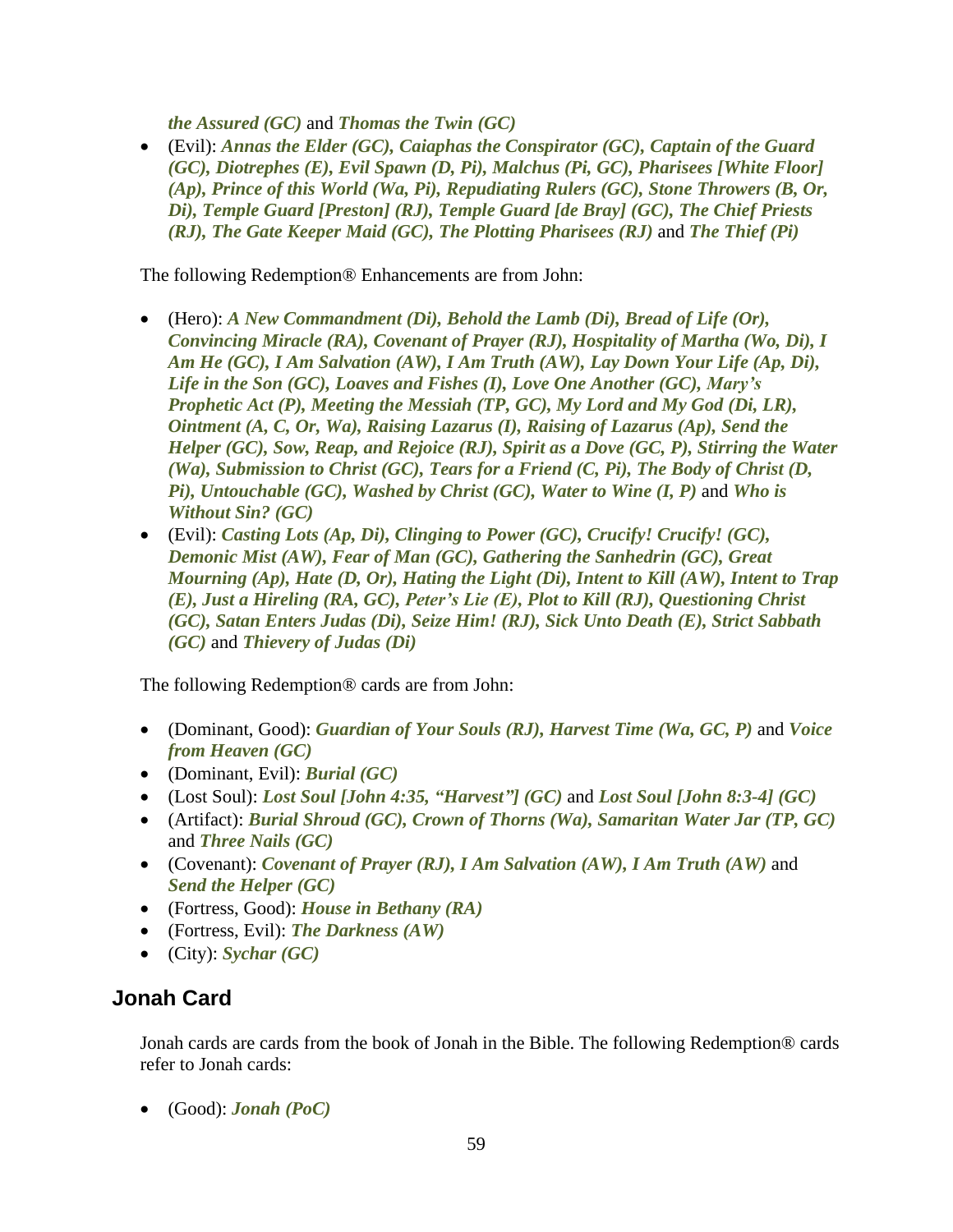• (Neutral): *Nineveh (PoC)*

The following Redemption® characters are from Jonah:

- (Hero): *Jonah (Pr, PoC)*
- (Evil): *Ninevites (PoC), Pagan Sailors (PoC), The Great Fish (PoC), The King of Nineveh (PoC)* and *The Worm (PoC)*

The following Redemption® Enhancements are from Jonah:

- (Good): *Chastisement of the Lord (Or, P, PoC), God's Mercy (PoC), Ninevites Repent (PoC), Sign of Jonah (PoC)* and *The Great Fish (PoC)*
- (Evil): *Jonah's Anger (PoC)* and *Withered Plant (PoC)*

The following Redemption® cards are from Jonah:

• (City): *Nineveh (PoC)*

## **Joppa Church**

The church of the Joppans was found in the city of Joppa. At present, there are no cards that refer to the Joppa church; rather the missionary identifier and some cards reference a non-specific church. See [Church.](#page-15-0) The following Redemption® characters represent members of the Joppan church:

• (Hero): *Messengers of Joppa (EC), Simon the Tanner (EC), Tabitha (F, EC)* and *Widows of Joppa (EC)*

## **Joseph in the Title or Scripture Verse**

Cards with "Joseph" in the title or Scripture verse are cards that have "Joseph" printed on the card in the title or Scripture verse. If a different translation uses a word but it does not appear on the card, the card is not considered to have it in the Scripture verse. The following Redemption® cards refer to cards with "Joseph" in the title or Scripture verse:

• (Good): *Joseph (FF2)*

The card above further limits the phrase by specifying that it only applies to Enhancements. The following Redemption® Enhancements have "Joseph" in the title or Scripture verse:

- (Good): *Angelic Guidance (Ap), Brother's Reunion (Pa), Buying Grain (FF), Coat of Many Colors (Wo), Ezekiel's Stick (Or), Faith of Jacob (CW), Faith of Joseph (CW), Forgiveness of Joseph (Or, FF2), Joseph Before Pharaoh (Pa, FF2, LR), Patriarch Travels (Pa)* and *Reuben's Torn Clothes (FF)*
- (Evil): *Coercion (Pa), Death of Jacob (F), Guards (Wa, Ki), Joseph's Brothers' Scheme (Pa), Joseph in Prison (Pa)* and *Sold into Slavery (Pa)*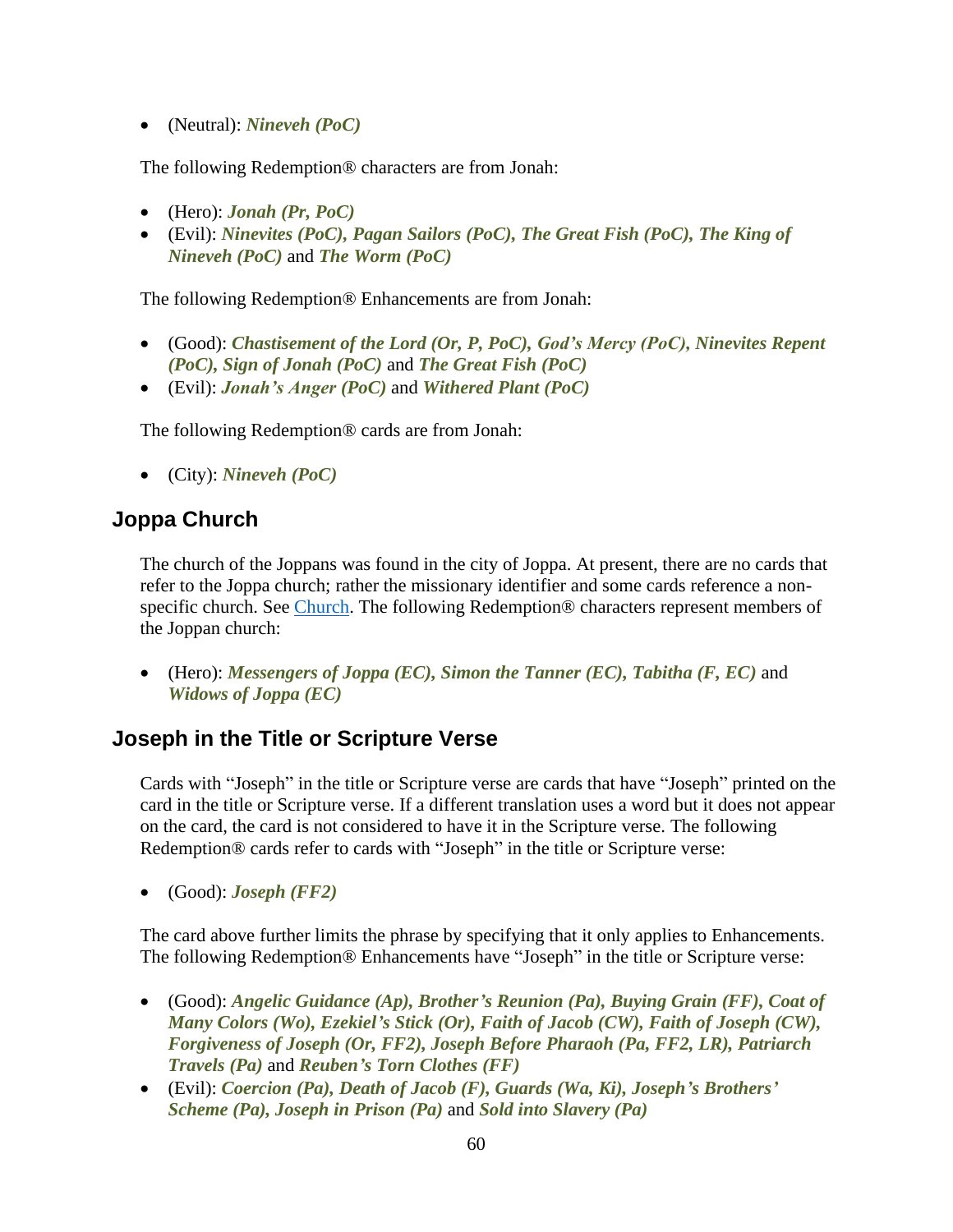• (Dual-Alignment): *Coat of Many Colors (FM)* and *Hiding Joseph's Cup (FM)*

## **Joshua Card**

Joshua cards are cards from the book of Joshua in the Bible. The following Redemption® cards refer to Joshua cards:

• (Good): *Captain of the Host (PoC), Faith of Joshua (CW), Hailstones (FM), Joshua, Son of Nun (CW)* and *Rahab (CW)*

The following Redemption® characters are from Joshua:

- (Hero): *Caleb (FF, FM, P), Captain of the Host (Wa, Ki, PoC, P), Joshua (P-Settlers, P-District), Joshua, Son of Nun (CW), Joshua, the Conqueror (LC), Rahab (Wo, CW)* and *Spy (Ki, LR)*
- (Evil): *Achan (I, Pa), Army of Jericho (CW)* and *Gibeonite Delegates (RA2),*

The following Redemption® Enhancements are from Joshua:

- (Good): *Ambush (Pa), Ambush the City (Ki), Army of the Lord (Pi), Battle Cry (Pa), Blessing of Joshua (Pa), Book of Jashar (Ki), Caleb's Sword (FF), Captain's Sword (Ki), Flight of Spies (Pa), God's Generosity (Pa), Hailstones (Ki, FM), Jordan Interrupted (Pi, PoC), Joshua Burns the City (Ki), Joshua's Spear (FM), Meditation (B-Ul, Or-Ul, P), Scarlet Line (Wo), Sound the Trumpet (Ki), Spear of Joshua (Wa, Ki), The Long Day (Wa, Ki), The Lord Fights for You (RA), Trumpet Blast (P)* and *Trumpet and Sword (Di)*
- (Evil): *Achan's Sin (I, Pa), Gibeonite Curse (RA2), Gibeonite Treaty (Ki), Gibeonite Trickery (Pa, RA2)* and *Sin in the Camp (I, Pi)*
- (Dual-Alignment): *Gibeonite Treaty (FM)*

The following Redemption® cards are from Joshua:

- (Artifact): *Ram's Horn (Wa, Pi)* and *Stalks of Flax (TP, LR)*
- (Curse): *Gibeonite Curse (RA2)*
- (Fortress, Evil): *Jericho (CW)*
- (City): *Hebron (FM)*
- (Site): *Ashdod (FF), Jericho (Pi)* and *Promised Land (Pa)*

## **Judge**

A judge is a ruler of Israel during the era of the judges. In Redemption®, all rulers of Israel beginning with Moses and ending with Samuel and his sons are considered judges. The following Redemption® cards refer to judges:

• (Good): *Angel with the Secret Name (RA2), Capturing Canaan (RA, LR), Consuming*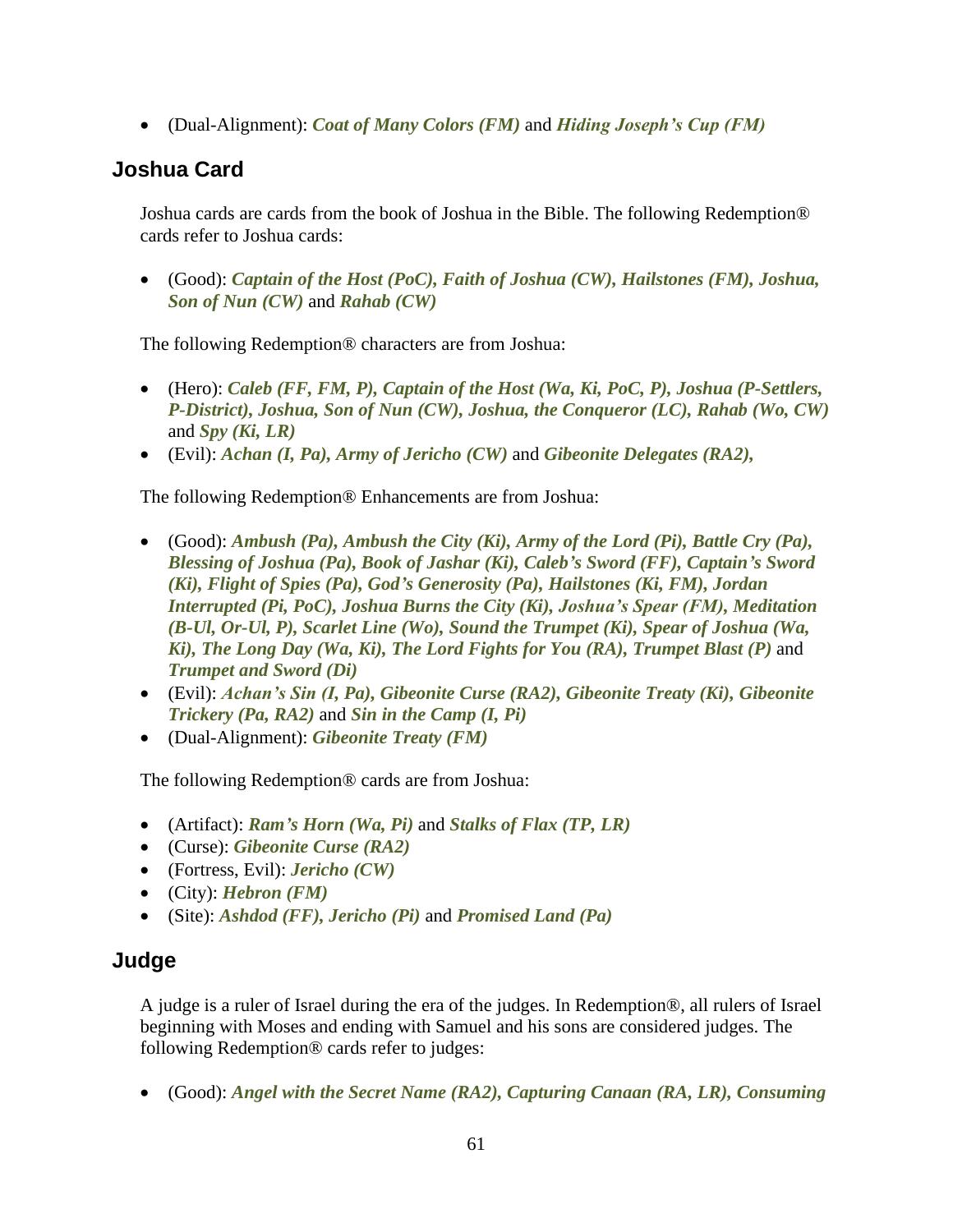*Fire (TP), Ehud's Dagger (RA), Judge's Seat (IJ+, RA), Samson's Sacrifice (FF), Samuel's Edict (RA2), The Angel Under the Oak (RA2)* and *When Judges Governed (J)*

- (Evil): *Give Us a King! (CW)*
- (Neutral): *Gideon's Ephod (FM)*

The following Redemption® characters are judges:

- (Hero): *Abdon (FF), Deborah (A, Or, PoC), Ehud (Pa, RA), Eli the Priest (Pa, Pi, RA, P), Elon (Ki), Gideon (A, J, Or, CW), Ibzan (FF), Jair (Ki, RA2), Jephthah (J, Pa, CW), Joshua (P-Settlers, P-District), Joshua, Son of Nun (CW), Joshua, the Conqueror (LC), Moses (G, Pr, Wa, CW, LR, P), Moses, Friend of God (PoC), Othniel (A, Or), Othniel, Son of Kenaz (FM), Samson (J, Or, P), Samson, the Nazirite (CW), Samuel (A, Or, RA2, CW), Shamgar (J, Or, FM)* and *Tola (Ki)*
- (Evil): *Abijah, son of Samuel (Pi), Abimelech (Pa, RA2)* and *Joel, son of Samuel (Pi)*

## **Judges Card**

Judges cards are cards from the book of Judges in the Bible. The following Redemption® cards refer to Judges cards:

- (Good): *Abdon (FF), Angel with the Secret Name (RA2), Avenged (FM), Barak (CW), Gleaning the Fields (J), Ibzan (FF), Judge's Seat (IJ+), Othniel, Son of Kenaz (FM), Shamgar (FM)* and *Sword against Sword (Ki)*
- (Evil): *Abimelech (Pa)* and *The Woman of Thebez (RA2)*

The following Redemption® characters are from Judges:

- (Hero): *Abdon (FF), Angel with the Secret Name (Wa, RA2), Army of Simeonites (FF), Barak (Pa, CW), Captive Priest (FM), Deborah (A, Or, PoC), Ehud (Pa, RA), Elon (Ki), Gideon (A, J, Or, CW), Ibzan (FF), Jael (Wo), Jair (Ki, RA2), Jephthah (J, Pa, CW), Jephthah's Daughter (FM), Men of Judah (FF), Othniel (A, Or), Othniel, Son of Kenaz (FM), Phinehas, Son of Eleazar (FM), Samson (J, Or, P), Samson, the Nazirite (CW), Shamgar (J, Or, FM), The Angel Under the Oak (RA2)* and *Tola (Ki)*
- (Evil): *Abimelech (Pa, RA2), Canaanite Wives (FM), Delilah (I, Or), Fire Foxes (CW), King Cushan-Rishathaim (FF), King Eglon (FM), Sisera (Ki), Sisera's Army (CW), The Woman of Thebez (RA2)* and *Woman of Thebez (Wo)*
- (Dual-Alignment): *Prisoner at Gaza (FM)*

The following Redemption® Enhancements are from Judges:

• (Good): *Angelic Advice (Pa), Capturing Canaan (RA, LR), Consuming Fire (TP), Deborah's Directive (FF), Ehud's Dagger (Or, Wa, Ki, RA), Fire Foxes (CW), Gideon's Call (J, Pa), Jael's Nail (Wo), Jawbone (Pa), Lamenting for Jephthah's Daughter (Wo), Samson's Sacrifice (FF), Samson's Strength (J, Pa), Shamgar's Oxgoad (J), "Shibboleth" (FF), Sing and Praise (J, Pi), Sling (Wa, Ki), Sword against*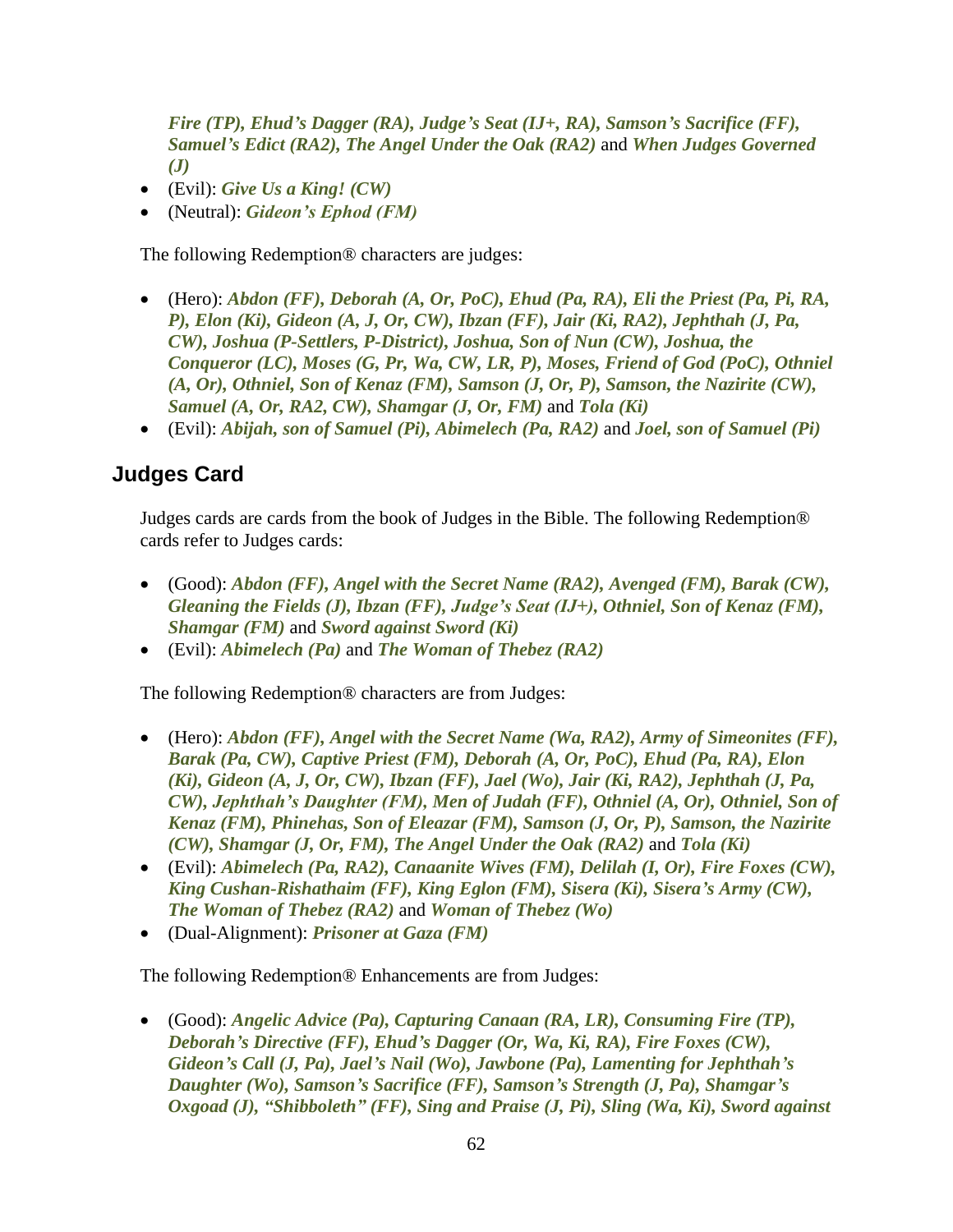*Sword (Ki), Sword of the Lord (J, Wa, Ki), The Sword of Gideon (J), Trumpets and Torches (J)* and *The Stars (AW)*

- (Evil): *All Hope Lost (Pa), Amorite Invasion (Pa), Chariots of Iron (B, Or), Danites Attack (Pa), Demonic Snare (AW), Every Man's Sword (CW), Fortify Site (Wa, Ki, RA2), Honey from a Lion (CW), Idol Worship (FM), Jephthah's Tragic Vow (Pa), Midianite Attack (Pa), Outnumbered (AW), Retreat (AW), Sisera's Oppression (CW), Stone of Thebez (A, D, Or, RA2), To Each His Own (I), Tower (Wa, Ki)* and *Wickedness of Delilah (I, Pa)*
- (Dual-Alignment): *Avenged (FM), Brother's Conflict (FM), Dancing Wives (FM), Daughter's Grief (FM)* and *Sin and Justice (FM)*

The following Redemption® cards are from Judges:

- (Artifact): *Altar of Dagon (Pa, FM), Every Man's Sword (Ki), Gideon's Ephod (FM), Idols of Canaan (FM)* and *Wool Fleece (Pa, CW)*
- (Curse): *Honey from a Lion (CW)*
- (Fortress, Good): *Judge's Seat (IJ+)*
- (Fortress, Evil): *Tower of Thebez (RA2)*
- (City): *Ashkelon (FM)*
- (Site): *Hormah (FF)*

# **[K](#page-1-0)**

## **King**

A king in Redemption® is a character that was referred to as a king in the Bible based upon the original language or with king, emperor or pharaoh in its card title. In most cases a king is defined as a male monarch of a physical kingdom. Demons with the title of king are also considered kings, though they are not considered royalty or members of a royal family. The following Redemption® cards refer to kings:

- (Good): *Asa's Good Reign (TP), Bathsheba (FM), Bathsheba, the Helper (LC), Bearing Our Sin (PoC), David's Proclamation (LC), Eaten by Worms (Ki), Ehud's Dagger (RA), Every Tribe (RJ), Gates of Jerusalem (LC, P), Hananiah (LC), Isaiah (FF2), Jehoiada, King Maker (LC), Justice Bringer (FM), Melchizedek (CW), Royal Protection (Ki)* and *The Throne of David (RA, LC)*
- (Evil): *Ahuzzath (LC), Alliance Against Judah (LC), Army of a Million Men (LC), Captain of the Chariots (LC), Commander Phicol (LC), David's Servants (FM), Edomite Rebellion (LC), Give Us a King! (CW), Hadad Arises (Ki), Hadad, the Exiled (LC), High Places (LC), Joel, son of Samuel (Pi), King Belshazzar (FF2), King Saul's Doubt (Ki), King's Pomp (EC), Large Tree (TP), None that Breathed (Ki), Pharaoh's Throne Room (Pi), Queen Maacah (LC), Return the Captives (LC), Rezon, Son of Eliada (LC), Servants of Achish (LC), Sixth Bowl of Wrath (RJ), The Rabsaris (RA), Treasures of War (CW)* and *Worship of Nisroch (LC)*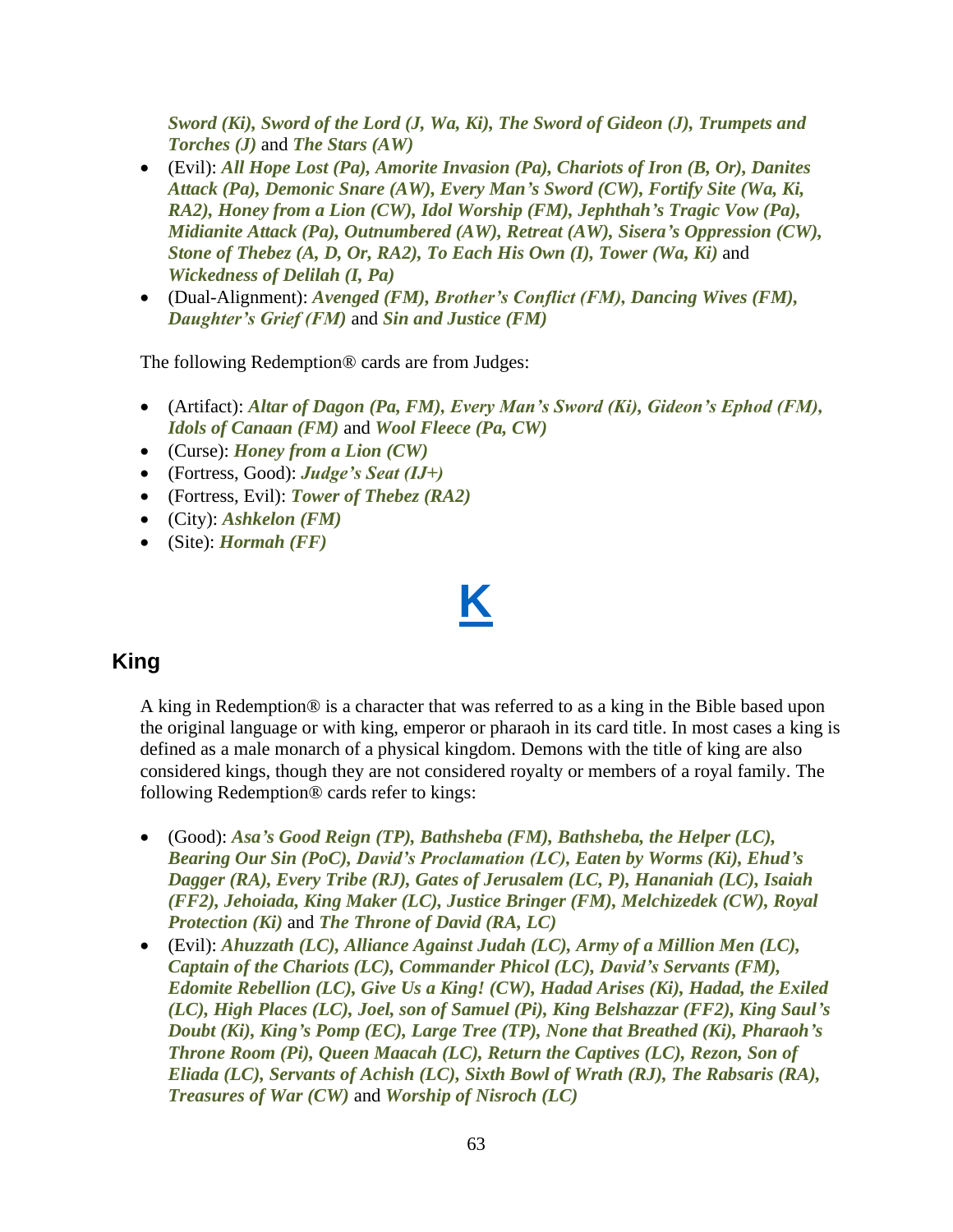• (Neutral): *Covenant with David (PoC)* and *King's Signet Ring (LC)*

The following Redemption® characters are kings:

- (Hero): *Abijah, the Conqueror (LC), Amaziah, the Just (LC), Asa, the Blameless (LC), Asa, the Upright (LC), Azariah, the Strong (LC), David [Green] (Wa, Ki), David [Red] (Wa, Ki), David, God's King (PoC), David, Heart After God (LC), David, Outcast's Refuge (LC), David, the Anointed (LC), David, the Contrite (LC), David, the Psalmist (CW), David, the Shepherd (CW), Hezekiah, the Devout (LC), Hezekiah, the Repentant (LC), Jehoshaphat, the Meek (LC), Jehoshaphat, the Seeker (LC), Joash, Child King (LC), Josiah, the Restorer (LC), Josiah, the Righteous (LC), Jotham, the Mighty (LC), Jotham, the Upright (LC), King Amaziah (Ki, RA2), King Asa (Ki, TP), King Azariah (Uzziah) (Ki), King David (P), King Hezekiah (Ki, Pi), King Hiram (FF), King Jehoshaphat (Ki, Pi), King Joash (Ki, Pi), King Josiah (Ki), King Jotham (Ki), King Lemuel (RA), King Saul [Purple] (Wa, Ki), King Solomon (TP, P), Manasseh, the Humbled (LC), Melchizedek (Pa, Pi, RA, CW, PoC)* and *Solomon, the Wise (LC)* • (Evil): *Abaddon the Destroyer (Or, RJ), Abijam, the Half-Hearted (LC), Abimelech (Pa, RA2), Abimelech, King of Gerar (LC), Ahab (B, C, Or), Ahaz, the Unfaithful (LC), Ahaziah (Pr), Ahaziah, the Wicked (LC), Alexander the Great (PoC), Amaziah, the Arrogant (LC), Amon, the Forsaken (LC), Antiochus IV Epiphanes (RA), Archelaus (Ap, Di), Belshazzar (Pr), Bera, King of Sodom (Pa), Emperor Augustus (P), Emperor Caius Caligula (Ap, EC), Emperor Claudius (Ap, PC), Emperor Domitian (RJ), Emperor Galba (FF), Emperor Nero (Ap, P), Emperor Otho (FF), Emperor Tiberius (J, Ap), Emperor Vitellius (RA), Hamor (FM), Herod Agrippa I (G, Ap, EC), Herod Agrippa II (Ap, TP, LR), Herod the Great (Ap, Di), Jehoiachin, the Conquered (LC), Jehoiakim, Puppet King (LC), Jehoram, the Abhorred (LC), Joash, the Murderer (LC), King Abijah (Ki), King Achish (CW), King Ahab (RA2), King Ahaz (Ki, TP), King Ahaziah (Ki, PC), King Amon (Ki, Di), King Asnappar (FF), King Balak (FM), King Basha (Ki), King Belshazzar (FF2), King Ben-Hadad I (Ki), King Cushan-Rishathaim (FF), King Darius, the Mede (PoC), King Eglon (FM), King Elah (Ki), King Evil-merodach (Pi), King Hazael (RA, LC), King Hoshea (Ki), King Jehoahaz [Israel] (Ki), King Jehoahaz [Judah] (Ki), King Jehoash (Ki, RA2), King Jehoiakim (Ki), King Jehoiakin (Ki), King Jehoram (Ki), King Jehu (Ki), King Jeroboam I (Ki), King Jeroboam II (Ki, PC), King Joram (Ki), King Manasseh (Di), King Menahem (Ki), King Merodach-baladan (Pi), King Mesha (FM), King Nadab (Ki), King of Tyrus (Wa, Pi, PoC), King Omri (Ki), King Pekah (Ki), King Pekahiah (Ki), King Rehoboam (Ki, Di), King Rezin (Ki, PoC), King Sargon II (Pi), King Saul [Brown] (Wa, Ki), King Sennacherib (Ki, LC), King Shallum (Ki), King Shalmaneser III (PoC), King Shalmaneser V (Ki), King Shishak (Ki), King So (Ki), King Tiglath-Pileser III (Ki, PoC), King Xerxes (PoC), King Zechariah (Ki), King Zedekiah (Ki), King Zimri (Ki), Kings of the Earth (RJ), Manasseh (Pr), Manasseh, the Wicked (LC), Nebuchadnezzar (Pr, TP, PoC), Nimrod, the Mighty (CW), Og, King of Bashan (FM), Pharaoh (A, D, H, Or), Pharaoh Hophra (Pi), Pharaoh Neco (Ki), Rehoboam, the Divider (LC),* 
	- *Shobach (P), Solomon, the Idolater (LC), The Deceived Pharaoh (CW), The Dreaming Pharaoh (FF2), The Fallen King (FM), The Goat with Horn (Di), The King of Edom (LC), The King of Nineveh (PoC), The Hard-Hearted Pharaoh (CW), The Murdering*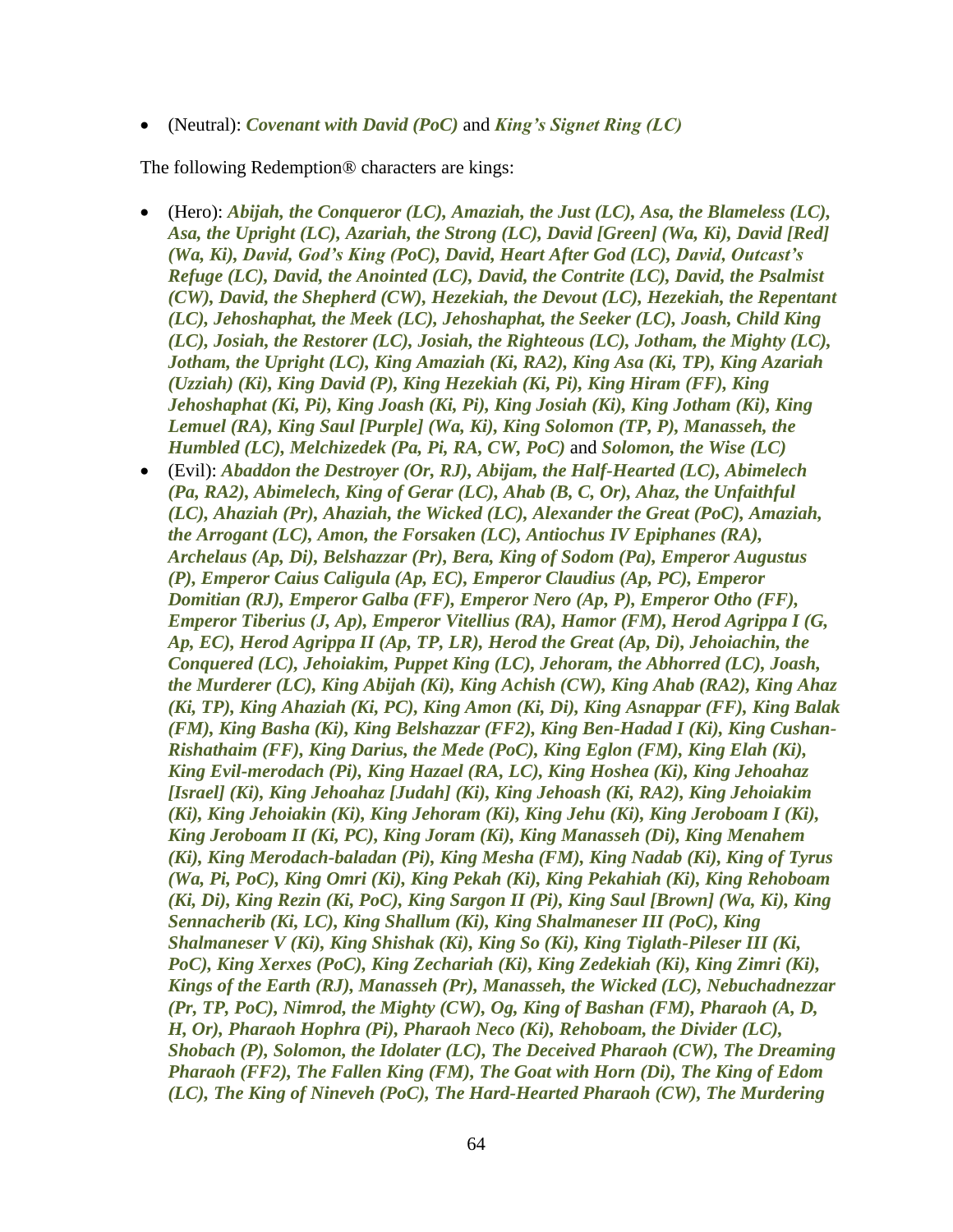*Pharaoh (CW), The Ram with Two Horns (Di)* and *Uzziah, the Proud (LC)*

• (Dual-Alignment): *King Abijam (RA3), King Jehu (FM)* and *King Saul (CW)*

## **King of Israel**

Kings of Israel refer to kings that ruled over either the United Kingdom of Israel (during the reigns of Saul, David and Solomon) or that ruled over the Northern Kingdom of Israel after the split between Israel and Judah during the reign of Solomon's son Rehoboam. The following Redemption® cards refer to kings of Israel:

- (Good): *Amos (PoC), Hosea (PoC)* and *King Amaziah (Ki, RA2)*
- (Evil): *Amaziah, the Ungodly Priest (Pi), Breaking Jerusalem's Wall (Ki, RA2), Gates of Samaria (RA2)* and *Taking Naboth's Vineyard (FF)*
- (Dual-Alignment): *Defenestrated! (RA2)* and *Samaria (PoC)*

The following Redemption® characters are kings of Israel:

- (Hero): *David [Green] (Wa, Ki), David [Red] (Wa, Ki), David, God's King (PoC), David, Heart After God (LC), David, Outcast's Refuge (LC), David, the Anointed (LC), David, the Contrite (LC), David, the Psalmist (CW), David, the Shepherd (CW), King David (P), King Saul [Purple] (Wa, Ki), King Solomon (TP, P)* and *Solomon, the Wise (LC)*
- (Evil): *Ahab (B, C, Or), Ahaziah (Pr), King Ahab (RA2), King Ahaziah (PC), King Basha (Ki), King Elah (Ki), King Hoshea (Ki), King Jehoahaz [Israel] (Ki), King Jehoash (Ki, RA2), King Jehu (Ki), King Jeroboam I (Ki), King Jeroboam II (Ki, PC), King Joram (Ki), King Menahem (Ki), King Nadab (Ki), King Omri (Ki), King Pekah (Ki), King Pekahiah (Ki), King Saul [Brown] (Wa, Ki), King Shallum (Ki), King Zechariah (Ki), King Zimri (Ki)* and *Solomon, the Idolater (LC)*
- (Dual-Alignment): *King Jehu (FM)* and *King Saul (CW)*

## **King or Queen of Judah**

Kings and queens of Judah refer to male (kings) and female (queens) monarchs of either the United Kingdom of Israel (during the reigns of Saul, David and Solomon) or Southern Kingdom of Judah that split from the Northern Kingdom of Israel during the reign of Solomon's son Rehoboam. The following Redemption® cards refer to kings and queens of Judah:

- (Good): *A Royal Priesthood (PoC), Gates of Jerusalem (LC, P), Huldah (PoC), Joel (PoC), Micah (PoC), Solomon's Temple (RA3)* and *Zephaniah (PoC)*
- (Evil): *Gates of Jerusalem (P), Hooked and Shackled (LC)* and *Solomon's Oppression (LC)*
- (Neutral): *King's Signet Ring (LC)*

The following Redemption® characters are kings and queens of Judah: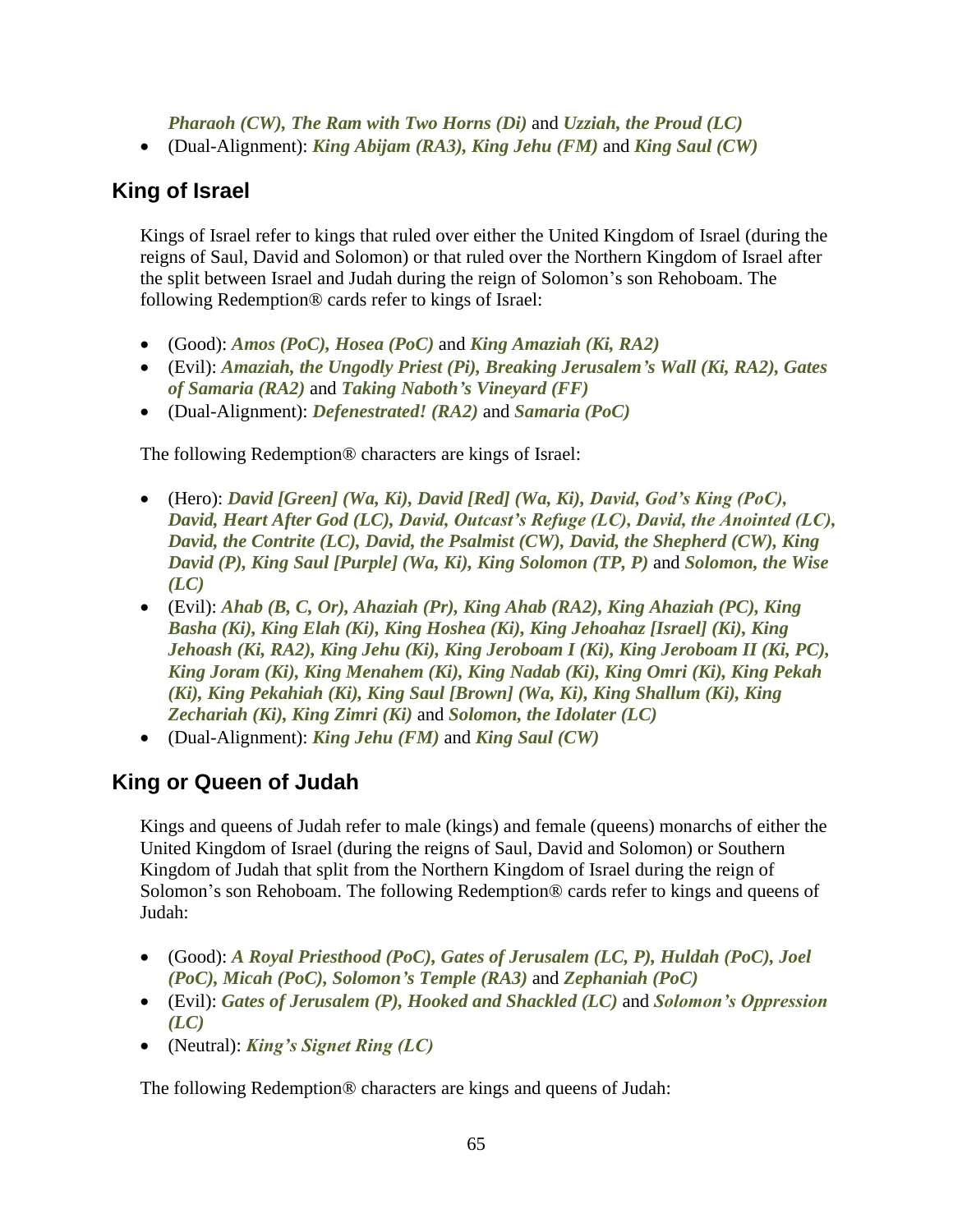- (Hero): *Abigail (Wo, RA2), Abijah, the Conqueror (LC), Amaziah, the Just (LC), Asa, the Blameless (LC), Asa, the Upright (LC), Azariah, the Strong (LC), Bathsheba (Wo, FM), Bathsheba, the Helper (LC), Bathsheba, the Prostrate (LC), David [Green] (Wa, Ki), David [Red] (Wa, Ki), David, God's King (PoC), David, Heart After God (LC), David, Outcast's Refuge (LC), David, the Anointed (LC), David, the Contrite (LC), David, the Psalmist (CW), David, the Shepherd (CW), Hezekiah, the Devout (LC), Hezekiah, the Repentant (LC), ), Jehoshaphat, the Meek (LC), Jehoshaphat, the Seeker (LC), Joash, Child King (LC), Josiah, the Restorer (LC), Josiah, the Righteous (LC), Jotham, the Mighty (LC), Jotham, the Upright (LC), King Amaziah (Ki, RA2), King Asa (Ki, TP), King Azariah (Uzziah) (Ki), King David (P), King Hezekiah (Ki, Pi), King Jehoshaphat (Ki, Pi), King Joash (Ki, Pi), King Josiah (Ki), King Jotham (Ki), King Saul [Purple] (Wa, Ki), King Solomon (TP, P), Manasseh, the Humbled (LC)* and *Solomon, the Wise (LC)*
- (Evil): *Abijam, the Half-Hearted (LC), Ahaz, the Unfaithful (LC), Ahaziah, the Wicked (LC), Amaziah, the Arrogant (LC), Amon, the Forsaken (LC), Athaliah (Wo), Athaliah, Usurper Queen (LC), Foreign Wives (RA3), Jehoiachin, the Conquered (LC), Jehoiakim, Puppet King (LC), Jehoram, the Abhorred (LC), Joash, the Murderer (LC), King Abijah (Ki), King Ahaz (Ki, TP), King Ahaziah (Ki), King Amon (Ki, Di), King Jehoahaz [Judah] (Ki), King Jehoiakim (Ki), King Jehoiakin (Ki), King Jehoram (Ki), King Manasseh (Di), King Rehoboam (Ki, Di), King Saul [Brown] (Wa, Ki), King Zedekiah (Ki), Manasseh (Pr), Manasseh, the Wicked (LC), Michal (Wo, CW), Queen Maacah (LC), Queen Maachah (Ki), Rehoboam, the Divider (LC), Solomon, the Idolater (LC)* and *Uzziah, the Proud (LC)*
- (Dual-Alignment): *King Abijam (RA3)* and *King Saul (CW)*

# **[L](#page-1-0)**

#### **Lamentations Card**

Lamentations cards are cards from the book of Lamentations in the Bible. The following Redemption® cards refer to Lamentations cards:

• (Good): *Jeremiah (Pi)*

The following Redemption® Enhancements are from Lamentations:

• (Evil): *Desolate Gateways (Pi), Hunger (Pr), Lamenting (Pa)* and *Weakness (AW)*

#### **Leviticus Card**

Leviticus cards are cards from the book of Leviticus in the Bible. The following Redemption® cards refer to Leviticus cards:

• (Good): *Aaron (Di)* and *Feast of Booths (Pi)*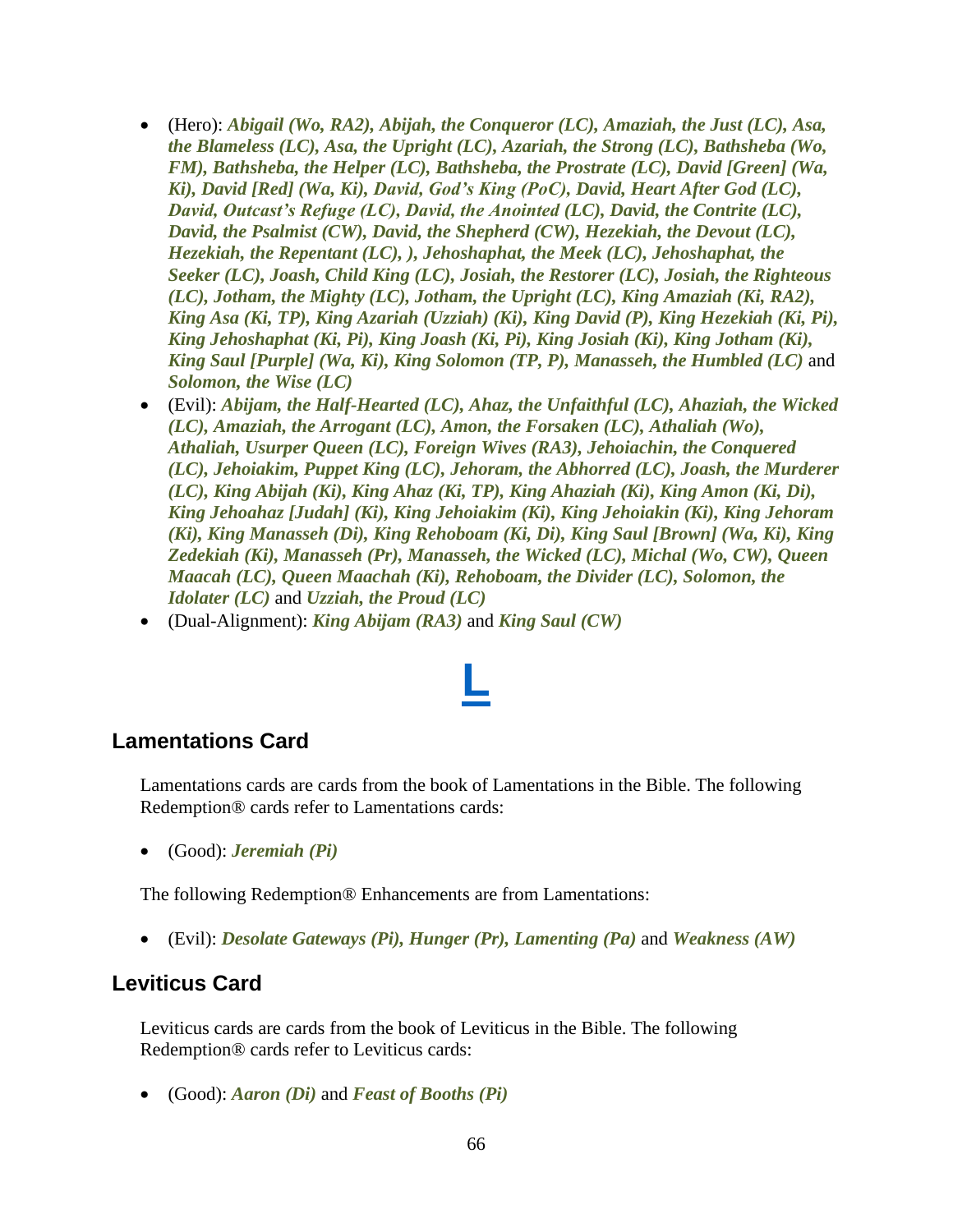The following Redemption® characters are from Leviticus:

- (Hero): *Eleazar, son of Aaron (Pi)*
- (Evil): *Leper (Pa), Nadab (Pi)* and *Scapegoat (PoC)*

The following Redemption® Enhancements are from Leviticus:

- (Good): *Burnt Offering (Pi), Day of Atonement (Pi), Feast of Booths (Pi), Feast of Trumpets (Pi), Fellowship Offering (Pi), First Fruits (Pi), Grain Offering (Pi), Guilt Offering (Pi), I Am Holy (AW), Inspection (Pi), Passover & Unleavened Bread (Pi), Pentecost (Pi, LR), Purifying the Unclean (Pi), Put to Flight (Wa, Ki), Scapegoat (Pi, PoC), Sin Offering (Pi), The Harvest (F)* and *The Sabbath (Pi)*
- (Evil): *Deceptive Sin (Pi), Infectious Disease (Pi), Molech Worship (Pr, C), Reckless Endangerment (Pi), Scattered (RA3, P), Spreading Mildew (Pi), Strange Fire (Pi)* and *Sword of Vengeance (Wa, Ki)*

The following Redemption® cards are from Leviticus:

- (Covenant): *I Am Holy (AW)*
- (Site): *Canaan (RA2)* and *Mildewed House (Pi)*

#### **Lion**

A lion in Redemption® is an animal that has "Lion" or "Lions" in the card title or the identifier. The following Redemption® cards refer to lions:

- (Evil): *Coliseum Lion (CW), Hungry Lion (LC), Negev Lions (PoC)* and *Pride of Lions (P)*
- (Neutral): *Lions' Den (PoC)*

The following Redemption® characters are lions:

• (Evil): *Coliseum Lion (CW), Devouring Lion (PoC), Hungry Lion (LC), Lions (CW), Negev Lions (PoC)* and *Wild Beast (FM)*

## <span id="page-66-0"></span>**Luke Card**

Luke cards are cards from the book of Luke in the Bible. The following Redemption® cards refer to Luke cards:

- (Good): *Gabriel (Di), House in Bethany (RA), Luke (EC), Meeting the Messiah (TP), Repentance and Restitution (RA)* and *The Nobleman (RJ)*
- (Neutral): *Bethlehem (LC)*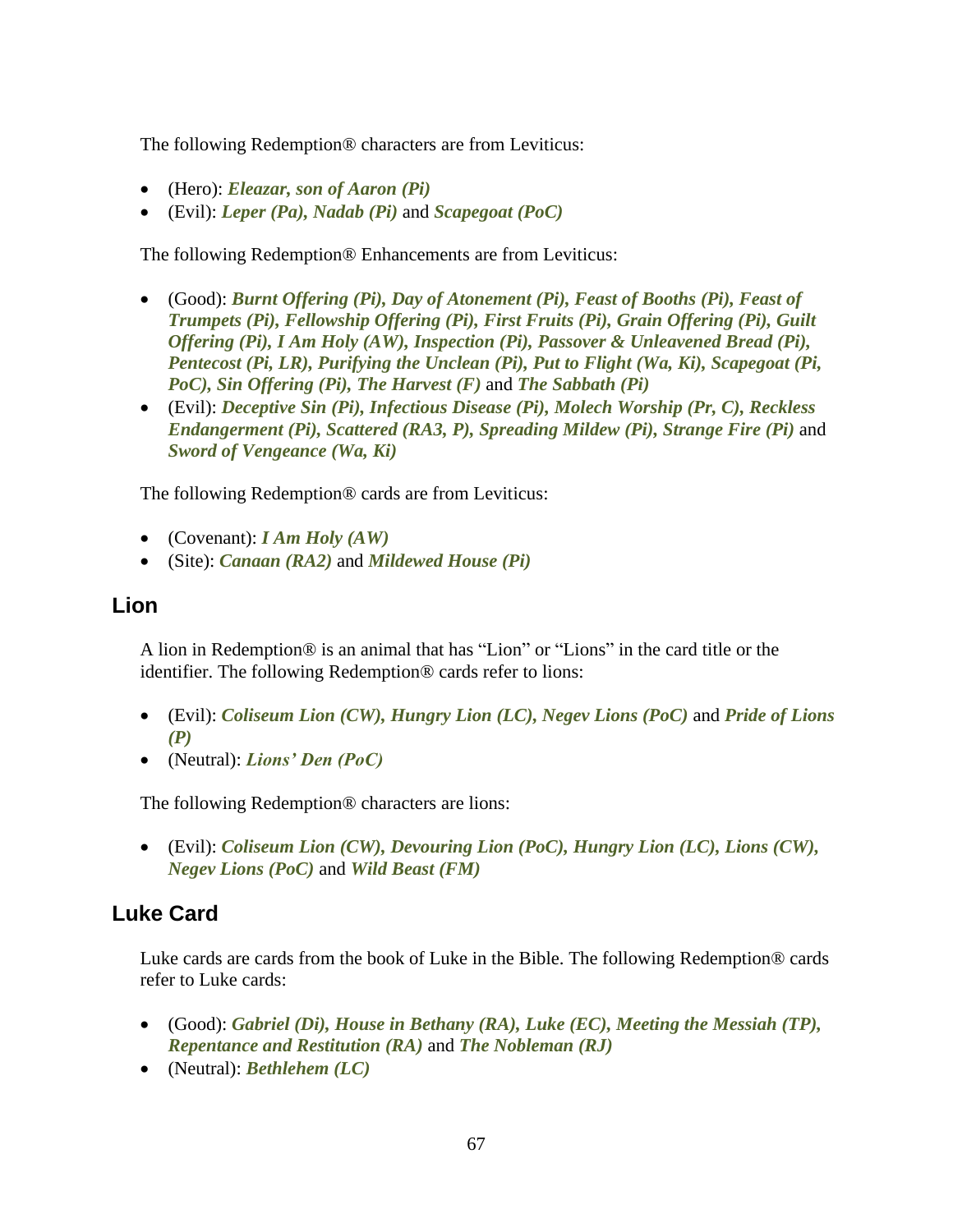The following Redemption® characters are from Luke:

- (Hero): *Andrew (I, Ap), Anna (Pr, Di), Bartholomew (Nathaniel) (Ap), Elijah in Glory (GC), Elisabeth (Wo), Gabriel (I, Wa, Di), Good Samaritan (Ap), Good Shepherd (GC), James (I), James Son of Alphaeus (Ap), James Son of Zebedee (Ap), James, Son of Alphaeus (GC), James, son of Zebedee (H), James the Younger (GC), Joanna (Wo, Di), John (I), John the Baptist (Pr, Di), Judas Iscariot (GC), Martha (Wo, TP), Mary (B, D, Or, P), Mary, Faithful Servant (LC), Mary, Holy Virgin (GC), Mary, Mother of Christ (LC), Mary, Willing Servant (GC), Mary of Bethany (Wo), Matthew (Di), Matthew (Levi) (Ap, GC), Matthew the Publican (GC), Peter (I, Ap), Philip (Ap), Saint Simon (GC), Seeker of the Lost (PC), Simeon (Pr, Wa, Di), Simon the Zealot (Ap, Di), Simon the Zealous (GC), Sower (Di), Strengthening Angel (Ap, Di), Susanna (TP, LR), Thaddaeus (Ap), The Centurion at Capernaum (GC), The Generous Widow (RA), The Good Samaritan (GC), The Persistent Widow (GC), The Repentant Thief (GC), The Thankful Leper (RA, GC), Thomas (Ap, Di), Watchful Servant (Di, GC), Zaccheus (Ap), Zaccheus, the Repentant (GC)* and *Zecharias, Father of John (Pi)*
- (Evil): *Crippling Demon (Pi), Demon in Armor (Pa), Doom Speakers (GC), Emperor Augustus (P), Emperor Tiberius (J, Ap), Emphatic Incriminators (GC), Herod Antipas (Ap), Herod Philip II (Ap, Di), Judas, the Betrayer (GC), Legion (Ap, Di), Panic Demon [Gold] (AW), Pharisees [Encircling Child Jesus] (LR), Pontius Pilate (Ap, Di), Possessing Demon (J, Ap), Que (AW), Quirinius (J), Roman Centurion [Calvary] (GC), Roman Centurion [Capernaum] (GC), Scribe (Di), Seizing Spirit (Pi), Seven Wicked Spirits (FF), Simon the Host (GC), Supercilious Scribes (GC), The Condemned Thief (GC), The Obstinate Pharisee (GC), Wandering Spirit (Ap, TP, LR), Wicked Thief (Ap)* and *Zaccheus, Tax Collector (GC)*
- (Dual-Alignment): *Man with Withered Hand (GC)* and *The Prodigal Son (GC)*

The following Redemption® Enhancements are from Luke:

- (Good): *A Child is Born (P), Amazing Faith (GC), Angelic News (I, Ap), Benedictus (Di), Birth Foretold (Di), Burning Incense (Pi), Child of Great Wisdom (Ap), Consider the Lilies (TP), Expelled from Heaven (GC), Faith as a Mustard Seed (Di), Fall Like Lightning (Di), Formal Training (F), Gabriel meets Zecharias (FF), Glad Tidings (I, Ap), Gloria in Excelsis Deo (Di), Good Seed (GC), His Name is John (Di), Jesus Appears (GC), Kindness (Di), Lost Coin Found (Ap, GC), Lost Sheep (GC), Magnificat (Di), Miraculous Catch (I, Ap), Multitude (AW), Nunc Dimittis (Di), Piety of Mary (Wo), Redemption (Wa, Pi, GC), Repentance and Restitution (RA), Restitution (GC), Restoring the Afflicted (GC), Spirit of Elijah (PoC), Submissiveness of Mary (B, D, Or), Teaching in Parables (GC), The Ascension (GC), The Emmaus Road (PoC), The Lord's Prayer (GC), The Meal in Emmaus (Ap), The New Covenant (Di), The Prodigal Returns (Di), Transfiguration (Ap, GC), Weapon of Light (AW)* and *Worshipping God (AW)*
- (Evil): *Begging for Freedom (AW), Denial of Christ (Ap), Evil Armor (D, Pi), Extortion (GC), Ferocious Attack (AW), Gathering of Demons (AW), Grievous Departure (E), Misuse of Talents (F), Pain (Ap), Persistent Pestering (J, AW), Pierced Heart (Ap), Pride in the Past (Pi), Questioning Christ (Di), Ridicule (GC),*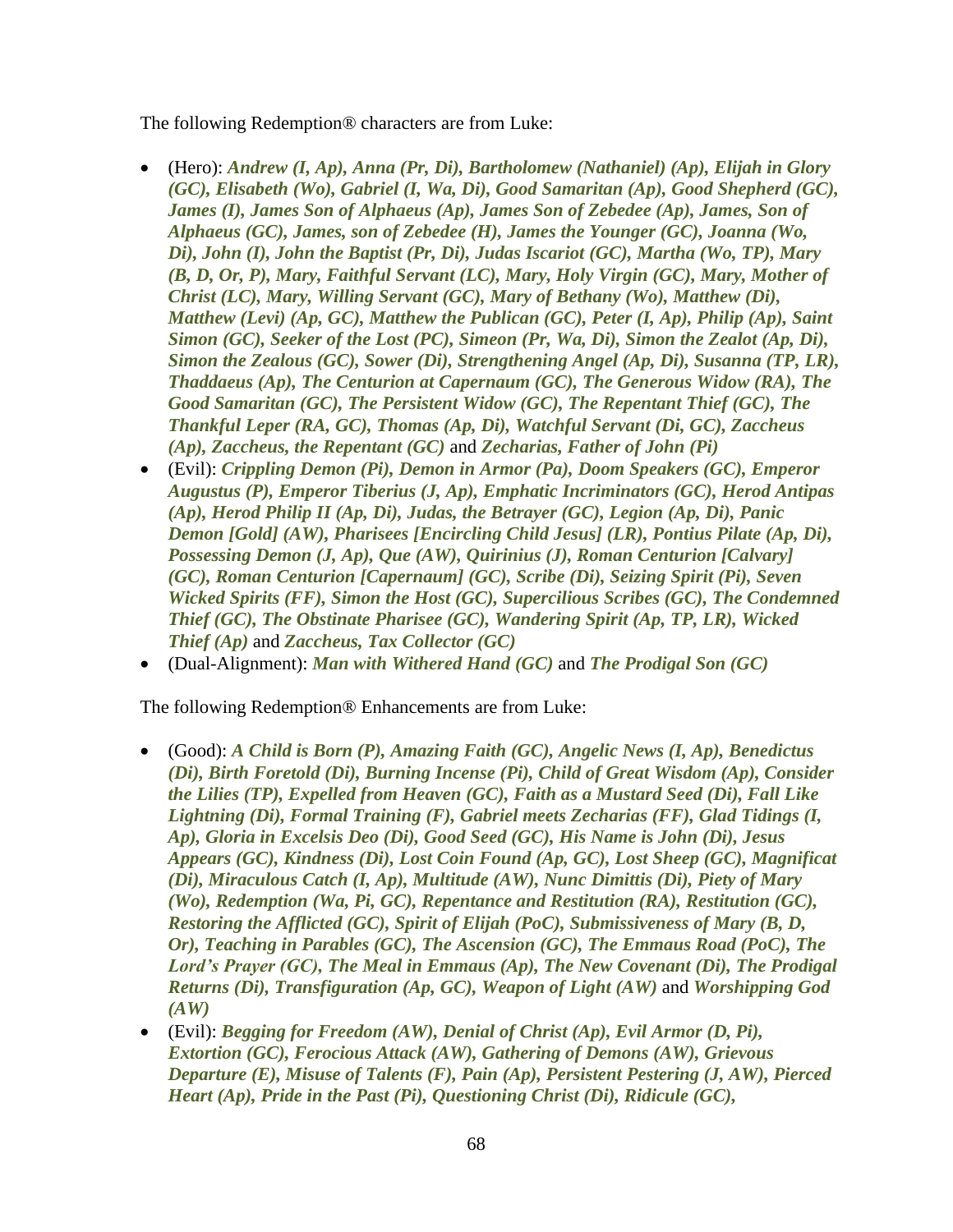*Sectarianism (E), Self-Righteous Prayer (Di, GC), Sorrow of Mary (J, Wo), Suicidal Swine Stampede (Di), Temple Guard's Spears (GC), Three Crosses (Ap), Twice Afflicted (J, AW), Withered Seed (GC)* and *Worse than the First (Di)*

The following Redemption® cards are from Luke:

- (Dominant, Good): *Angel of the Lord (C, D, H)* and *Son of God (P-2019 Winter Seasonal)*
- (Lost Soul): *Lost Soul [Luke 5:15, "Crowds"] (P), Lost Soul [Luke 13:2, "Galileans"] (GC), Lost Soul [Luke 13:25] (C, G, J, Or), Lost Soul [Luke 13:25, "Shut Door"] (Di, LR), Lost Soul [Luke 13:30, "The First"] (IJ+), Lost Soul [Luke 14:13, "Undesirables"] (GC)Lost Soul [Luke 15:6] (A, B, C, D, G), Lost Soul [Luke 15:6, "Rejoice"] (J), Lost Soul [Luke 15:13] (J, Ap), Lost Soul [Luke 15:13, "Far Country"] (Di), Lost Soul [Luke 15:15-16] (J, Ap), Lost Soul [Luke 15:15-16, "Pigs"] (Di), Lost Soul [Luke 16:20-21] (J, Ap), Lost Soul [Luke 16:20-21, "Beggar"] (Di), Lost Soul [Luke 19:10] (G, J, Wa)* and *Lost Soul [Luke 19:10, "Negater"] (Di)*
- (Covenant): *The New Covenant (Di)*
- (Curse): *Ridicule (GC)*
- (Fortress, Good): *Fishing Boat (Di, GC)*
- (Fortress, Evil): *Kingdoms of the World (D, Wa, Pi, GC)*
- (Site): *Dangerous Road (AW), Leper Colony (Ap)* and *Marketplace (Di)*

## **Lystra Church**

The church of the Lystrans was found in the city of Lystra. At present, there are no cards that refer to the Lystra church; rather the missionary identifier and some cards reference a nonspecific church. See [Church.](#page-15-0) The following Redemption® characters represent members of the Lystran church:

• (Hero): *Eunice (Ap)* and *Lois (Ap)*

## **Magician**

Magicians are Evil Characters that practiced or performed sorcery, divination, enchantment, astrology, wizardry, or other magical arts with the help of demonic forces. If a magician is converted to a Hero, it is no longer a magician unless it later becomes an Evil Character again. The following Redemption® cards refer to magicians:

**[M](#page-1-0)**

- (Good): *Burning of Magic Books (Ap, EC), Philip the Evangelist (EC), Tested by Fire (PoC)* and *The Ephesian Elders (PC)*
- (Evil): *Conjurers (PoC), Crooked Ways (PC), Divination (TP), Invoking Terror (FF2, LR), Jannes (FM), King Manasseh (Di), Magicians' Snakes (Di, FM), Magicians'*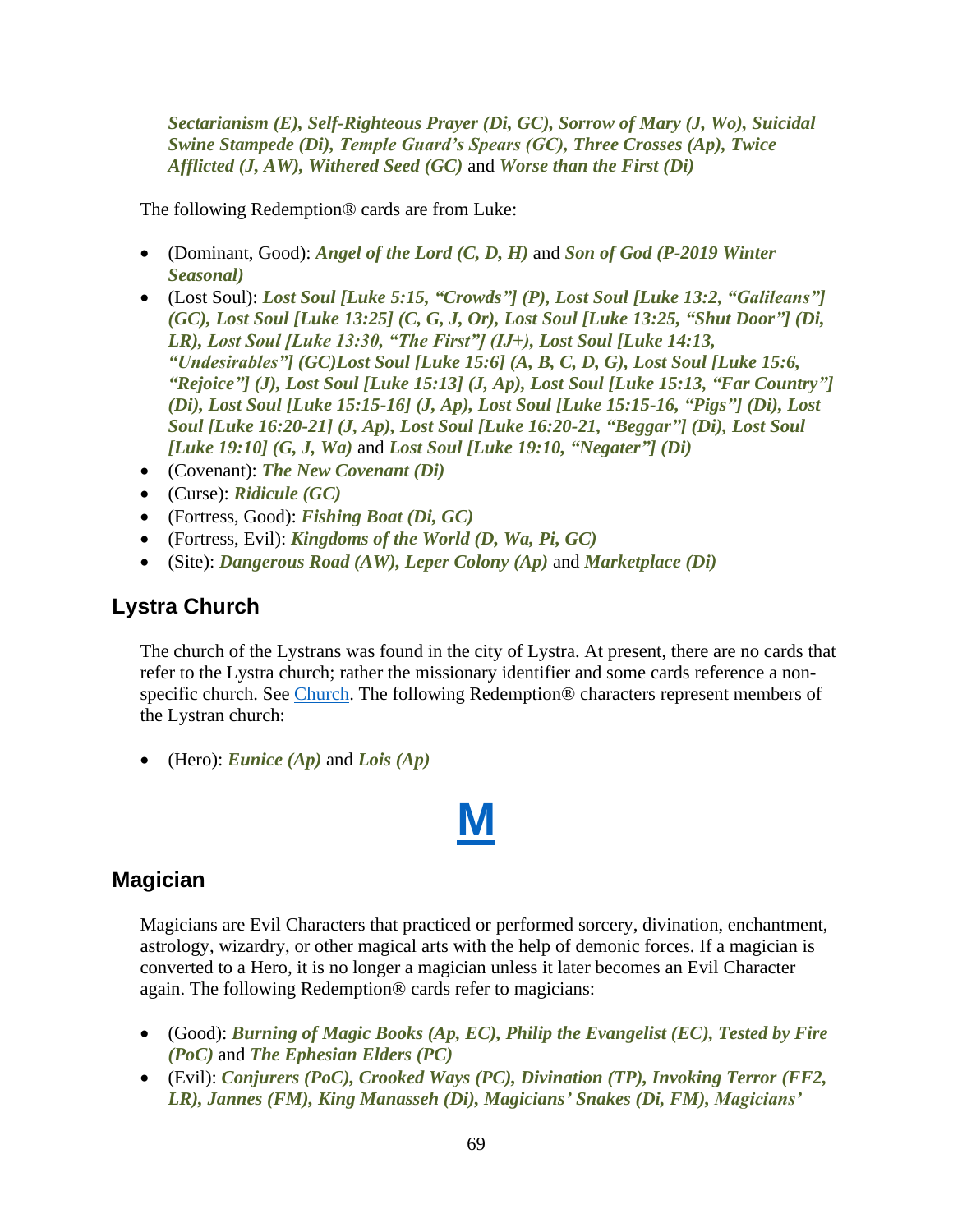*Staves (FM), Mimicking Miracles (CW), Pride of Simon (EC), Soothsayers of Babylon (PoC), Summoned to Interpret (PoC)* and *The Judean Mediums (PC)*

• (Neutral): *Magic Charms (TP)*

By rule, only Evil Characters are magicians. The following Redemption® Evil Characters are magicians:

• *Astrologers (Pr, TP, LR), Babylon the Great (Wa), Balaam (Pr, Di, LR), Chaldeans (Pr, P), Conjurers (PoC), Damsel with Spirit of Divination (Pr, TP), Egyptian Magicians (FF2, LR), Elymas (Bar-Jesus) the Sorcerer (Ap), Elymas the Sorcerer (Di, EC), Enchanter (Pr, TP), Jambres (Pi, FM), Jannes (Pi, FM), King Manasseh (Di), Laban (F, P), Manasseh (Pr), Manasseh, the Wicked (LC), Medium in Endor (CW), Necromancer (PoC), Pharaoh's Magicians (Pa), Philistine Diviners (P), Philistine Soothsayers (PoC), Profane Daughters (PoC), Simon the Magician (Ap, EC), Soothsayers of Babylon (PoC), Sorcerers (RJ), The Divining Damsel (P), The False Prophet (Pr, EC, RJ), The Harlot (RJ), The Judean Mediums (PC), User of Curious Arts (TP), Users of Curious Arts (Pr), Whore of Babylon (Or), Witch of Endor (Pr, Wa), Wizard (PC), Wizards (Pr)* and *Workers with Familiar Spirits (Pr)*

## **Major or Minor Prophet**

A major prophet is one of the four prophets who wrote the longer prophetic books of the Old Testament. A minor prophet is one of the twelve prophets who wrote the shorter prophetic books of the Old Testament. The following Redemption® cards refer to major or minor prophets:

• (Good): *Amos (PoC), Habakkuk (PoC), Haggai (PoC), Hosea (PoC), Joel (PoC), Malachi (PoC), Micah (PoC), Nahum (PoC), Obadiah (PoC), The Angel of His Presence (PoC), The Watchman (P), Zechariah, the Renewer (PoC)* and *Zephaniah (PoC)*

The following Redemption® characters are major or minor prophets:

- (Major Prophets): *Daniel (Pr, CW, P), Daniel, the Apocalyptist (LR), Ezekiel (Pr, Pi, FF), Ezekiel, the Vindicator (PoC), Isaiah (Pr, FF), Isaiah, Prince of Prophets (PoC), Jeremiah (D, Pr, Pi, TP)* and *Jeremiah, Hope Bringer (PoC)*
- (Minor Prophets): *Amos (Pr, PoC), Habakkuk (Pr, TP, PoC), Haggai (FF, PoC), Hosea (Pr, FF, PoC), Joel (FF, PoC), Jonah (Pr, PoC), Malachi (Pr, PoC), Micah (RA, PoC), Nahum (FF, PoC), Obadiah (FF, PoC), Zechariah (Pr, Pi, RA), Zechariah, the Renewer (PoC)* and *Zephaniah (Pr, PoC)*

## <span id="page-69-0"></span>**Mark Card**

Mark cards are cards from the book of Mark in the Bible. The following Redemption® cards refer to Mark cards: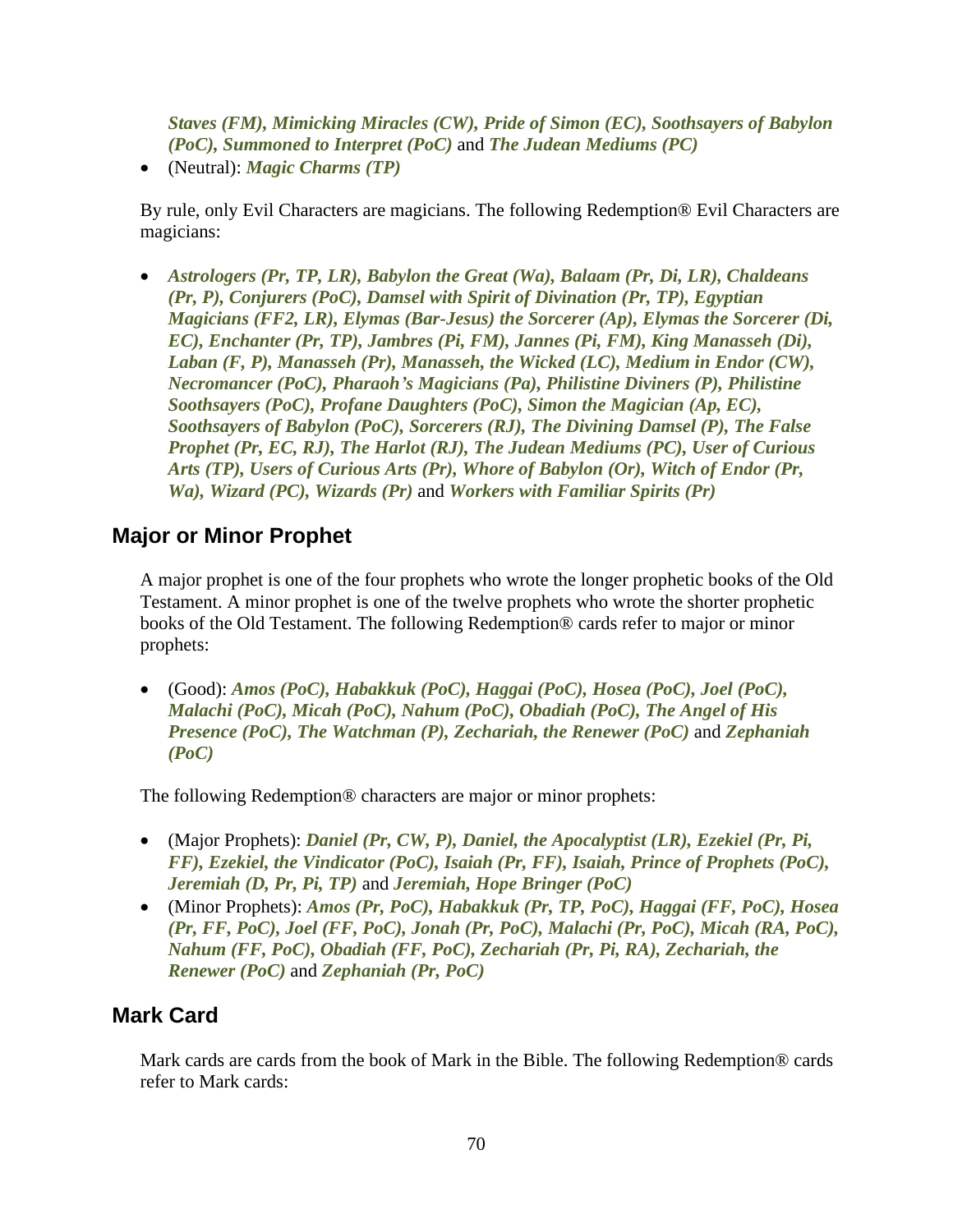• (Good): *Mark (EC)*

The following Redemption® characters are from Mark:

- (Hero): *Bartimaeus (P), Jairus (GC, P), Jairus' Daughter (Wo, H, GC), Mary the Mother of James (RA), Peter's Mother-in-law (Ap), Salome (RA)* and *Simon of Cyrene (P)*
- (Evil): *Barabbas (Pi), Callous Conspirators (GC), Disciples of the Pharisees (GC), Foul Spirit (E, J), Hard-Hearted Religious Leaders (Or, Di), Herodias (A, Or), High Priest's Maid (RA), Judas Iscariot (B, Or, Pi), Mary's Seven Demons (FF), Salome (B, Or, TP), Strong Demon (D, G, Di)* and *The Rich Young Ruler (E)*

The following Redemption® Enhancements are from Mark:

- (Good): *Boanerges (GC), Faith of Bartimaeus (Ap), Love of Jesus (F), New Covenant (IJ+), Ordained as a Disciple (P), Reach of Desperation (H, Wo, LR), Sent Two by Two (Di, GC), Sons of Thunder (Di)* and *Talitha Kum! (GC)*
- (Evil): *Beheaded (Di), Consumed by Wants (AW), Deafening Spirit (Pi), Duplicity (GC), Flight (Wa, G), Imprisoned (Di), Judas' Plot (Di), Knocked to the Ground (AW), Rash Oath (TP), Sinning Hand (Pi)* and *Surreptitious Scheme (GC)*

The following Redemption® cards are from Mark:

- (Lost Soul): *Lost Soul [Mark 1:40] (J, Ap, LR)*
- (Artifact): *Denarius (IJ+, Di), Temple Veil (GC)* and *Three Nails (Ap)*
- (Covenant): *New Covenant (IJ+)*
- (Fortress, Good): *Herod's Temple (Di, GC)* and *The Garden Tomb (RA)*
- (Site): *Herod's Temple (G)*

#### **Martyr**

In Redemption®, a martyr is a character that was referred to as a martyr in the Bible based upon the original language or that is generally agreed upon in church tradition or has "martyr" in the card title. If a martyr is converted to an Evil Character, it is no longer a martyr unless it later becomes a Hero again. The following Redemption® cards refer to martyrs:

- (Good): *Angel from the Sun (RJ), Antipas (RJ), Blood of the Lamb (RJ), Guardian of Your Souls (RJ), Heavenly Temple (RJ), Justin Martyr (RJ), Philip of Bethsaida (GC)* and *Resurrection of Martyrs (RJ)*
- (Evil): *The Harlot (RJ)*
- (Neutral): *The Golden Altar (RJ)*
- (Dual-Alignment): *Third Bowl of Wrath (RJ)*

By rule, only Heroes are martyrs. The following Redemption® Heroes are martyrs: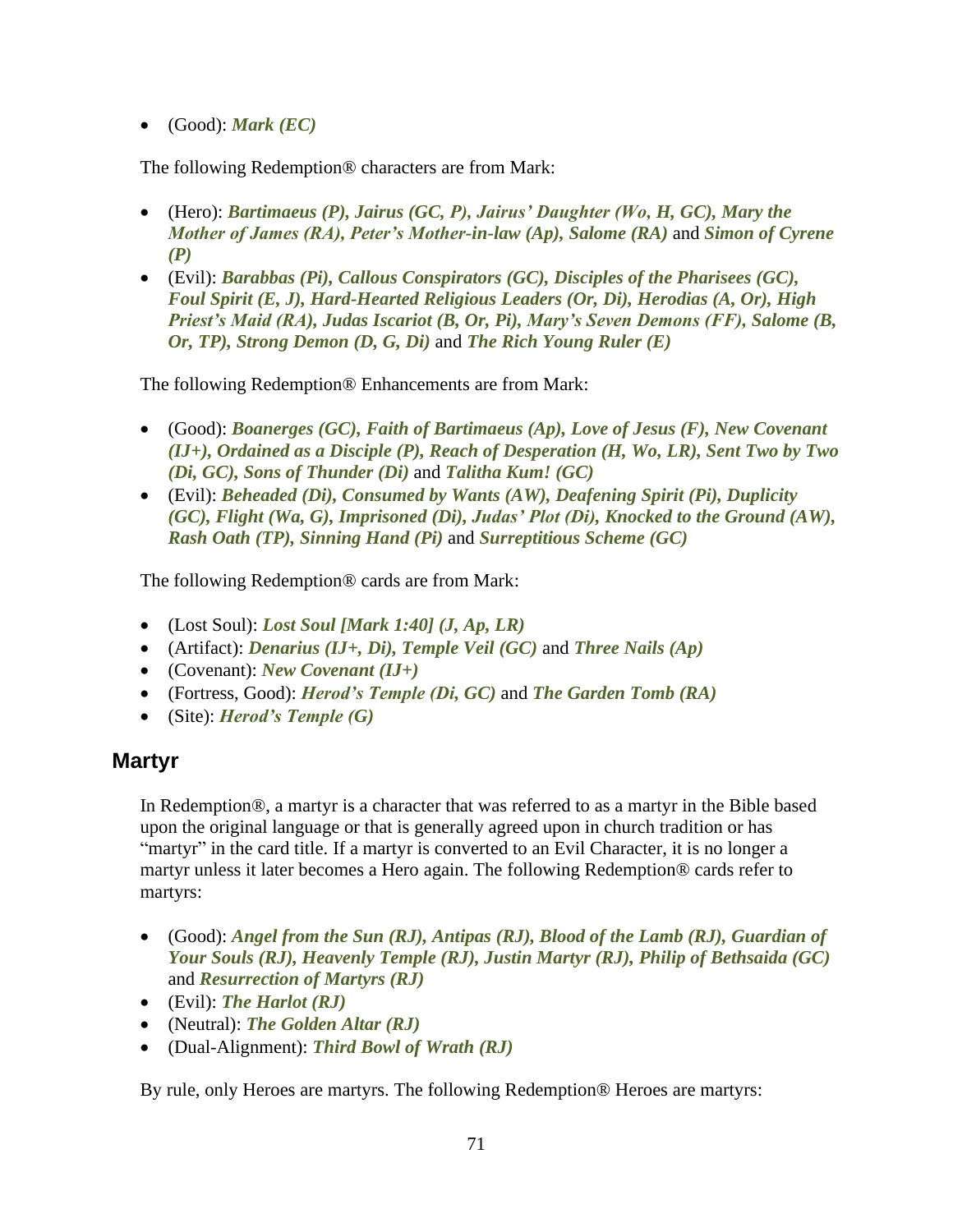• *Andrew (I, Ap), Antipas (RJ), Bartholomew (Di), Bartholomew (Nathanael) (GC), Bartholomew (Nathaniel) (Ap), Bartholomew the True (GC), Faithful Witness (RJ), James (I), James (half-brother of Jesus (Ap), James Son of Alphaeus (Ap), James Son of Zebedee (Ap), James, Leader in Jerusalem (PC), James, Son of Alphaeus (Di, GC), James, son of Zebedee (H), James, the Younger (GC), Judas (Thaddaeus) (GC), Justice Seekers (RJ), Justin Martyr (RJ), Mark (B, D, Or, EC), Matthew (Di), Matthew (Levi) (Ap, GC), Matthew the Publican (GC), Matthias (Ap, EC, GC), Paul (Ap, P), Peter (I, Ap, EC), Philip (Ap, Di), Philip of Bethsaida (GC), Philip the Pragmatic (GC), Polycarp (RJ), Saint Simon (GC), Simon the Zealot (Ap, Di), Simon the Zealous (GC), Stephen (Ap, EC), Thaddaeus (Ap, GC), Thaddeus (Di), The Two Witnesses (RJ), Thomas (Ap, Di), Thomas the Assured (GC)* and *Thomas the Twin (GC)*

#### <span id="page-71-0"></span>**Matthew Card**

Matthew cards are cards from the book of Matthew in the Bible. The following Redemption® cards refer to Matthew cards:

• (Good): *Matthew (Di)*

The following Redemption® characters are from Matthew:

- (Hero): *Abihud, the Exilarch (LC), Abihud, the Progeny (LC), Achim, the Compiler (LC), Achim, the Talmid (LC), Angel at the Tomb (Wa), Angel at Tomb (Pi), Angel of the Harvest (RA), Angel of Warning (Ap, TP, LR), Attending Angel (Ap, TP), Azor, the Recusant (LC), Azor, the Submissive (LC), Centurion (Pa), Eleazar, the Potentate (LC), Eleazar, the Vassal (LC), Eli (AW), Eliakim, the Expatriate (LC), Eliakim, the Restored (LC), Eliud, the Pious (LC), Eliud, the Revolutionary (LC), Faithful Servant (A, C, Or, GC, P), Gathering Angel (I), Guardian Angel (Ap, Di), Jacob, Disgruntled Subject (LC), Jacob, Relegated Servant (LC), James, Son of Alphaeus (Di), Joseph the Carpenter (Ap), Joseph, the Carpenter (LC), Joseph, the Righteous (LC), Judas (Thaddaeus) (GC), Kira (AW), Legion of Angels (I), Matthan, the Defender (LC), Matthan, the Denigrated (LC), Matthew (Di), Saint Patrick (GC, P), Thaddaeus (GC), Thaddeus (Di), The Centurion at Calvary (Di), The Centurion at Capernaum (TP), The Magi (FF), Zadok, the Consummate (LC)* and *Zadok, the Unassuming (LC)*
- (Evil): *Archelaus (Ap, Di), Blinding Demon (Pi), Controlling Demon (J, Ap), Disbelieving Sadducees (Di), Dubious Doubters (GC), Herod the Great (Ap, Di), Herodian (E), High Priest Caiaphas (Ap, Pi), Injuring Demon (Pi), Insincere Inquisitors (GC), Mocking Soldier (Wa, Pi), Mocking Soldiers (J), Pharisees [Looking Left] (Ap), Pharisees [Looking Right] (Ap), Pilate's Soldiers (J), Plotting Priests (GC), Proud Pharisee (TP, GC), Spirit of Temptation (TP), The Brood of Vipers (GC), The Entrapping Pharisees (TP, LR), The Expert Lawyer (GC), The Proselytizers (GC)* and *Unclean Spirit (E, J)*

The following Redemption® Enhancements are from Matthew: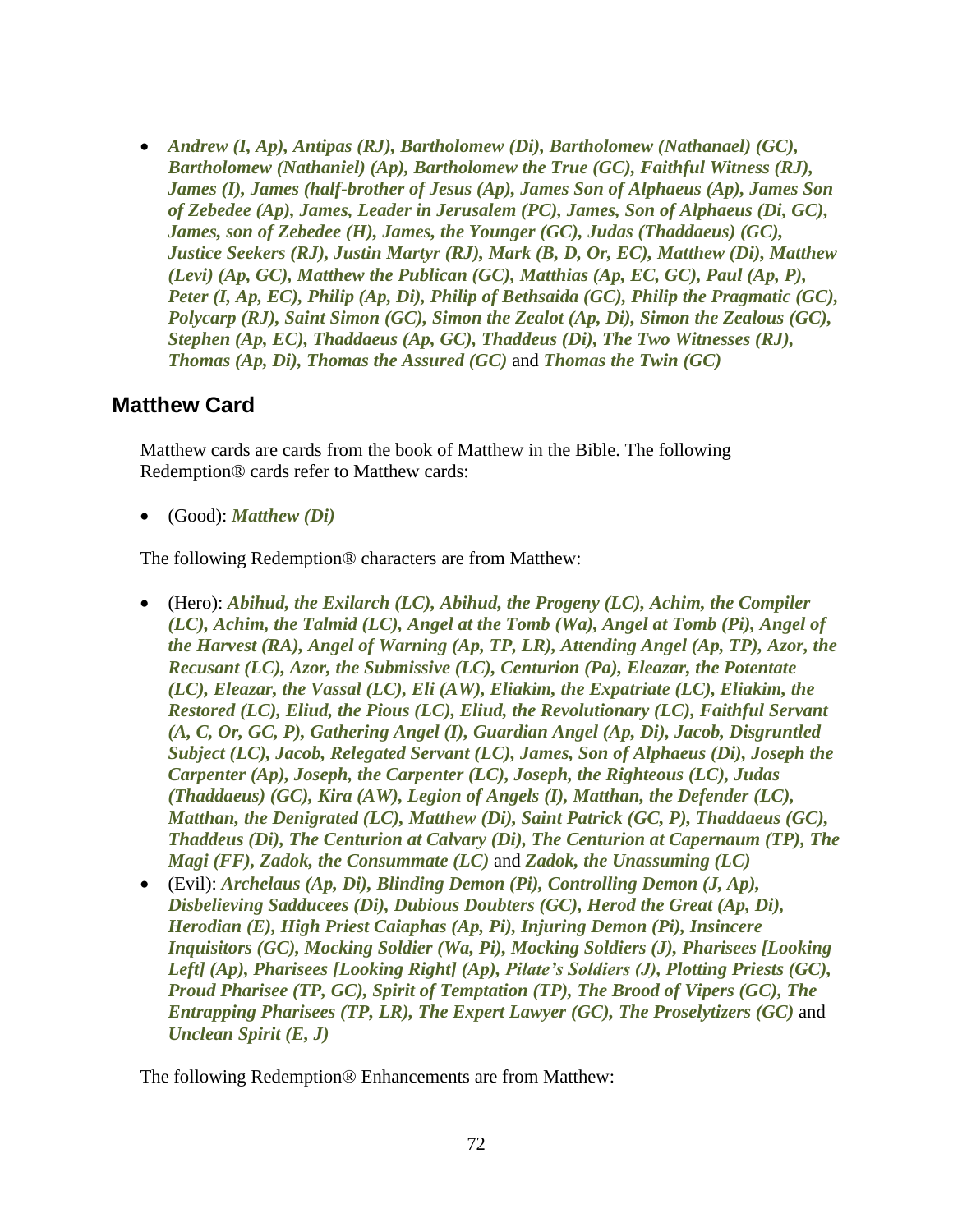- (Good): *A Roman Soldier's Faith (Ap), Alabaster Jar (Ap), Angelic Guidance (I, Ap), Authority of Christ (Or, GC, P), Authority of Peter (I, Ap), Baptism (D), Baptism of Jesus (Di), Built on the Rock (Pi), Burning up the Chaff (H), Cast out Demons (H), Centurion's Proclamation (Di), Children (Wo), Day of Judgment (GC), Ears to Hear (AW), Endurance (Or), Faith (B, D, Or), Faith as a Mustard Seed (GC), Faith as Children (Wa, Pi), Fishers of Men (I, Ap), Gathering of Angels (Wa, Ki), Great Faith (H, Wo), Guarding (AW), "He Is Risen" (RA, LR), His Sacrifice (GC), No Need for Spices (RA), Not Alone (AW), Out of Egypt (PoC), Overwhelming Presence (I), Passover Hymn (Di), Pearl of Great Price (Ap), Raised to Life (F), Raising of the Saints (Wa, Pi), Resurrection (Wa, Pi, Di), Sowing the Seed (Ap), Steadfastness of Peter (A, C, Or), Sword of the Guardian (AW), The Empty Tomb (Ap), The Great Commission (GC), The Might of Faith (Pi), Unpardonable (GC), Walking on Water (I, GC, P), Wedding Party (F), Wheat and Tares (Di), Wonderment (I, Ap)* and *You Are the Christ (I)*
- (Evil): *Arrest in Gethsemane (Di), Betrayal (Ap), Built on the Sand (Pi), Chief Priests' Offer (Di), Crucify Him (Ap), Crucify Him! (J), Dance of Death (Wo), Darkness (A, Or, Wa, FM), Demanding Miracles (GC), Denying Blame (G), Distort the Truth (GC), Doctrine Like Leaven (RA), Escape to Egypt (Di), Evil (Or), Failed Objective (AW), False Accusations (GC), False Witness (G), Foolishness of Five Virgins (Wo), Fruitless Tree (E), Herod's Treachery (TP), High Priest's Plot (Pi, GC), Hypocrite's Proselyte (J), Mask of Self-glorification (Wa), Massacre of Innocents (Ap, Di), Moths (Pi), Palsy (Ap), Paying Taxes (CW), Peter's Curse (Di, GC), Pretension (TP, GC), Pride in Position (Pi), Roman Whip (J), Romans Destroy Jerusalem (RA, LR), Rust (Pi), Strike the Shepherd (GC), Tenants Kill the Son (Di, GC), Tormentors (Wa), Two Possessed by Demons (FF), Vine-Grower's Rebellion (GC), Washing Hands (Di), Wickedness of the Tenants (Di)* and *Wolves in Sheep's Clothing (Di)*
- (Dual-Alignment): *Ten Virgins (GC)*

The following Redemption® cards are from Matthew:

- (Dominant, Good): *Son of God (P-2022 Spring Seasonal)*
- (Dominant, Evil): *Burial (B-Ul, D, F, G, P)*
- (Dominant, Dual-Alignment): *Crowd's Choice (GC)*
- (Lost Soul): *Lost Soul [Matthew 8:34, "Site Release"] (AW), Lost Soul [Matthew 19:23, "Speed Bump"] (Pi)* and *Lost Soul [Matthew 19:26, "First Round Protect"] (AW)*
- (Artifact): *Burial Shroud (Ap), Concealed Riches (GC), Cross Beams of the Cross (Ap), Four-Drachma Coin (Di), Gifts of the Magi (F), Holy Grail (Wa), Matthew's Begats (LC), Temple Veil (F), The Cross (GC), The Master's Table (Di)* and *Thirty Pieces of Silver (Ap, GC)*
- (Covenant): *His Sacrifice (GC)*
- (Curse): *Peter's Curse (Di, GC)*
- (Fortress, Good): *Potter's Field (Wa, Ki)* and *The Church of Christ (GC)*
- (Fortress, Evil): *High Priest's Palace (Pi, GC)* and *The Gates of Hell (TP, LR)*
- (City): *Bethlehem (P)* and *Jerusalem (GC)*
- (Site): *Caesarea Philippi (Di), Chorazin (Di), Golgotha (Ap, Di, GC), Herod's Dungeon (Wo, TP), Nazareth (Di)* and *Place of Temptation (AW)*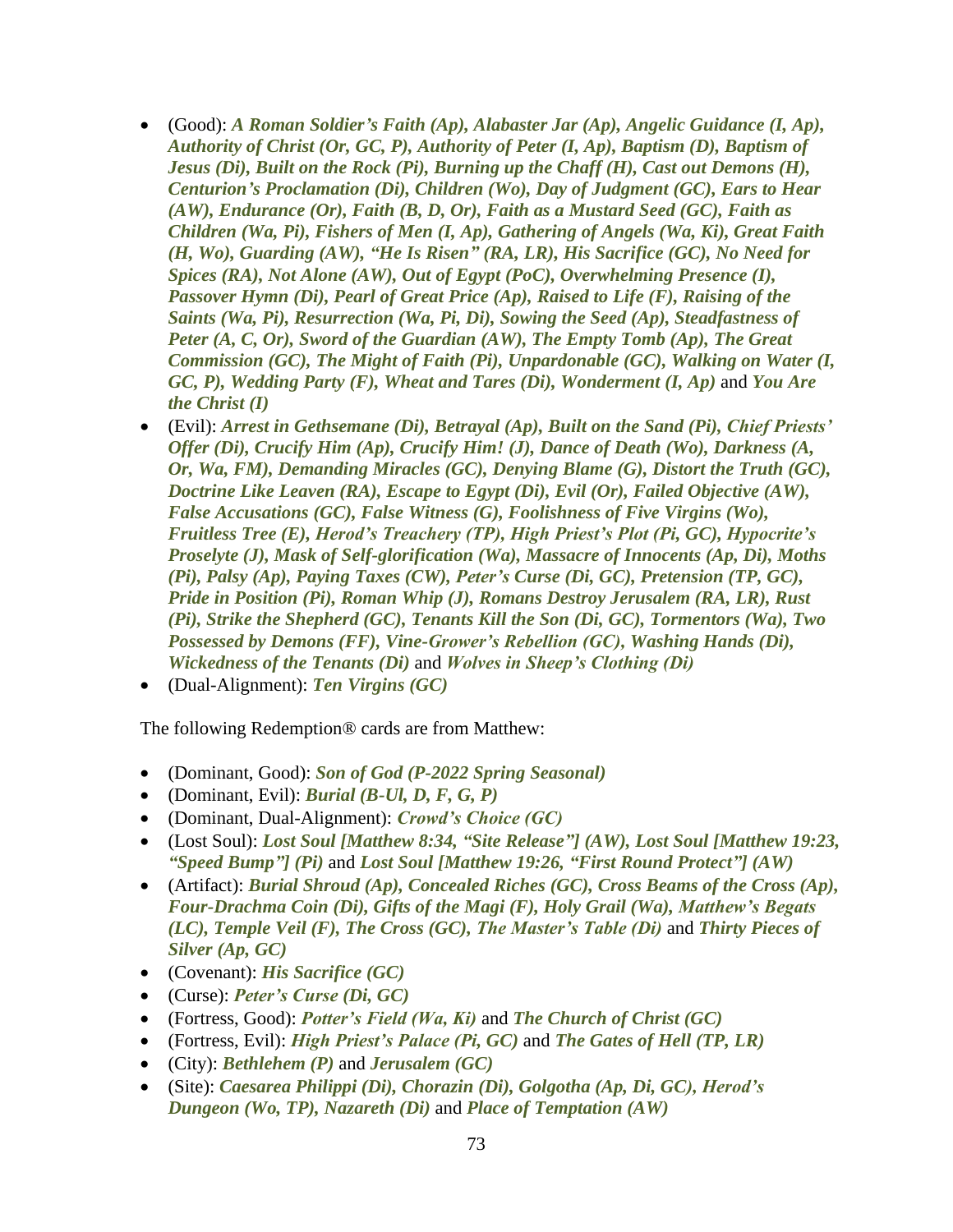### **Medo-Persian**

See [Persian.](#page-79-0)

# **Mentioned in I or II Samuel**

Heroes mentioned in I or II Samuel do not necessarily have a reference from I or II Samuel, but are mentioned within the books of I and II Samuel in the Bible. The following Redemption® cards refer to Heroes mentioned in I or II Samuel:

• (Good): *Joab (P)*

The card above further limits the phrase by specifying that it only applies to red Heroes. The following Redemption® characters are mentioned in I or II Samuel:

• (Red Hero): *Abigail (Wo), Abishai (Wa, Ki), Adino (Or, Ki), Ahimaaz (FM), Ahimelek the Hittite (RA2), Asahel (C, OR, TP), Barak (Pa, CW), Benaiah (FM), Caleb (FF, FM), David [Red] (Wa, Ki), David, Outcast's Refuge (LC), David, the Anointed (LC), David, the Contrite (LC), David, the Shepherd (CW), Dodai the Ahohite (RA), Elhanan (FM), Heldai (FF), Hushai (A, Or), Jephthah (Pa), Jesse, the Root (LC), Joab (Or, CW, P), Jonathan, Son of Shimei (FM), Naharai (FF), Sibbechai (Pi), Uriah (Or), Uriah the Hittite (RA2)* and *Zalmon (RA)*

# <span id="page-73-0"></span>**Micah Card**

Micah cards are cards from the book of Micah in the Bible. The following Redemption® cards refer to Micah cards:

• (Good): *Micah (PoC)*

The following Redemption® characters are from Micah:

- (Hero): *Micah (RA, PoC)*
- (Evil): *Assyrian Invaders (PoC), The Afflicted (PoC)* and *The Outcasts (PoC)*

The following Redemption® Enhancements are from Micah:

- (Good): *Out of Bethlehem (PoC)* and *Swords into Plowshares (RA)*
- (Evil): *Siege (Wa, Ki)* and *Stricken (PoC)*

The following Redemption® cards are from Micah:

• (City): *Bethlehem (P)*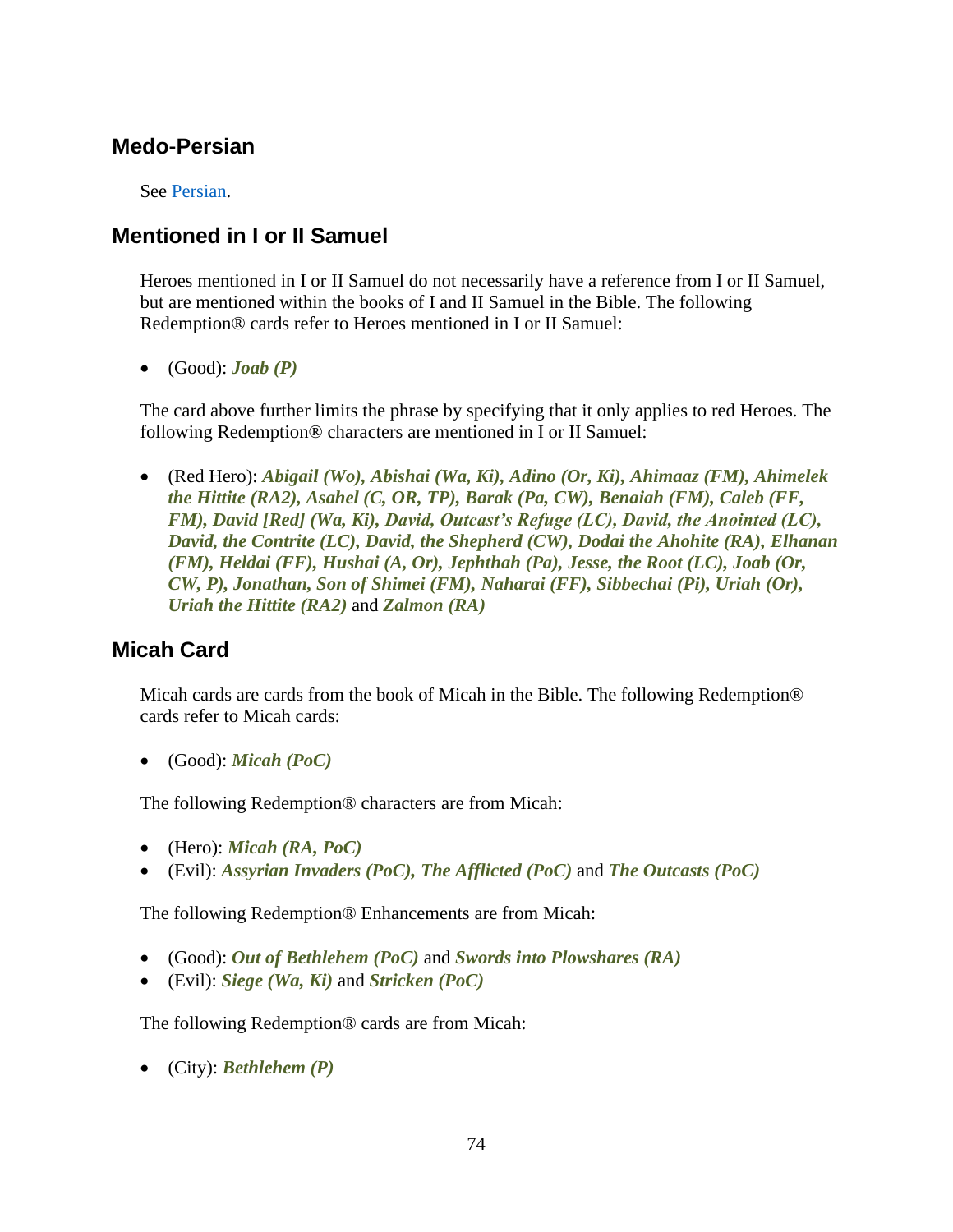#### **Missionary**

A missionary is someone who traveled from their home church to another city or region to proclaim the gospel of Christ for the purpose of converting the hearers and establishing a church from the new converts. Missionaries often lived in the city or region for an extended period of time.

Your missionaries in play or set aside have the added benefit of being part of the church you control with the most church members; there is no benefit in the case of a tie for the most. A missionary that becomes part of another church also retains its original church identifier(s). See [Church](#page-15-0) for a list of churches. The following Redemption<sup>®</sup> cards refer to missionaries:

- (Good): *Aquila (EC), Bereans (EC), Burning of Magic Books (EC), Epaphroditus (PC), Missionary Ship (EC), Onesiphorus (PC), Prayer and Fasting (EC), Priscilla (EC), Secundus (EC), The Generous Givers (PC), Timothy (EC)* and *Titus Justus (EC)*
- (Evil): *Doomed Conspirators (PC)*
- (Neutral): *Letter to the Philippians (PC)*

By rule, only Heroes are missionaries. The following Redemption® characters are missionaries:

• *Andrew (I, Ap), Apollos (Ap, EC), Aquila (Ap, EC), Barnabas (B, D, Or, EC), Bartholomew (Di), Bartholomew (Nathanael) (GC), Bartholomew (Nathaniel) (Ap), Bartholomew the True (GC), James (I), James Son of Alphaeus (Ap), James Son of Zebedee (Ap), James, Son of Alphaeus (Di, GC), James, son of Zebedee (H), James, the Younger (GC), John (H, I, Pr, P), John, the Apocalyptist (RJ), John, the Revelator (RJ), Judas (Thaddaeus) (GC), Luke (Ap, EC), Mark (B, D, Or, EC), Matthew (Di), Matthew (Levi) (Ap, GC), Matthew the Publican (GC), Matthias (Ap, EC, GC), Paul (Ap, P), Peter (I, Ap, EC), Philip (Ap, Di), Philip of Bethsaida (GC), Philip the Evangelist (Ap, EC), Philip the Pragmatic (GC), Priscilla (H, Ap, EC), Saint Patrick (GC, P), Saint Simon (GC), Silas (B, D, Or, EC), Simon the Zealot (Ap, Di), Simon the Zealous (GC), Thaddaeus (Ap, GC), Thaddeus (Di), Thomas (Ap, Di), Thomas the Assured (GC), Thomas the Twin (GC), Timothy (H, Ap, EC)* and *Titus (Ap, EC)*

#### <span id="page-74-0"></span>**Moabite**

Moabites were people who lived in the land of Moab. See [Nationality.](#page-76-0) The following Redemption® cards refer to Moabites:

- (Evil): *Chemosh Worship (FM), David's Servants (FM), Emim (FM), King Balak (FM), King Eglon (FM), King Mesha (FM), Men of Moab (PoC), Moab (FM), Moabite Army (FM)* and *Moabite Marauders (FM)*
- (Neutral): *Land of Moab (LC)*

The following Redemption® characters are Moabites: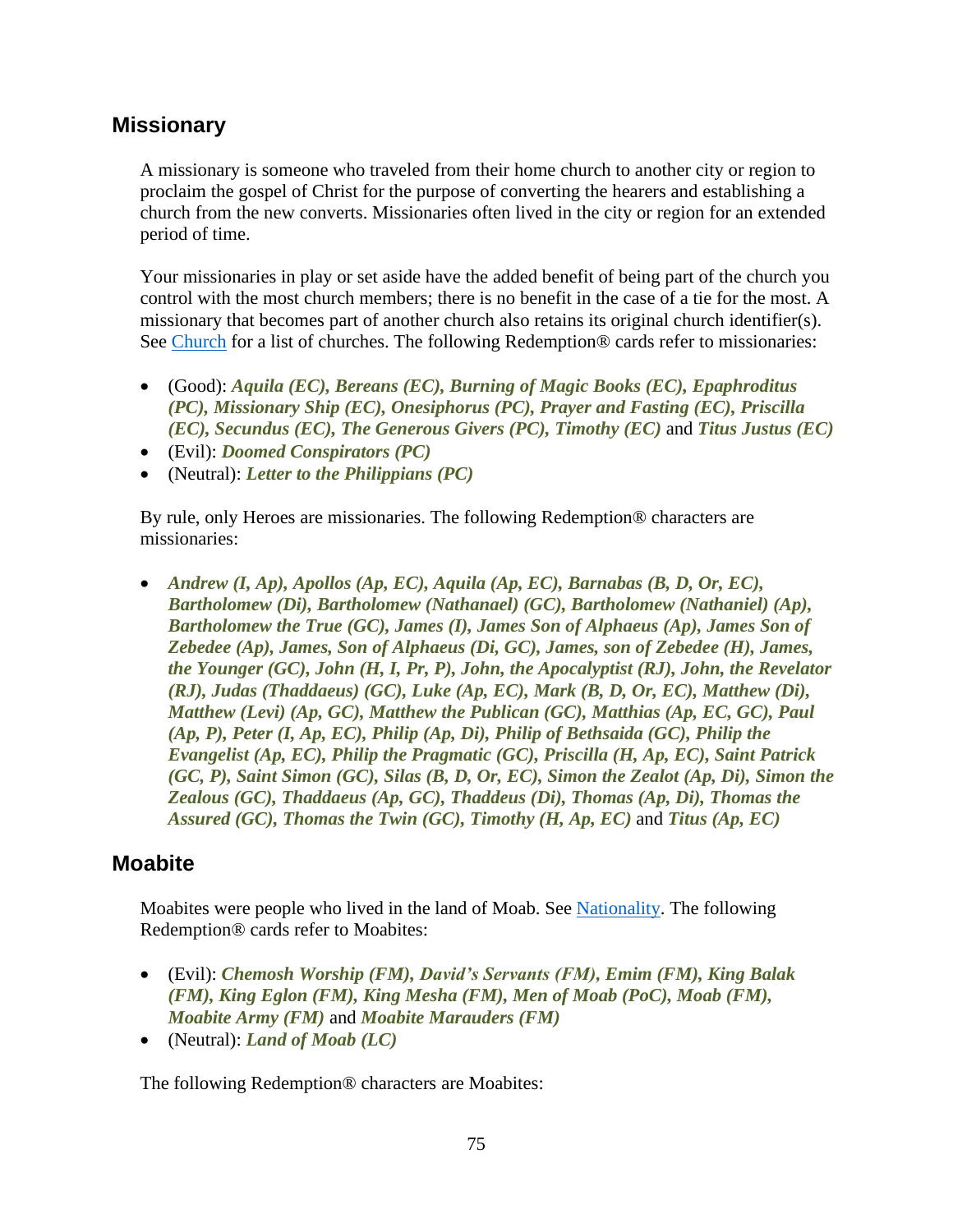- (Good): *Ruth (B, D, J, Or), Ruth, the Devoted (LC)* and *Ruth, the Redeemed (LC)*
- (Evil): *Ambushed Moabites (LC), David's Servants (FM), Emim (FM), Foreign Wives (RA3), King Balak (FM), King Eglon (FM), King Mesha (FM), Men of Moab (PoC), Moab (FM), Moabite Army (FM), Moabite Camp (LC), Moabite Marauders (FM), Moabite Messenger (LC), Orpah (Pa, FM)* and *Unrepentant Moabites (LC)*

# **Mob**

A mob is a group of like-minded or agitated individuals who form large crowds with the intention of forcing an authority's hand or to cause violence or harm to an offending individual or group. The following Redemption® cards refer to mobs:

• (Evil): *Doomed Conspirators (PC)*

The following Redemption® characters are mobs:

• (Evil): *Angry Mob [Black] (EC), Angry Mob [Brown] (Ap, EC), Angry Mob [Gray] (EC)* and *Doomed Conspirators (PC)*

# **Musician**

A musician is defined as a person who wrote songs, led a group of people in singing and worship, or who was described in the Bible as being a musician by profession. The following Redemption® cards refer to musicians:

- (Good): *Chenaniah (RA), Cymbals of the Levites (RA), Jehoshaphat, the Seeker (LC), Jeiel (RA), Magnificat (Di), Musicians' Chambers (RA), Music Leader (PC), Nunc Dimittis (Di), Prophets of Gibeath (P), Sing with Stringed Instruments (RA), Temple Dedication (RA3), The Lord Goes Before You (FM), The Tabernacle (P)* and *Word of Christ (PC)*
- (Neutral): *Ark of the Covenant (RJ)* and *David's Harp (P)*

By rule, only Heroes are musicians. The following Redemption® characters are musicians:

• *Asaph (Pi), Barak (Pa, CW), Chenaniah (RA), David [Green] (Wa, Ki), David [Red] (Wa, Ki), David, God's King (PoC), David, Heart After God (LC), David, Outcast's Refuge (LC), David, the Anointed (LC), David, the Contrite (LC), David, the Psalmist (CW), David, the Shepherd (CW), Deborah (A, Or, PoC), Ethan (Pi), Habakkuk (Pr, TP, PoC), Hannah (Or, PoC), Heman (Pi), Isaiah (Pr, FF), Isaiah, Prince of Prophets (PoC), Jeiel (RA), Jephthah's Daughter (FM), King David (P), King Solomon (TP, P), Miriam (A, C, G, Or, PoC), Moses (G, Pr, Wa, CW, LR, P), Moses, Friend of God (PoC), Music Leader (PC), Prophets of Gibeath (P), Solomon, the Wise (LC)* and *The Twenty-Four Elders (RJ)*

For cards other than musicians that involve music, see **Involves Music**.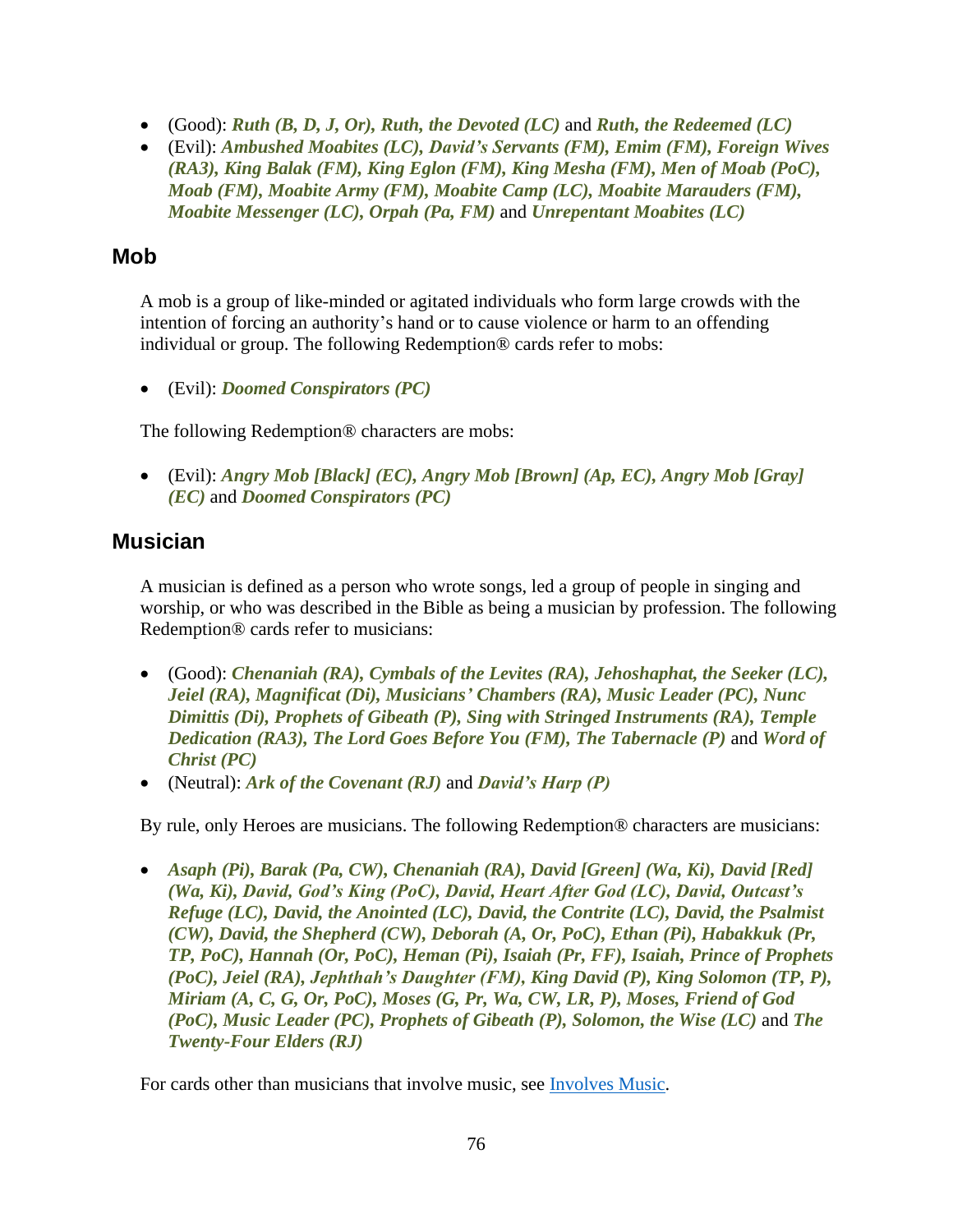# **[N](#page-1-0)**

# <span id="page-76-0"></span>**Nationality**

Nationality refers to the physical location or the ethnic group that a character came from, or resided in. Most cards have or refer to a specific nationality, but the following Redemption® cards refer to a non-specific nationality:

• (Evil): *Kings of the Earth (RJ)*

The nationalities in Redemption<sup>®</sup> are: Amalekite, Ammonite, Arabian, [Assyrian,](#page-10-0) [Babylonian,](#page-11-0) [Canaanite,](#page-13-0) [Edomite,](#page-22-0) [Egyptian,](#page-22-1) Ethiopian, [Greek,](#page-39-0) Israelite, Judean, Massan, Midianite, [Moabite,](#page-74-0) [Persian,](#page-79-0) [Philistine,](#page-81-0) Phoenician, [Roman,](#page-89-0) Salemite, [Samaritan,](#page-95-0) Sidonian and [Syrian.](#page-99-0)

# **Nativity Card**

Nativity cards are cards related to the birth and early life of Jesus. Nativity cards have a reference from chapter 1 verses 18 to 25 or chapter 2 of the book of Matthew in the Bible, or chapters 1-2 of the book of Luke in the Bible. At present, there are no cards that refer to nativity cards.

The following Redemption® characters are nativity characters:

- (Hero): *Angel of Warning (Ap, TP, LR), Anna (Pr, Di), Elisabeth (Wo), Gabriel (I, Wa, Di), Joseph the Carpenter (Ap), Mary (B, D, Or, P), Mary, Faithful Servant (LC), Mary, Holy Virgin (GC), Mary, Mother of Christ (LC), Mary, Willing Servant (GC), Simeon (Pr, Wa, Di), The Magi (FF)* and *Zecharias, Father of John (Pi)*
- (Evil): *Archelaus (Ap, Di), Emperor Augustus (P), Herod the Great (Ap, Di)* and *Quirinius (J)*

The following Redemption® Enhancements are nativity Enhancements:

- (Good): *A Child is Born (P), Angelic Guidance (I, Ap), Angelic News (I, Ap), Benedictus (Di), Birth Foretold (Di), Burning Incense (Pi), Child of Great Wisdom (Ap), Formal Training (F), Gabriel meets Zecharias (FF), Glad Tidings (I, Ap), Gloria in Excelsis Deo (Di), His Name is John (Di), Magnificat (Di), Multitude (AW), Nunc Dimittis (Di), Out of Egypt (PoC), Spirit of Elijah (PoC), Submissiveness of Mary (B, D, Or), Weapon of Light (AW)* and *Worshipping God (AW)*
- (Evil): *Escape to Egypt (Di), Herod's Treachery (TP), Massacre of Innocents (Ap, Di), Pierced Heart (Ap)* and *Sorrow of Mary (J, Wo)*

The following Redemption® cards are nativity cards: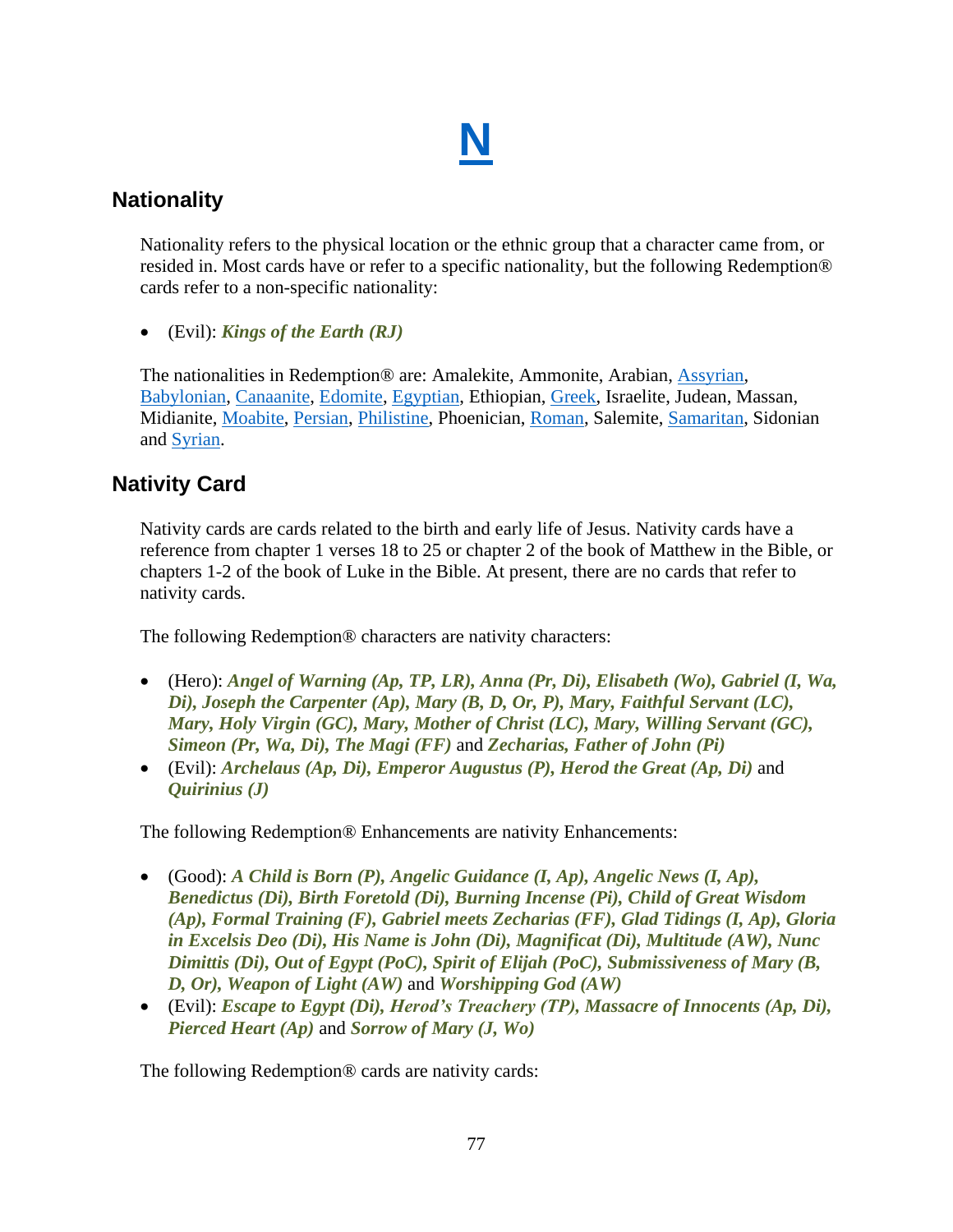- (Dominant, Good): *Angel of the Lord (C, D, H)* and *Son of God (P-2019 Winter Seasonal)*
- (Artifact): *Gifts of the Magi (F)*
- (City): *Bethlehem (P)*

# <span id="page-77-0"></span>**Nehemiah Card**

Nehemiah cards are cards from the book of Nehemiah in the Bible. The following Redemption® cards refer to Nehemiah cards:

• (Good): *Zerubbabel (P)*

The following Redemption® characters are from Nehemiah:

- (Hero): *Eliashib the High Priest (Pi), Jaddua, son of Jonathan (TP), Joiada, Son of Eliashib (FF), Joiakim, Son of Joshua (FF), Jonathan, son of Joiada (P), Nehemiah (Pi), Nehemiah, the Vigilant (P)* and *Shelemiah the Priest (Pi)*
- (Evil): *Sanballat (Pi)*

The following Redemption® Enhancements are from Nehemiah:

- (Good): *Builder's Spear (LC), Builder's Sword (LC), Determination of Nehemiah (Or), Forbidden Marriage (LC), Renewing the Covenant (FF)* and *Standing in the Gap (FF)*
- (Evil): *Priesthood Defiled (Pi)*

The following Redemption® cards are from Nehemiah:

- (Dominant, Evil): *Rubble and Dust (FM)*
- (Covenant): *Forbidden Marriage (LC)*
- (Fortress, Good): *Jerusalem Tower (Pa)* and *Wall of Protection (LC, P)*

#### **Non-human**

Non-human characters include [angels,](#page-8-0) [animals,](#page-8-1) [demons](#page-19-0) and [symbolic](#page-98-0) characters.

#### **N.T.**

"N.T." is an acronym for "New Testament". The following 27 books are considered part of the New Testament:

• [Matthew,](#page-71-0) [Mark,](#page-69-0) [Luke,](#page-66-0) [John,](#page-57-0) [Acts,](#page-6-0) Romans, I Corinthians, II Corinthians, Galatians, [Ephesians,](#page-24-0) Philippians, Colossians, [I Thessalonians,](#page-49-0) [II Thessalonians,](#page-54-0) I Timothy, II Timothy, Titus, Philemon, [Hebrews,](#page-40-0) [James,](#page-54-1) I Peter, II Peter, I John, II John, III John, Jude, and [Revelation.](#page-87-0)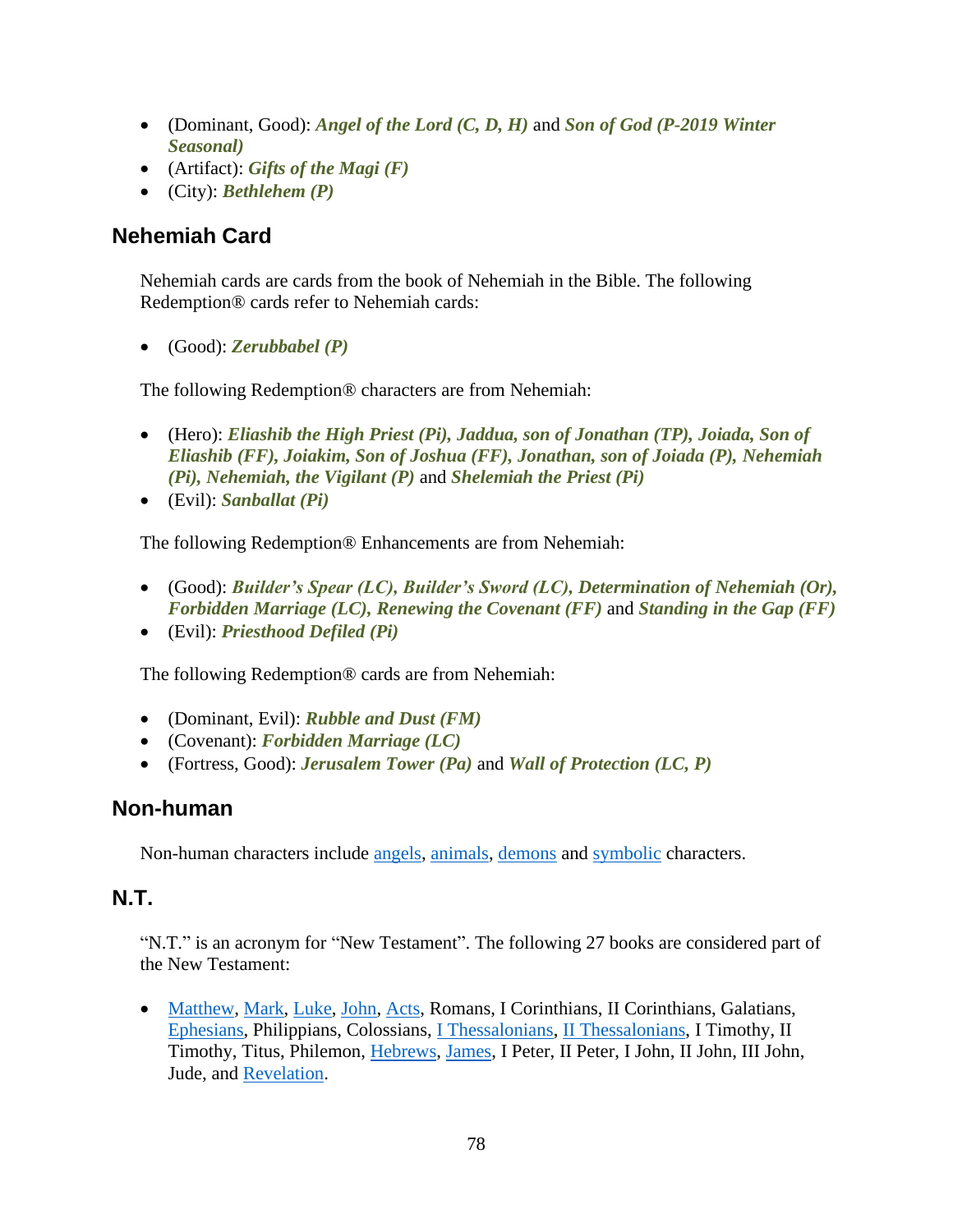Cards with a "N.T." identifier are N.T. cards, regardless of the reference on the card. Cards with a reference from one of the New Testament books are N.T. cards, unless they have an "O.T." identifier. Cards with a historical reference from Josephus are N.T. cards, unless they have an "O.T." identifier.

# **[O](#page-1-0)**

# **O.T.**

"O.T." is an acronym for "Old Testament". The following 39 books are considered part of the Old Testament:

• [Genesis,](#page-32-0) [Exodus,](#page-26-0) [Leviticus,](#page-65-0) Numbers, Deuteronomy, [Joshua,](#page-60-0) [Judges,](#page-61-0) [Ruth,](#page-93-0) [I Samuel,](#page-48-0) [II](#page-53-0)  [Samuel,](#page-53-0) I Kings, [II Kings,](#page-51-0) [I Chronicles,](#page-47-0) [II Chronicles,](#page-49-1) [Ezra,](#page-28-0) [Nehemiah,](#page-77-0) [Esther,](#page-25-0) [Job,](#page-56-0) Psalms, Proverbs, Ecclesiastes, Song of Solomon, [Isaiah,](#page-45-0) [Jeremiah,](#page-55-0) [Lamentations,](#page-65-1) [Ezekiel,](#page-27-0) [Daniel,](#page-17-0) Hosea, Joel, Amos, Obadiah, [Jonah,](#page-58-0) [Micah,](#page-73-0) Nahum, Habakkuk, Zephaniah, [Haggai,](#page-39-1) [Zechariah,](#page-102-0) and Malachi.

Cards with an "O.T." identifier are O.T. cards, regardless of the reference on the card. Cards with a reference from one of the Old Testament books are O.T. cards, unless they have an "N.T." identifier.

# **Offering**

The offerings in Redemption® refer to those done on the altar. The following Redemption® cards refer to offerings:

- (Good): *Day of Atonement (Pi), Dutiful Priest (CW), Joiada, Son of Eliashib (FF)* and *Zerubbabel's Temple (LC)*
- (Neutral): *Altar of Burnt Offering (Pi)*

Only Enhancements can be offerings. The following Redemption® Enhancements are offerings:

• (Good): *Burnt Offering (Pi), Fellowship Offering (Pi), First Fruits (Pi), Gifts and Offerings (CW), Grain Offering (Pi), Guilt Offering (Pi), Scapegoat (Pi, PoC)* and *Sin Offering (Pi)*

**[P](#page-1-0)**

# **Patriarch**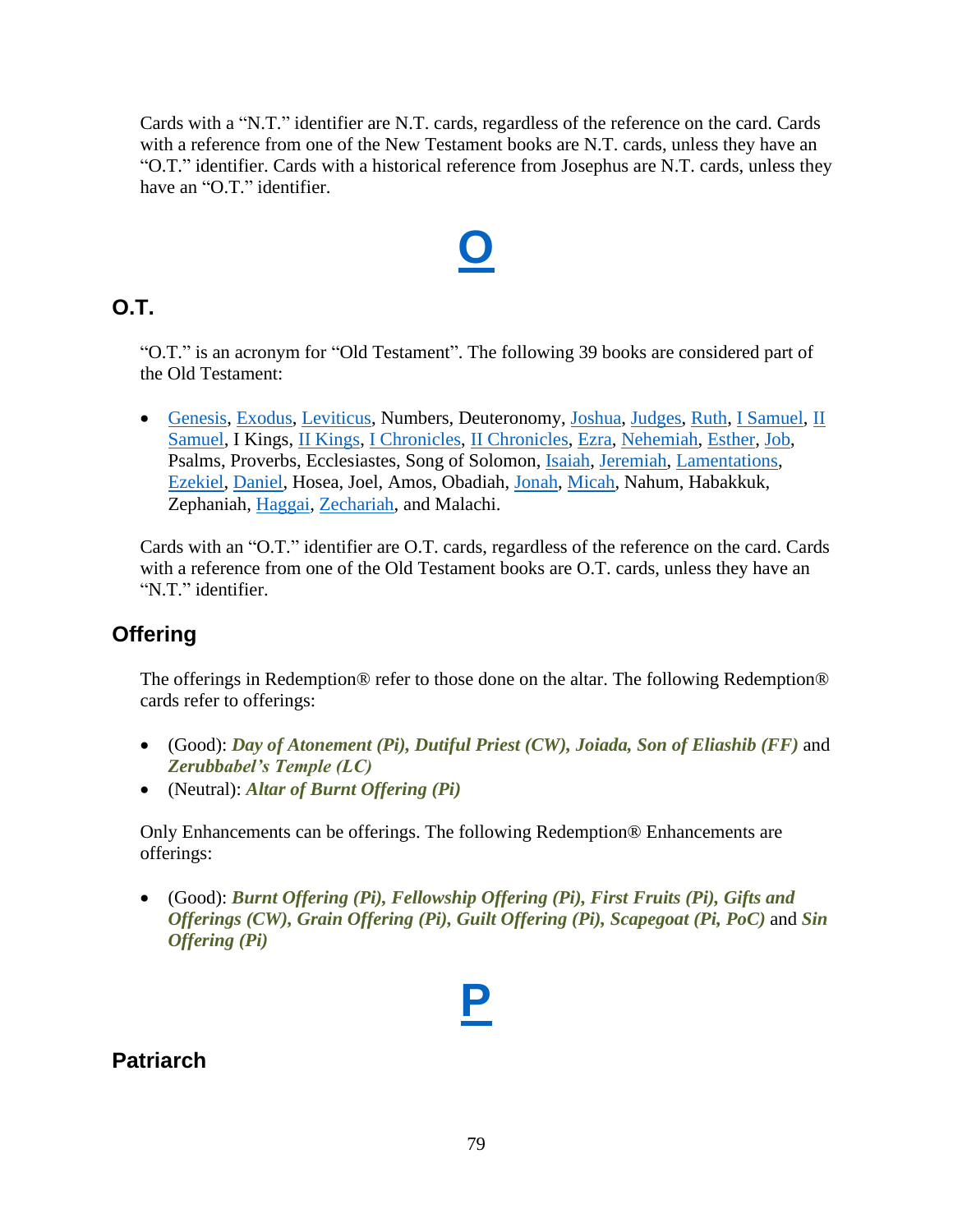In Redemption®, a patriarch is a founding father of the nation of Israel. The following Redemption® cards refer to patriarchs:

- (Good): *Father Abraham (LC), Goshen (LC), Jacob, Follower of God (LC), Judah, the Leader (LC), Leah, Weary-Eyed (LC), Rebekah, the Bride (LC), Terah, the Delayed (LC)* and *The Three Visitors (PoC)*
- (Evil): *Abimelech, King of Gerar (LC)*
- (Neutral): *Jacob's Ladder (PoC)*

The following Redemption® characters are patriarchs:

• (Good): *Abram (Pa), Abraham (Pa, CW), Asher (RA), Benjamin (FF), Dan (FF), Faithful Abraham (LC), Father Abraham (LC), Isaac (Pa, CW), Isaac, the Blessed (LC), Isaac, Willing Sacrifice (LC), Israel, Retainer of God (LC), Jacob (D, FF), Jacob, Follower of God (LC), Jacob (Israel) (CW), Joseph (Pa, FF2, CW), Joseph, the Dreamer (PoC), Judah (TP), Judah, the Leader (LC), Judah, the Substitute (LC), Levi (RA), Reuben (FF), Simeon (FF)* and *Zebulun (FF)*

### **Paul in the Title**

The following Redemption® cards refer to cards with "Paul" in the title:

• (Good): *Epaphroditus (Ap, PC)*

The following Redemption® cards have "Paul" in the title:

- (Good): *Commitment of Paul (Or, EC), Paul (Ap, P), Paul's Books and Parchments (Ap), Paul's Disciples (EC)* and *Paul's Nephew (PC)*
- (Evil): *Paul's Girdle (Pr)*
- (Neutral): *Paul's Books and Parchment (PC)*
- (Dual-Alignment): *Paul's Belt (PC)*

# <span id="page-79-0"></span>**Persian**

Persians (or Medo-Persians) refer to characters from the Medo-Persian Empire. See [Nationality.](#page-76-0) The following Redemption® cards refer to Persians:

- (Good): *Haggai (PoC)* and *Malachi (PoC)*
- (Evil): *Haman (P-2019), Haman's Boasting (PoC), Haman's Gallows (Di), Honor Thy Enemy (PoC), Irrational Rage (PoC), King Darius, the Mede (PoC), King Xerxes (PoC), Persian Archers (PoC), Persian Conquerors (PoC), Persian Horses (PoC), Persian Horsemen (PoC), Prince of Persia (Di), The Bear (RA, PoC), The Goat with Horn (Di), The Ram with Two Horns (Di), The Winged Leopard (RA, PoC)* and *Zeresh Advises Haman (RA)*
- (Neutral): *Lions' Den (PoC)*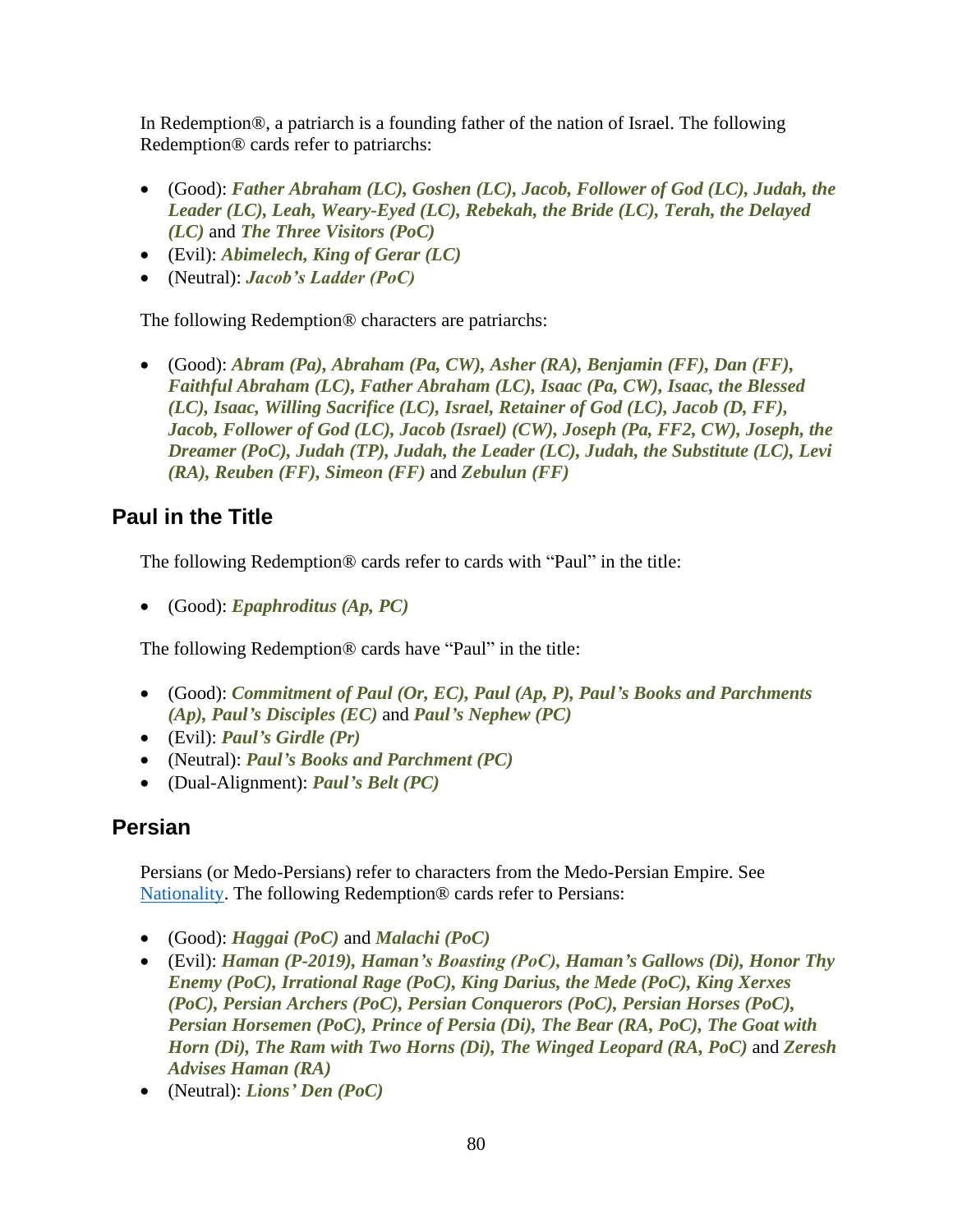• (Dual-Alignment): *Cast into Lion's Den (PC)*

The following Redemption® characters are Persians:

- (Hero): *Esther (B, Or, P)* and *Esther, the Courageous (PoC)*
- (Evil): *Bear (D), Haman (B, C, Or, P-2009, P-2019), King Darius, the Mede (PoC), King Xerxes (PoC), Persian Archers (PoC), Persian Conquerors (PoC), Persian Horsemen (PoC), Persian Presidents (RA), Prince of Persia (Pr, Di), Queen Vashti (PoC), The Ram with Two Horns (Di), The Bear (RA, PoC)* and *Zeresh (Pi)*

# **Persian Site**

Persian Sites are Sites that represent locations within the Persian Empire. At present, there are no cards that refer to Persian Sites; rather, some cards reference specific Persian Sites. The following Redemption® Sites are Persian Sites:

• *Lion's Den (Wo)* and *Lions' Den (PoC)*

### **Pharaoh**

Pharaohs were the royal and political leaders of Egypt. The following Redemption® cards refer to pharaohs:

• (Evil): *Evicted (CW), Massacre of Innocents (Di)* and *Pharaoh's Throne Room*

The following Redemption® characters are pharaohs:

• (Evil): *King Shishak (Ki), King So (Ki), Pharaoh (A, D, H, Or), Pharaoh Hophra (Pi), Pharaoh Neco (Ki), The Deceived Pharaoh (CW), The Dreaming Pharaoh (FF2), The Hard-Hearted Pharaoh (CW)* and *The Murdering Pharaoh (CW)*

# **Pharisee**

Pharisees were members of a religious sect of Judaism. They were most often known in the New Testament for opposing the teachings of Jesus and his followers, though some notable exceptions are mentioned in the Bible as well. The following Redemption® cards refer to Pharisees:

- (Good): *Barnabas (EC), Child of Great Wisdom (Ap), Gamaliel (Ap), Nicodemus (Ap, Di), Untouchable (GC)* and *Who is Without Sin? (GC)*
- (Evil): *Barabbas (Pi), Caiaphas the Conspirator (GC), Disciples of the Pharisees (GC), Doctrine Like Leaven (RA), Doom Speakers (GC), Fear of Man (GC), Gathering the Sanhedrin (GC), Hard-Hearted Religious Leaders (Di), High Priest Annas (Ap, Pi), High Priest's Palace (Pi, GC), Just a Hireling (RA, GC), Pharisees [Looking Left] (Ap), Pharisees [Looking Right] (Ap), Pharisees [White Floor] (Ap), Pharisees*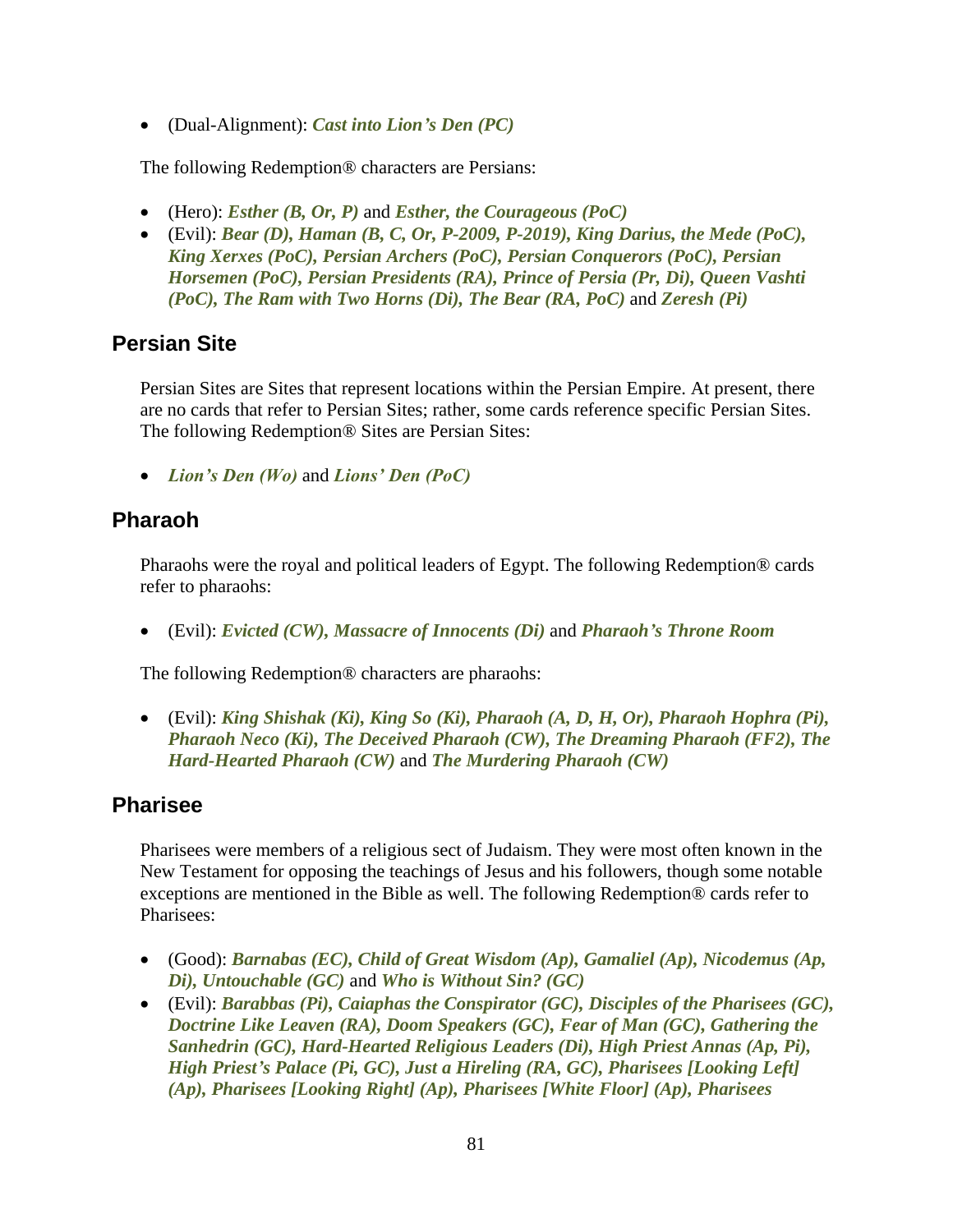*[Encircling Child Jesus] (LR), Plot to Kill (RJ), Pretension (TP, GC), Proud Pharisee (TP), Sanhedrin (Ap, EC), Scribe (Di), Seize Him! (RJ), Self-Righteous Prayer (Di, GC), Simon the Host (GC), Stoning of Stephen (EC), Strict Sabbath (GC), Supercilious Scribes (GC), Tenants Kill the Son (Di), The Brood of Vipers (GC), The Chief Priests (RJ), The Plotting Pharisees (RJ), The Proselytizers (GC)* and *Vine-Grower's Rebellion (GC)*

• (Neutral): *Damascus (EC)* and *Jerusalem (Ap)*

By rule, only Evil Characters are Pharisees. The following Redemption® characters are Pharisees:

• *Callous Conspirators (GC), Disciples of the Pharisees (GC), Doom Speakers (GC), Hard-Hearted Religious Leaders (Di), Hard-hearted Religious Leaders (Or), Pharisees [Looking Left] (Ap), Pharisees [Looking Right] (Ap), Pharisees [White Floor] (Ap), Pharisees [Encircling Child Jesus] (LR), Proud Pharisee (TP, GC), Repudiating Rulers (GC), Sanhedrin (EC), Saul (Ap), Simon the Host (GC), Stone Throwers (B, Or, Di), Supercilious Scribes (GC), The Brood of Vipers (GC), The Entrapping Pharisees (TP, LR), The Expert Lawyer (GC), The Obstinate Pharisee (GC), The Plotting Pharisees (RJ)* and *The Proselytizers (GC)*

### **Philippi Church**

The church of the Philippians was found in the city of Philippi. See [Church.](#page-15-0) The following Redemption® cards refer to members of the Philippian church:

- (Good): *Clement (PC), Euodia (PC), Syntyche (PC)* and *The Generous Givers (PC)*
- (Neutral): *Letter to the Philippians (PC)*

The following Redemption® characters represent members of the Philippian church:

• (Hero): *Clement (PC), Epaphroditus (Ap, PC), Euodia (Ap, PC), Lydia (H, Wo, EC), Syntyche (Ap, PC), The Generous Givers (PC)* and *The Roman Jailer (EC)*

When converted, the following Redemption® Evil Characters represent members of the Philippian church:

• *Roman Jailer (Ap)* and *The Roman Jailer (EC)*

#### <span id="page-81-0"></span>**Philistine**

Philistines are characters in the Bible from the Kingdom of Philistia. See [Nationality.](#page-76-0) The following Redemption® cards refer to Philistines:

- (Good): *Covenant with Philistia (LC), David's Triumph (Di, LR), Eleazar's Sword (Ki), King Hezekiah (Ki), Prophets of Gibeath (P), Shammah (Ki)* and *Sibbechai (Pi)*
- (Evil): *Abimelech, King of Gerar (LC), Ahuzzath (LC), Bringing Fear (FF, LR),*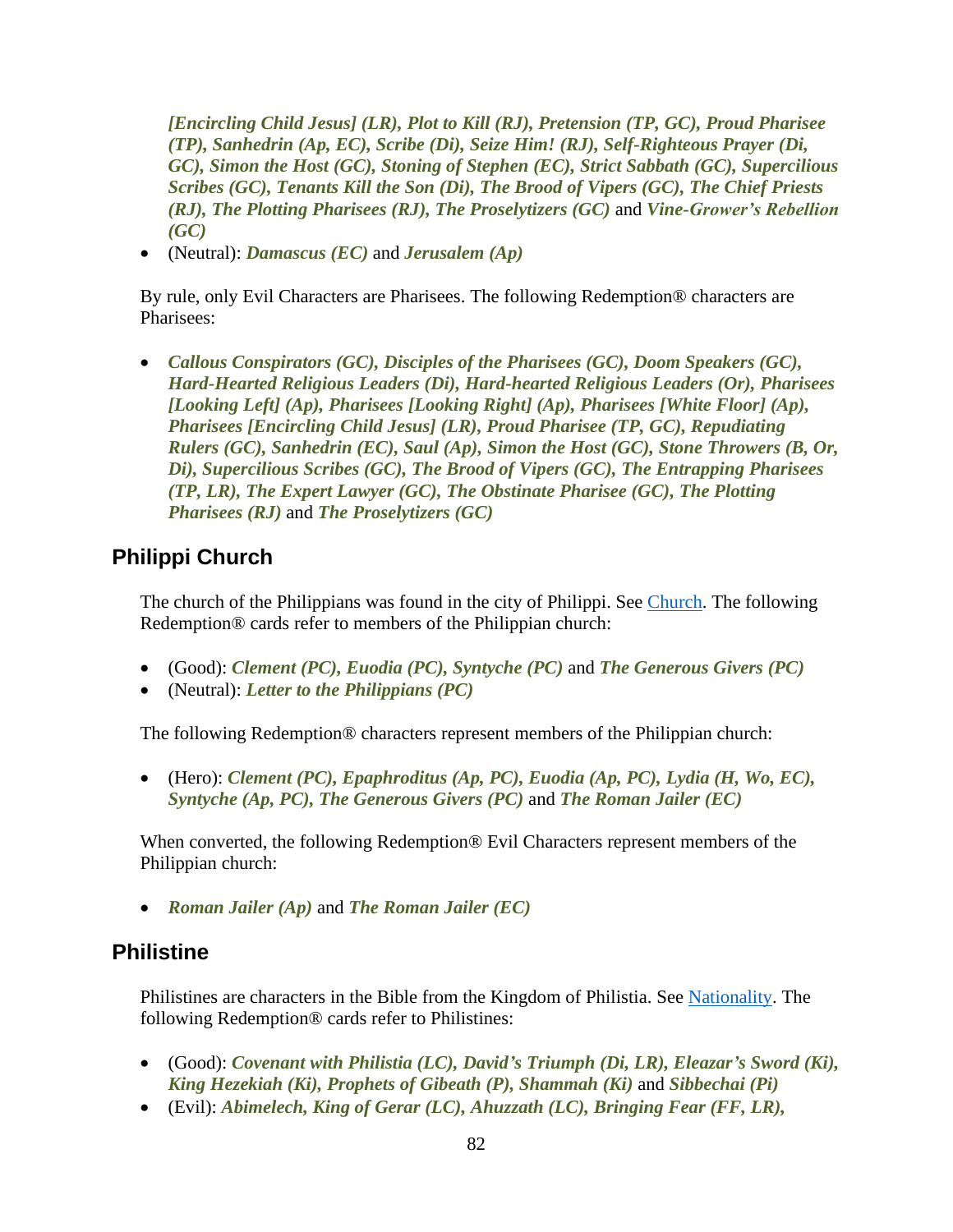*Commander Phicol (LC), Devouring Philistines (PoC), Go Away! (LC), Ishbibenob (Ki), King Achish (CW), Lahmi (Ki), Land Dispute (TP), Overrun by Philistines (LC), Overwhelmed by Philistines (TP), Philistine Armor Bearer (FF, LC), Philistine Chariot and Horses (TP), Philistine Commanders (LC), Philistine Diviners (P), Philistine Garrison (LC), Philistine Outpost (IJ+, TP), Philistine Priests (Pi), Rapha of Gath (P), Saph (Ki), Temple of Dagon (Pi)* and *The Tartan (FF)*

- (Neutral): *Altar of Dagon (FM), Ashdod (FF)* and *Goliath's Curse (LC)*
- (Dual-Alignment): *Ashkelon (FM)* and *Foreign Sword (RA2)*

The following Redemption® characters are Philistines:

- (Hero): *Ittai (Wa, Ki)* and *Obed-Edom the Gittite (Pi)*
- (Evil): *Abimelech, King of Gerar (LC), Ahuzzath (LC), Commander Phicol (LC), Delilah (I, Or), Devouring Philistines (PoC), Fallen Warrior (Wa, Ki), Goliath (Or, LR, P), Ishbibenob (I, Wa, Ki), King Achish (CW), Lahmi (I, Wa, Ki), Philistine Armor Bearer (FF, LC), Philistine Commanders (LC), Philistine Diviners (P), Philistine Garrison (TP, LC), Philistine Invaders (LC), Philistine Priests (Pi), Philistine Soothsayers (PoC), Rapha of Gath (P), Saph (I, Wa, Ki), Servants of Achish (LC), The Herdsman of Gerar (LC)* and *The Twelve-Fingered Giant (FF)*

### **Philistine Site**

Philistine Sites refer to locations in the Kingdom of Philistia. While no currently printed cards have special abilities that refer to Philistine Sites, it is an identifier on some cards. The following Redemption® Sites are Philistine Sites:

• *Ashkelon (FM), Ashdod (FF)* and *Kir (Wo, TP)*

# **Plague**

There are 10 plagues listed in the book of Exodus. The following Redemption® cards refer to plagues:

• (Neutral): *Moses' Rod (G), Moses' Staff (PoC), Plague of Boils (LC), Plague of Lice (LC)* and *The Destroyer (PoC)*

The following Redemption® cards are plagues:

• (Good): *Death of Firstborn (Pa, PoC), Plague of Blood (Pa, PoC), Plague of Boils (G, LC), Plague of Darkness (FM), Plague of Disease (FM), Plague of Flies (Or-Ul, LC, P), Plague of Frogs (G, GC), Plague of Hail (G, GC), Plague of Lice (G, LC), Plague of Locusts (FM)* and *Shadow of Death (Wa, Ki)*

#### **Poison**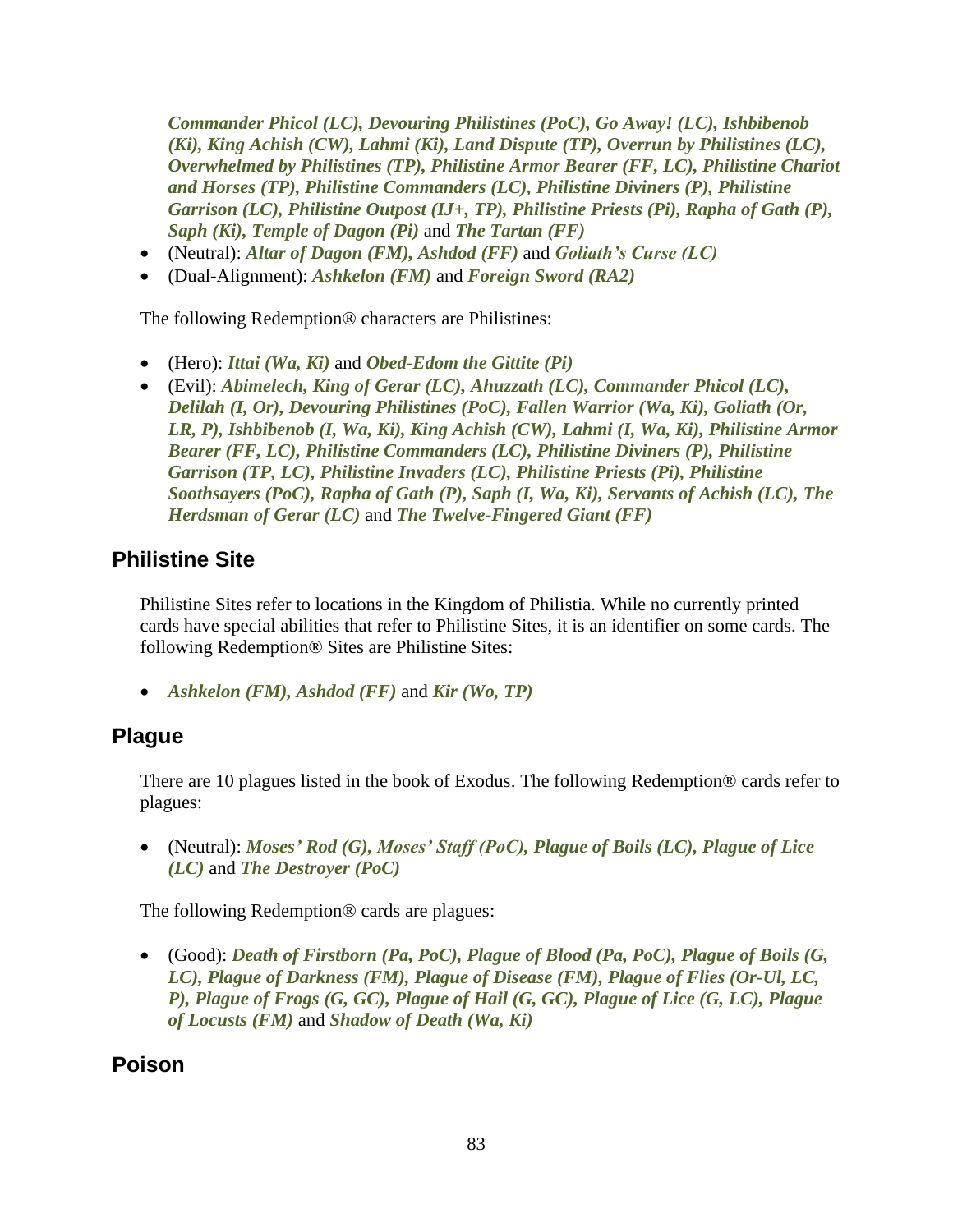"Poison" is a label given to certain cards which represent harmful poisons. Most cards labeled "poison" decrease the numbers of their target. A poison is identified by the word poison in the card title, the special ability, or the identifier. The following Redemption® cards refer to poisons:

- (Good): *Antidote (Or), Brass Serpent (Or, P), Glad Tidings (Ap), Melchizedek (Pa, Pi, RA), Miracle of Healing (Ap), Peter's Mother-In-Law (Ap), Peter's Shadow (Ap), Paul (Ap), Steadfastness of Peter (C)* and *Wings (AW)*
- (Evil): *Face of Death (Ap)*

The following Redemption® cards are poisons:

• (Evil): *Bad Figs (Pr, Wa), Fiery Serpents (Wa, FM), Poison (B, D, Or, Wa), Poison of Dragons (C, Pi), The Maltese Viper (PC)* and *Viper Bite (Wa)*

### **Postexilic**

Postexilic characters are Jewish humans that lived after the return from exile in captivity in Babylon/Persia but are not from the New Testament. The following Redemption® cards refer to postexilic characters:

• (Good): *Azor, the Recusant (LC), By My Spirit (LC), Eliud, the Revolutionary (LC), Ezra, Favored by God (LC), Jacob, Disgruntled Subject (LC), Jeshua, the Restorer (LC), Matthan, the Defender (LC), Nehemiah, the Vigilant (P), Shealtiel, the Heir (LC), Zerubbabel, the Chosen (LC)* and *Zerubbabel's Temple (LC)*

The following Redemption® characters are postexilic:

- (Hero): *Abihud, the Exilarch (LC), Abihud, the Progeny (LC), Achim, the Compiler (LC), Achim, the Talmid (LC), Azor, the Recusant (LC), Azor, the Submissive (LC), Eleazar, the Potentate (LC), Eleazar, the Vassal (LC), Eliakim, the Expatriate (LC), Eliakim, the Restored (LC), Eliashib the High Priest (Pi), Eliud, the Pious (LC), Eliud, the Revolutionary (LC), Ezra (Pi), Ezra, Favored by God (LC), Haggai (FF, PoC), Jacob, Disgruntled Subject (LC), Jacob, Relegated Servant (LC), Jaddua, son of Jonathan (TP), Jeshua, the Restorer (LC), Joiada, Son of Eliashib (FF), Joiakim, Son of Joshua (FF), Jonathan, son of Joiada (P), Joshua the High Priest (Pi, LR), Malachi (Pr, PoC), Matthan, the Defender (LC), Matthan, the Denigrated (LC), Nehemiah (Pi), Nehemiah, the Vigilant (P), Shealtiel, the Exilarch (LC), Shealtiel, the Heir (LC), Shelemiah the Priest (Pi), Zadok, the Consummate (LC), Zadok, the Unassuming (LC), Zechariah (Pr, Pi, RA), Zechariah, the Renewer (PoC), Zerubbabel (P), Zerubbabel, the Builder (LC)* and *Zerubbabel, the Chosen (LC)*
- (Evil): *Foolish Shepherd (PoC)* and *Unfaithful Priests (Pi)*

#### **Priest**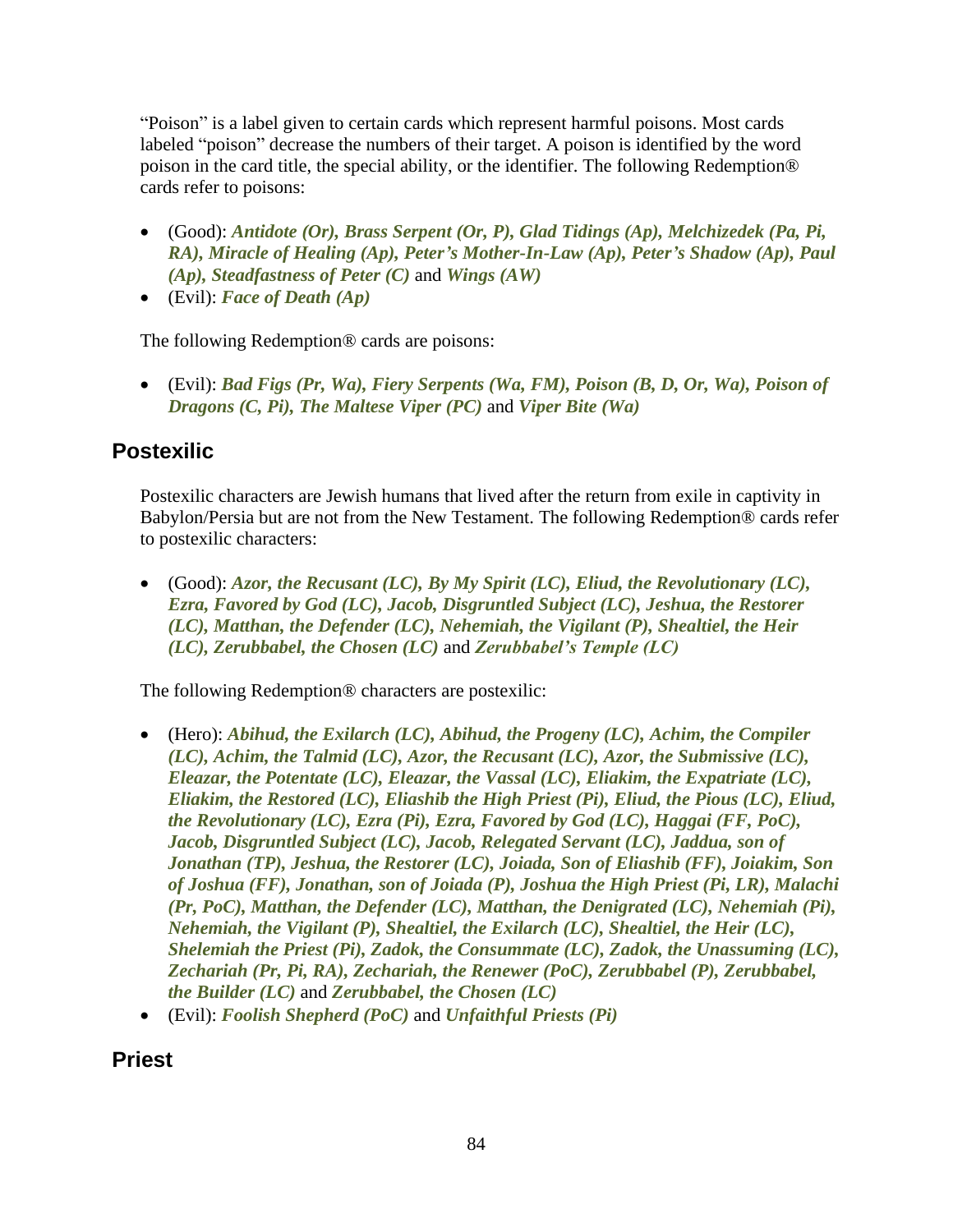A priest in Redemption® is a character that was referred to as a priest in the Bible based upon the original language or has "priest" in the card title or identifier. The following Redemption® cards refer to priests:

- (Good): *Ahimaaz (FM), Bearing Our Sin (PoC), Captive Priest (FM), Cherubim (FF2, LR), Covenant with Levi (Pi), Covering the Sacred Things (Pi), Every Tribe (RJ), Jehoshaphat, the Seeker (LC), Melchizedek (CW), Perpetual Priesthood (Pi), Saint Patrick (P), Temple Spears and Shields (LC), Tested by Fire (PoC)* and *The Defender of the Saints (PoC)*
- (Evil): *Amaziah's Order (Pi), Blemished Sacrifices (Pi), Dishonor (Pi), Doeg (CW), High Places (LC), Infectious Disease (Pi), Murder in the Temple (LC)* and *Priesthood Defiled (Pi)*
- (Neutral): *Ark of the Covenant (RJ), Jericho (Pi), Kidron Valley (RA3), Mildewed House (Pi), Ram's Horn (Pi), Table of Showbread (Pi)* and *The Silver Trumpets (Pi)*
- (Dual-Alignment): *King Abijam (RA3)*

The following Redemption® characters are priests:

- (Hero): *Aaron (G, Pa, Pi, Di), Aaron, God's Mediator (PoC), Abiathar (Pi), Ahimaaz (Ki, Pi, FM), Ahimelech, Priest at Nob (Pi), Amariah the High Priest (Pi), Azariah the High Priest (Pi), Captive Priest (FM), Crispus (EC), Dutiful Priest (CW), Eleazar, son of Aaron (Pi, PC), Eli the Priest (Pa, Pi, RA, P), Eliashib the High Priest (Pi), Elishama the Priest (Pi), Every Tribe (RJ), Ezekiel (Pr, Pi, FF2), Ezekiel, the Vindicator (PoC), Ezra (Pi), Ezra, Favored by God (LC), Faithful Priest (EC), Hilkiah the High Priest (Pi), Ithamar, son of Aaron (Pi), Jaddua, son of Jonathan (TP), Jehoiada, King Maker (LC), Jehoiada the High Priest (Pi), Jehoram the Priest (Pi), Jeremiah (D, Pr, Pi, TP), Jeremiah, Hope Bringer (PoC), Jeshua, the Restorer (LC), Jethro (G, Pi), Joiada, Son of Eliashib (FF), Joiakim, Son of Joshua (FF), Jonathan, son of Joiada (P), Joshua the High Priest (Pi, LR), Melchizedek (Pa, Pi, RA, CW, PoC), Phinehas, Son of Eleazar (Pi, FM), Priests of Christ (RJ, P), Saint Patrick (GC, P), Seraiah the High Priest (Pi), Shelemiah the Priest (Pi), Temple Priests (RA3), Zadok (Pi, PoC), Zechariah (Pr, Pi, RA), Zechariah, Son of Jehoiada (LC), Zechariah, the Renewer (PoC)* and *Zecharias, Father of John (Pi)*
- (Evil): *Abihu (C, Or, Pi), Amaziah, the Ungodly Priest (Pi), Annas, the Elder (GC), Caiaphas the Conspirator (GC), False Leaders (PoC), False Priests (Pi), High Priest Ananias (Pi, RJ), High Priest Annas (Ap, Pi), High Priest Caiaphas (Ap, Pi), Hophni, son of Eli (Pi), Mattan, Priest of Baal (LC), Nadab (Pi), Pagan Priest (Pi), Pashur the Priest (Pi), Philistine Priests (Pi), Phinehas, son of Eli (Pi), Plotting Priests (GC), Potiphera, Priest of On (Pi), The Chief Priests (RJ), Unfaithful Priests (Pi)* and *Urijah the High Priest (Pi)*

#### <span id="page-84-0"></span>**Priestly Artifact**

Priestly Artifacts include Artifacts used by priests on a regular basis as part of their duties in the Tabernacle or Temple that are not designated as [Tabernacle](#page-99-1) or [Temple Artifacts.](#page-100-0) The following Redemption® cards refer to Priestly Artifacts: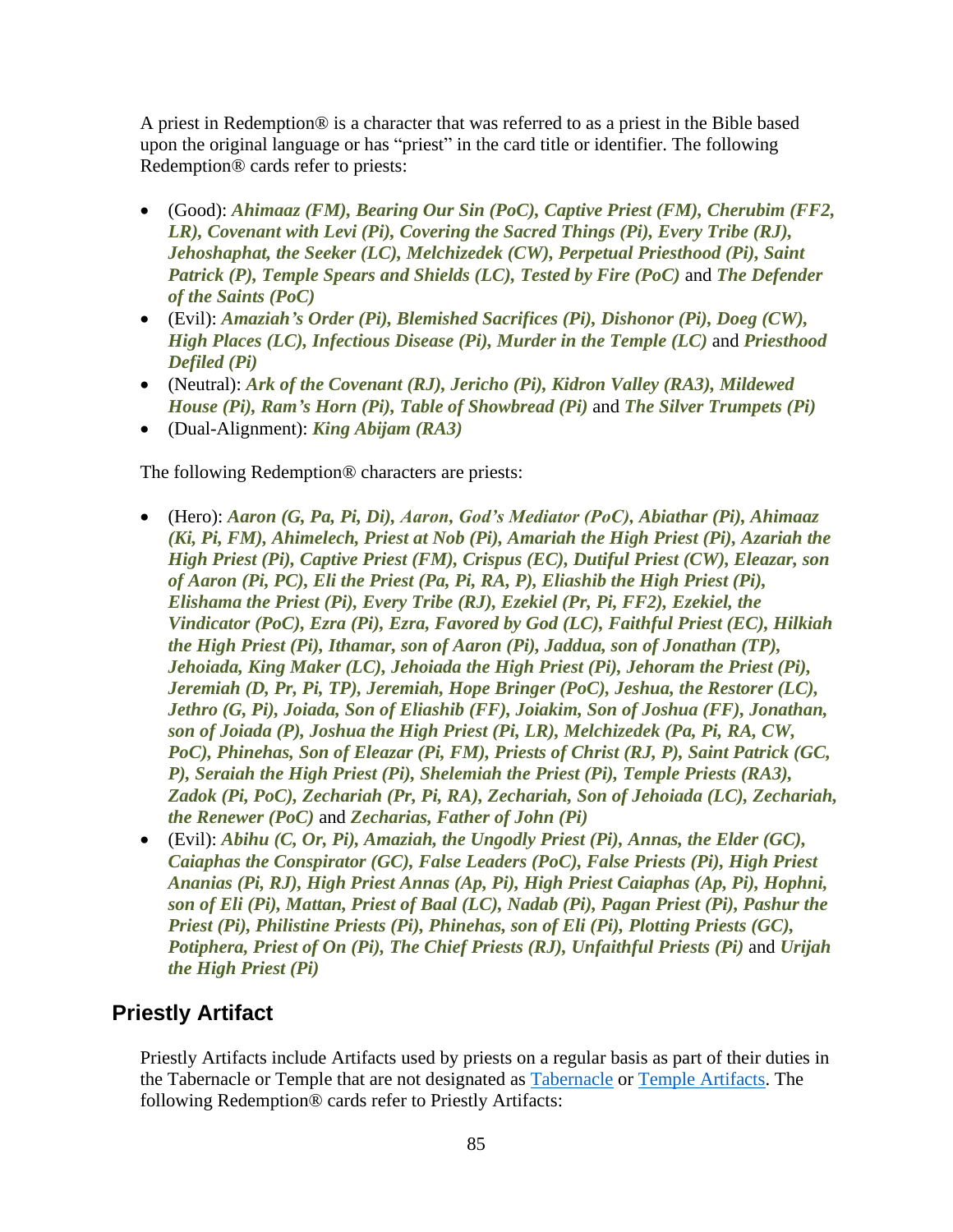• (Good): *Eleazar, Son of Aaron (PC), Eli the Priest (P)* and *Jordan Interrupted (PoC)*

The following Redemption® Artifacts are Priestly Artifacts:

• *Blue Tassels (Pa), Priestly Breastplate (C, Pi), Priestly Crown (E), The Silver Trumpets (Pi)* and *Urim and Thummim (Pi, LR)*

#### **Prophet**

A prophet in Redemption® is a character that the Bible refers to as a prophet or who foretold the future by supernatural revelation. The following Redemption® cards refer to prophets:

- (Good): *Anna (Di), Baptism of Jesus (Di), Bearing Our Sin (PoC), Chariot of Fire (PoC), Chastisement of the Lord (PoC), Cherubim (FF2, LR), Elijah (P), Eyes to See (PoC), Foretelling Angel (Pa), Fullness of Time (PoC), Gathered Together (PoC), Habakkuk Stands Watch (TP), Imprisoned Prophet (FM), Messenger Angel (Pa), Mighty Men (PoC), Nunc Dimittis (Di), Obadiah's Caves (RA), Prophets of Gibeath (P), Search (FF, LR), Seraph (RA, LR), Simeon (Wa, Di), Spirit of Elijah (PoC), Tested by Fire (PoC), The Coming Prophet (PoC), The Prophetess (PoC), The Shunammite Woman (PoC), Two Bears (RA, LR), Word of Their Testimony (CW)* and *Zadok (PoC)*
- (Evil): *Amaziah's Order (Pi), Arioch (FF), Belshazzar's Mother (PoC), False Dreams (PoC), False Peace (PoC), False Prophecy (PoC), False Prophesy (Pr), High Places (LC), Lacking Prophecy (PoC), Ninevites (PoC), Number of the Beast (Wa), Prophets of Samaria (PoC), The Lying Prophet (PoC), The Lying Spirit (FM), Vain Vision (Pr, PoC), Vine-Grower's Rebellion (GC)* and *Withered Plant (PoC)*

The following Redemption® Heroes are prophets:

• *Aaron (G, Pa, Pi, Di), Aaron, God's Mediator (PoC), Abel (C, Pi, CW), Abram (Pa), Abraham (Pa, CW), Agabus (Pr, PC), Amos (Pr, PoC), Angel at Shur (Wa, P), Angel at the Tomb (Wa), Angel at Tomb (Pi), Angel of Might (Ki), Angel of Revelation (E, RJ), Angel with the Secret Name (Wa, RA2), Anna (Pr, Di), Asaph (Pi), Barnabas (B, D, Or, EC), Barsabbas (EC), Captain of the Host (Wa, Ki, PoC, P), Daniel (Pr, CW, P), Daniel, the Apocalyptist (LR), David [Green] (Wa, Ki), David [Red] (Wa, Ki), David, God's King (PoC), David, Heart After God (LC), David, Outcast's Refuge (LC), David, the Anointed (LC), David, the Contrite (LC), David, the Psalmist (CW), David, the Shepherd (CW), Deborah (A, Or, PoC), Elisabeth (Wo), Elijah (P, PoC), Elijah in Glory (GC), Elisha (Pr, PoC), Enoch (Pa, CW), Enoch (Teaching) (LC), Enoch, the Pure (LC), Ezekiel (Pr, Pi, FF2), Ezekiel, the Vindicator (PoC), Faithful Abraham (LC), Father Abraham (LC), Foretelling Angel (Pa), Gabriel (I, Wa, Ki, Di), Gad (Pr), Guiding Angel (E), Habakkuk (Pr, TP, PoC), Haggai (FF, PoC), Heman (Pi), Hosea (Pr, FF2, PoC), Huldah (Pr, PoC), Imprisoned Prophet (FM), Isaac (Pa, CW), Isaac, the Blessed (LC), Isaac, Willing Sacrifice (LC), Isaiah (Pr, FF), Isaiah, Prince of Prophets (PoC), Israel, Retainer of God (LC), Jacob (D, FF), Jacob, Follower of God*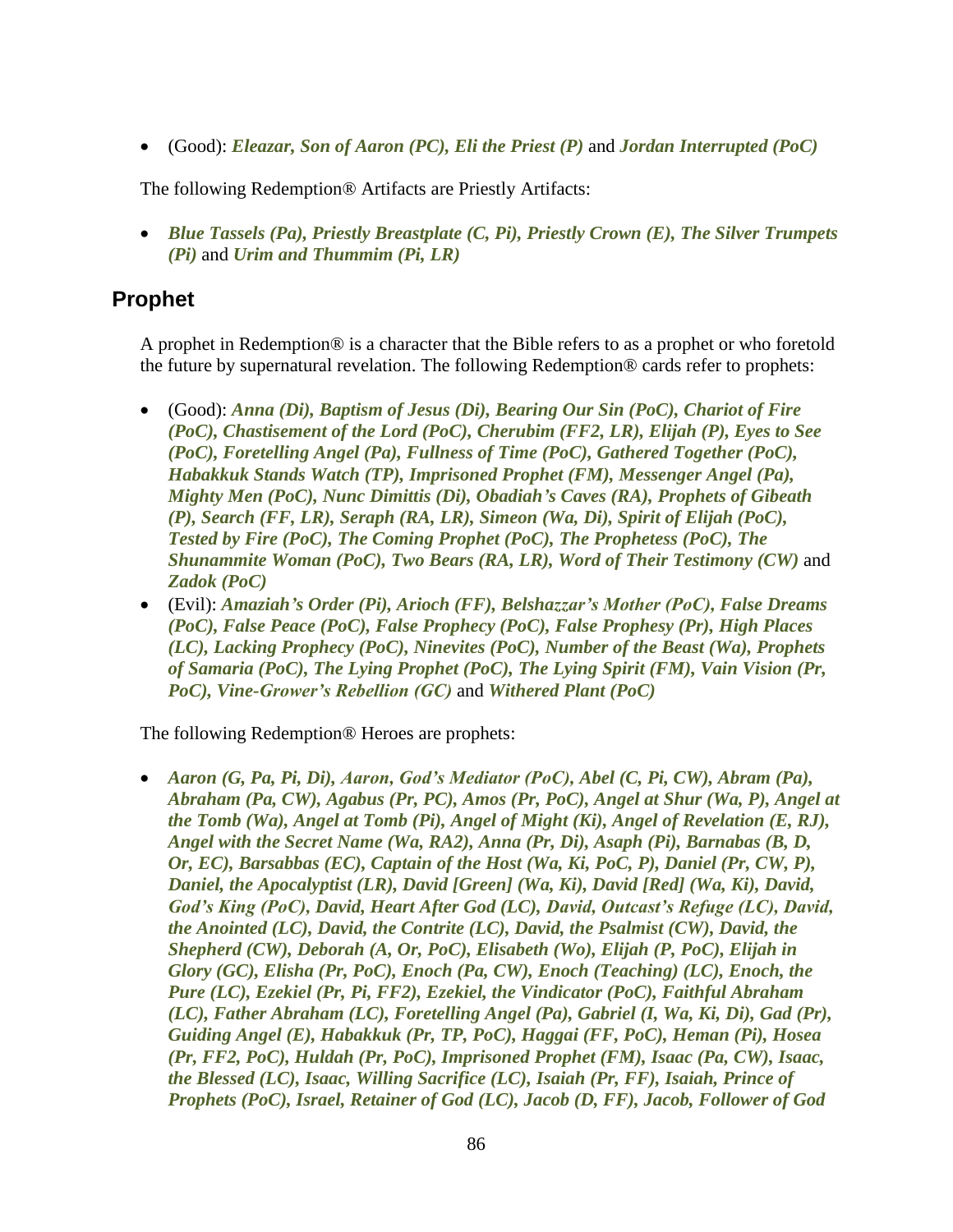*(LC), Jacob (Israel) (CW), Jeremiah (D, Pr, Pi, TP), Jeremiah, Hope Bringer (PoC), Joel (FF, PoC), John (H, I, Pr, P), John, the Apocalyptist (RJ), John, the Revelator (RJ), John the Baptist (Pr, Di), Jonah (Pr, PoC), Joseph (Pa, FF2, CW), Joseph, the Dreamer (PoC), Joshua (P-Settlers, P-District), Joshua, Son of Nun (CW), Joshua, the Conqueror (LC), King David (P), King Saul [Purple] (Wa, Ki, CW), Malachi (Pr, PoC), Mary (B, D, Or, P), Mary, Faithful Servant (GC), Mary, Holy Virgin (GC), Mary, Mother of Christ), Mary, Willing Servant (GC), Messenger Angel (Pa), Micah (RA,*  PoC), Miriam (A, C, G, Or, PoC), Moses (G, Pr, Wa, CW, LR, P), Moses, Friend of *God (PoC), Nahum (FF, PoC), Nathan (TP), Noah (Pa, CW), Noah (Rest and Comfort) (LC), Noah, the Righteous (LC), Obadiah (FF, PoC), One of Seven (RJ), Paul (Ap, P), Peter (I, Ap, EC), Philip's Daughters (Pr, PC), Prophets of Gibeath (P), Saint Patrick (GC, P), Samuel (A, Or, CW, RA2), Silas (B, D, Or, EC), Simeon (Pr, Wa, Di), The Angel of Might (RJ), The Angel Under the Oak (RA2), The Foretelling Angel (PC), The Prophetess (PoC), The Watchman (Pr, P), The Woman with Child (RJ), Watcher (Pa), Zechariah (Pr, Pi, RA), Zechariah, Son of Jehoiada (LC), Zechariah, the Renewer (PoC), Zecharias, Father of John (Pi)* and *Zephaniah (Pr, PoC)*

If an evil prophet is converted to a Hero, it is no longer a prophet unless it later becomes an Evil Character again. The following Redemption® Evil Characters are prophets:

• *Balaam (Pr, Di, LR), Caiaphas the Conspirator (GC), Damsel with Spirit of Divination (Pr, TP), Defrauders (PC), Elymas (Bar-Jesus) the Sorcerer (Ap), Elymas the Sorcerer (Di, EC), False Leaders (PoC), False Prophets (Pr, PoC), High Priest Caiaphas (Ap, Pi), King Saul [Brown] (Wa, Ki, CW), Mattan, Priest of Baal (LC), Profane Daughters (PoC), Prophets of Baal (Pr, PoC), Prophets of Samaria (Pr, PoC), Saul (Ap), Shemaiah (Pr), The Divining Damsel (P), The Egyptian Rebel (PC), The False Prophet (Pr, EC, RJ)* and *The Lying Prophet (PoC)*

# **[R](#page-1-0)**

#### **Revelation Angel**

Revelation angels are angels from the book of Revelation in the Bible. The following Redemption® cards refer to Revelation angels:

- (Good): *Angelic Warrior (RJ), Angel from the Altar (RJ), Angel of Revelation (RJ), Michael, the Archangel (RJ), One of Seven (RJ), Servant Angel (RJ), The Angel of Might (RJ)* and *The Binding Angel (RJ)*
- (Neutral): *Patmos (RJ), The Golden Altar (RJ)* and *The Seven Trumpets (RJ)*

The following Redemption® characters are Revelation angels:

• (Hero): *Angel from the Altar (RJ), Angel from the Sun (RJ), Angel of Might (Ki), Angel of Revelation (E, RJ), Angel of the Waters (Ki), Angelic Warrior (RJ), Angels of*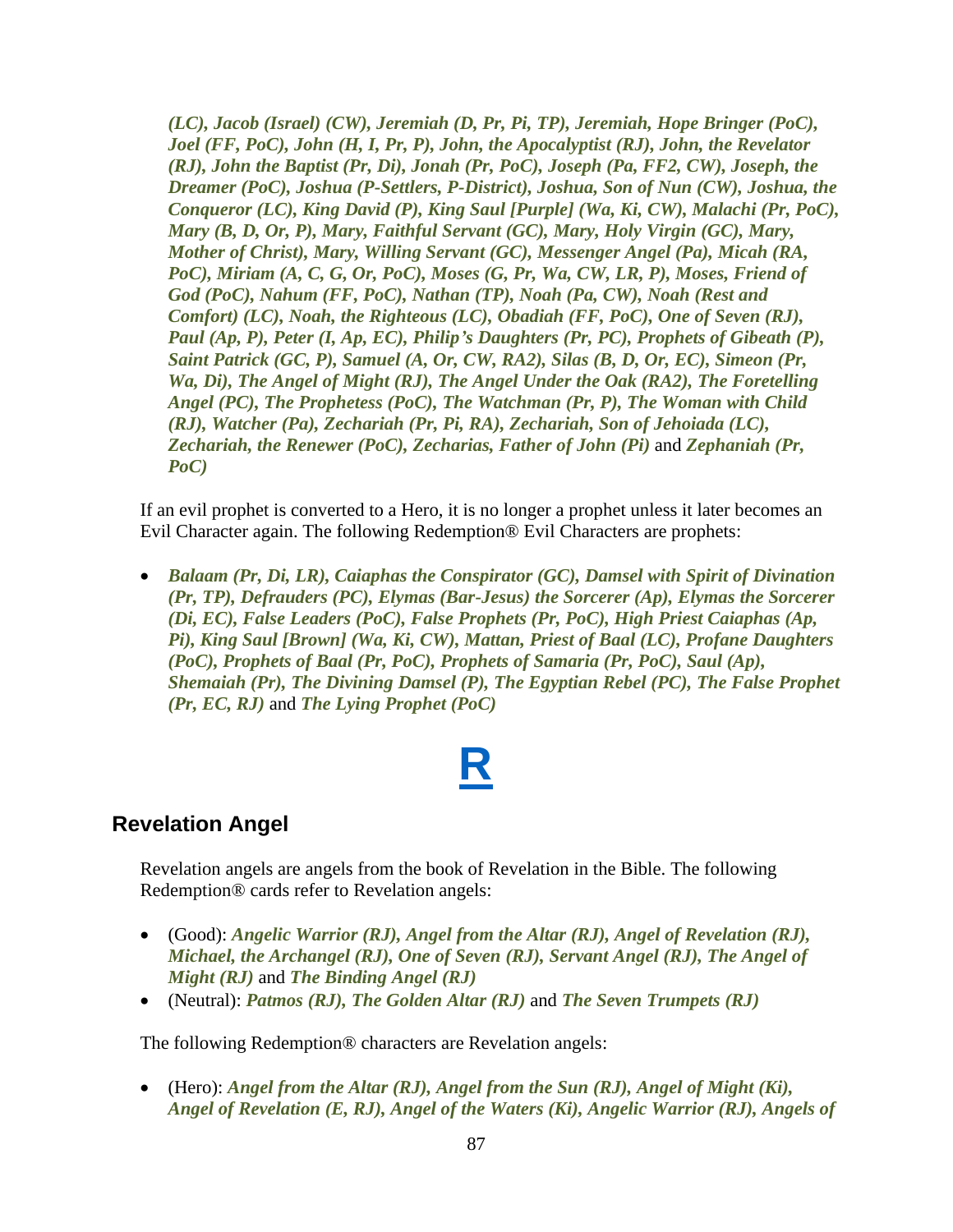*Wrath (RJ), Arianna (AW), Great Multitude (RJ), Guiding Angel (E), Michael (Wa, AW, P), Michael, the Archangel (RJ), One of Seven (RJ), Paladin, the Fighter (AW), Servant Angel (E, RJ), Seven Trumpet Sounders (RJ), Swift (AW), The Angel of Might (RJ), The Angelic Army (RJ), The Binding Angel (RJ), The Four Living Creatures (RJ), The Guiding Angel (RJ)* and *The Strong Angel (Wa, Ki, RJ, P)*

### <span id="page-87-0"></span>**Revelation Card**

Revelation cards are cards from the book of Revelation in the Bible. The following Redemption® cards refer to Revelation cards:

- (Good): *The Angelic Army (RJ), Day of Fury (RJ), Great Multitude (RJ), Heavenly Temple (RJ), John, the Apocalyptist (RJ), Priests of Christ (RJ), The Guiding Angel (RJ)* and *The Strong Angel (RJ)*
- (Evil): *Dragon's Minions (RJ), Red Dragon (RJ), The Haunting Spirits (RJ)* and *Tribulation (RJ)*
- (Neutral): *Ark of the Covenant (RJ)* and *The Book of Life (RJ)*

The following Redemption® characters are from Revelation:

- (Hero): *Angel from the Altar (RJ), Angel from the Sun (RJ), Angel of Might (Ki), Angel of Revelation (E, RJ), Angel of the Waters (Ki), Angelic Warrior (RJ), Angels of Wrath (RJ), Antipas (RJ), Arianna (AW), Bride of Christ (RJ), Every Tribe (RJ), Faithful Witness (RJ), Great Multitude (RJ), Guiding Angel (E), John (H, Pr, P), John, the Revelator (RJ), Justice Seekers (RJ), Justin Martyr (RJ), Michael (Wa, AW, P), Michael, the Archangel (RJ), One of Seven (RJ), Paladin, the Fighter (AW), Priests of Christ (RJ, P), Servant Angel (E, RJ), Seven Trumpet Sounders (RJ), Swift (AW), The Angel of Might (RJ), The Angelic Army (RJ), The Binding Angel (RJ), The Four Living Creatures (RJ), The Guiding Angel (RJ), The Strong Angel (Wa, Ki, RJ, P), The Twenty-Four Elders (RJ), The Two Witnesses (RJ)* and *The Woman with Child (RJ)*
- (Evil): *Abaddon the Destroyer (Or, RJ), Babylon the Great (Wa), Beast from the Earth (Or, Wa, RJ), Beast from the Sea (Or, Wa, RJ), Conquer (RJ), Death (RJ), Death and Hades (Wa), Devouring Birds (RJ), Dragon's Minions (RJ), Famine (RJ), Frog Demons (Or, Wa, P), Kings of the Earth (RJ), Locust from the Pit (B, D, G, Or, Wa, RJ), Merchants of the Earth (RJ), Outsiders [Black/Gold] (RJ), Outsiders [Brown/Crimson] (RJ), Outsiders [Gray/Pale Green] (RJ), Red Dragon (G, Or, Wa, RJ), Sorcerers (RJ), Terror (RJ), The False Prophet (Pr, EC, RJ), The Frog Demons (RJ), The Harlot (RJ), The Haunting Spirits (RJ), War (RJ), Whore of Babylon (Or)* and *Wild Dogs (RJ)*

The following Redemption® Enhancements are from Revelation:

• (Good): *A Mighty Blow (AW), Blood of the Lamb (H, Wa, RJ), Burning Censer (C, FF), Commissioned (AW), Destroying the Stronghold (AW), Disciples of the Lamb (RJ), Everlasting Beings (RJ, P), Fire, Smoke, and Sulfur (FF), Fifth Seal (RJ), First*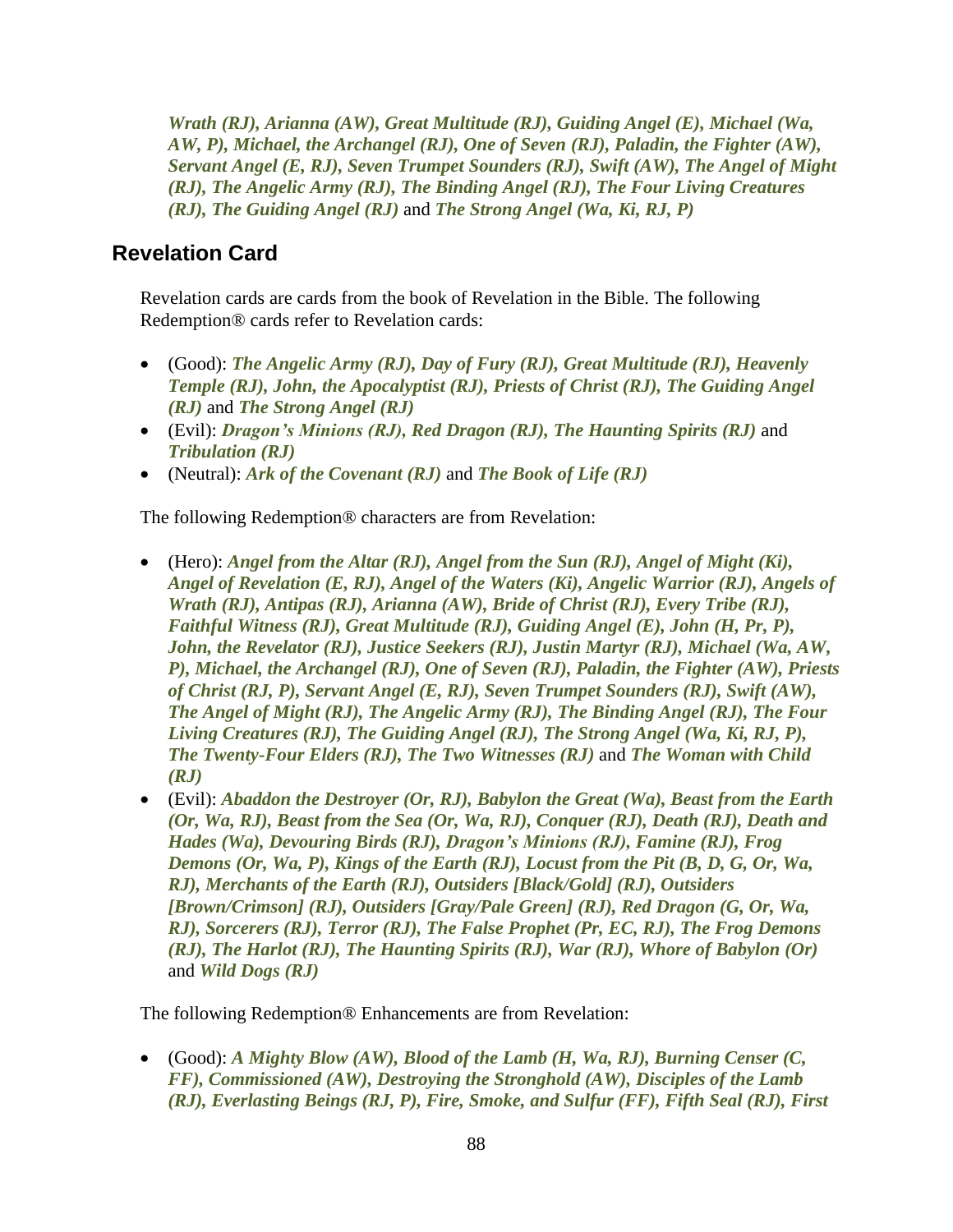*Seal (RJ), Fourth Living Creature (Pi), Fourth Seal (RJ), Innumerable (AW), Lamb's Righteousness (D, H, RJ), Leaves for Healing (Or), Letters to the Churches (H), Listening to God (H), Long-suffering of John (Or), Michael's Sword (RJ), Primary Objective (AW), Resurrection of Martyrs (RJ), Second Seal (RJ), Seventh Seal (RJ), Seventh Trumpet (E), Sixth Seal (RJ), Sword of the Fighter (AW), The Book of Life (Wa), The Fifth Seal (E), The Fifth Trumpet (Wa), The First Seal (Wa), The First Trumpet (Wa), The Fourth Seal (E), The Fourth Trumpet (Wa), The Golden Censer (Wa), The Second Seal (Wa), The Second Trumpet (Wa), The Seventh Seal (E), The Seventh Trumpet (Wa), The Sixth Seal (E), The Sixth Trumpet (Wa), The Song of Moses (RJ), The Third Seal (Wa), The Third Trumpet (Wa), Third Seal (RJ), Trumpet Judgments (RJ), Vengeance of Eternal Fire (Ap, RJ), War in Heaven (E), Weapon of the Holy (AW)* and *Word of Their Testimony (CW)*

- (Evil): *Ancient Evil (D, G), Balaam's Teaching (RJ), Blasphemies (RJ), Dragon's Wrath (RJ), Evil Arises (AW), Four Horsemen (RJ), Habitation of Demons (AW), Jezebel's Teaching (RJ), Lukewarm (Pi), Mark of the Beast (RJ), Mission Deviation (AW), Nicolaitans' Teaching (RJ), Number of the Beast (Wa), Profanation (Wa), Satan Released (Ki), Sinful Army (C), Slayer's Glee (RJ), Sword of Death (RJ), Sword of the Rebellion (AW), Torment (AW), Tribulation (RJ), War in the Heavens (AW), Wings of Calamity (RJ), Words of the Accuser (RJ), Worshipping Demons (FF)* and *Wrath of Satan (Wa)*
- (Dual-Alignment): *Fifth Bowl of Wrath (RJ), First Bowl of Wrath (RJ), Fourth Bowl of Wrath (RJ), Second Bowl of Wrath (RJ), Seventh Bowl of Wrath (RJ), Sixth Bowl of Wrath (RJ), Third Bowl of Wrath (RJ)* and *War in Heaven (RJ)*

The following Redemption® cards are from Revelation:

- (Dominant, Good): *Grapes of Wrath (TP, GC, P), New Jerusalem (IJ+, P-2019 Winner, P-2019 Nationals)* and *Son of God (A, B, C, D, E, F, G, H, I, J, P-2016, P-2017, P-2018, P-2019 Nationals, P-2020)*
- (Dominant, Evil): *Christian Martyr (A, B, C, E, H, I, J, P)*
- (Dominant, Dual-Alignment): *Three Woes (RJ)*
- (Artifact): *Ark of the Covenant (RJ), Golden Censer (RJ), Image of the Beast (RJ), King's Sword (C, H), Seven Lamps of Fire (RJ), The Book of Life (RJ), The Golden Altar (RJ), The Great White Throne (RJ), The Sea of Glass (RJ)* and *The Seven Trumpets (RJ)*
- (Covenant): *Seventh Seal (RJ)*
- (Curse): *Mark of the Beast (RJ)*
- (Fortress, Good): *Chamber of Angels (AW), Heavenly Temple (RJ)* and *Twelve Gates (RJ)*
- (Fortress, Evil): *Satan's Seat (FF)* and *The Pit (AW)*
- (Site): *Babylon (RJ), Hostile Environment (AW), New Jerusalem (Wo, RJ), Patmos (Ap, RJ)* and *Pergamum (FF)*

# **Revelation 12-19 Evil Character**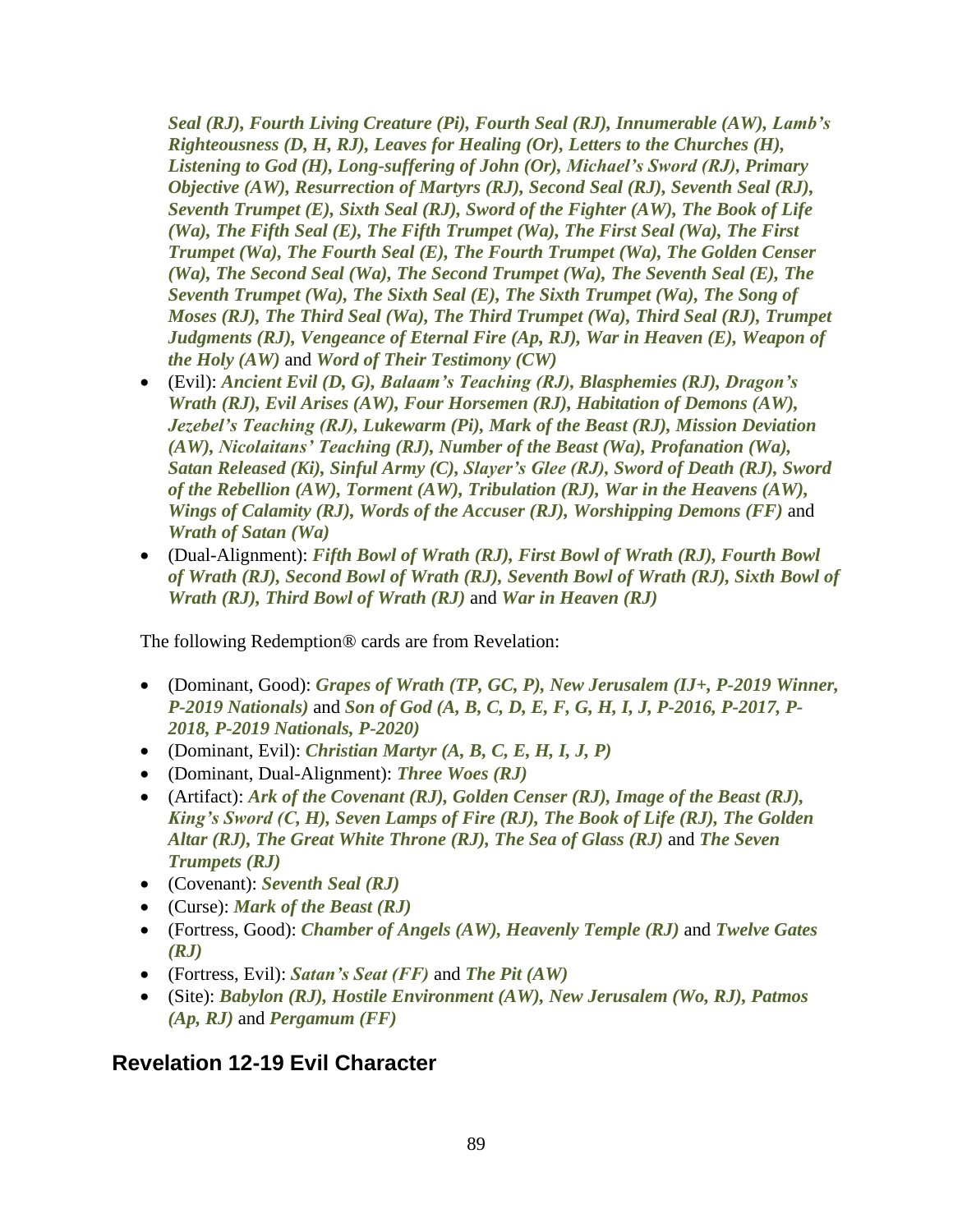Revelation 12-19 Evil Characters are Evil Characters from chapters 12-19 of the book of Revelation in the Bible. The following Redemption® cards refer to Revelation 12-19 Evil Characters:

• (Evil): *The Frog Demons (RJ)*

The following Redemption® characters are Revelation 12-19 characters:

• (Evil): *Babylon the Great (Wa), Beast from the Earth (Or, Wa, RJ), Beast from the Sea (Or, Wa, RJ), Devouring Birds (RJ), Dragon's Minions (RJ), Frog Demons (Or, Wa, P), The Frog Demons (RJ), The Harlot (RJ), The Haunting Spirits (RJ), Kings of the Earth (RJ), Merchants of the Earth (RJ), Red Dragon (G, Or, Wa, RJ)* and *Whore of Babylon (Or)*

### <span id="page-89-0"></span>**Roman**

Romans refer to characters that had Roman citizenship. See [Nationality.](#page-76-0) The following Redemption® cards refer to Romans:

- (Good): *Jacob, Disgruntled Subject (LC), Praise from Prison (EC), The Centurion at Calvary (GC)* and *The Centurion at Capernaum (GC)*
- (Evil): *Claudius Lysias (PC), Expelling the Jews (FF), Julius the Centurion (PC), Mocking Soldier (Pi), Quirinius (J), Revolt (PC), Roman Centurion [Calvary] (GC), Roman Centurion [Capernaum] (GC), Romans Destroy Jerusalem (RA, LR), Stormy Seas (PC), The Centurion at Jerusalem (PC), The Egyptian Rebel (PC), The Terrifying Beast (RA, PoC), Uproar in Jerusalem (PC)* and *Washing Hands (Di)*
- (Neutral): *Denarius (IJ+, Di), Nero's Realm (PC)* and *Roman Prison (Pi)*
- (Dual-Alignment): *Roman Citizenship (PC)*

The following Redemption® characters are Romans:

- (Hero): *Aquila (Ap, EC), Centurion (Pa), Claudia (Wo, PC), Cornelius (A, C, Or, EC), Lydia (H, Wo, EC), Paul (Ap, P), Priscilla (H, Ap, EC), The Centurion at Calvary (Di, GC)*, *The Centurion at Capernaum (TP, GC)* and *The Roman Jailer (EC)*
- (Evil): *Antonius Felix (EC), Bernice (PC), Chief Captain Lysias (Ap), Claudius Lysias (PC), Drusilla (PC), Emperor Augustus (P), Emperor Caius Caligula (Ap, EC), Emperor Claudius (Ap, PC), Emperor Domitian (RJ), Emperor Galba (FF), Emperor Nero (Ap, P), Emperor Otho (FF), Emperor Tiberius (J, Ap), Emperor Vitellius (RA), Four Squads of Four (Ap, EC), Governor Felix (Ap), Herod Agrippa I (G, Ap, EC), Herod Agrippa II (Ap, TP, LR), Herod Antipas (Ap), Herod Philip II (Ap, Di), Herod the Great (Ap, Di), Herod's Sentries (EC), Julius the Centurion (PC), Mocking Soldier (Wa, Pi), Mocking Soldiers (J), Pilate's Soldiers (J), Pontius Pilate (Ap, Di), Porcius Festus (PC), Quirinius (J), Roman Centurion [Calvary] (GC), Roman Centurion [Capernaum] (GC)Roman Jailer (Ap), Roman Spearmen (PC), Saul (Ap), The Centurion at Jerusalem (PC), The Roman Jailer (EC)* and *The Terrifying Beast (RA, PoC)*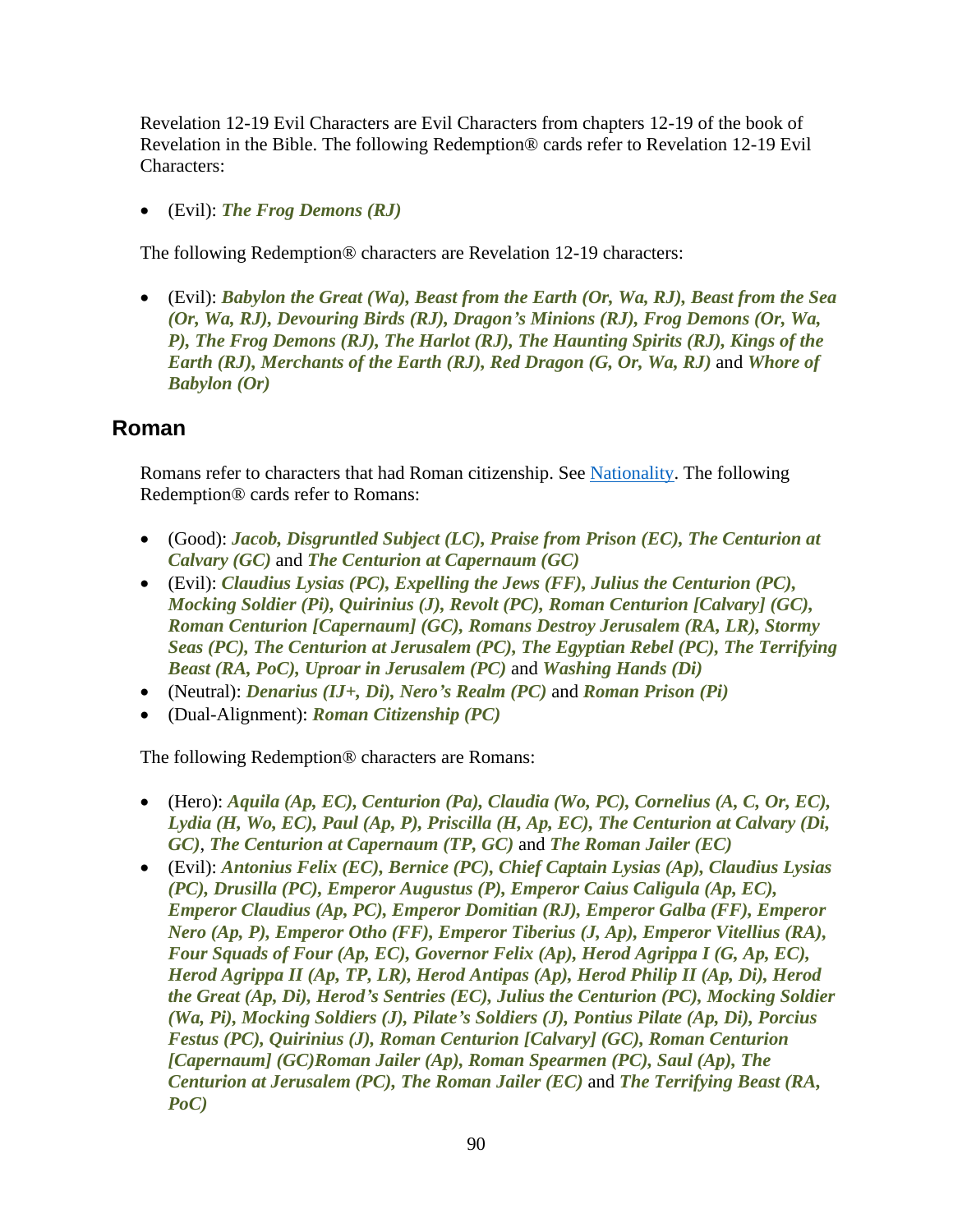# **Roman Centurion**

Centurion was a rank of officer in the Roman army, and they were commanders of companies of troops, usually between 60 and 100 men. The following Redemption® cards refer to Roman centurions:

- (Good): *Angelic Visitor (EC)*
- (Evil): *Alexandrian Ship (PC)*

The following Redemption® characters are Roman centurions:

- (Hero): *Centurion (Pa), Cornelius (A, C, Or, EC), The Centurion at Calvary (Di, GC)* and *The Centurion at Capernaum (TP, GC)*
- (Evil): *Julius the Centurion (PC), Roman Centurion [Calvary] (GC), Roman Centurion [Capernaum] (GC)* and *The Centurion at Jerusalem (PC)*

# **Roman Emperor**

Emperors were the royal and political leaders of the Roman Empire. The following Redemption® cards refer to Roman emperors:

- (Evil): *Expelling the Jews (FF)* and *The Terrifying Beast (RA)*
- (Neutral): *Denarius (IJ+, Di), Nero's Realm (PC)* and *Roman Prison (Pi)*

The following Redemption® characters are Roman emperors:

• (Evil): *Emperor Augustus (P), Emperor Caius Caligula (Ap, EC), Emperor Claudius (Ap, PC), Emperor Domitian (RJ), Emperor Galba (FF), Emperor Nero (Ap, P), Emperor Otho (FF), Emperor Tiberius (J, Ap)* and *Emperor Vitellius (RA)*

# **Roman Governor**

Governors were the appointed political leaders over regions of the Roman Empire. The following Redemption® cards refer to Roman governors:

• (Neutral): *Denarius (Di)*

The following Redemption® characters are Roman governors:

• (Evil): *Antonius Felix (EC), Governor Felix (Ap), Pontius Pilate (Ap, Di), Quirinius (J)* and *Porcius Festus (PC)*

# **Roman Site or Fortress**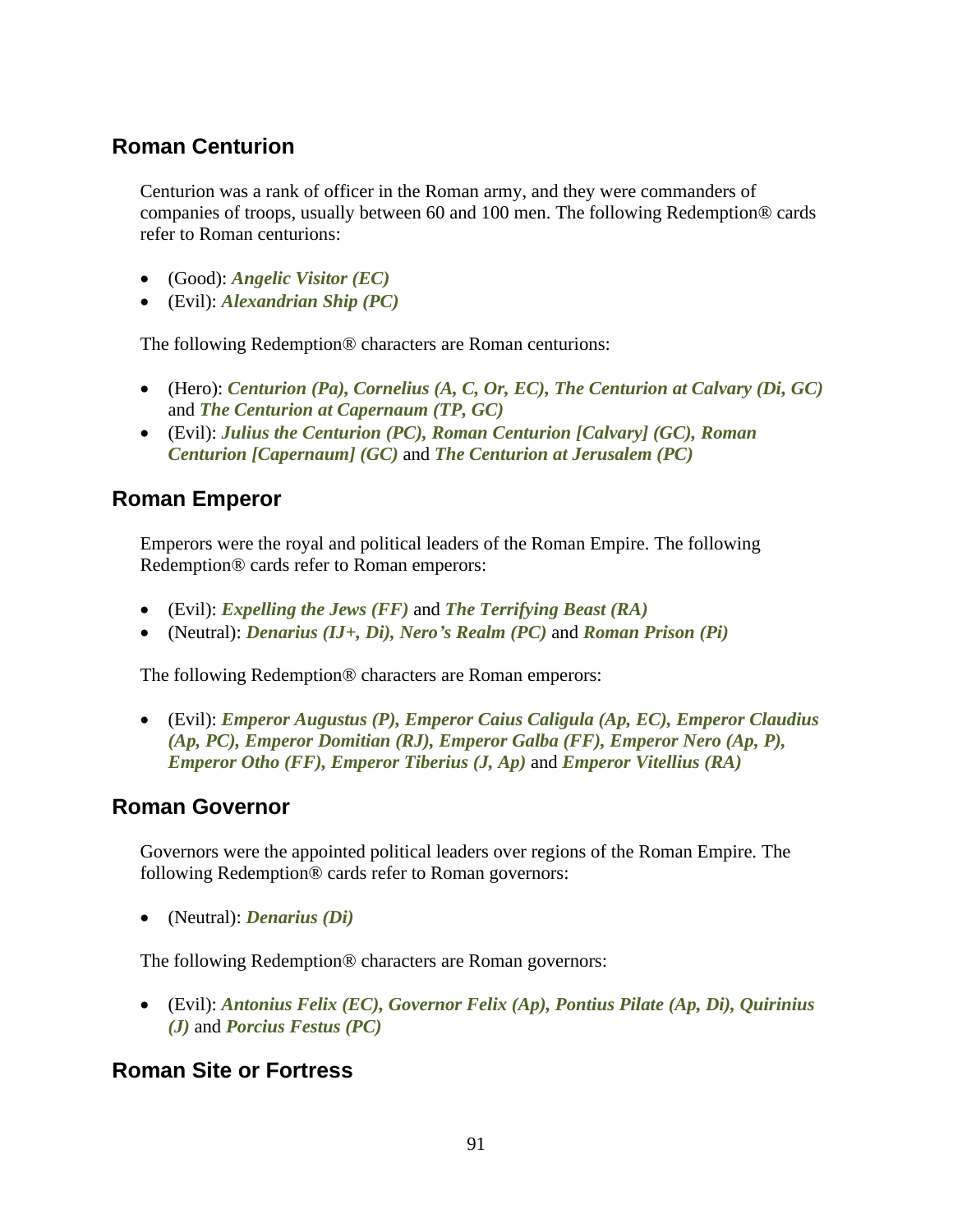Roman Sites or Fortresses refer to locations within the city of Rome. They do not include all Sites that represent locations in the Roman Empire. The following Redemption® cards refer to Roman Sites or Fortresses:

• (Evil): *Emperor Nero (Ap, P)*

The following Redemption® cards are Roman Sites or Fortresses:

- (Site): *Fortress of Antonia (Wa, EC), Nero's Realm (Ap, PC)* and *Roman Prison (C, Pi)*
- (Fortress): *Coliseum (CW)* and *Rome (FF)*

#### **Roman Soldier**

Roman soldiers were members of the Roman army. The following Redemption® cards refer to Roman soldier:

- (Evil): *Claudius Lysias (PC)* and *Emperor Nero (P)*
- (Neutral): *Roman Prison (Pi)*

The following Redemption® characters are Roman soldiers:

- (Hero): *Centurion (Pa), Cornelius (A, C, Or, EC), The Centurion at Calvary (Di), The Centurion at Capernaum (TP)* and *The Roman Jailer (EC)*
- (Evil): *Chief Captain Lysias (Ap), Claudius Lysias (PC), Four Squads of Four (Ap, EC), Herod's Sentries (EC), Julius the Centurion (PC), Mocking Soldier (Wa, Pi), Mocking Soldiers (J), Pilate's Soldiers (J), Roman Jailer (Ap), Roman Spearmen (PC), The Centurion at Jerusalem (PC)* and *The Roman Jailer (EC)*

#### **Rome Church**

The church of the Romans was found in the city of Rome. At present, there are no cards that refer to the Rome church; rather the missionary identifier and some cards reference a nonspecific church. See [Church.](#page-15-0) The following Redemption® characters represent members of the Roman church:

• (Hero): *Aquila (Ap, EC), Claudia (Wo, PC)* and *Priscilla (H, Ap, EC)*

# **Royalty (or Royal or Member of a Royal Family)**

To be royalty, a character must be human and one of the following:

- A king, queen, prince, princess, emperor or pharaoh.
- A spouse or child of a king, queen, prince, princess, emperor or pharaoh.
- A character that reigned on earth without a title.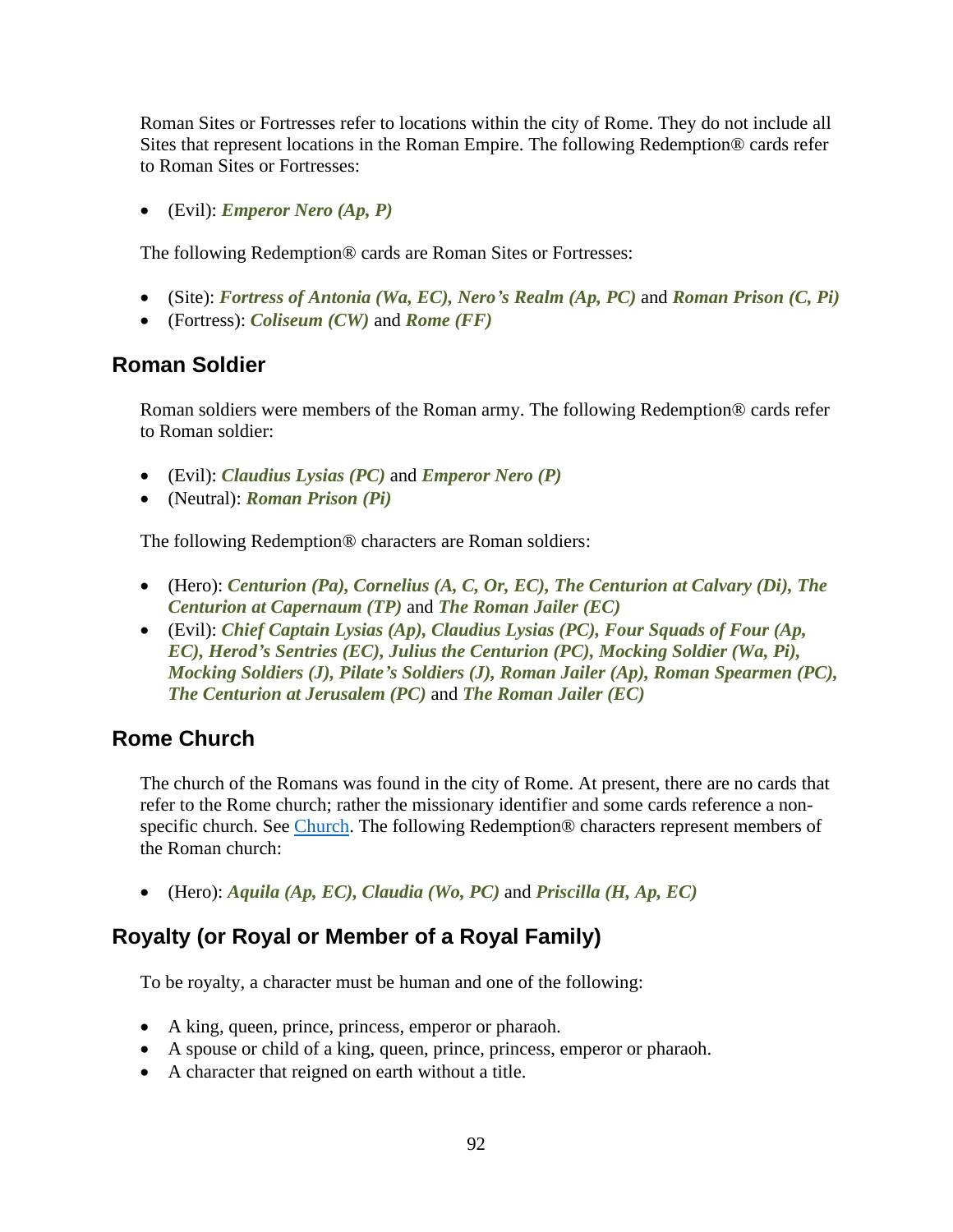Only characters that are royalty are members of a royal family. The following Redemption® cards refer to royalty:

- (Good): *Asa, the Upright (LC), Conspiring Servants (LC), David, God's King (PoC), Faith of David (CW), King David (P), King Lemuel (RA), Royal Parade (FF), Temple Spears and Shields (LC), The Lord Goes Before You (FM), The Lord's Charge (LC)* and *Zion (FM)*
- (Evil): *Athaliah, Usurper Queen (LC), Belshazzar's Mother (PoC), Jehoiakim, Puppet King (LC), Jehoram, the Abhorred (LC), Queen Vashti (PoC), The Fallen King (FM)* and *Treason! Treason! (LC)*
- (Dual-Alignment): *King Jehu (FM)*

The following Redemption® characters are royalty:

- (Hero): *Abigail (Wo, RA2), Abijah, the Conqueror (LC), Amaziah, the Just (LC), Asa, the Blameless (LC), Asa, the Upright (LC), Azariah, the Strong (LC), Bathsheba (Wo, FM), Bathsheba, the Helper (LC), Bathsheba, the Prostrate (LC), David [Green] (Wa, Ki), David [Red] (Wa, Ki), David, God's King (PoC), David, Heart After God (LC), David, Outcast's Refuge (LC), David, the Anointed (LC), David, the Contrite (LC), David, the Psalmist (CW), David, the Shepherd (CW), Esther (B, Or, P), Esther, the Courageous (PoC), Every Tribe (RJ), Hezekiah, the Devout (LC), Hezekiah, the Repentant (LC), Jehoshaphat, the Meek (LC), Jehoshaphat, the Seeker (LC), Joash, Child King (LC), Josiah, the Restorer (LC), Josiah, the Righteous (LC), Jotham, the Mighty (LC), Jotham, the Upright (LC), King Amaziah (Ki, RA2), King Asa (Ki, TP), King Azariah (Uzziah) (Ki), King David (P), King Hezekiah (Ki, Pi), King Hiram (FF), King Jehoshaphat (Ki, Pi), King Joash (Ki, Pi), King Josiah (Ki), King Jotham (Ki), King Lemuel (RA), King Saul [Purple] (Wa, Ki), King Solomon (P, TP), King's Daughter (Wo), Manasseh, the Humbled (LC), Melchizedek (Pa, Pi, RA, CW, PoC), Mephibosheth (FF), Pharaoh's Daughter (Wo), Prince Jonathan (Wa, Ki, PoC), Queen of Sheba (Wo), Shealtiel, the Exilarch (LC), Shealtiel, the Heir (LC)* and *Solomon, the Wise (LC)*
- (Evil): *Abijam, the Half-Hearted (LC), Abimelech (Pa, RA2), Abimelech, King of Gerar (LC), Absalom (Wa, Ki), Adonijah (P), Ahab (B, C, Or), Ahaz, the Unfaithful (LC), Ahaziah (Pr), Ahaziah, the Wicked (LC), Alexander the Great (PoC), Amaziah, the Arrogant (LC), Amon, the Forsaken (LC), Antiochus IV Epiphanes (RA), Archelaus (Ap, Di), Athaliah (Wo), Athaliah, Usurper Queen (LC), Belshazzar (Pr), Belshazzar's Mother (PoC), Bera, King of Sodom (Pa), Bernice (PC), Drusilla (PC), Emperor Augustus (P), Emperor Caius Caligula (Ap, EC), Emperor Claudius (Ap, PC), Emperor Domitian (RJ), Emperor Galba (FF), Emperor Nero (Ap, P), Emperor Otho (FF), Emperor Tiberius (J, Ap), Emperor Vitellius (RA), Foreign Wives (RA3), Hadad, the Exiled (LC), Hamor (FM), Herod Agrippa I (G, Ap, EC), Herod Agrippa II (Ap, TP, GC), Herod Antipas (Ap), Herod Philip II (Ap, Di), Herod the Great (Ap, Di), Herodias (A, Or), Jehoiachin, the Conquered (LC), Jehoiakim, Puppet King (LC), Jehoram, the Abhorred (LC), Jezebel (B, Or, RA2), Joash, the Murderer (LC), King Abijah (Ki), King Achish (CW), King Ahab (RA2), King Ahaz (Ki, TP), King Ahaziah (Ki, PC), King Amon (Ki, Di), King Asnappar (FF), King Balak (FM), King Basha*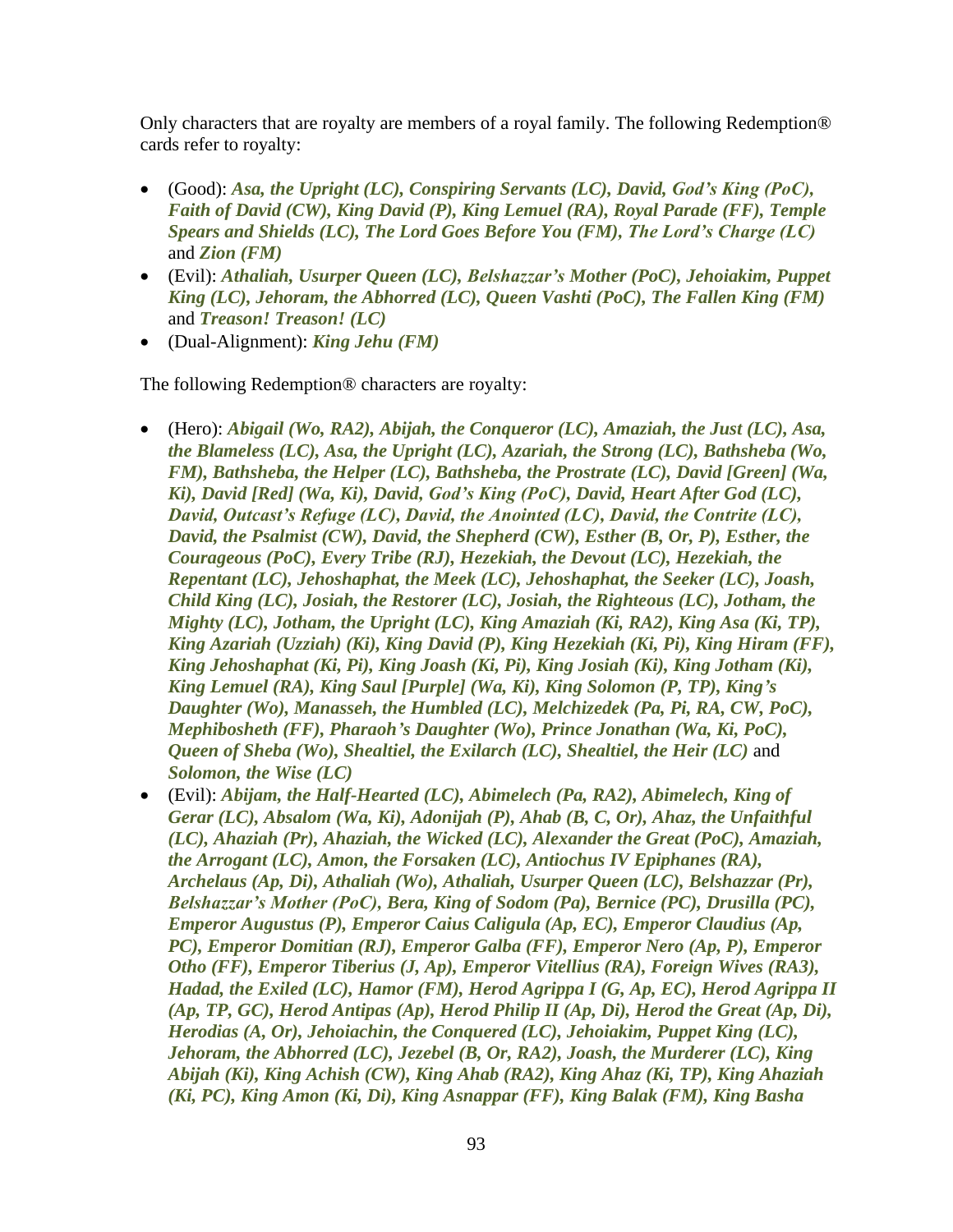*(Ki), King Belshazzar (FF2), King Ben-Hadad I (Ki), King Cushan-Rishathaim (FF), King Darius, the Mede (PoC), King Eglon (FM), King Elah (Ki), King Evil-merodach (Pi), King Hazael (RA, LC), King Hoshea (Ki), King Jehoahaz [Israel] (Ki), King Jehoahaz [Judah] (Ki), King Jehoash (Ki, RA2), King Jehoiakim (Ki), King Jehoiakin (Ki), King Jehoram (Ki), King Jehu (Ki), King Jeroboam I (Ki), King Jeroboam II (Ki, PC), King Joram (Ki), King Manasseh (Di), King Menahem (Ki), King Merodachbaladan (Pi), King Mesha (FM), King Nadab (Ki), King Omri (Ki), King Pekah (Ki), King Pekahiah (Ki), King Rehoboam (Ki, Di), King Rezin (Ki, PoC), King Sargon II (Pi), King Saul [Brown] (Wa, Ki), King Sennacherib (Ki, LC), King Shallum (Ki), King Shalmaneser III (PoC), King Shalmaneser V (Ki), King Shishak (Ki), King So (Ki), King Tiglath-Pileser III (Ki, PoC), King Xerxes (PoC), King Zechariah (Ki), King Zedekiah (Ki), King Zimri (Ki), Kings of the Earth (RJ), Manasseh (Pr), Manasseh, the Wicked (LC), Michal (Wo, CW), Nebuchadnezzar (Pr, TP, PoC), Nergalsharezer (FF), Nimrod, the Mighty (CW), Og, King of Bashan (FM), Pharaoh (A, D, H, Or), Pharaoh Hophra (Pi), Pharaoh Neco (Ki), Queen Maacah (LC), Queen Maachah (Ki), Queen Tahpenes (RA), Queen Vashti (PoC), Rehoboam, the Divider (LC), Salome (B, Or, TP), Shechem (F, RA2), Shobach (P), Solomon, the Idolater (LC), The Deceived Pharaoh (CW), The Dreaming Pharaoh (FF2), The Fallen King (FM), The Hard-Hearted Pharaoh (CW), The King of Edom (LC), The King of Nineveh (PoC), The Murdering Pharaoh (CW)* and *Uzziah, the Proud (LC)*

• (Dual-Alignment): *Captive Princes (FM), King Abijam (RA3), King Jehu (FM), King Saul (CW)* and *Pharaoh's Daughter (FM)*

#### <span id="page-93-0"></span>**Ruth Card**

Ruth cards are cards from the book of Ruth in the Bible. The following Redemption® cards refer to Ruth cards:

- (Good): *Boaz (J), Boaz, the Redeemer (LC), Boaz' Foreman (LC), Boaz' Offspring (LC), Boaz' Reapers (LC), Elders of the City (J), Elimelech (LC), Gleaning the Fields (J), Jesse, the Ephrathite (LC), Judge's Seat (IJ+), Naomi (J), Obed, the Servant (LC), Preparing to Return (LC), Ruth Meets Boaz (J), Ruth, the Redeemed (LC), Salmon, the Cloaked (LC), Threshing Floor (LC), When Judges Governed (J)* and *Your God Will Be My God (LC)*
- (Neutral): *Bethlehem (LC), Boaz' Sandal (P), Land of Moab (LC)* and *Marriage Covenant (LC)*

The following Redemption® characters are from Ruth:

• (Hero): *Amminadab, the Generous (LC), Amminadab, the Gracious (LC), Boaz (J, Pa), Boaz, the Kind (LC), Boaz, the Redeemer (LC), Boaz' Foreman (LC), Boaz' Reapers (LC), David, Heart After God (LC), David, the Contrite (LC), Elders of the City (J, Pa), Elimelech (LC), Jesse, the Ephrathite (LC), Jesse, the Root (LC), Kinsman Redeemer (PoC), Nahshon, the Blacksmith (LC), Nahshon, the Oracle (LC), Naomi (J, Wo), Obed, the Gift (LC), Obed, the Servant (LC), Rahab, the Defender LC), Rahab, the Proselyte (LC), Ram, the Exalter (LC), Ram, the Uplifted (LC), Ruth (B, D, J, Or),*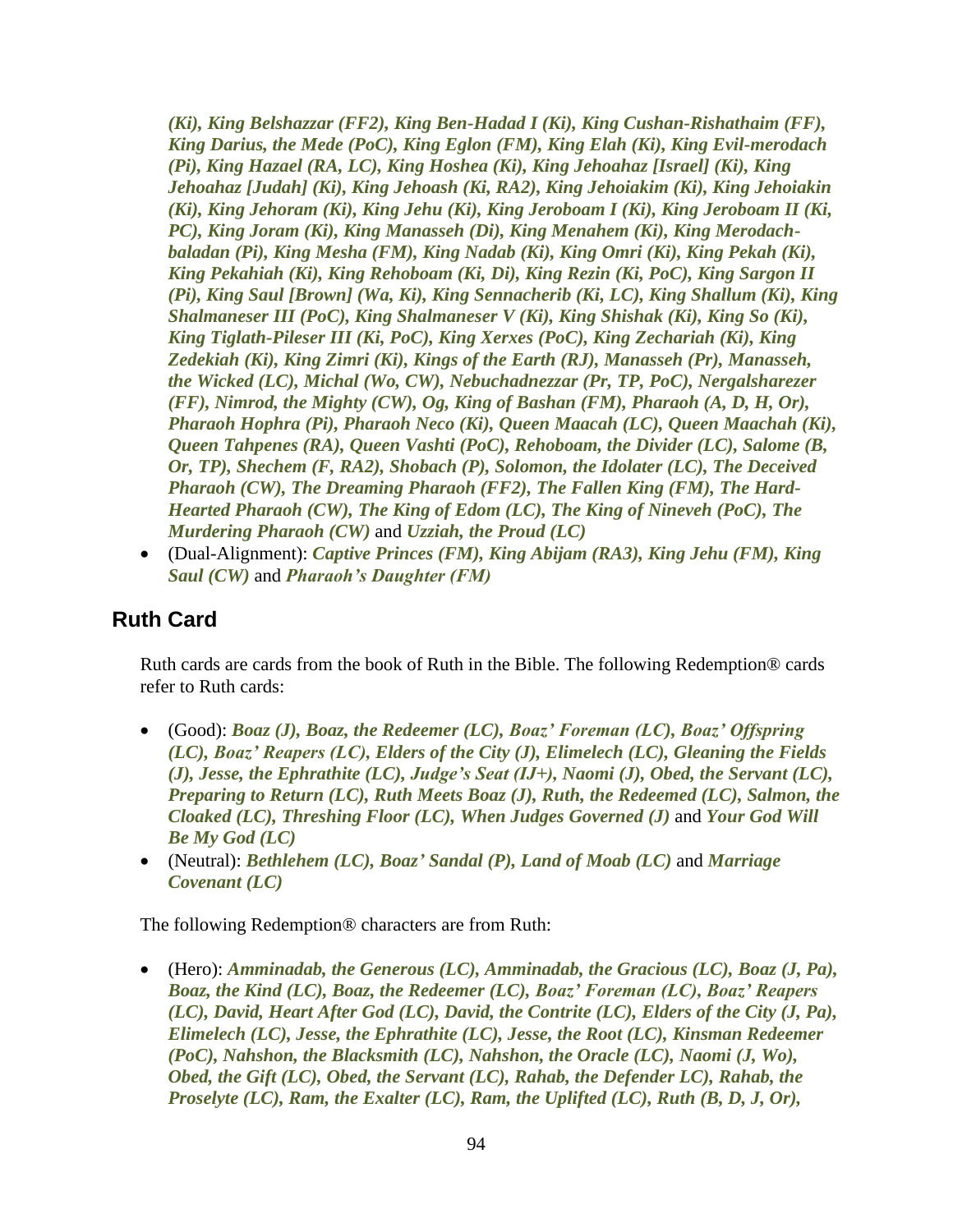*Ruth, the Devoted (LC), Ruth, the Redeemed (LC), Salmon, the Cloaked (LC)* and *Salmon, the Peaceful (LC)*

• (Evil): *Moabite Messenger (LC), Orpah (Pa, FM)* and *Selfish Kinsman (I)*

The following Redemption® Enhancements are from Ruth:

- (Good): *Best Friends (Pa), Boaz' Offspring (LC), Boaz' Resolve (LC), Devotion of Ruth (B, D, J, Or), Family Bond (J), Gleaning the Fields (J, Pa), Harvest Season (LC), Kindness of Boaz (J), Loyalty of Ruth (J, Pa), Marriage Covenant (LC), Naomi's Blessing (LC), Preparing to Return (LC), Ruth Meets Boaz (J, Pa), Ruth's Vow (LC), Shared Meal (LC), When Judges Governed (J)* and *Your God Will Be My God (LC)*
- (Evil): *Call Me "Mara" (LC), Famine in the Land (LC), Heartbroken (LC)* and *Vulnerable (LC)*
- (Dual-Alignment): *Death of Family (FM), Kinsmen's Agreement (CW)* and *Orpah Departs (FM)*

The following Redemption® cards are from Ruth:

- (Artifact): *Boaz' Sandal (P)*
- (Covenant): *Marriage Covenant (LC)*
- (Fortress, Good): *Threshing Floor (LC)*
- (Site): *Land of Moab (LC)*
- (City): *Bethlehem (LC)*

# **[S](#page-1-0)**

#### **Sadducee**

Sadducees were members of a political and religious sect of Judaism that often opposed the teachings of Jesus and his followers in Acts and the Gospels. The following Redemption® cards refer to Sadducees:

- (Good): *Barnabas (EC), Child of Great Wisdom (Ap), Gamaliel (Ap), Nicodemus (Ap, Di)* and *Untouchable (GC)*
- (Evil): *Annas the Elder (GC), Arrest in Gethsemane (Di), Barabbas (Pi), Caiaphas the Conspirator (GC), Captain of the Guard (GC), Chief Priests' Offer (Di), Doctrine Like Leaven (RA), Emphatic Incriminators (GC), False Accusations (GC), False Witnesses (G), Gathering the Sanhedrin (GC), Herod Agrippa II (TP, LR), High Priest Ananias (RJ), High Priest Annas (Ap, Pi), High Priest Caiaphas (Pi), High Priest's Palace (Pi, GC), High Priest's Plot (Pi), Just a Hireling (RA, GC), Malchus (GC), Plot to Kill (RJ), Questioning Christ (Di), Sadducees [3 in Front] (Ap), Sadducees [7 in Front] (Ap), Sadducees [Ear Scratch] (Ap), Sadducees [Artist Unknown] (G), Sadducees [Schleicher] (LR), Sanhedrin (Ap, EC), Scribe (Di), Seize Him! (RJ), Stoning of Stephen (EC), Supercilious Scribes (GC), Tenants Kill the Son (Di), The Brood of*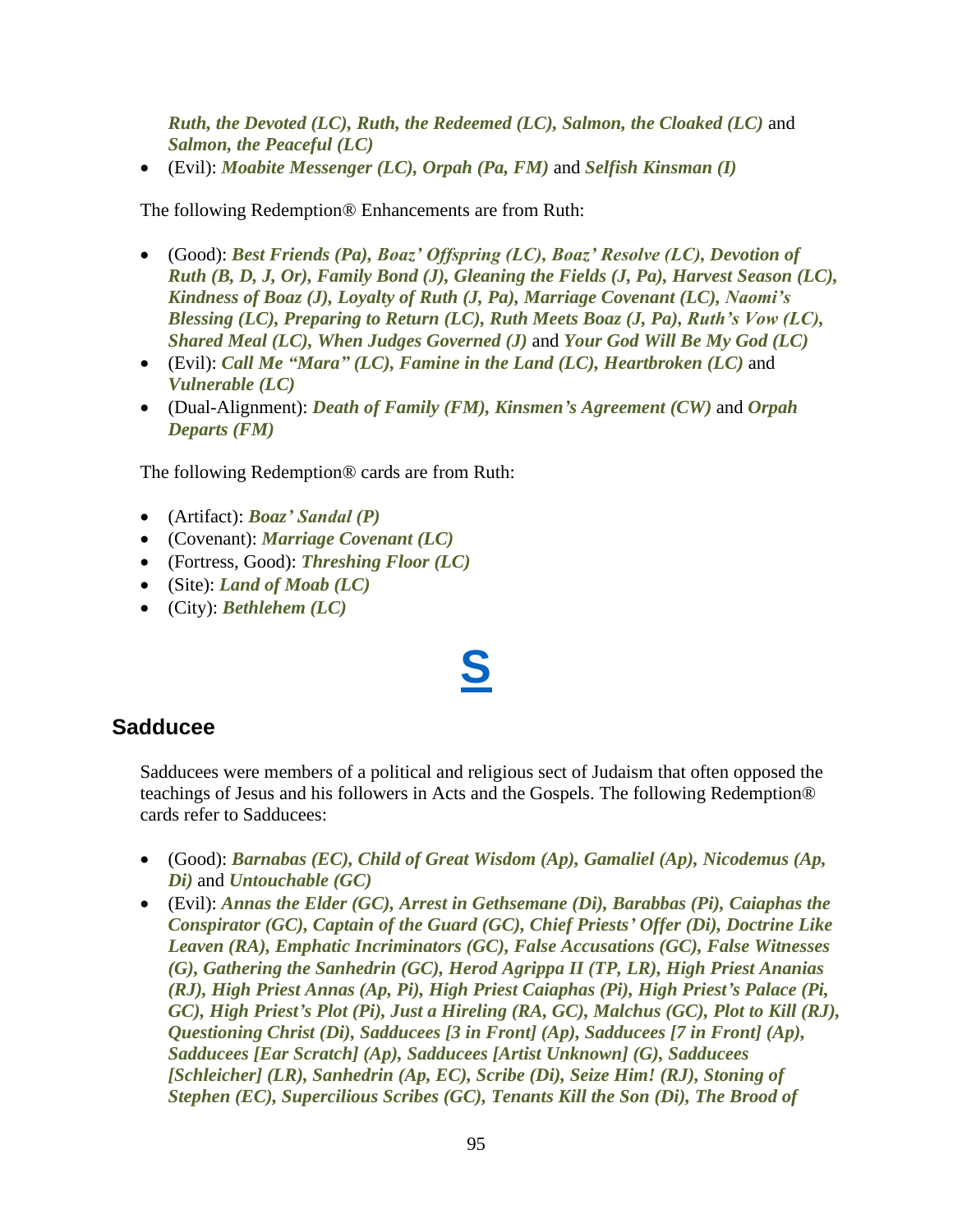*Vipers (GC), The Chief Priests (RJ)* and *Vine-Grower's Rebellion (GC)*

• (Neutral): *Jerusalem (Ap)* and *Prison (EC)*

By rule, only Evil Characters are Sadducees. The following Redemption® characters are Sadducees:

• *Alexander (RA), Annas the Elder (GC), Caiaphas the Conspirator (GC), Captain of the Guard (GC), Captain of the Temple Guard (Pi), Disbelieving Sadducees (Di), Dubious Doubters (GC), Emphatic Incriminators (GC), High Priest Ananias (Pi, RJ), High Priest Annas (Ap, Pi), High Priest Caiaphas (Ap, Pi), High Priest's Maid (RA), Insincere Inquisitors (GC), Malchus (Pi, GC), Plotting Priests (GC), Sadducees [3 in Front] (Ap), Sadducees [7 in Front] (Ap), Sadducees [Ear Scratch] (Ap), Sadducees [Artist Unknown] (G), Sadducees [Schleicher] (LR), Sanhedrin (EC), Supercilious Scribes (GC), Temple Guard [Preston] (G, RJ), Temple Guard [de Bray] (GC), The Brood of Vipers (GC), The Chief Priests (RJ)* and *The Gate Keeper Maid (GC)*

#### <span id="page-95-0"></span>**Samaritan**

Samaritans are a group of people in the Bible who lived with or near the Israelites or Jews. The origins of the Samaritans are debated among historians and Biblical scholars. See [Nationality.](#page-76-0) The following Redemption® cards refer to Samaritans:

- (Good): *Citizens of Sychar (GC), Kindness (Di), Meeting the Messiah (GC)* and *The Woman at the Well (GC)*
- (Neutral): *Samaritan Water Jar (TP, GC)* and *Sychar (GC)*

The following Redemption® characters are Samaritans:

- (Hero): *Citizens of Sychar (GC), Good Samaritan (Ap), The Good Samaritan (GC), The Thankful Leper (RA, GC)* and *The Woman at the Well (TP, GC)*
- (Evil): *Prophets of Samaria (Pr, PoC), Sanballat (Pi)* and *Simon the Magician (Ap, EC)*

#### **Scholar or Philosopher in the Title**

The following Redemption® cards refer to cards with "scholar" or "philosopher" in the title:

• (Evil): *Worldly Wisdom (EC)*

The card above further limits the phrase by specifying that it only applies to Evil Characters. The following Redemption® Evil Characters have "scholar" or "philosopher" in the title:

• *Epicurean Philosophers (EC), Greek Philosophers (Ap), Greek Scholars (Ap)* and *Stoic Philosophers (EC)*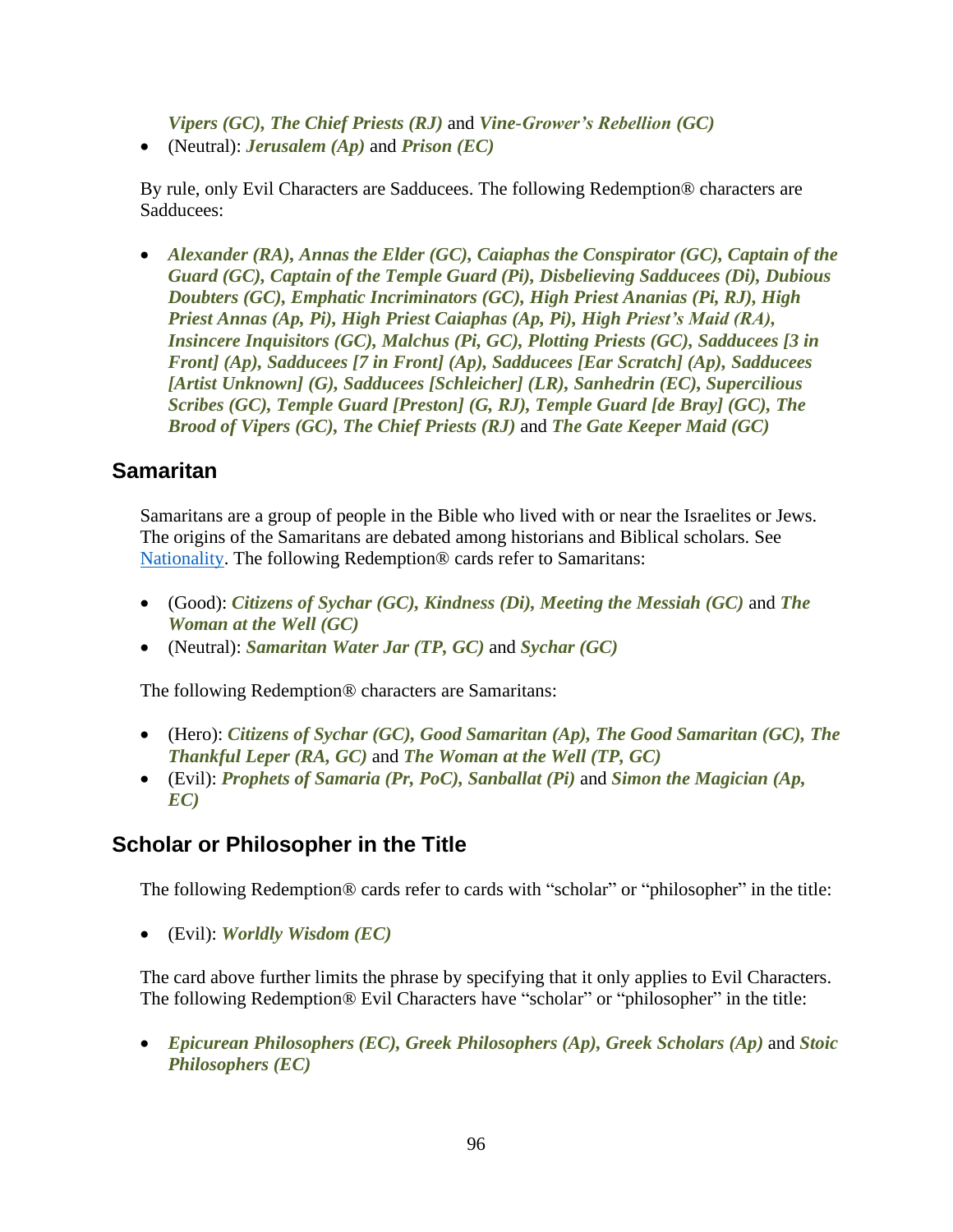### **Solomon's Temple Priest**

Solomon's Temple priests are priests that served in Solomon's Temple. The following Redemption® cards refer to Solomon's Temple priests:

• (Good): *Purging Evil (FM), Solomon's Temple (RA3)* and *Temple Dedication (RA3)*

The following Redemption® characters are Solomon's Temple priests:

• (Hero): *Amariah the High Priest (Pi), Azariah the High Priest (Pi), Elishama the Priest (Pi), Hilkiah the High Priest (Pi), Jehoiada, King Maker (LC), Jehoiada the High Priest (Pi), Jehoram the Priest (Pi), Jeremiah (D, Pr, Pi, TP), Jeremiah, Hope Bringer (PoC), Seraiah the High Priest (Pi), Temple Priests (RA3)* and *Zechariah, Son of Jehoiada (LC)*

# **Son of Jacob**

Sons of Jacob are the sons of Jacob. The following Redemption® cards refer to sons of Jacob:

- (Good): *Buying Grain (FF), Dinah (FM), Jacob (Israel) (CW), Joseph (FF2, CW), Joseph Before Pharaoh (FF2, LR)* and *Midianite's Slave (FM)*
- (Evil): *Wild Beast (FM)*
- (Neutral): *Joseph's Silver Cup (PoC)*
- (Dual-Alignment): *Deceit & Vengeance (FM)*

The following Redemption® characters are sons of Jacob:

• (Hero): *Asher (RA), Benjamin (FF), Dan (FF), Joseph (Pa, FF2, CW), Joseph, the Dreamer (PoC), Judah (TP), Judah, the Leader (LC), Judah, the Substitute (LC), Levi (RA), Reuben (FF), Simeon (FF)* and *Zebulun (FF)*

# **Spiritual Gifts**

This phrase only appears referring to Enhancements, and has been given errata to mean ["Fruits of the Spirit"](#page-30-0). The following Redemption® cards are impacted by the errata:

• (Good): *Spiritual Gifts (Ap)*

#### **Star Card**

Star cards were introduced in the Prophecies of Christ set and have a star ability in addition to their special ability. The following Redemption® cards refer to star cards:

• (Good): *Adam, the Exile (LC), Fountain of Living Water (PoC), 'I AM' Has Sent Me*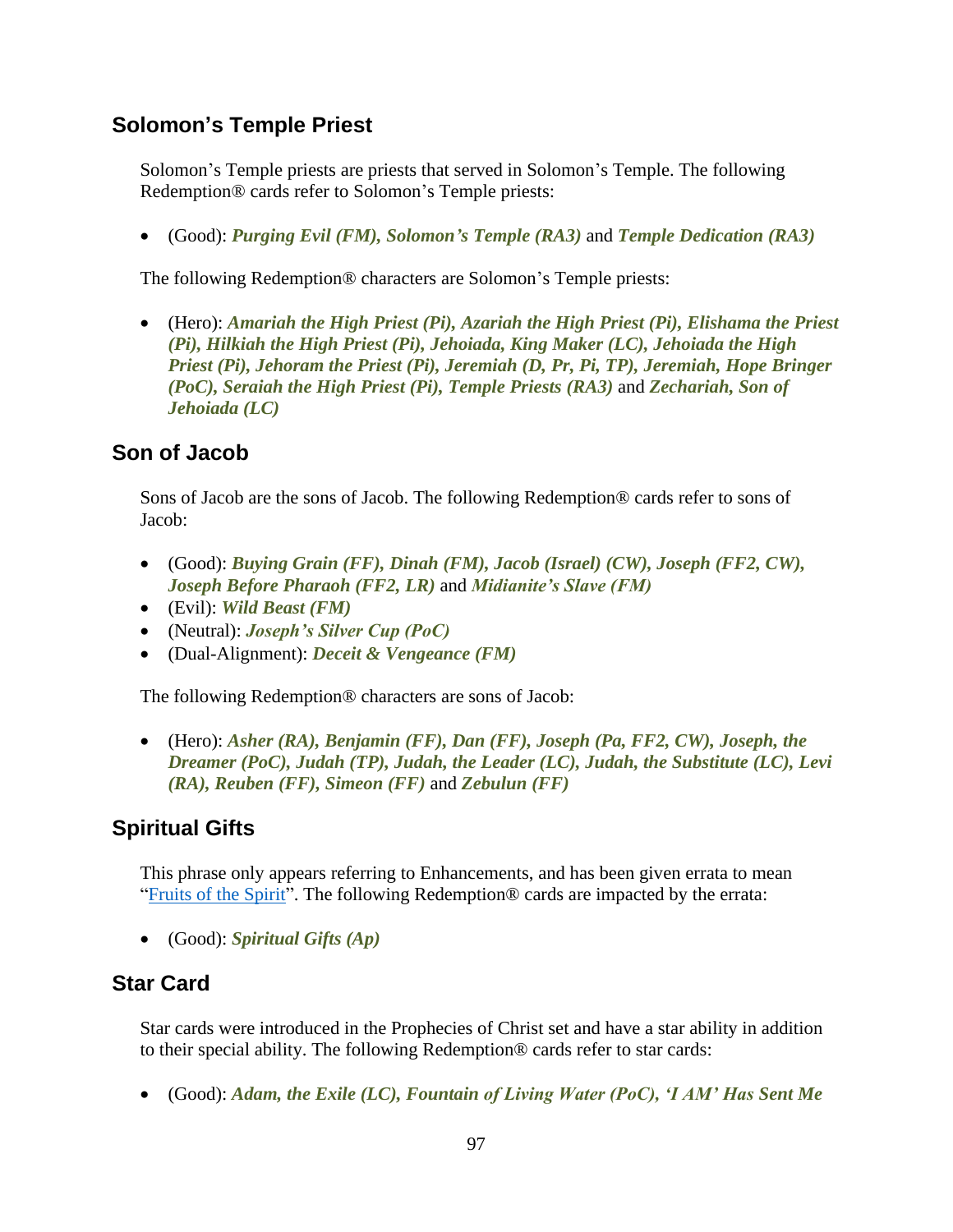*(PoC), Isaiah, Prince of Prophets (PoC), Lamech, Rest Seeker (LC), Malachi (PoC), Mary, Holy Virgin (GC), Melchizedek (PoC), Nahshon, the Blacksmith (LC), Numerous as the Stars (PoC), Peleg, the Divider (LC), Redeeming Branch (PoC), The Coming Prince (PoC), The Coming Prophet (PoC), The Emmaus Road (PoC)* and *Zechariah, the Renewer (PoC)*

- (Evil): *Balaam's Prophecy (PoC), Devouring Lion (PoC)* and *Distressing People (LC)*
- (Neutral): *Brass Serpent (PoC), Lost Soul [II Chronicles 16:10, "Oppressed"] (LC), Lost Soul [Jeremiah 28:6, "Exiles"] (PoC)* and *Lost Soul [Daniel 9:5, "Covenant Breakers"] (PoC)*

The following Redemption® characters are star cards:

- (Hero): *Aaron, God's Mediator (PoC), Abihud, the Progeny (LC), Achim, the Compiler (LC), Adam, the Exile (LC), Amminadab, the Generous (LC), Amos (PoC), Arpachshad, the Curtailed (LC), Asa, the Upright (LC), Azor, the Recusant (LC), Bathsheba, the Helper (LC), Boaz, the Redeemer (LC), David, God's King (PoC), David, Heart After God (LC), David, Outcast's Refuge (LC), Eber, the Unwilling (LC), Eleazar, the Potentate (LC), Eliakim, the Expatriate (LC), Elijah in Glory (GC), Eliud, the Revolutionary (LC), Enoch, the Pure (LC), Enosh, the Worshiper (LC), Ezekiel, the Vindicator (PoC), Father Abraham (LC), Hezekiah, the Devout (LC), Hezron, the Enclosed (LC), Hosea (PoC), Isaac, Willing Sacrifice (LC), Isaiah, Prince of Prophets (PoC), Jacob, Disgruntled Subject (LC), Jacob, Follower of God (LC), Jairus (GC), Jairus' Daughter (GC), Jared, the Beholder (LC), Jehoshaphat, the Seeker (LC), Jeremiah, Hope Bringer (PoC), Jesse, the Ephrathite (LC), Joel (PoC), Jonah (PoC), Joseph, the Dreamer (PoC), Joseph, the Righteous (LC), Josiah, the Restorer (LC), Jotham, the Mighty (LC), Judah, the Leader (LC), Kenan, the Acquirer (LC), Lamech, Rest Seeker (LC), Leah, Weary-Eyed (LC), Mahalalel, the Interpreter (LC), Malachi (PoC), Mary, Faithful Servant (LC), Matthan, the Defender (LC), Melchizedek (PoC), Methuselah, the Wise (LC), Micah (PoC), Moses, Friend of God (PoC), Nahor, the Scorched (LC), Nahshon, the Blacksmith (LC), Noah, the Righteous (LC), Obed, the Servant (LC), Peleg, the Divider (LC), Perez, the Younger (LC), Rahab, the Defender (LC), Ram, the Exalter (LC), Rebekah, the Bride (LC), Reu, the Shepherd (LC), Ruth, the Redeemed (LC), Saint Patrick (GC), Salmon, the Cloaked (LC), Serug, the Branch (LC), Seth, Son of Adam (LC), Shealtiel, the Heir (LC), Shelah, the Subsumed (LC), Shem, Covenant Keeper (LC), Tamar, the Widow (LC), Terah, the Delayed (LC), The Persistent Widow (GC), The Thankful Leper (GC), The Three Visitors (PoC), The Woman at the Well (GC), Zadok, the Consummate (LC), Zechariah, the Renewer (PoC), Zephaniah (PoC)* and *Zerubbabel, the Builder (LC)*
- (Evil): *Abimelech, King of Gerar (LC), Ahaz, the Unfaithful (LC), Ahaziah, the Wicked (LC), Ambushed Moabites (LC), Amon, the Forsaken (LC), Assyrian Laborers (PoC), Conspiring Servants (LC), Cursed Egyptians (PoC), Distressing People (LC), Doom Speakers (GC), Doomed Canaanites (PoC), Emphatic Incriminators (GC), False Prophets (PoC), Foolish Edomites (PoC), Foolish Shepherd (PoC), Hungry Lion (LC), Jehoiachin, the Conquered (LC), Jehoiakim, Puppet King (LC), Jehoram, the Abhorred (LC), Malchus (GC), Queen Maacah (LC), Rehoboam, the Divider (LC), Repudiating Rulers (GC), The Afflicted (PoC), The Gate Keeper Maid (GC), The*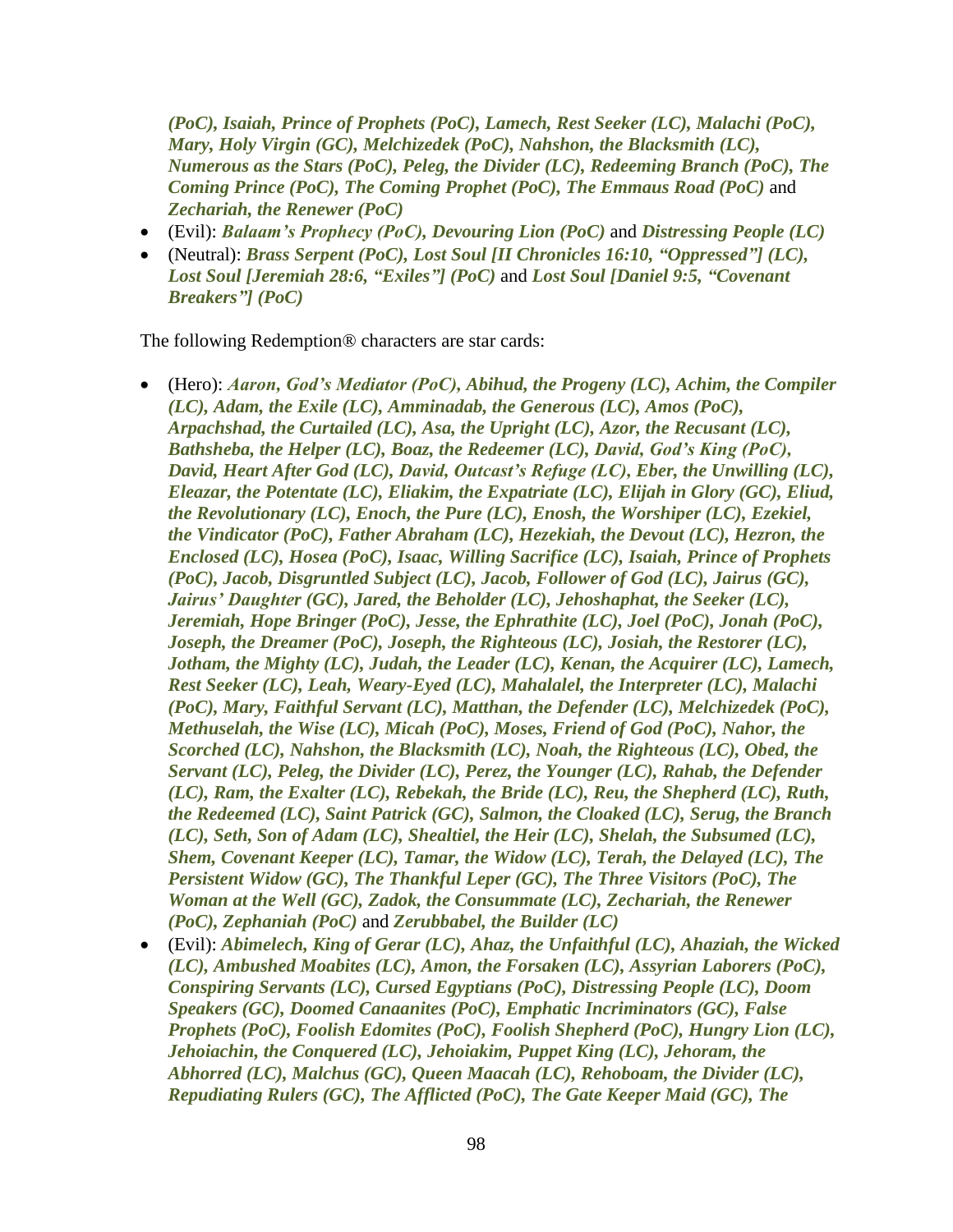#### *Outcasts (PoC)* and *Transgressors (PoC)*

The following Redemption® Enhancements are star cards:

- (Good): *A Royal Priesthood (PoC), Abraham's Descendant (LC), Amazing Faith (GC), Authority of Christ (GC), Bearing Our Sin (PoC), Bless the Nations (PoC), Boaz' Offspring (LC), Bow of Battle (PoC), By His Wounds (PoC), David's Descendant (LC), Day of Judgment (GC), Day of the Lord (PoC), Eve's Descendant (PoC), Expelled from Heaven (GC), Eyes to See (PoC), Fountain of Living Water (PoC), Gathered Together (PoC), His Name (PoC), 'I AM' Has Sent Me (PoC), I Am He (GC), Jesus Appears (GC), Life in the Son (GC), Light in the Darkness (PoC), Love One Another (GC), Numerous as the Stars (PoC), Offering Your Son (PoC), Out of Bethlehem (PoC), Out of Egypt (PoC), Outpouring (PoC), Passover (PoC), Potter and the Clay (PoC), Redeeming Branch (PoC), Redemption (GC), Restoring the Afflicted (GC), Righteous Judge (PoC), Root of Jesse (LC, P), Sign of Jonah (PoC), Solomon's Dream (LC), Stone Cut Without Hands (PoC), Submission to Christ (GC), Talitha Kum! (GC), Teaching in Parables (GC), The Ascension (GC), The Coming Prince (PoC), The Coming Prophet (PoC), The Emmaus Road (PoC), The Exodus (PoC), The First Sacrifice (PoC), The Suffering Servant (PoC), Transfiguration (GC), Triumphal Entry (PoC), Trumpet in Zion (PoC), Untouchable (GC), Virgin Birth (PoC), Walking on Water (GC)* and *Zerubbabel's Plumb Line (LC)*
- (Evil): *Accursed of God (PoC), Balaam's Prophecy (PoC), Betrayal (PoC), Cut Off (PoC), Distort the Truth (GC), Duplicity (GC), Mourn and Weep (PoC), Questioning Christ (GC), Regrets (PoC), Scattered Sheep (PoC), Stricken (PoC), Strike the Shepherd (GC), Surreptitious Scheme (GC), Vine-Grower's Rebellion (GC)* and *Withered Seed (GC)*
- (Dual-Alignment): *Delivered (PoC)*

The following Redemption<sup>®</sup> cards are star cards:

- (Artifact): *Brass Serpent (PoC), Jacob's Ladder (PoC), Manna (PoC)* and *Matthew's Begats (LC)*
- (Fortress, Good): *Fishing Boat (GC), House of Prayer (PoC), Noah's Ark (Ark of Salvation) (PoC)* and *The Throne of David (LC)*

# <span id="page-98-0"></span>**Symbolic Character**

One possible role of a character (see [Character's Role and Gender\)](#page-14-0) is symbolic. Symbolic characters are characters of an abstract nature. Symbolic characters are not considered to be demons, animals, angels or humans for targeting purposes. The following Redemption® characters are symbolic:

- (Hero): *Hope (FM), Humble Seeker (P), Mighty Warrior (A, C, Or, P)* and *The Mighty Warrior (FM)*
- (Evil): *Conquer (RJ), Death (RJ), Death & Hades (Wa), Doubt (Pi, LoC), Famine (RJ), Madness (Pi), Terror (RJ)* and *War (RJ)*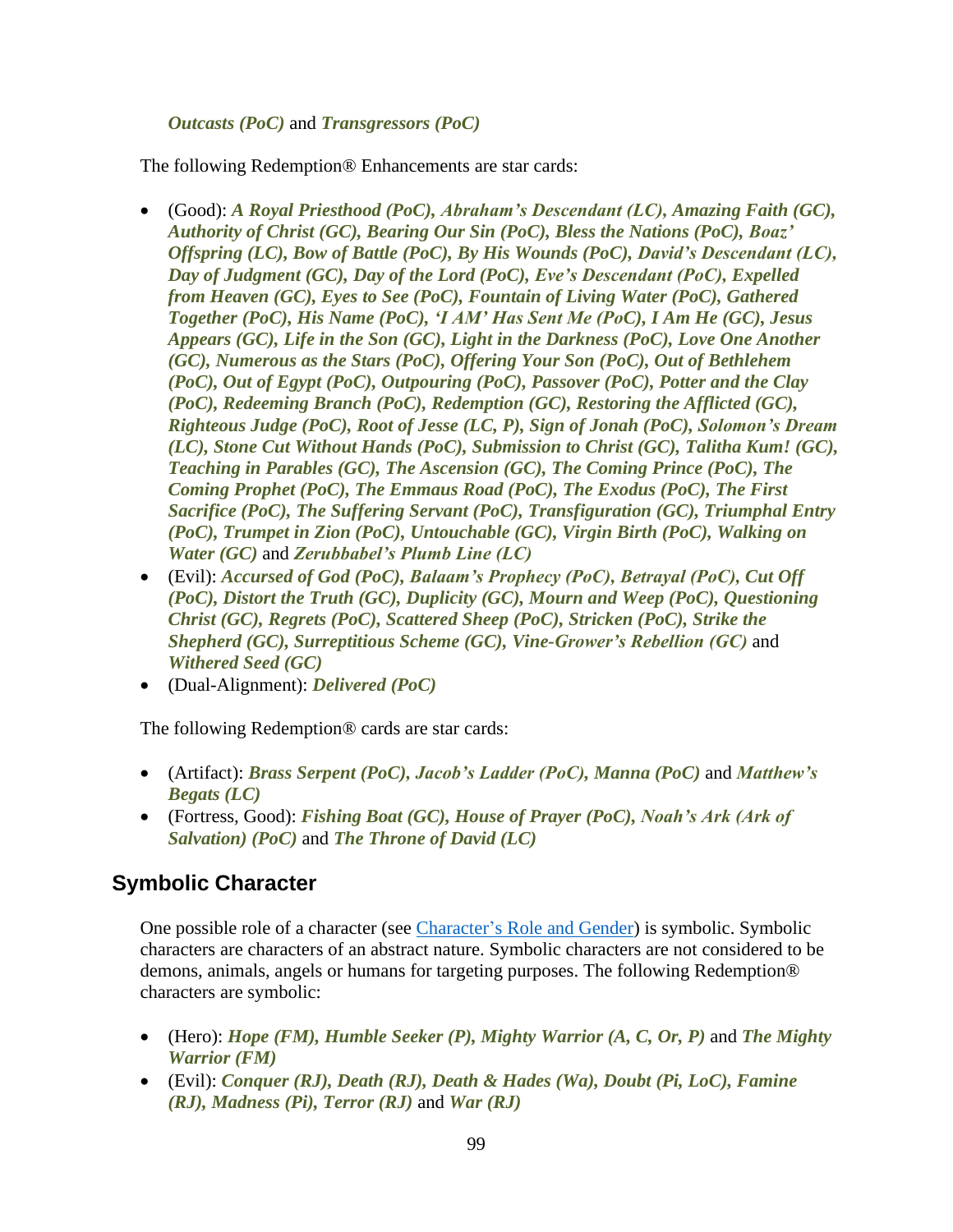# <span id="page-99-0"></span>**Syrian**

Syrians refer to people from the Kingdom of Syria mentioned often in the Old Testament, or from the area of Syria/Aram prior to the establishment of the Syrian Kingdom. See [Nationality.](#page-76-0) The following Redemption® cards refer to Syrians:

- (Evil): *Captain of the Chariots (LC), House of Rimmon (FF), King Asnappar (FF), King Hazael (LC), King Rezin (PoC), Rezon, Son of Eliada (LC), Shobach (P), Soldiers of Zobah (CW), Syrian Archer (Ki, LR), Syrian Mercenaries (CW), Syrian Victory (Ki), The Strong Force (RA)* and *Syrian Reinforcements (CW)*
- (Neutral): *Damascus (EC)*

The following Redemption® characters are Syrians:

- (Hero): *Leah (Wo, TP), Leah, God's Choice (LC), Leah, Weary-Eyed (LC), Rachel (Wo, FF2), Rebekah (Or), Rebekah, the Barren (LC)* and *Rebekah, the Bride (LC)*
- (Evil): *Antiochus IV Epiphanes (RA), Captain of the Chariots (LC), King Ben-Hadad I (Ki), King Cushan-Rishathaim (FF), King Hazael (RA, LC), King Rezin (Ki, PoC), Laban (F, P), Naaman (FF, LR), Quirinius (J), Rezon, Son of Eliada (LC), Shobach (P), Soldiers of Zobah (CW), Syrian Archer (Ki, LR), Syrian Marauders (LC), Syrian Mercenaries (CW), The Strong Force (RA)* and *The Syrian Reinforcements (CW)*

#### <span id="page-99-1"></span>**Tabernacle Artifact**

Tabernacle Artifacts are [Temple Artifacts](#page-100-0) that were found in the Tabernacle. The following Redemption® cards refer to Tabernacle Artifacts:

**[T](#page-1-0)**

- (Good): *Aaron (Pi, Di), Bezaleel (Pi), Covering the Sacred Things (Pi), Destruction of Nehushtan (PoC), Eleazar, Son of Aaron (PC), Eli the Priest (Pi, RA, P), Faith of Moses (CW), Jordan Interrupted (PoC), Oholiab (Pi), The Tabernacle (Pi, P)* and *Zadok (PoC)*
- (Neutral): *Covenant with Moses (PoC)*

The following Redemption® Artifacts are Tabernacle Artifacts:

• *Aaron's Staff (CW), Altar of Burnt Offering (Pi), Altar of Incense (E, Pi), Ark of the Covenant (Wa, Ki, RJ), Book of the Covenant (P, PoC), Book of the Law (Pi, LC, P), Holy of Holies (D, Pi), Lampstand of the Sanctuary (Pi), Pot of Manna (P), Table of Showbread (Pi), Tables of the Law (G, Wa, Pi, FM), Temple Veil (F)* and *The Bronze Laver (Pi, LR)*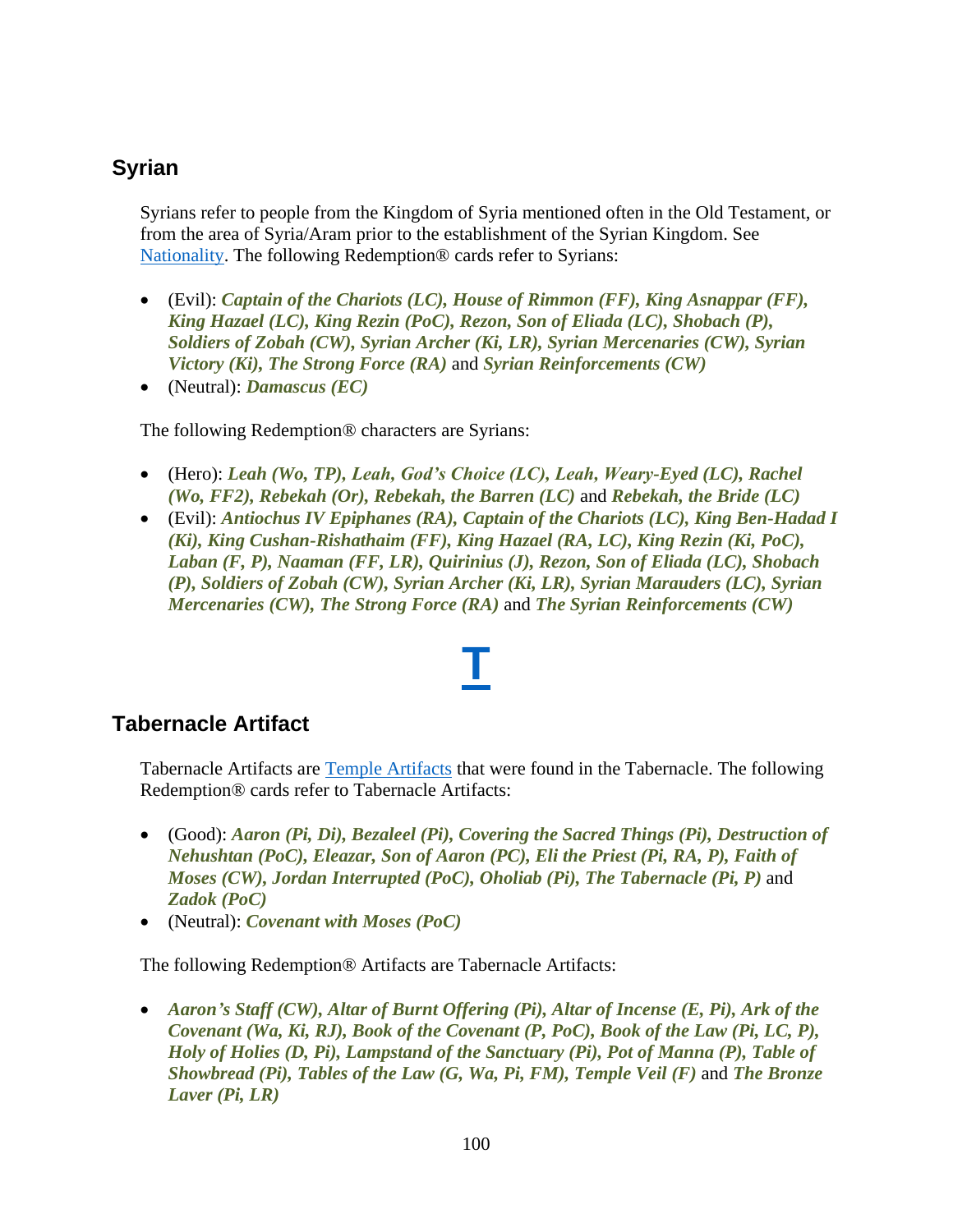Note: [Priestly Artifacts](#page-84-0) are not considered Tabernacle Artifacts.

# **Tabernacle Priest**

Tabernacle priests are priests that served in the Tabernacle. The following Redemption® cards refer to Tabernacle priests:

- (Good): *Aaron, God's Mediator (PoC), Book of the Covenant (PoC), Eli's Sound Advice (Di), Jordan Interrupted (PoC), Phinehas, Son of Eleazar (FM), Trumpet and Sword (Di), Zadok (PoC)* and *Zadok Anoints Solomon (TP)*
- (Neutral): *Aaron's Staff (CW)*

The following Redemption® characters are Tabernacle priests:

- (Hero): *Aaron (G, Pa, Pi, Di), Aaron, God's Mediator (PoC), Abiathar (Pi), Ahimaaz (Ki, Pi, FM), Ahimelech, Priest at Nob (Pi), Eleazar, Son of Aaron (Pi, PC), Eli the Priest (Pa, Pi, RA, P), Ithamar, son of Aaron (Pi), Phinehas, Son of Eleazar (Pi, FM)* and *Zadok (Pi, PoC)*
- (Evil): *Abihu (C, Or, Pi), Hophni, son of Eli (Pi), Nadab (Pi)* and *Phinehas, son of Eli (Pi)*

# <span id="page-100-0"></span>**Temple Artifact**

Temple Artifacts are items ordained by God as a permanent fixture in the Tabernacle or an earthly Temple and found in that specific house of the Lord. The reference to temple is general and includes Solomon's Temple, Zerubbabel's Temple, and Herod's Temple. [Heavenly Temple Artifacts](#page-39-2) are permanent fixtures of God's temple in Heaven, and usually have counterparts among the Temple Artifacts, but are not themselves Temple Artifacts. All Temple Artifacts are Solomon's Temple Artifacts. Not all Temple Artifacts are found in Herod's Temple, Zerubbabel's Temple or The Tabernacle. See [Herod's Temple Artifacts,](#page-42-0) [Zerubbabel's Temple Artifacts,](#page-102-1) or [Tabernacle Artifacts,](#page-99-1) respectively, for the artifacts found in those locations. The following Redemption® cards refer to Temple Artifacts:

- (Good): *Destruction of Nehushtan (PoC), Filling Zerubbabel's Temple (FF), Glory of the Lord (P), Jehoiada the High Priest (Pi), Solomon's Temple (Pa, RA3), Temple Dedication (RA3), Temple Priests (RA3)* and *Zerubbabel's Temple (FF)*
- (Evil): *Breaking Jerusalem's Wall (RA2), Chronicles of the Kings (LC), King Belshazzar (FF2)* and *King Jehoash (RA2)*
- (Dual-Alignment): *King Abijam (RA3)*

The following Redemption® Artifacts are Temple Artifacts:

• *Aaron's Staff (CW), Altar of Burnt Offering (Pi), Altar of Incense (E, Pi), Ark of the Covenant (Wa, Ki, RJ), Book of the Covenant (P, PoC), Book of the Law (Pi, LC, P), Golden Cherubim (RA3), Holy of Holies (D, Pi), Lampstand of the Sanctuary (Pi), Pot*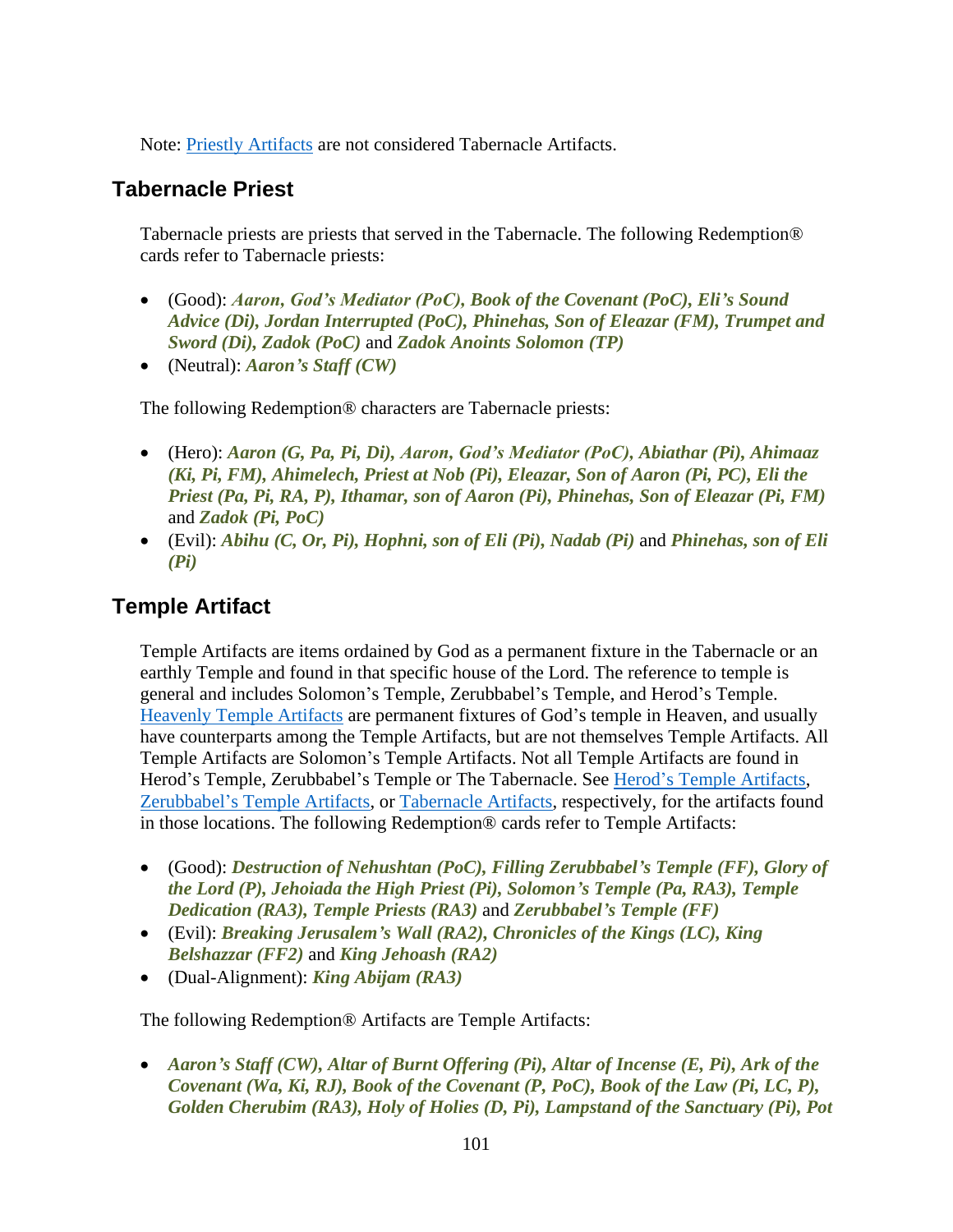*of Manna (P), Table of Showbread (Pi), Tables of the Law (G, Wa, Pi, FM), Temple Veil (F, GC), The Bronze Laver (Pi, LR)* and *Windows of Narrow Light (LC, P)*

Note: [Priestly Artifacts](#page-84-0) are not considered Temple Artifacts. While *Asherah Pole (Ki)* was once in Solomon's Temple, it is not considered a Temple Artifact.

#### **Temple Priest**

A temple priest is a priest that served in Solomon's Temple, Zerubbabel's Temple, or Herod's Temple. The following Redemption® cards refer to temple priests:

• (Good): *His Name is John (Di)* and *Zechariah, the Renewer (PoC)*

The following Redemption® characters are temple priests:

• (Hero): *Amariah the High Priest (Pi), Azariah the High Priest (Pi), Eliashib the High Priest (Pi), Elishama the Priest (Pi), Ezra (Pi), Ezra, Favored by God (LC), Hilkiah the High Priest (Pi), Jaddua, son of Jonathan (TP), Jehoiada, King Maker (LC), Jehoiada the High Priest (Pi), Jehoram the Priest (Pi), Jeremiah (D, Pr, Pi, TP), Jeremiah, Hope Bringer (PoC), Jeshua, the Restorer (LC), Joiada, Son of Eliashib (FF), Joiakim, Son of Joshua (FF), Jonathan, son of Joiada (P), Joshua the High Priest (Pi, LR), Seraiah the High Priest (Pi), Shelemiah the Priest (Pi), Temple Priests (RA3), Zechariah (Pr, Pi, RA), Zechariah, Son of Jehoiada (LC), Zechariah, the Renewer (PoC)* and *Zecharias, Father of John (Pi)*

# **Thessalonica Church**

The church of the Thessalonians was found in the city of Thessalonica. See [Church.](#page-15-0) The following Redemption® cards refer to members of the Thessalonian church:

- (Good): *Jason (EC), Noblewomen (EC), Stand Firm (EC), The Generous Givers (PC)* and *Work with Your Hands (EC)*
- (Neutral): *Letters to the Thessalonians (EC)*

The following Redemption® characters represent members of the Thessalonian church:

• (Hero): *Aristarchus (EC), Jason (EC), Noblewomen (EC)* and *Secundus (EC)*

#### **Thief**

A thief is a character that is mentioned as a thief or similar term (including mentioning the act of them stealing) in the Bible, or that has "thief" in the card title. The following Redemption® cards refer to thieves:

• (Evil): *Extortion (GC)* and *Zaccheus, Tax Collector (GC)*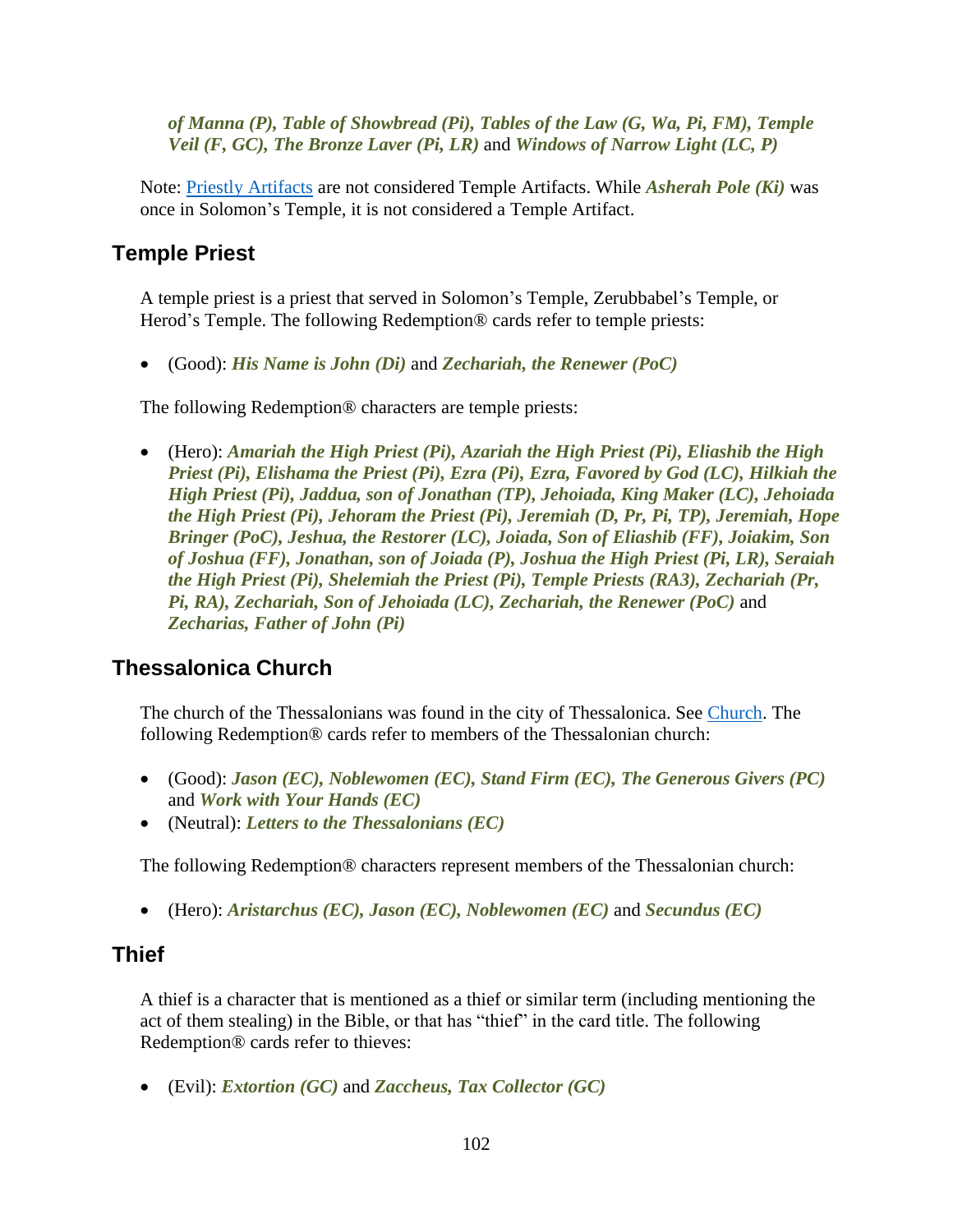By rule, only Evil Characters are thieves. The following Redemption® characters are thieves:

• *Barabbas (Pi), Judas Iscariot (B, Or, Pi), Judas, the Betrayer (GC), The Condemned Thief (GC), The Thief (Pi), Wicked Thief (Ap)* and *Zaccheus, Tax Collector (GC)*

# **[Z](#page-1-0)**

# <span id="page-102-0"></span>**Zechariah Card**

Zechariah cards are cards from the book of Zechariah in the Bible. The following Redemption® cards refer to Zechariah cards:

• (Good): *Haggai (PoC)* and *Zechariah (Pi, RA)*

The following Redemption® characters are from Zechariah:

- (Good): *Joshua the High Priest (Pi, LR), Messenger Angel (Pa), Mighty Men (PoC), The Defender of the Saints (PoC), Zechariah (Pr, Pi, RA)* and *Zechariah, the Renewer (PoC)*
- (Evil): *Foolish Shepherd (PoC)*

The following Redemption® Enhancements are from Zechariah:

- (Good): *A Royal Priesthood (PoC), Bow of Battle (PoC), By My Spirit (LC), Golden Lamp Stand (Pr), Measuring Line (Pr), Search (C, FF, LR), The Branch (Pr), Triumphal Entry (PoC), Two Olive Branches (Pr), Wall of Fire (Pr), Wickedness Removed (RA)* and *Zerubbabel's Plumb Line (LC)*
- (Evil): *Betrayal (PoC), Ephah (D), Filthy Garments (Pr), Four Horns (Pr), Mourn and Weep (PoC), Regrets (PoC), Scattered Sheep (PoC), Strike the Shepherd (GC), The Flying Scroll (Pr, PoC)* and *Woman in the Ephah (Pr)*

The following Redemption® cards are from Zechariah:

• (Curse): *The Flying Scroll (PoC)*

# <span id="page-102-1"></span>**Zerubbabel's Temple Artifact**

Zerubbabel's Temple Artifacts are [Temple Artifacts](#page-100-0) that were found in Zerubbabel's Temple. The following Redemption® cards refer to Zerubbabel's Temple Artifacts:

• (Good): *Zerubbabel's Temple (FF, LC)*

The following Redemption® Artifacts are Zerubbabel's Temple Artifacts: